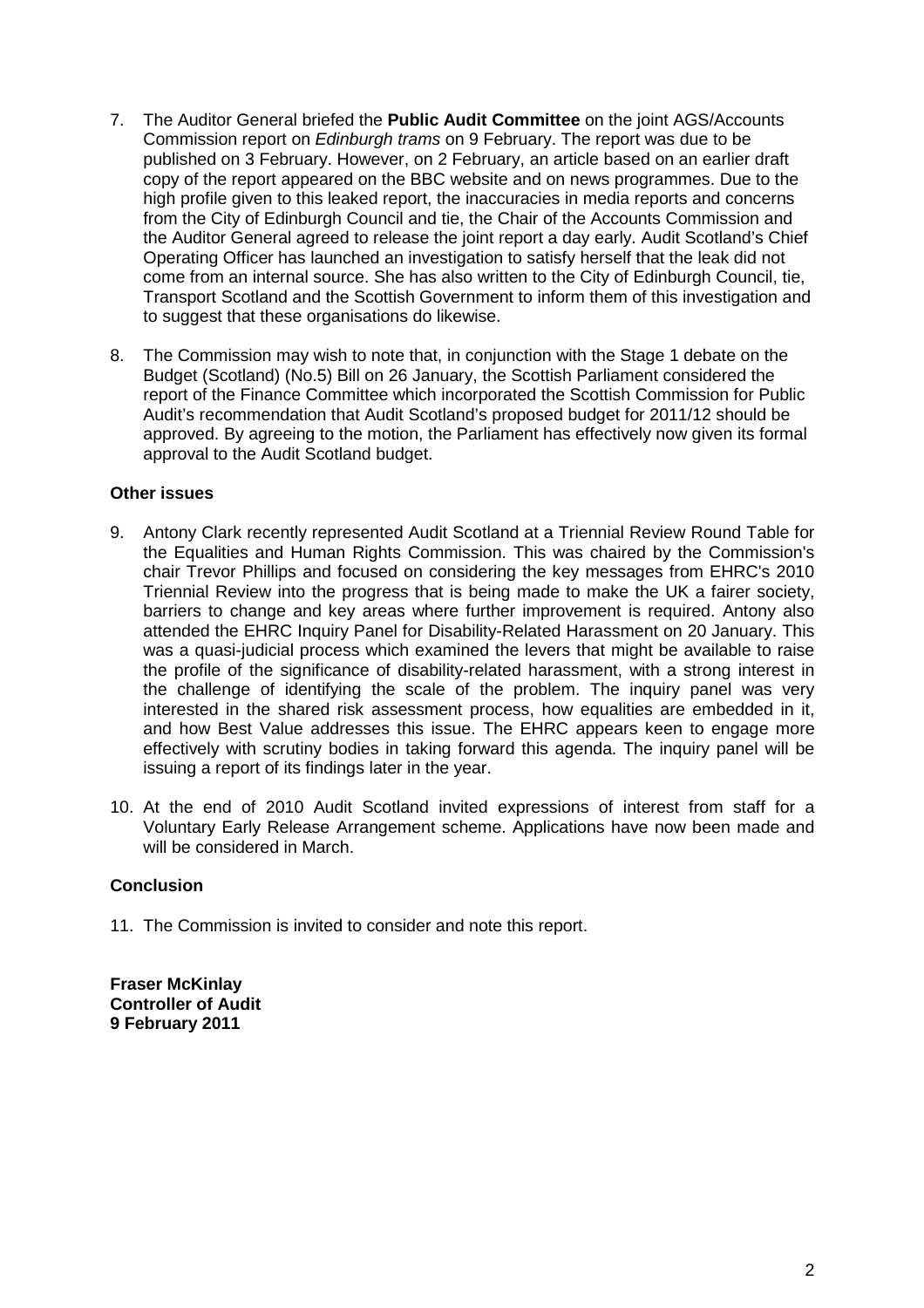#### **ACCOUNTS COMMISSION**

#### **MEETING 17 FEBRUARY 2011**

#### **MINUTES OF PREVIOUS MEETING**

Minutes of the meeting of the Accounts Commission held in the offices of Audit Scotland at 18 George Street, Edinburgh, on Thursday, 20 January 2011, at 10am

| PRESENT:       | John Baillie (Chair)<br>Michael Ash<br>Alan Campbell<br>James King<br><b>Bill McQueen</b><br><b>Christine May</b><br><b>Colin Peebles</b><br>Linda Pollock<br>Graham Sharp<br>Douglas Sinclair (Deputy Chair)                                                                                                                                                                                                                                                                                                                                                                                                              |
|----------------|----------------------------------------------------------------------------------------------------------------------------------------------------------------------------------------------------------------------------------------------------------------------------------------------------------------------------------------------------------------------------------------------------------------------------------------------------------------------------------------------------------------------------------------------------------------------------------------------------------------------------|
| IN ATTENDANCE: | Fraser McKinlay, Controller of Audit and Director of Best Value and<br><b>Scrutiny Improvement</b><br>Fiona Kordiak, Director of Audit Services<br>Mark Brough, Secretary & Business Manager<br>Andrew Laing, HMICS [Item 10]<br>Jerry Pearson, HMICS [Item 10]<br>Martin Walker, Assistant Director, Best Value and Scrutiny<br>Improvement [Items 10 and 11]<br>Fiona Mitchell-Knight, Assistant Director, Audit Services Group [Item<br>11]<br>Gordon Smail, Portfolio Manager, Best Value and Scrutiny<br>Improvement [Item 12]<br>Paul Reilly, Portfolio Manager, Best Value and Scrutiny Improvement<br>[Item $12$ ] |

| <u>Item No</u> | Subject |
|----------------|---------|

- 1. Apologies for absence
- 2. Declarations of interest
- 3. Decisions on taking business in private
- 4. Minutes of meeting of 9 December 2010
- 5. Minutes of meeting of the Performance Audit Committee of 9 December 2010
- 6. Chair's introduction
- 7. Update report by the Controller of Audit
- 8. Public Services Reform (Scotland) Act 2010
- 9. Scottish Government Spending Plans and Draft Budget 2011/12
- 10. Grampian Police and Grampian Joint Police Board Best Value Audit and Inspection
- 11. Shetland Islands Council<br>12. 2010 Local Government (
- 2010 Local Government Overview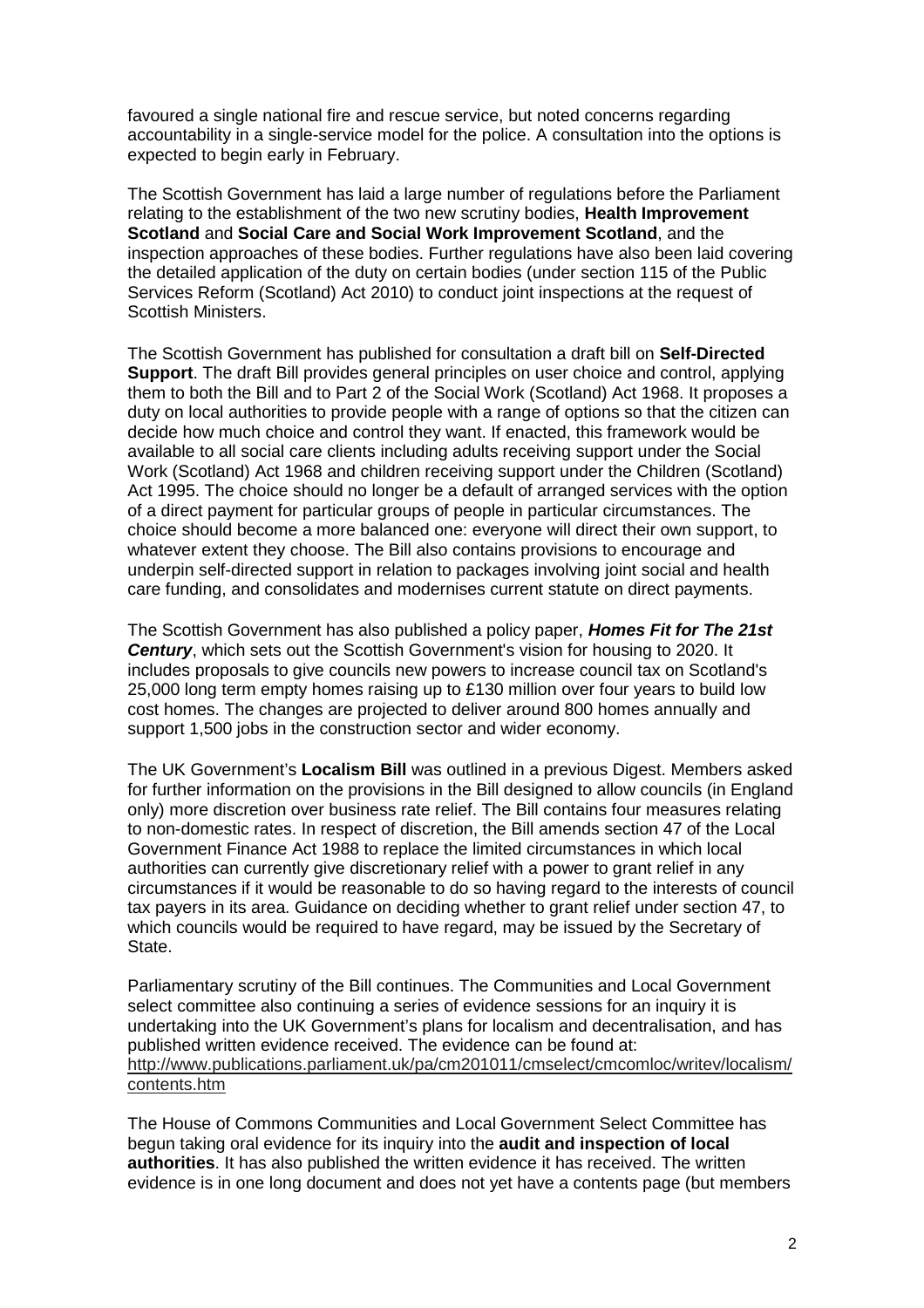may wish to note that it includes submissions from CIPFA [page 165 of the document], the Local Government Association [page 174], the Audit Commission [page 189], and Audit Scotland [page 201]). The document can be found at: http://www.publications.parliament.uk/pa/cm201011/cmselect/cmcomloc/writev/audit/aud it.pdf

 by the Local Authority Scotland Accounts Advisory Committee (LASAAC) makes a clear with the guidance. Audit Scotland will continue to monitor progress as part of their In response to a parliamentary question on **Common Good** from Robert Brown (Glasgow) (LD), John Swinney MSP, Cabinet Secretary for Finance and Sustainable Growth, said: "The Scottish Government is not considering a legal duty on local authorities to compile and maintain a record of common good assets. Guidance issued requirement for local authorities to have in place Common Good Asset Registers. Audit Scotland reported that local authorities have generally taken reasonable steps to comply annual audit process."

## **News summary 12 Jan – 7 Feb**

#### **Accounts Commission Local Government Overview report**

Articles in the Herald and Scotsman, the Guardian's Public magazine and some other outlets conveyed the report's key messages. Footage from broadcast interviews was used by STV and a few local radio stations. Many other news items led on pensions – a topic that had not been highlighted in the findings.

COSLA and political parties commented on the report. COSLA welcomed the report and press release, particularly the recognition that councils are working hard to address difficult challenges and making good progress with best value.

#### **Accounts Commission / Auditor General Edinburgh trams report.**

 covered ahead of publication, including new claims for money from the contractor; quotes from a "project source". The report was referred to as "long-awaited" and "key". covered the story and we also had interest from England. Many politicians and others There has been intense and sustained interest in this report. A variety of angles were Transport Scotland grant funding; and a preview of our report in the Evening News with The Auditor General recorded broadcast interviews. All main news outlets in Scotland commented on the report. The Herald and Sunday Herald followed up their main coverage with articles about aspects of the report, questioning Audit Scotland's judgement on two aspects of the report.

#### **Workforce issues**

Article investigating how different councils are dealing with job retention and reductions on top of service cuts to balance the books. Cosla has set up a new unit to examine how **terms and conditions of employment** can be altered to save money without job losses, such as reduced sick pay, shorter working weeks and cracking down on absenteeism. Early indications show around £70million a year could be saved by reduced absenteeism alone. Councils hope to introduce a living wage of £7 per hour in return for employees accepting changed conditions. At the heart of the work is a score card enabling local authorities to see how their terms and conditions compare with others. Changes are unlikely to be implemented in the next year. Unison said any changes would require local negotiation. Sunday Herald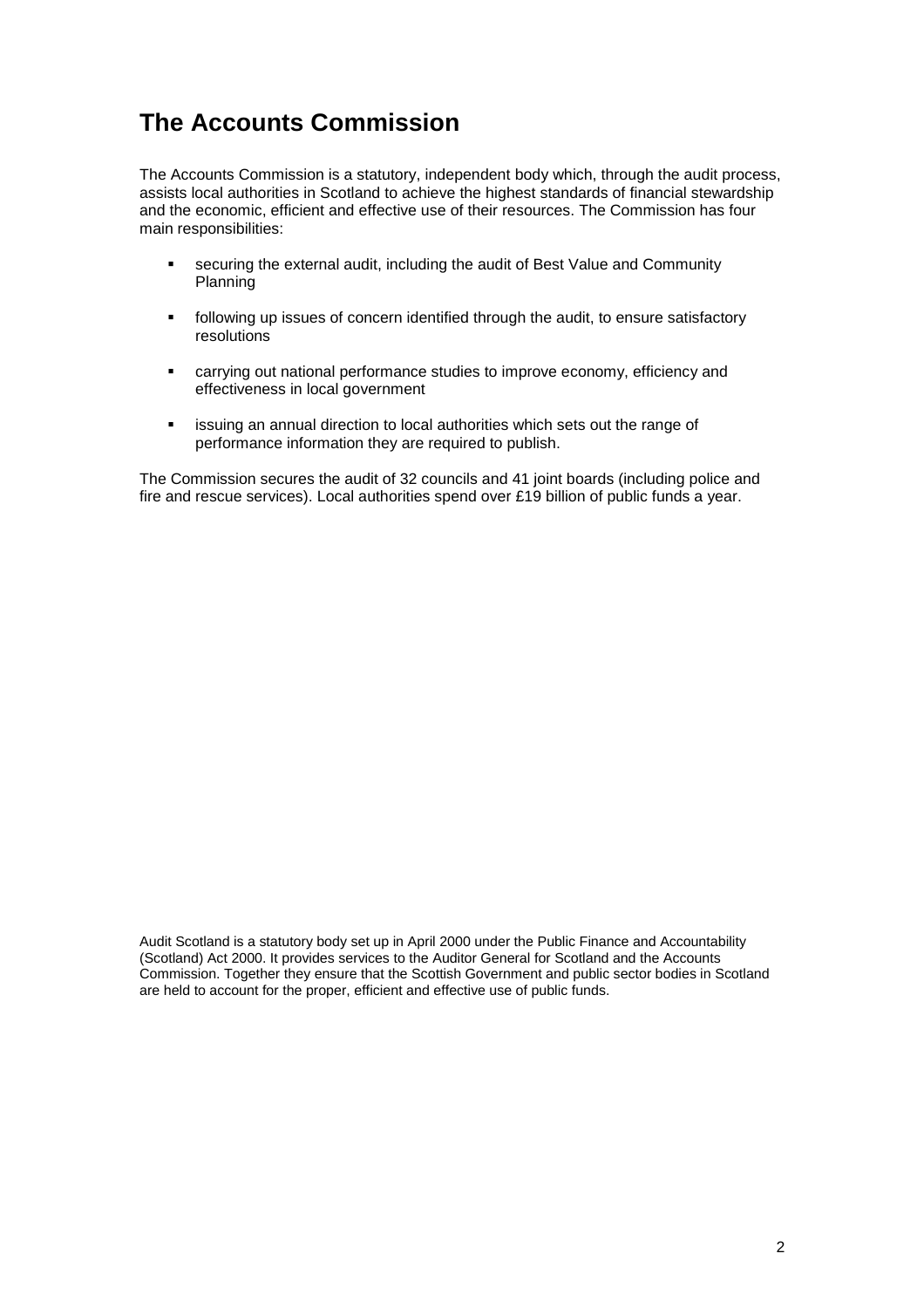# **Contents**

|                                                                                                                                                                                                                  | Page                   |
|------------------------------------------------------------------------------------------------------------------------------------------------------------------------------------------------------------------|------------------------|
| Foreword                                                                                                                                                                                                         | 4                      |
| <b>Introduction</b>                                                                                                                                                                                              | 5                      |
| <b>Overview of responses</b>                                                                                                                                                                                     |                        |
| Main options for the audit of Best Value in Fire and Rescue<br><b>Corporate Assessment</b><br>Key aspects of Best Value in fire and rescue<br>Service Performance Assessment<br>Peer involvement<br>Other issues | 8<br>9<br>9<br>9<br>10 |

## **Appendices**

| <b>Appendix 1:</b> List of organisations and individuals who responded to<br>the consultation | 12 <sup>°</sup> |
|-----------------------------------------------------------------------------------------------|-----------------|
| <b>Appendix 2: Summary and analysis of responses</b>                                          | 13 <sup>°</sup> |
| <b>Appendix 3: Key themes from consultation meeting</b>                                       | 17              |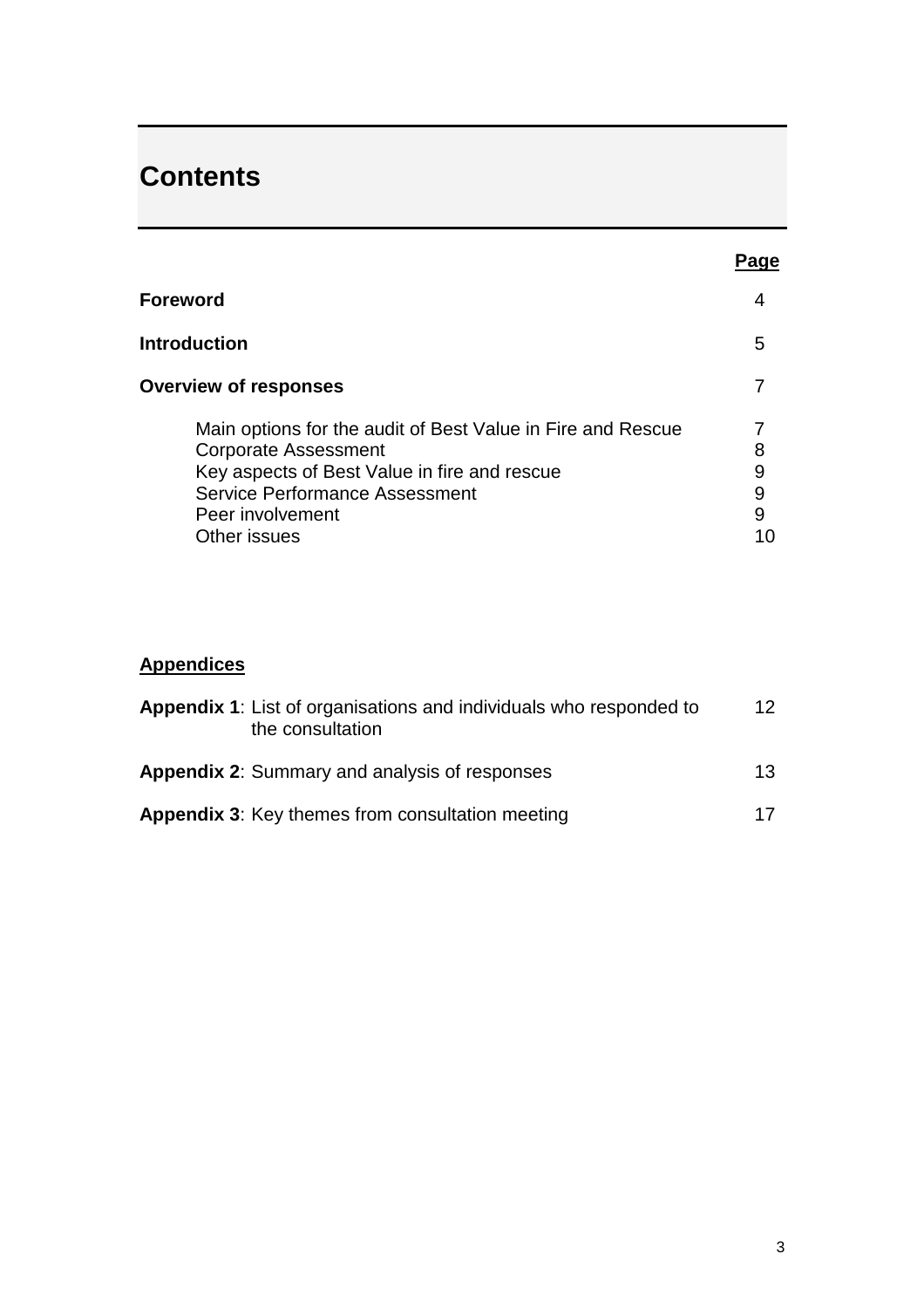## **Foreword**

This paper sets out the Accounts Commission's initial analysis of the responses received to its consultation on the proposed extension of the Best Value audit to fire and rescue, and the key points that were raised at our meeting with joint board conveners and chief fire officers. It also sets out the actions that we plan to take in response to the points made by those who responded.

We are encouraged by the broad support for the overall direction of travel set out in our initial proposals:

- Our ambition to produce a national summary of Best Value in fire and rescue, based on focused BV audit work at all eight.
- Our conclusion that some form of peer support should be incorporated within the audit process.

Rescue convenors throughout the ongoing development of the audit approach. On behalf of the Commission I would like to thank everyone who took the time to respond to this consultation exercise and to attend the recent consultation meeting. This valuable feedback will help shape our thoughts about the possible extension of the Best Value audit to fire and rescue services and joint boards. We are testing our initial proposals through development work at Lothian and Borders Fire and Rescue and will continue to engage with key stakeholders such the Chief Fire Officers Association and Fire and

This paper on the progress of our proposals to date will be placed on the Audit Scotland website and we shall announce our final decisions about the Best Value audit approach for fire and rescue services in early spring 2011.

**John Baillie**  Chair, Accounts Commission for Scotland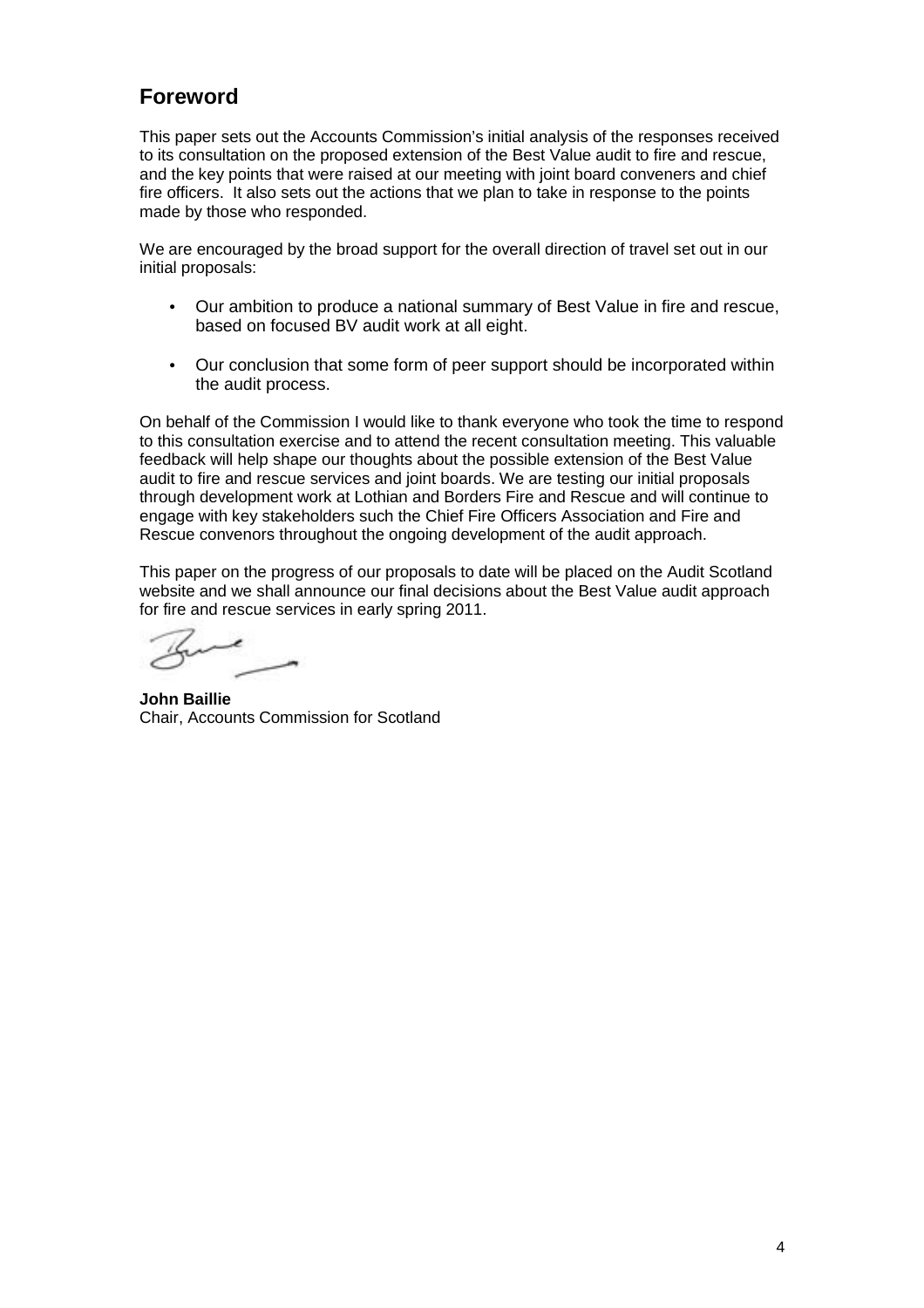## **Introduction**

 continuous improvement in their services. We have now completed audits of Best (HMICS) to cover all police authorities and forces. These audits have helped to Local authorities in Scotland have a statutory duty to deliver best value and Value and Community Planning in every council in Scotland and have now started a programme of work with Her Majesty's Inspectorate of Constabulary for Scotland improve performance and accountability in local government and have brought unsatisfactory performance to the public's attention report to the public.

 Fire and rescue forms a vital part of emergency response and community safety services. Some aspects of Best Value have been covered in earlier audit exercises undertaken by Audit Scotland on behalf of the Commission, particularly the national 'Review of service reform in Scottish fire and rescue authorities', carried out in 2007. So far, however, we have not carried out any dedicated audit, covering all key aspects of Best Value in fire and rescue.

 rescue. However, we are conscious of the financial pressures currently facing fire and rescue and the potential restructuring of the service. Therefore, before making There is, therefore, a case for now extending the audit of Best Value to fire and any decisions about the introduction of Best Value audits of Scottish fire and rescue, the Accounts Commission wanted to consider comments on our proposals from members and officers in fire and rescue authorities and services, representatives of partner organisations and other interested parties such as consumer groups and the Scottish Government.

authority in 2013. In the period following our consultation on the audit of Best Value, the Scottish Government has made it clear that there will some form of structural change in fire and rescue. On 12<sup>th</sup> January, the Justice Secretary, Kenny MacAskill announced that the current structure is no longer tenable and that he thought there was a compelling case to move to a single fire and rescue service for Scotland. The Scottish Government is now consulting on three reform options - eight separate boards with enhanced collaboration; a regional structure with fewer boards; or a single service. Following this consultation, it is expected that clear proposals will be developed by May and legislation progressed by summer 2011. It is envisaged that a shadow authority or authorities could be set up in mid-2012, with a view to a formal transfer of

A wide range of organisation (see Exhibit 1 below) responded to our consultation. About a third of responses were from fire and rescue services and boards, a third from councils and the remainder from other bodies with an interest in fire and rescue services.

#### **Exhibit 1**

#### **BV2 Consultation respondents**

| <b>Respondent type</b>        | <b>Number</b> |    |
|-------------------------------|---------------|----|
| Fire services and authorities |               | 35 |
| Councils                      |               | 30 |
| Police                        |               | 15 |
| Staff representative bodies   |               |    |
| <b>Scottish Government</b>    |               |    |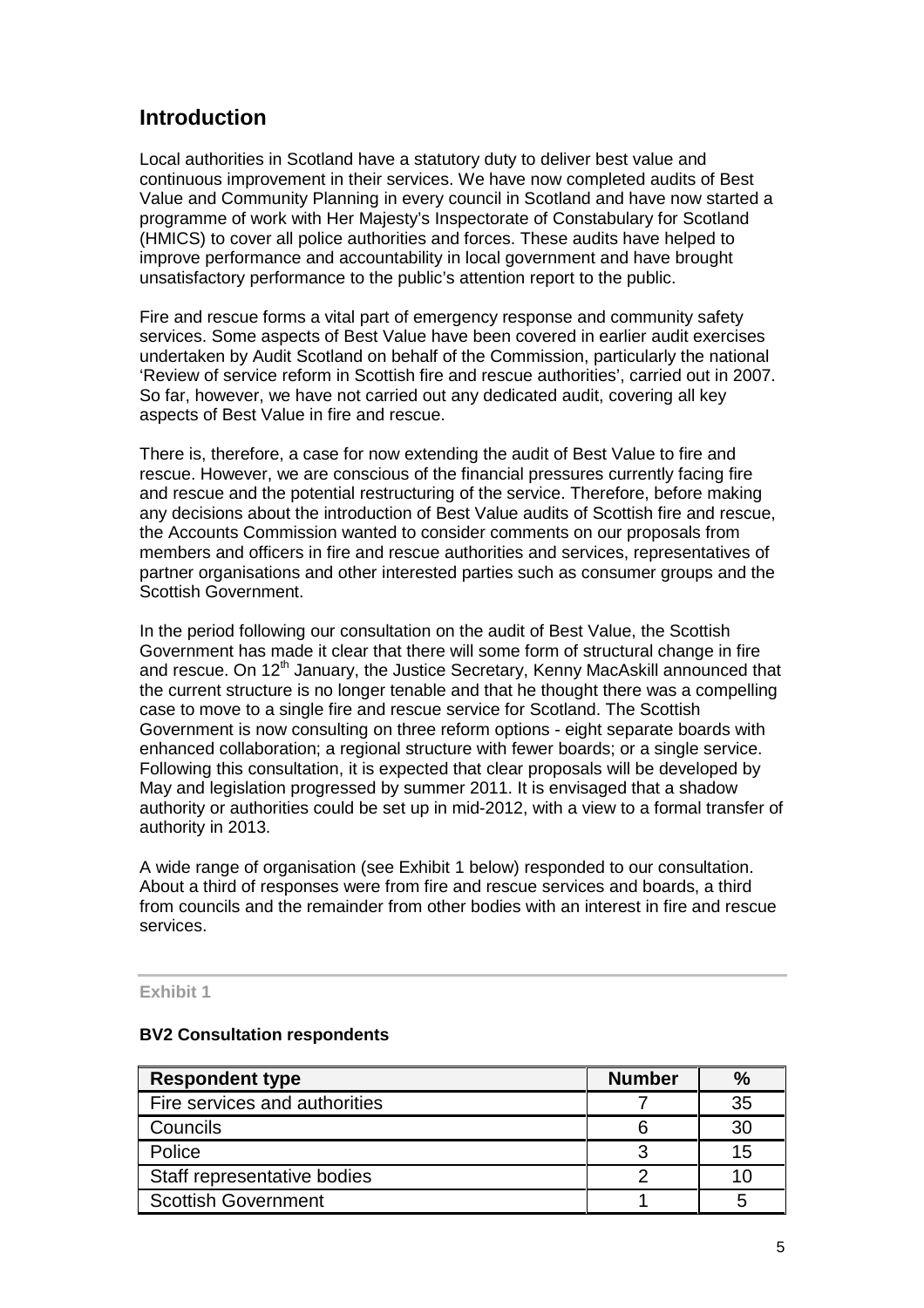| Consumer groups        |  |
|------------------------|--|
| otal                   |  |
| Source: Audit Scotland |  |

 Edinburgh on the 29th October. This was attended by the Chair of the Accounts Commission, staff from Audit Scotland, and chief fire officers and conveners from all eight Scottish fire and rescue services and authorities. In addition to inviting written responses, a consultation meeting was held in

eight Scottish fire and rescue services and authorities.<br>The matters raised at this meeting are summarised in Appendix 3 and these have been taken into account by the Commission in considering the extension of the Best Value audit to fire and rescue.

The remainder of this document sets out the issues raised in response to the consultation document and at the consultation meeting.

 is set out here. However, in a number of areas final decisions will need to wait until been evaluated in early 2011. Where we are able to indicate our settled position on the issues raised, the response audit development work at Lothian and Borders fire and rescue is concluded and has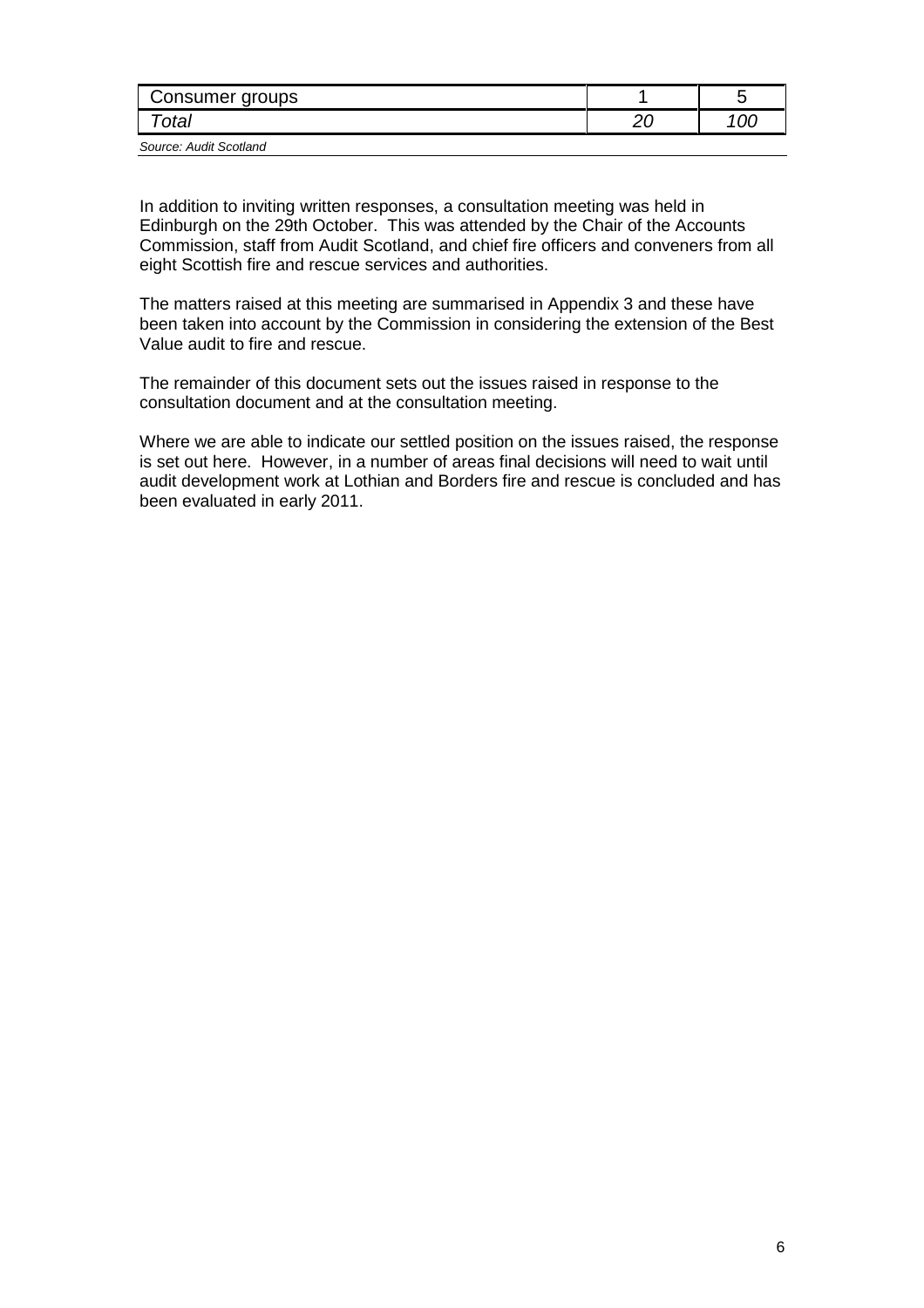## **Overview of responses**

 The consultation on the potential extension of the Best Value audit to fire and rescue invited responses to 8 questions about the Commission's proposals. Our analysis of the responses and the questions themselves are set out at Appendix 2.

 The consultation posed questions about our proposals (e.g. 'Do you think that some should be drawn from?'). The analysis includes, where appropriate, a quantitative disagree, or no response); and describes issues and comments raised by form of peer support should be built into the audit process?') and requested views on specific aspects of our proposals (e.g. 'Where do you think this peer involvement breakdown of the responses for each question (agree, disagree, neither agree nor respondents with some indication of the numbers of respondents making each point.

#### **Main options for the audit of Best Value**

We consulted on three main options for auditing Best Value in fire and rescue:

- Option 1 carrying out a full programme of Best Value audits at all eight authorities and fire and rescue services
- Option 2 produce a national summary of Best Value in fire and rescue, based on focused BV audit work at all eight authorities and fire and rescue services (this was presented as the preferred option of the Accounts Commission)
- Option 3 delay any specific fire and rescue Best Value audit work.

Almost two-thirds of respondents supported the Commission's preferred option to produce a national report informed by targeted work at all eight fire and rescue services and authorities (see Exhibit 2).

#### **Exhibit 2**

#### **Support for the main options in applying the Best Value audit to fire and rescue**



Note: 20 responses received, but one did not state a clear preference. *Source: Audit Scotland*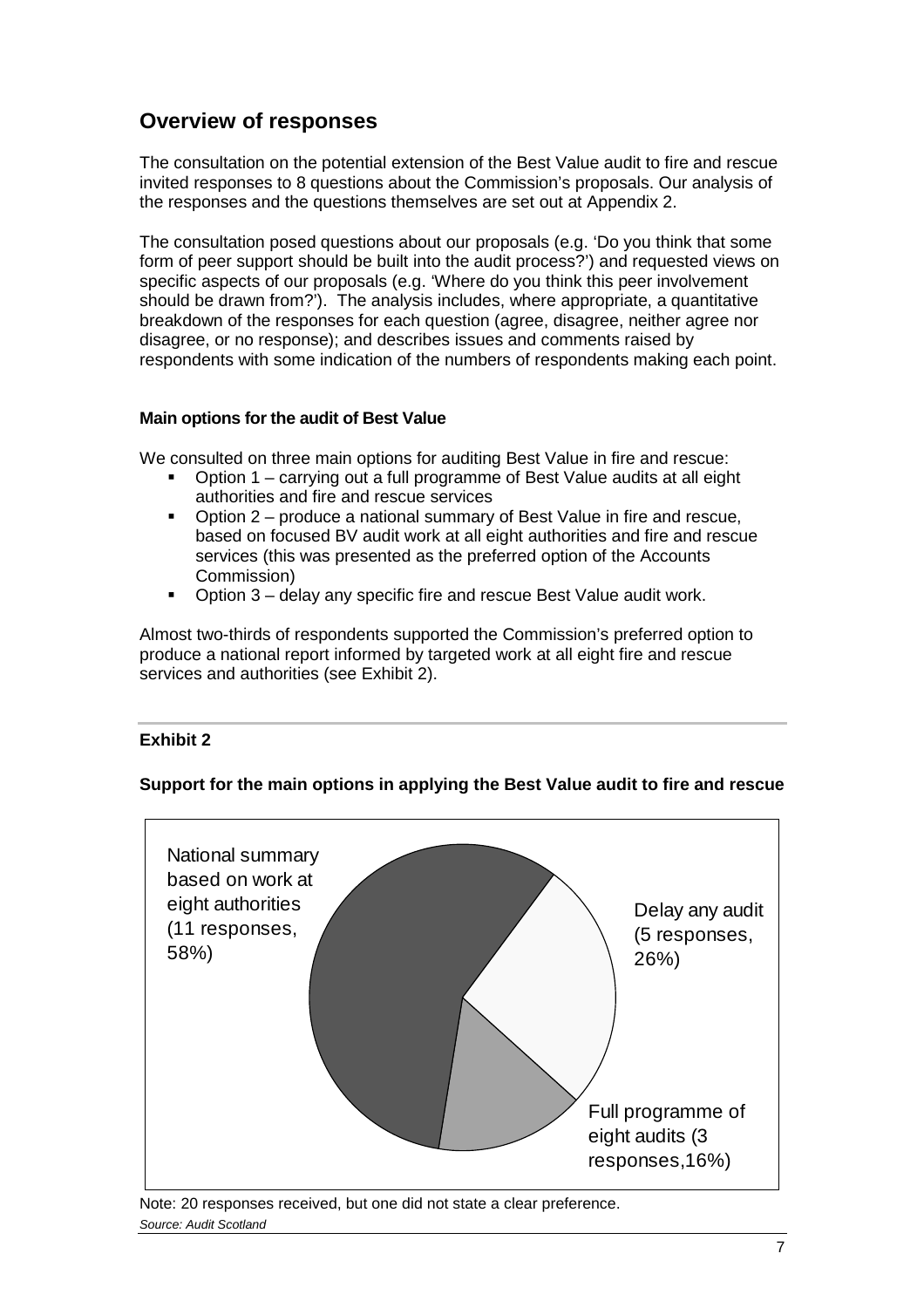were supportive of the audit in principle, they argued that it should not be carried out There was though a significant difference between the responses from fire and rescue services and authorities and other respondents. Almost all of the responses from other public organisations, such as councils and police authorities, favoured Options 1 or 2. In contrast, about half of the responses from fire and rescue services and authorities supported Option 3 and a delay in any audit of Best Value. While they until there was more certainty about the future structure of the Scottish fire service and a national performance framework had been established. However, one of these fire and rescue services thought that Option 2 could be viable if it was properly designed. Two fire and rescue services and authorities supported Option 2, while another supported Option 1.

 On balance, we think that there is a strong case to follow Option 2 and publish a national report, informed by targeted fieldwork at all eight fire and rescue services could be used to help inform the future governance arrangements, whatever and authorities. This option was supported by almost two-thirds of respondents. In our view, this will help identify the current areas of strength which need to be retained within fire and rescue and also those areas which need to be further developed. This decisions are subsequently taken by Scottish Government on the structure of fire and rescue within Scotland.

#### **Corporate assessment**

were set out, some additions were suggested, as set out below. As part of our consultation we set out a series of draft characteristics of a Best Value fire and rescue service and authority. There was almost universal support these. Many respondents recognised their close relation to the characteristics described for councils and police authorities. While no-one disagreed with the characteristics that

were set out, some additions were suggested, as set out below.<br>Two respondents (10%) observed that the characteristics are heavily focused on management arrangements and suggested that they need to place more emphasis on service performance. While it is accepted that these characteristics do focus on management arrangements, they are only part of the proposed audit framework. As in the Best Value audits of councils and police, the assessment of service performance and outcomes will form an important part of the audit. It is through assessing both elements that judgements can be reached on the extent to which a public body is meeting its obligations under the Best Value legislation.

 board members, rather than service managers. It is agreed that clearer references to One respondent commented that the characteristics largely referred to the role of the role of service managers need to be added to these corporate characteristics.

 draft characteristics, it is agreed that a reference to IRMP would make them more Another respondent also suggested that a specific reference to integrated risk management and planning (IRMP) should be added to the section dealing with the use of resources. While there are broader references to risk management in these directly relevant to fire and rescue.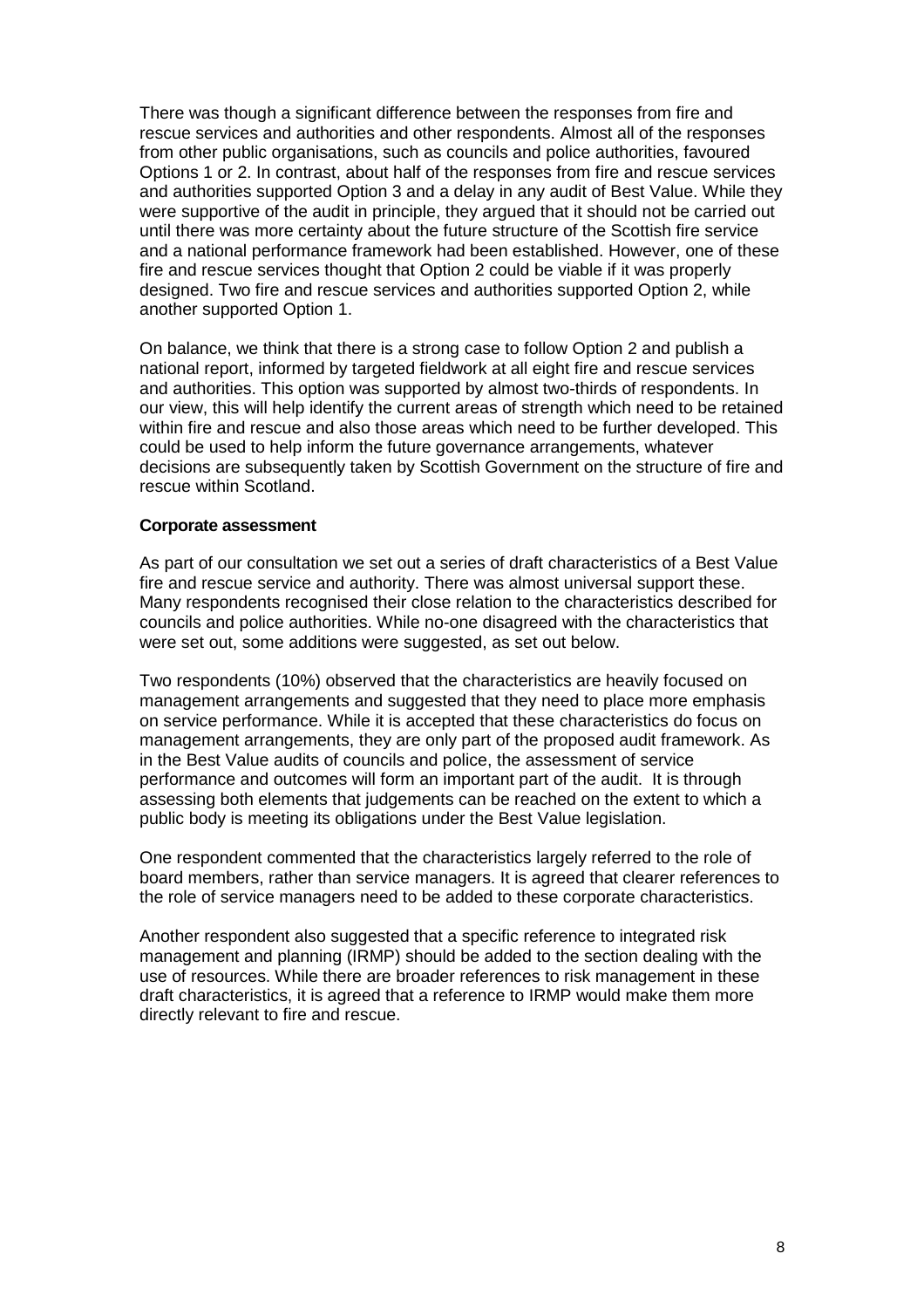#### **Key aspects of Best Value in fire and rescue**

There were few suggestions on the specific aspects of Best Value that should feature in any audit of fire and rescue. All respondents recognised the relevance of Best Value to fire and rescue and listed almost all of the criteria set out in the statutory guidance that underpins the 2003 Act. Many respondents listed broad aspects, such as the importance of service outcomes and the use of resources. Others referred in broad terms to the Best Value criteria as set out in the statutory guidance.

 reflected in any audit of Best Value in fire and rescue. However, two respondents referred to the statutory responsibilities set out in the Fire (Scotland) Act 2005, highlighting that these needed to be included in any assessment of performance. It is agreed that the preventative role of fire and rescue needs to be

#### **Service performance assessment**

 performance framework, there was a wide range of suggestions on the existing Outcome Agreements. A key challenge for the audit will be assessing service performance. As many respondents have commented, sound management arrangements are not an end in themselves but simply a way of delivering high standards of performance and effective outcomes for local communities. However, in the absence of a national sources of performance information. While some respondents thought that the current draft performance framework could be used, others pointed to existing local and national performance indicators, as well as targets set out in local Single

In general, the performance measures suggested by respondents covered issues such as the number of fires and road traffic collisions and associated deaths and injuries, the impact of preventative work, and unit costs.

 on a series of local performance indicators (LPIs) approved by the Chief Fire Officers output and impact, rather than simply measures of activity. It is proposed that the audit will draw on the performance measures that are currently being used by individual fire and rescue authorities and services. These are based Association of Scotland (CFOAS). The audit will draw on these established LPIs but will also seek to include cost comparisons and to place an emphasis on measures of

#### **Peer involvement**

 There was almost universal support (95%) for the use of peers in supporting the audit. While there were some concerns about the potential threat to the independence of the audit, almost all respondents saw it as a good way of building fire and rescue knowledge and experience into the audit process. Of those that responded to this question, only one did not think that peers should be involved in the audit. They were supportive of the principle of peer review, but thought that it should form part of ongoing self-evaluations carried out by fire and rescue services and authorities rather than form part of an external audit process.

 About two-thirds of respondents suggested that their role should be one of supporting the audit team, rather than being part of it. They saw the peers as helping to scope the audits, providing a source of advice and guidance for the audit tram, and providing a source of independent challenge as part of the quality control process. fieldwork could be seen as threatening the independence of the audit.<br>9 There was less unanimity about the specific role of peers in supporting the audit. One respondent specifically expressed a concern that direct peer involvement in the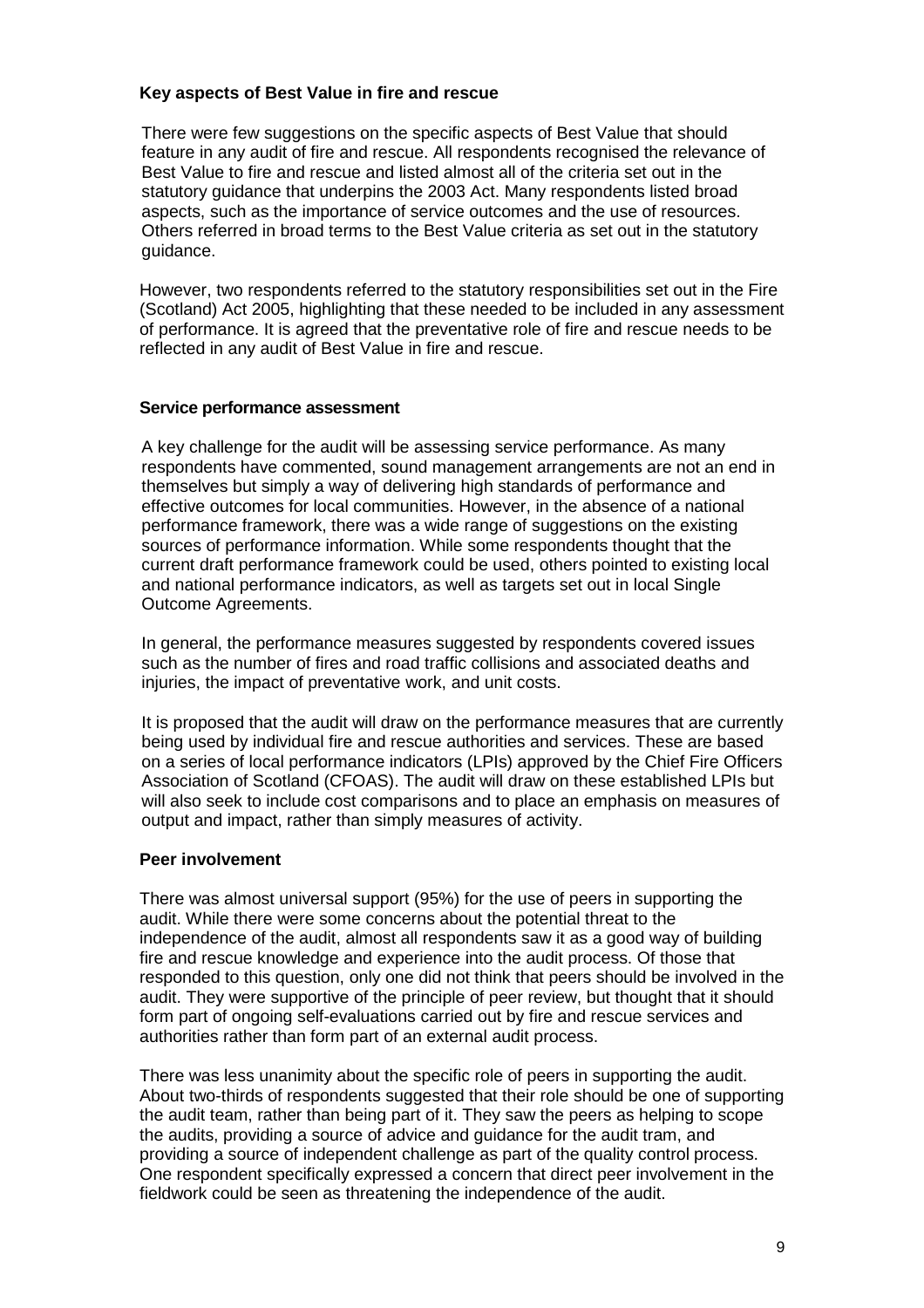About a third of respondents, however, supported the use of peers as part of the audit team, particularly in helping assess service performance and the use of resources.

 There was also a wide range of suggestions on the sources of peer recruitment. The rescue service outside Scotland or making use of a recently-retired officer. most common suggestion was the secondment of a serving fire and rescue officer within Scotland. Others similarly suggested using a serving officer from a fire and

 advice and guidance rather than being part of the audit team. Other respondents, including the Scottish Fire and Rescue Advisory Unit (SFRAU) itself, thought that SFRAU could play a useful role in providing peer support for the audit. However, it was clear from SFRAU's response that it saw its role in providing

and Wales. It was argued that this would help protect the independence of the audit. One fire and rescue service suggested that we could make use of the pool of peers that has been established by the Chief Fire Officers Association (CFOA) in England

and Wales. It was argued that this would help protect the independence of the audit.<br>Two respondents also supported the involvement of staff from the Audit Commission efficiency savings. who were experienced in the audit of fire and rescue services in England and Wales. In sharp contrast, however, the response from the Fire Brigades Union specifically stated that they did not think that the Audit Commission should be involved as they disagreed with earlier recommendations from the Commission on the scope for

 rescue, both as part of the audit team and as part of the quality review process. recruiting peers from within Scottish fire and rescue services. We propose to introduce peer support as part of the audit of Best Value in fire and While there are a range of options, we will seek to work alongside SFRAU and to

#### **Other issues**

 meeting. These were: Three other significant issues were raised in written responses or at our consultation

- The impact of cuts in public expenditure on service performance and outcomes
- The role of the Scottish Government (in particular Scottish Resilience)
- The absence of a national performance framework for fire and rescue services in Scotland

 central to duty of Best Value. It was argued that, at a time of recession and cuts in maintain service performance standards. We recognise the realities created by the assess the concept of continuous improvement within this context, paying particular efficiency savings. Some concern was expressed at the concept of 'continuous improvement', which is public expenditure, it would be difficult for fire and rescue services to improve or even current financial environment within which public bodies are operating. The audit will attention to the matching of resources to priorities and progress in achieving

 The responses from two chief fire officers suggested that the scope of the audit contingencies). It was argued that they play an important role in helping shape the college, needed to be included within the audit if a comprehensive picture of fire and should include the role of Scottish Government and, in particular, Scottish Resilience (the department that supports the frontline agencies that deliver fire and rescue services and emergency planning and response across Scotland and provides advice to Scottish Ministers on all aspects of fire and rescue services and civil policy context within which fire and rescue services operate. In addition, it was also suggested that the use of central resources, such as the national fire and rescue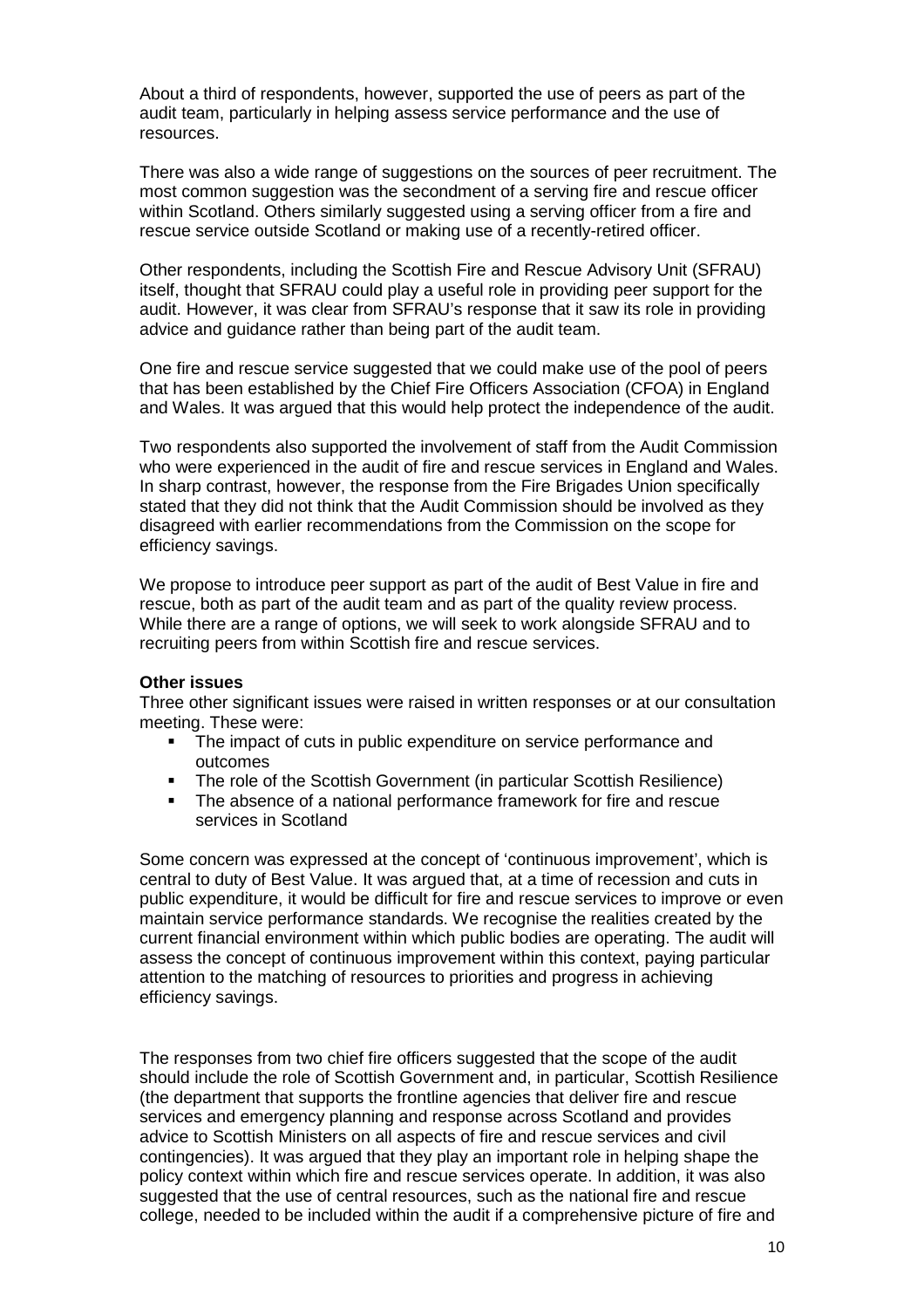consultation with the Auditor General for Scotland, as to how the role of the Scottish rescue expenditure and performance is to be achieved. It is recognised that the audit could usefully review some aspects of Scottish Resilience particularly in relation to its impact at individual fire and rescue service level. We will also give consideration, in Government departments might be reflected in a national report on Best Value in fire and rescue.

 present, the audit resources should be used to help establish a national performance priorities. On that basis, we are confident that it will be possible to form service Two respondents also argued that, instead of carrying out a Best Value audit at framework for fire and rescue services. It was also argued that, in the absence of such a framework, it would not be possible to assess service performance. There is no national performance framework for local government, but this has not acted as an impediment to undertaking Best Value audit work in that sector where the performance of individual councils is assessed against its own local performance performance assessments in fire and rescue in the absence of a national framework by assessing the performance management arrangements and associated local service performance and outcome data that should already be in place within individual fire and rescue services

to independently audit. In addition, given the fundamental principle of audit independence, we do not think it is appropriate for auditors to be directly involved in developing management arrangements such as a performance framework which they would then be expected

 confident that the audit can contribute to the successful development of a national Whilst recognising the fundamental importance of audit independence we are though performance framework for fire and rescue which is a matter for the Scottish Government and fire and rescue services and authorities, by highlighting strengths and weaknesses and identifying gaps in the current arrangements.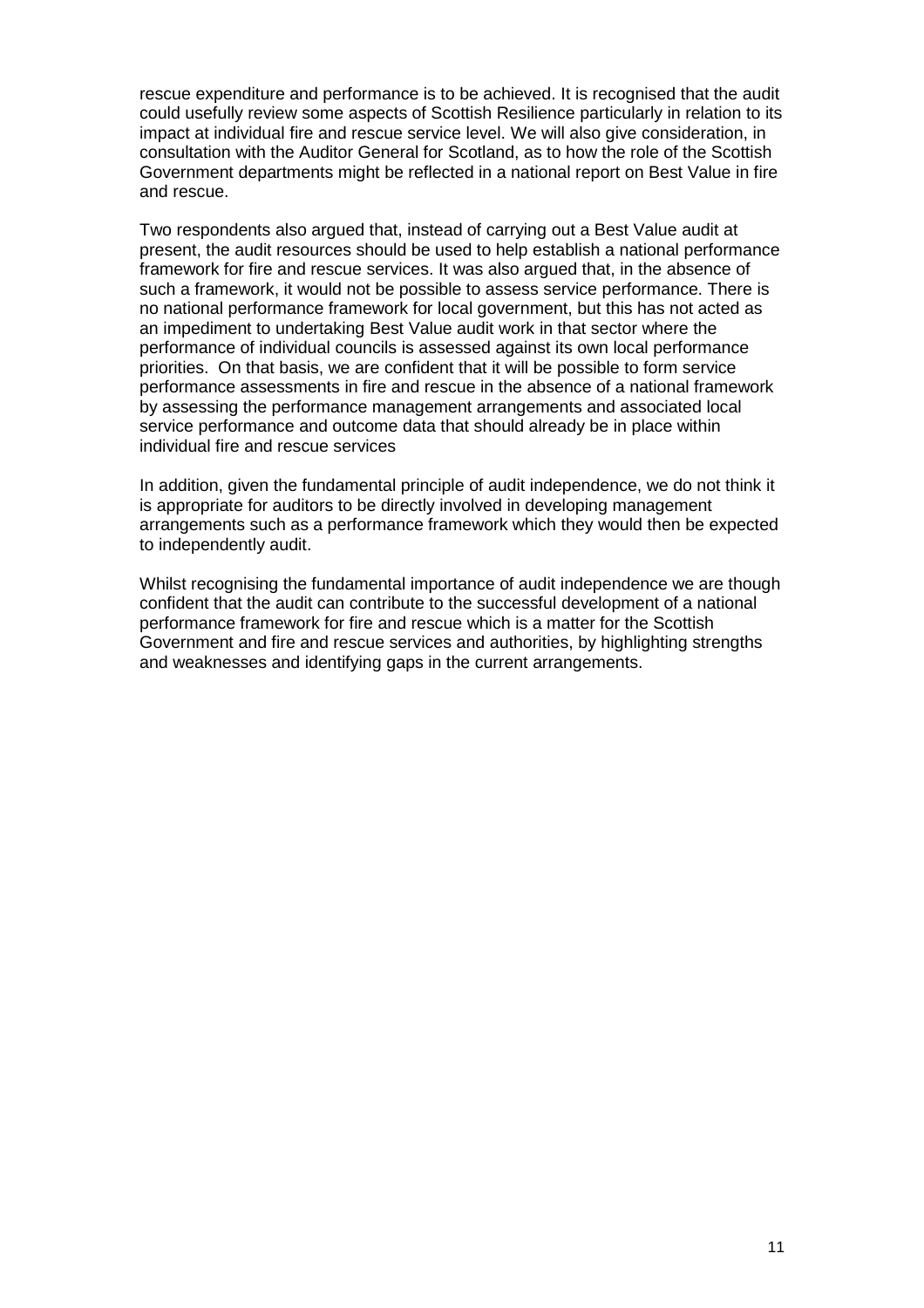### **Appendix 1**: **List of Respondents to the BV2 Consultation**

| <b>Respondent</b>                               | <b>Organisational type</b>        |
|-------------------------------------------------|-----------------------------------|
| Clackmannanshire                                | Council                           |
| North Ayrshire                                  | Council                           |
| Orkney                                          | Council                           |
| Perth and Kinross                               | Council                           |
| South Lanarkshire                               | Council                           |
| West Dunbartonshire                             | Council                           |
| Dumfries and Galloway                           | Fire and Rescue Service and Board |
| Fife                                            | Fire and Rescue Service and Board |
| Grampian                                        | Fire and Rescue Service and Board |
| Highlands and Islands                           | Fire and Rescue Service and Board |
| Lothian and Borders                             | Fire and Rescue Service and Board |
| Tayside                                         | Fire and Rescue Service and Board |
| Strathclyde                                     | Fire and Rescue Service and Board |
| Lothian and Borders                             | Police authority                  |
| Tayside                                         | Police service                    |
| Scottish Fire & Rescue Advisory Unit (SFRAU)    | <b>Scottish Government</b>        |
| Association of Chief Police Officers (Scotland) | Staff representative body         |
| Fire Brigades Union                             | Staff representative body         |
| <b>Fire Officers Association</b>                | Staff representative body         |
| <b>Consumer Focus Scotland</b>                  | Consumer watchdog                 |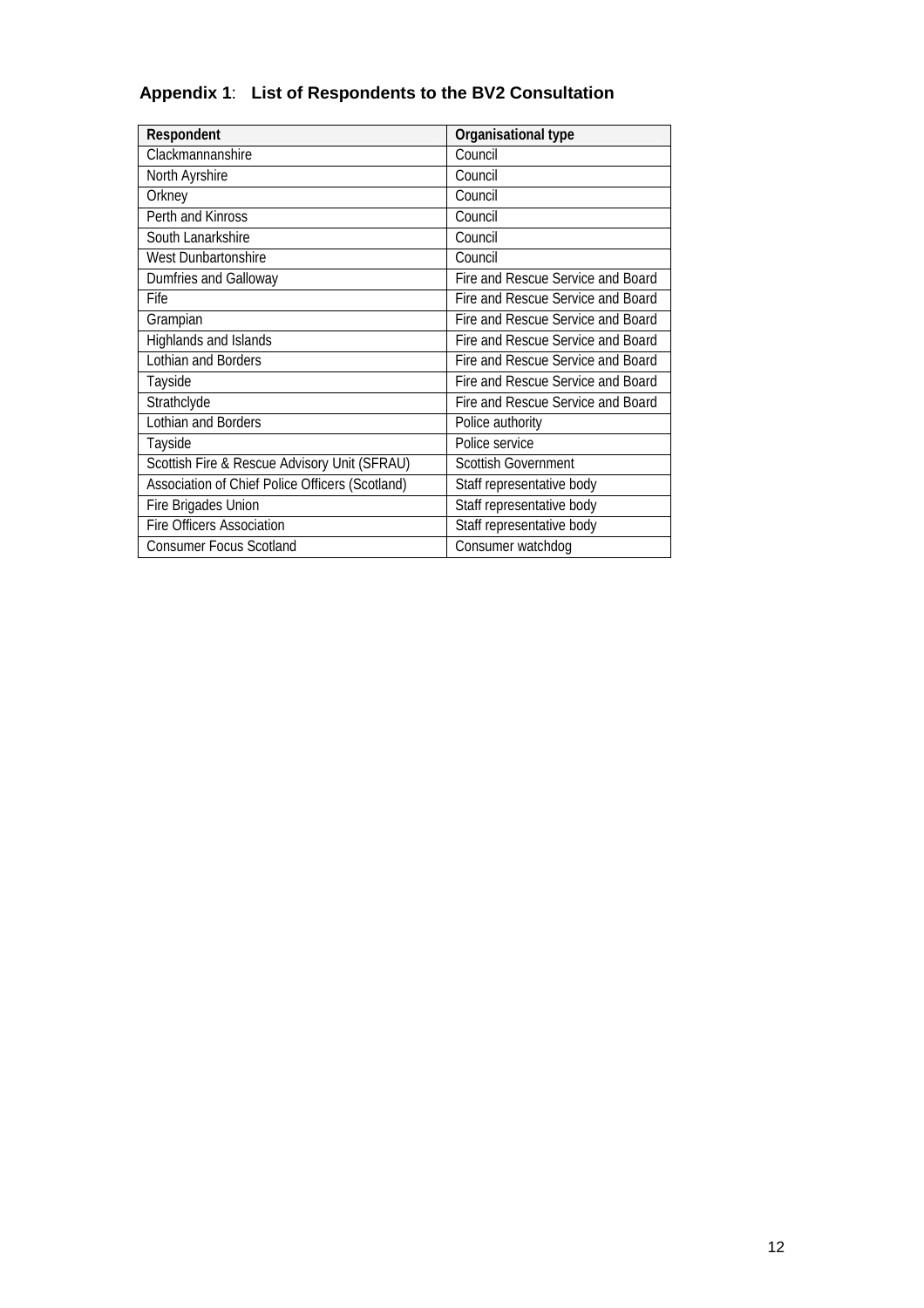#### **Appendix 2**:

#### **Summary of BV2 Consultation Responses**

The consultation posed questions about our proposals (e.g. do you think that some form of peer support should be built into the audit process?) and requested views on specific aspects of these proposals (e.g. Where do you think this peer involvement should be drawn from?). The information below is based on our analysis of the responses. It includes a quantitative breakdown of the responses for some questions (agree, disagree, neither agree nor disagree, or no response); and describes issues and comments raised by respondents with some indication of the numbers of respondents making that point.

The categories used in the quantitative analysis are as follows

- • *agree* include responses ranging from 'broadly agree' to 'full support'
- • *neither agree nor disagree* means that responses were non committal
- • *disagree* refers to responses which actively disagreed with the proposed approach
- question. • *no response* describes where no response has been made to a specific question.<br>13 April - Paris Corporation II<br>13 April - Paris Corporation II<br>13 April - Paris Corporation II<br>13 April - Paris Corporation II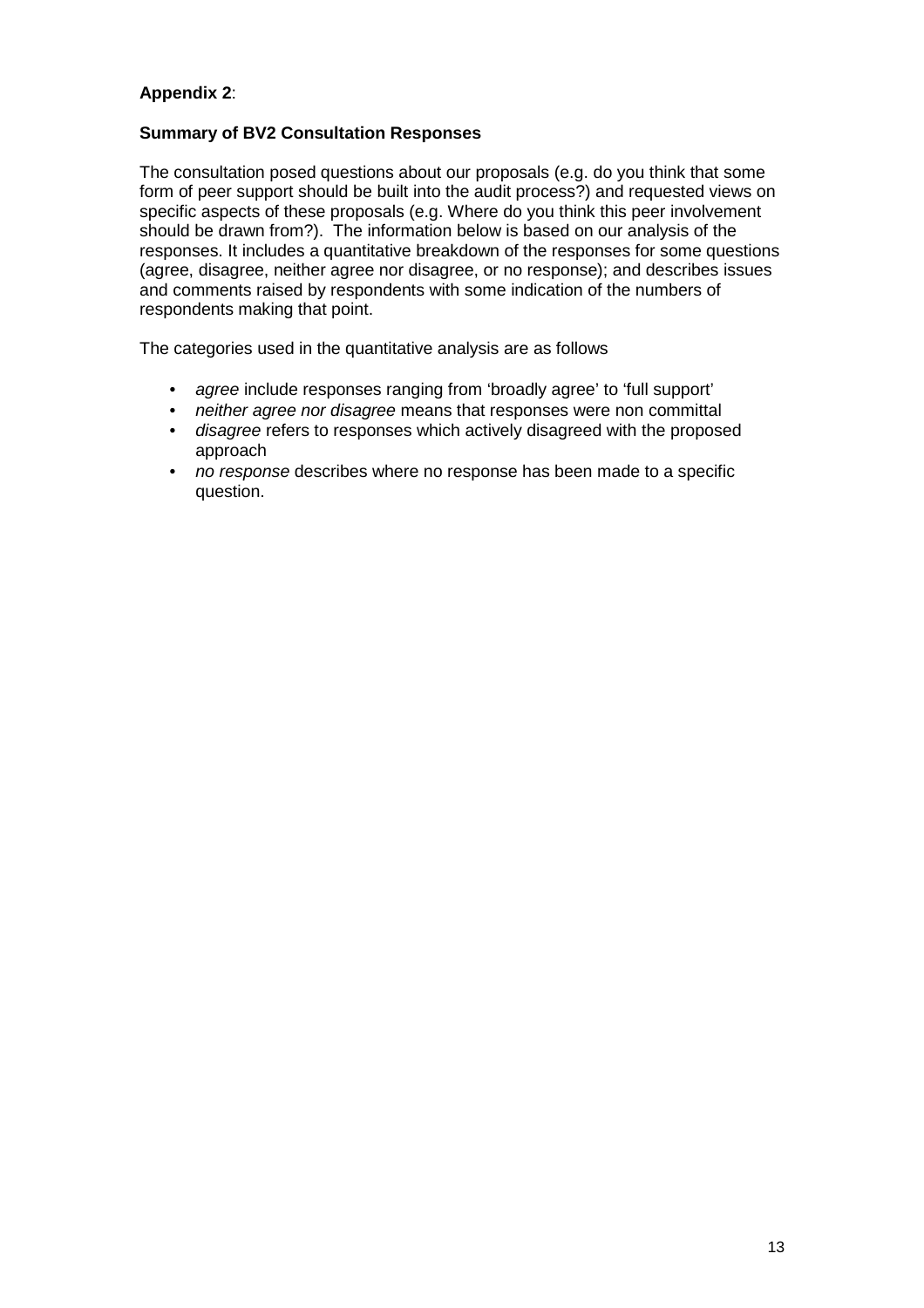|                                                                                                                                      | <b>Consultation Responses</b>                                                         |                                            | $\overline{\mathfrak{G}}$<br>sues, comments & common themes                                                                                                                                                                                                                                                                                                                                                                                     |
|--------------------------------------------------------------------------------------------------------------------------------------|---------------------------------------------------------------------------------------|--------------------------------------------|-------------------------------------------------------------------------------------------------------------------------------------------------------------------------------------------------------------------------------------------------------------------------------------------------------------------------------------------------------------------------------------------------------------------------------------------------|
|                                                                                                                                      |                                                                                       |                                            |                                                                                                                                                                                                                                                                                                                                                                                                                                                 |
| 1. Which of the three main options<br>rescue, and why?<br>of Best Value to Scottish fire and<br>do you favour for applying the audit | Full programme of eight<br>Option 1<br>sudits                                         | responses<br>(9691)<br>$\omega$            | One fire and rescue service and authority supported this option.                                                                                                                                                                                                                                                                                                                                                                                |
|                                                                                                                                      | National summary with<br>fieldwork at all eight<br>authorities<br>Option <sub>2</sub> | responses<br>(589)<br>$\overrightarrow{=}$ | but wanted<br>Another res<br>option.<br>Option 1.<br>Two fire and<br>further clarification on how this would differ from<br>pondent from the police service supported Option 2<br>rescue services and authorities supported this                                                                                                                                                                                                                |
|                                                                                                                                      | Delay any audit.<br>Option <sub>3</sub>                                               | responses<br>(26%)<br>ຕ                    | established.<br>service and<br>more certainty about the future structure of the Scottish fire<br>audit of Best Value should not be carried out until there was<br>Option 2 could be viable if it was properly designed<br>However, one of these fire and rescue services thought that<br>Four fire and rescue services and authorities argued that the<br>a national performance framework had been<br>This view was shared by one council CEO. |
| 2. How do you view the proposed<br>and rescue authority, as set out in<br>characteristics of a Best Value fire                       | Neither agree nor disagree 0%<br>Agree (18) 90%<br>Disagree 0%                        |                                            | simply management processes (2)<br>reflect role of officers (2).<br>Needs to be more emphasis on service performance, rather than<br>Expectations<br>Too much emphasis on role of board members, also need to<br>need to take account of the limited time available to                                                                                                                                                                          |
| <b>Appendix 1?</b><br>Exhibit 2 and, in more detail, at                                                                              | No response (2) 10%                                                                   |                                            | eta<br>Add sources<br>Add reterence to IRM in the section dealing with the use of<br>members (1)<br>resources (1)<br>for characteristics described (such as the 2003 Act                                                                                                                                                                                                                                                                        |
| 3. What do you think are the key<br>aspects of Best Value in fire and                                                                |                                                                                       |                                            | service outcomes and the use of resources. Others referred in<br>broad terms to the Best Value criteria as set out in the statutory<br>Many respondents listed broad aspects, such as the importance<br>Q,                                                                                                                                                                                                                                      |
| that should be the focus of an audit?<br>rescue, nationally as well as locally,                                                      |                                                                                       |                                            | guidance. Some other specific suggestions were made:<br>Meeting statutory responsibilities of 2005 Fire (Scotland) Act (2)<br>User feedback (2)                                                                                                                                                                                                                                                                                                 |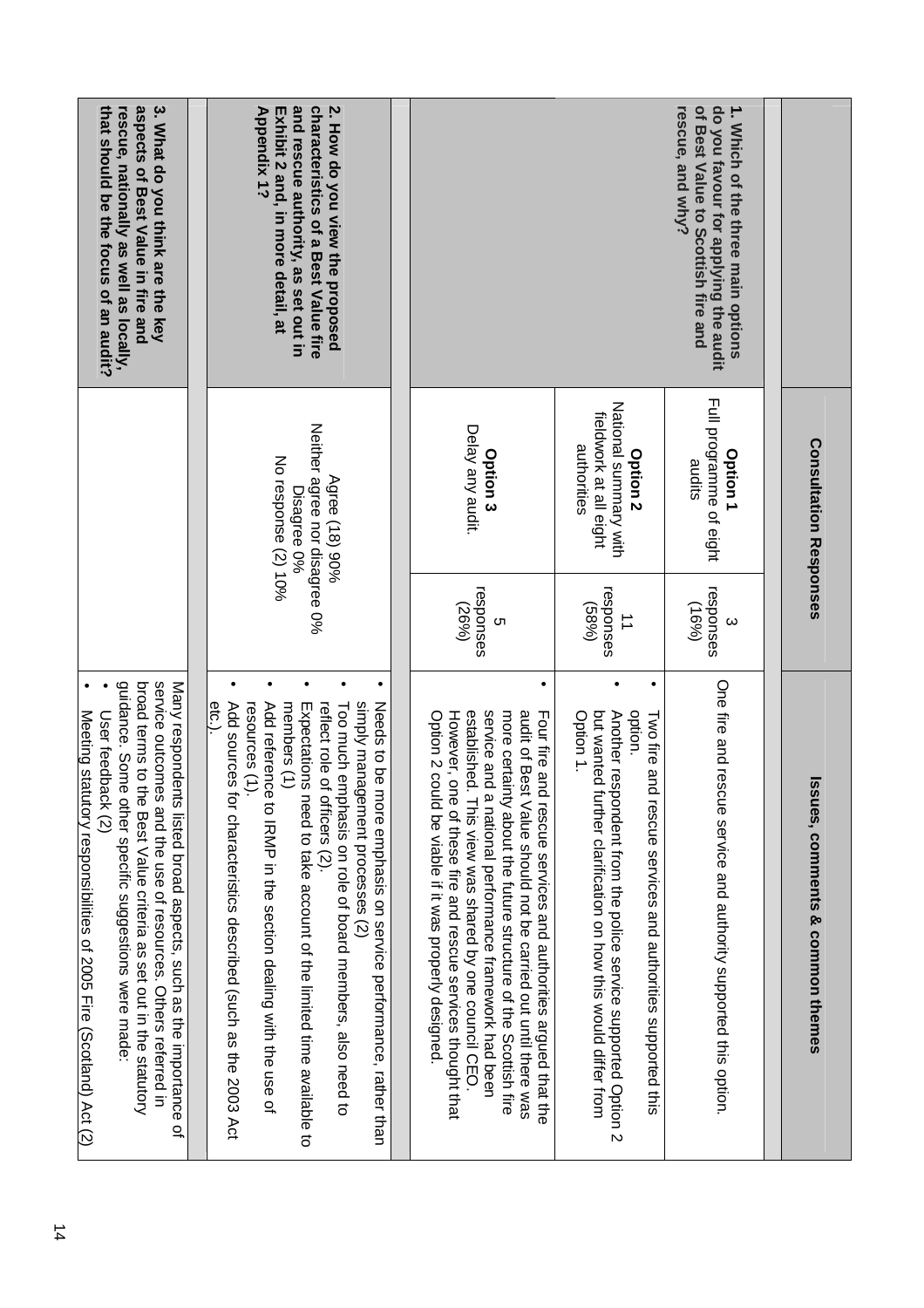|                                                                   | 7. Where do you think this peer<br>involvement should be drawn from?                                                    |                                   |                           | add value to the audits                | 6. What are the main ways in which<br>peer support could be used to help |                                              |                                                                                                                                          | 5. Do you think that some form of<br>audit process?<br>peer support should be built into the                                                                                                                                   | 4. What do you think are the main<br>should be used to assess fire and<br>rescue services ?<br>measures of performance that                                                                                                                                                                                                                                                                                                                                                           |                       |
|-------------------------------------------------------------------|-------------------------------------------------------------------------------------------------------------------------|-----------------------------------|---------------------------|----------------------------------------|--------------------------------------------------------------------------|----------------------------------------------|------------------------------------------------------------------------------------------------------------------------------------------|--------------------------------------------------------------------------------------------------------------------------------------------------------------------------------------------------------------------------------|---------------------------------------------------------------------------------------------------------------------------------------------------------------------------------------------------------------------------------------------------------------------------------------------------------------------------------------------------------------------------------------------------------------------------------------------------------------------------------------|-----------------------|
| SFRAU <sub>(4)</sub>                                              | fire and rescue service (9<br>Serving officer from Scottish<br>responses)                                               | Help assess use of resources<br>Ξ | Help at scoping stage (2) | performance (2)<br>Help assess service | Help carry out fieldwork (3)                                             | Quality assurance (4)                        | Advice / consultancy for team<br>(6 responses)                                                                                           | Neither agree nor disagree 0%<br>No response (2) 10%<br>Disagree (1) 5%<br>Agree (17) 85%                                                                                                                                      |                                                                                                                                                                                                                                                                                                                                                                                                                                                                                       |                       |
| 17%                                                               | 39%                                                                                                                     | %9                                | 21%                       | 21%                                    | 16%                                                                      | 22%                                          | 33%                                                                                                                                      |                                                                                                                                                                                                                                |                                                                                                                                                                                                                                                                                                                                                                                                                                                                                       |                       |
| existing Cl<br>lief Tire Officers or conveners should not be used | the independence of the audit. One said specifically that<br>Some respondents were concerned at the potential threat to |                                   |                           |                                        |                                                                          | compromise<br>the independence of the audit. | did not think<br>One respond<br>they should be part of the audit team as this might<br>ent, while supportive of the involvement of peers | One respondent did not think that peer support should be part of<br>an audit team and argued that fire and rescue services should<br>volutarily use peer review themselves and make the results<br>available to the audit. (1) | several specific suggestions were made:<br>resources, rather than specific measures of performance. However,<br>Most respondents referred to broad criteria, such as outcomes and<br>IRMP (1)<br>The draft performance framework $(2)$<br>The costs of fire loss and damage (as a way of helping assess<br>National Pls (2)<br>Costs $(4)$<br>Effectiveness<br>User feedback (2)<br>Service standards (1)<br>VFM) (2)<br>Local KPIs and SOA reporting (3)<br>of preventative work (2) | Health and safety (1) |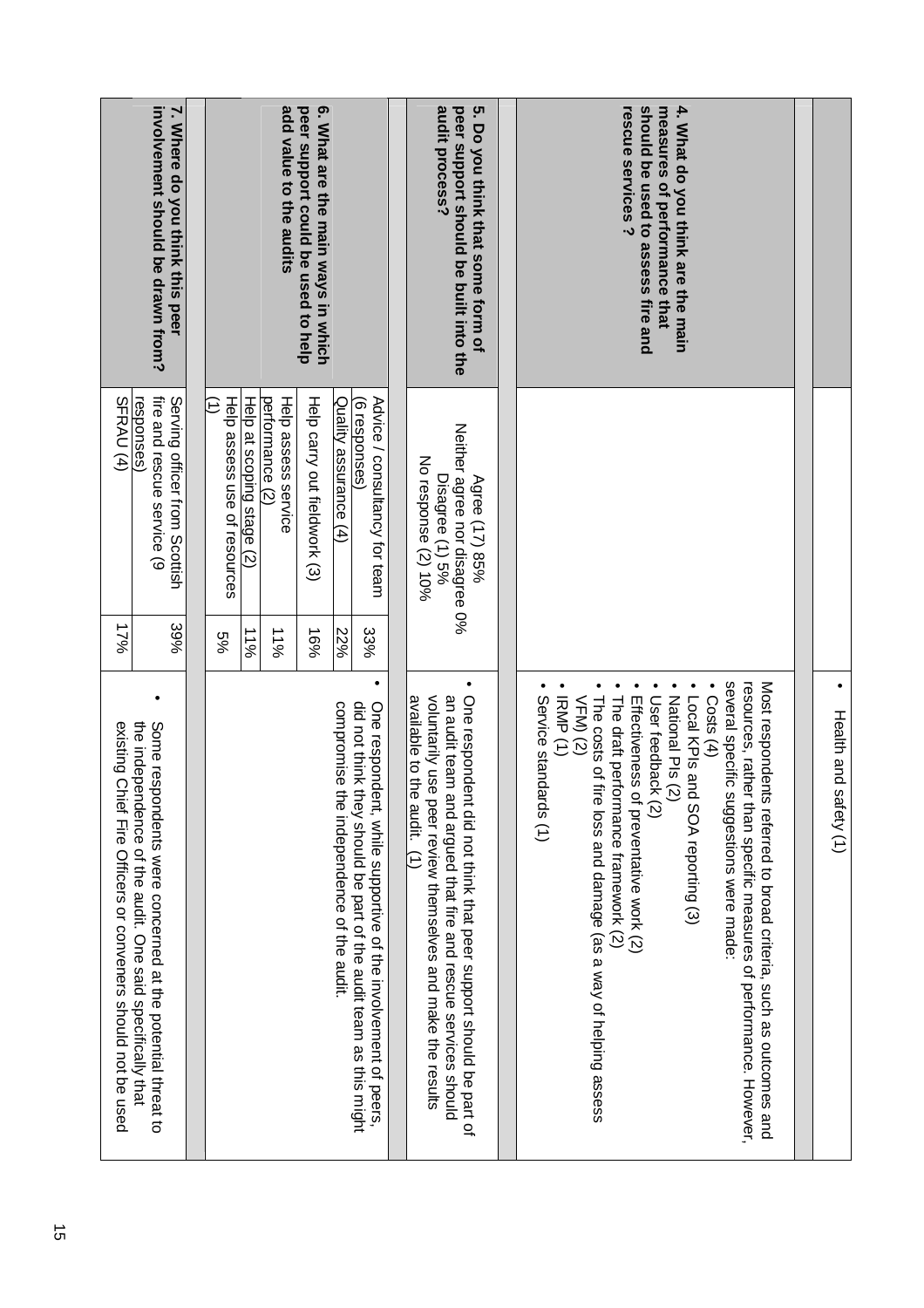| 8. Are there any other issues that<br>you would like to raise about the<br>proposed approach to the audit of<br>rescue?<br>Best Value in Scottish fire and<br>services                                                                                                                                                                                                       | Members as well as officers<br>$4\%$ | FBU(1)<br>$4\%$ | Local government (1)<br>$4\%$ | CFOA's pool of peers (1)<br>$4\%$ | Audit Commission (2)<br>9% | rescue service outside<br>2)Scotland                                                                          | Serving officer from fire and<br>%6                | fire and rescue service (3)                                    | Recently retired officer from<br>13%                             |
|------------------------------------------------------------------------------------------------------------------------------------------------------------------------------------------------------------------------------------------------------------------------------------------------------------------------------------------------------------------------------|--------------------------------------|-----------------|-------------------------------|-----------------------------------|----------------------------|---------------------------------------------------------------------------------------------------------------|----------------------------------------------------|----------------------------------------------------------------|------------------------------------------------------------------|
| Luvo respondents thought that the role of Woottish Qovernment<br>Two respondents also argued that, instead of carrying out a Best<br>establish a national performance framework for fire and rescue<br>the scope of the audit.<br>and, in particular, Scottish Resilience needed to be included within<br>Value audit at present, the audit resources should be used to help |                                      |                 |                               |                                   |                            | with some<br>Commission to be used as peer support as they disagreed<br>of their findings in earlier reports. | One respondent specifically did not want the Audit | the pool of<br>peers established by CHOA in England and Wales. | as peer su<br>ipport. Another suggested that the audit could use |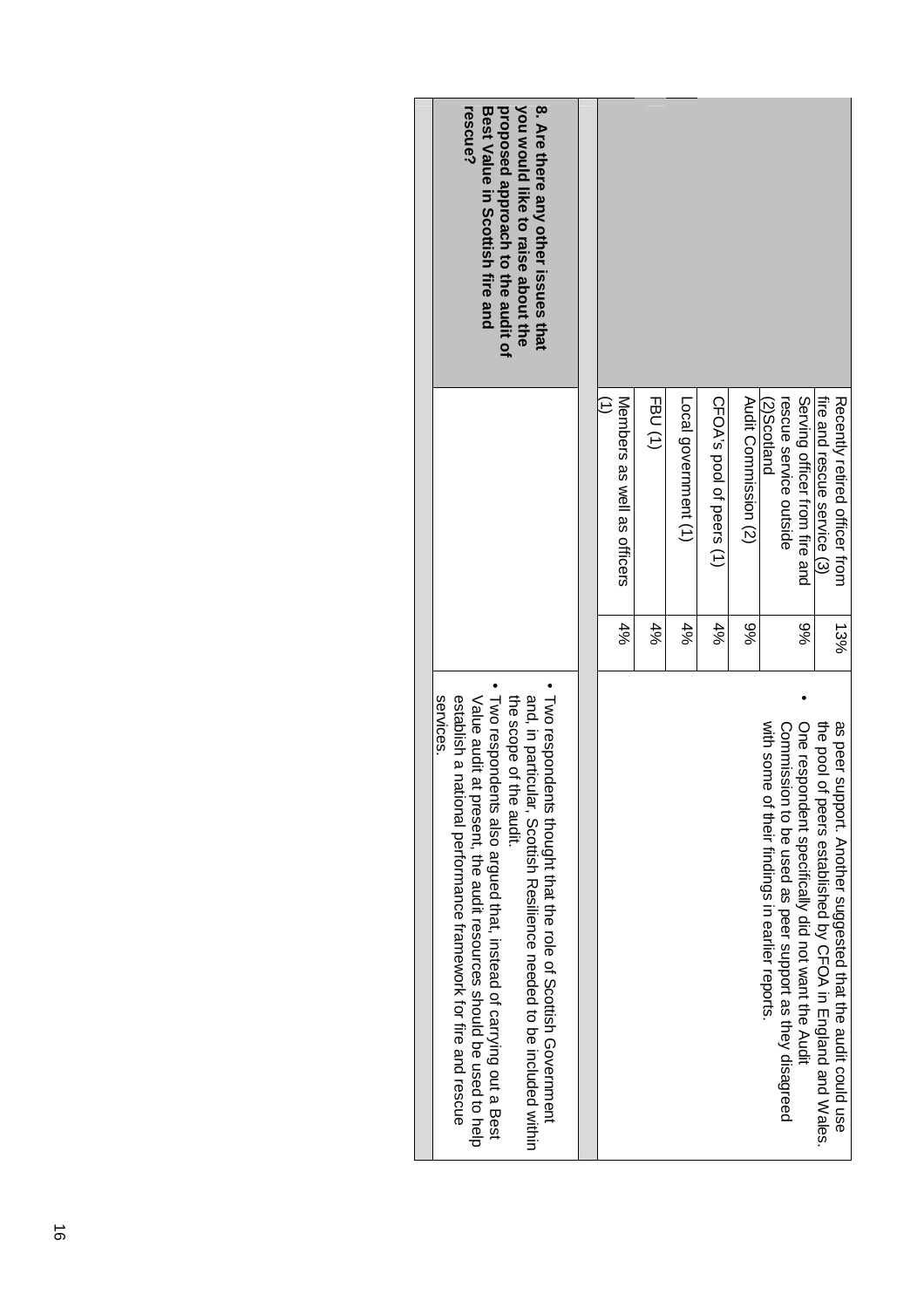#### **Appendix 3**: **Issues and Themes from Consultation Meeting**

- While the relevance of Best Value to fire and rescue is fully acknowledged, there is a need to recognise that in times of budget cuts continuous improvement in services is unlikely to be achieved.
- There is a need for a national performance framework. Without this, it may be difficult for any audit to properly assess service performance. There was, therefore, an argument that any audit of Best Value should be further delayed.
- The resources that could be currently used for an audit of Best Value in fire and rescue could instead be used to help develop a national performance framework. However, it was recognised that this could compromise the independence of any subsequent audit.
- The scope of the audit needs to include the role of Scottish Resilience and to consider the use of national resources such as the fire and rescue training college.
- There was broad support for the use of peers to support the audit process.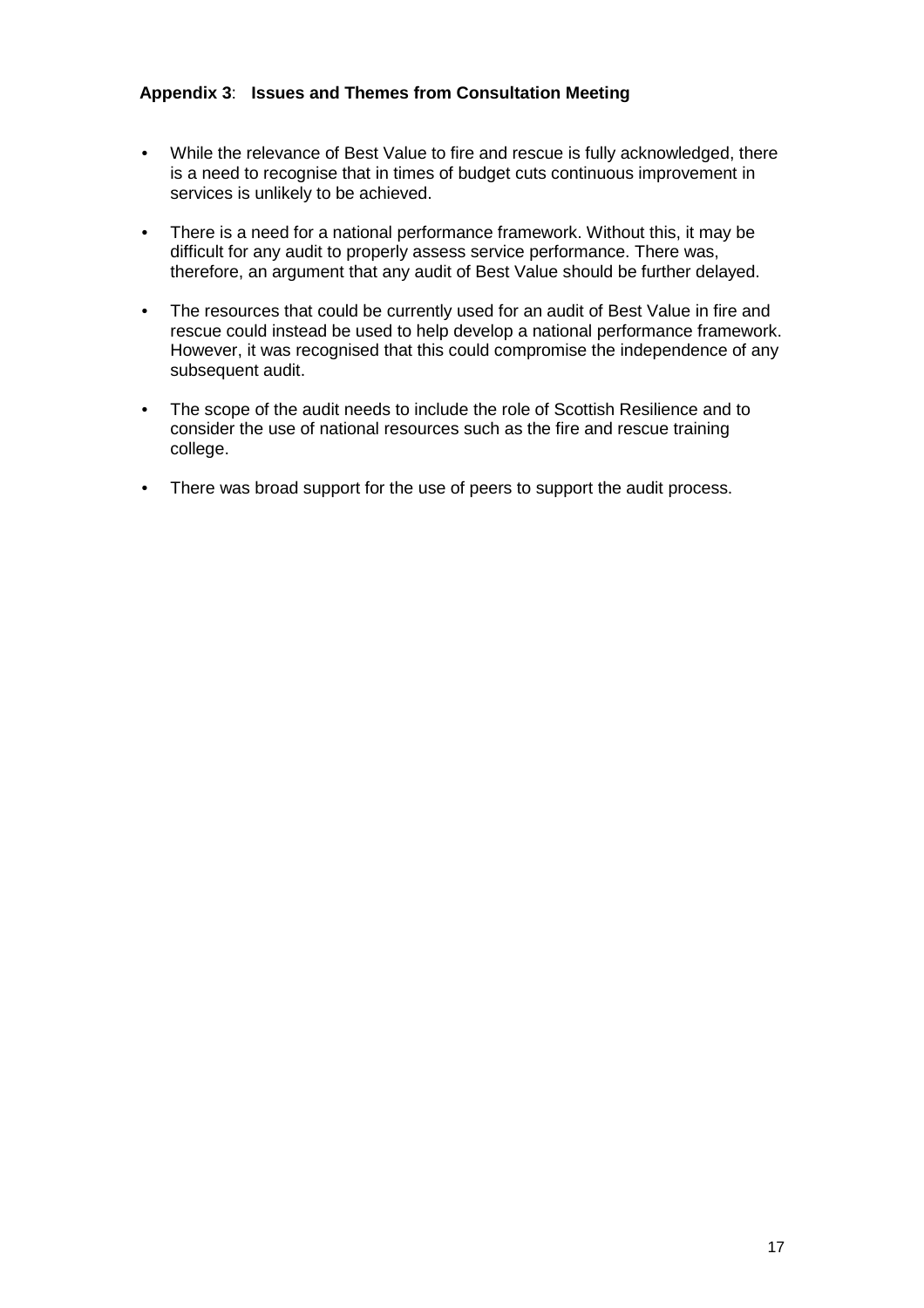#### **ACCOUNTS COMMISSION**

#### **MEETING 17 FEBRUARY 2011**

#### **REPORT BY DIRECTOR OF BEST VALUE AND SCRUTINY IMPROVEMENT**

#### **BEST VALUE IN FIRE AND RESCUE SERVICES**

#### **Purpose**

 to proceed on Best Value audit of fire and rescue services. 1. This paper invites the Commission to approve the attached report on its response to the recent consultation on Best Value audit in fire and rescue, and to consider how it wishes

#### **Background**

- five BV2 Pathfinders, and Police BV audits are being rolled, out the Commission is now ready to take forward its long standing commitment to introducing BV audits into fire and rescue services. 2. Now that the Commission has completed the first round of council Best Value audits and
- to the restructuring of fire and rescue services. 3. In line with its past approaches to introducing BV audits into other sectors (local government and police) the Commission has been consulting key stakeholders on its approach to BV auditing in fire and rescue. This consultation exercise was particularly significant given the consideration that was being given by Scottish Ministers at that time

#### **Recent ministerial announcements**

- longer tenable and that there is a compelling case to move to a single fire and rescue service is the best option for the future. This consultation is expected to be carried out in 4. On 12 January 2011, the Cabinet Secretary for Justice, Kenny MacAskill MSP, announced that the Scottish Government's position is that the current structure is no service for Scotland. While he made it clear that no decision has yet been made and that a consultation will be carried out to discuss three reform options - eight separate boards with enhanced collaboration; a regional structure with fewer boards; or a single service the basis on which the consultation is taking place is on a presumption that a single February and March, with clear proposals developed by May and legislation progressed by summer 2011. At present, it is expected that a shadow authority or authorities could be set up in mid-2012, with a view to a formal transfer of authority in 2013.
- local accountability. COSLA, for example, has expressed some concerns that this might 5. The Scottish Government's announcement that its preferred option is for a single fire and rescue service for Scotland has raised questions about governance arrangements and set a precedent for the transfer of other local authority services to central government.

#### **Consultation results**

 stakeholders. The consultation period ended on 3 December. 20 responses were 6. The Commission issued its fire and rescue BV consultation paper on 25 October to 74 received to the consultation paper. In addition, the Chair of the Commission attended a consultation meeting with all chief fire officers and conveners in Edinburgh on 29 October.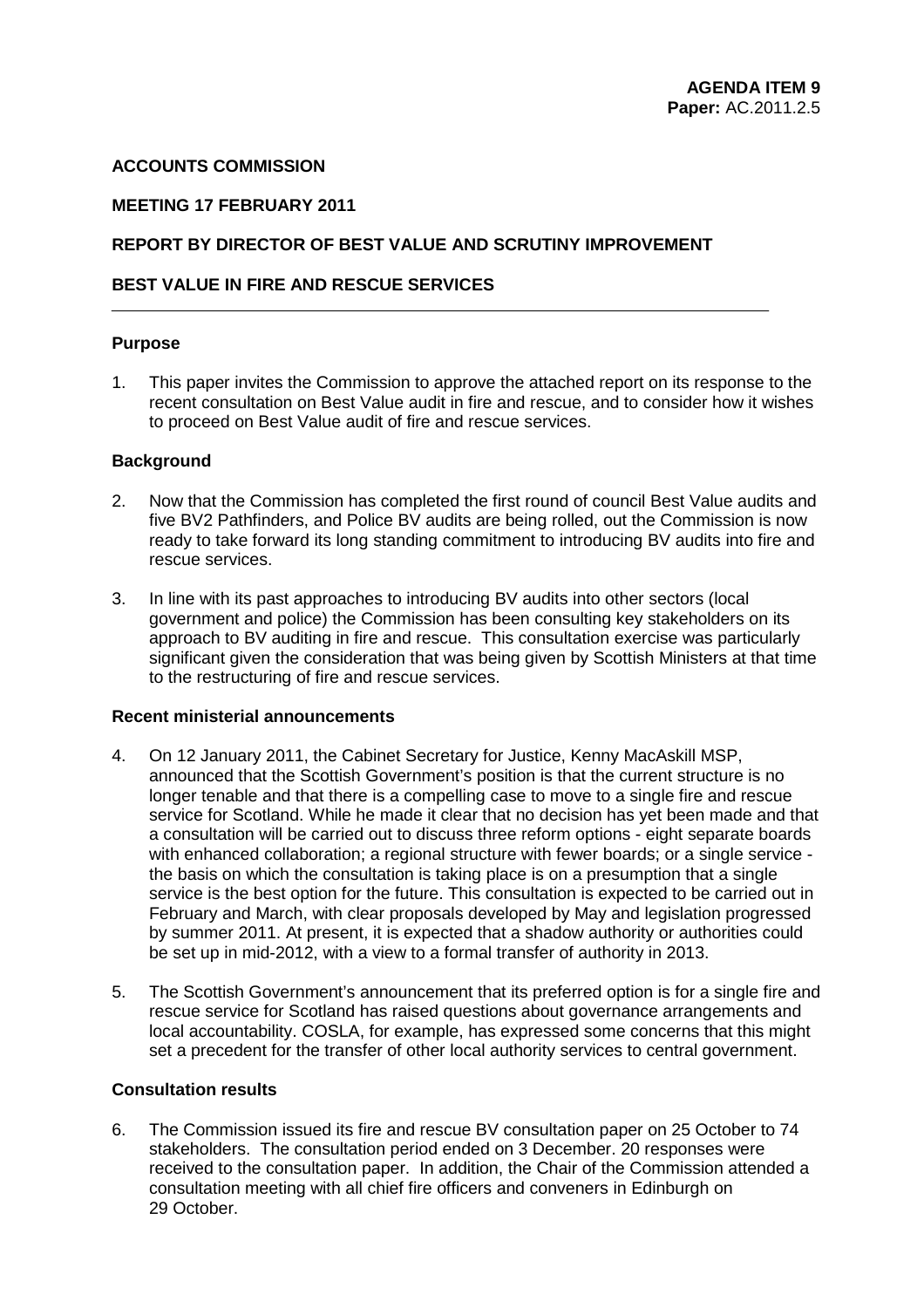- responses supported the Commission's proposed direction of travel, with six out of ten respondents supporting Option 2. However, responses from about half of the fire and of the Scottish Fire Service. There is now a significantly higher degree of clarity about 7. The Commission agreed that the consultation would include a statement that it was minded to pursue Option 2, producing a national summary of Best Value in fire and rescue, based on focused BV audit work at all eight authorities. Overall the consultation rescue services and authorities although supportive in principle of the BV audit argued that it should not be carried out until there was more certainty about the future structure the likely structural change moving forward.
- announcements, there are strong reasons favouring the Accounts Commission's inform shadow arrangements and the formal establishment of a new structure for fire 8. While there is some logic to delaying an audit of Best Value, given the recent ministerial preferred Option 2. If any Best Value audit was to be delayed until after any restructuring, it is unlikely that it could be carried out until 2014. This would leave a long gap in terms of public accountability, given that only limited reviews of Best Value have been carried out in fire and rescue since 2003. More importantly, perhaps, the planned timing of Option 2 would mean that the results of the audit would be available to help and rescue.
- exercise and sets out a proposed position on the issues raised. 9. The attached paper provides a detailed analysis of the responses to the consultation

#### **Recommendation**

- 10. The Commission is invited to:
	- consider the attached report which, once approved by the Commission, will be issued to stakeholders and placed on the Accounts Commission webpage;
	- recent developments, it wishes to confirm that it will proceed with Option 2. • consider and agree whether, in the light of the consultation responses and
	- agree to receive a report in March setting out more detailed proposals for the roll-out of the BV audit in Fire and Rescue.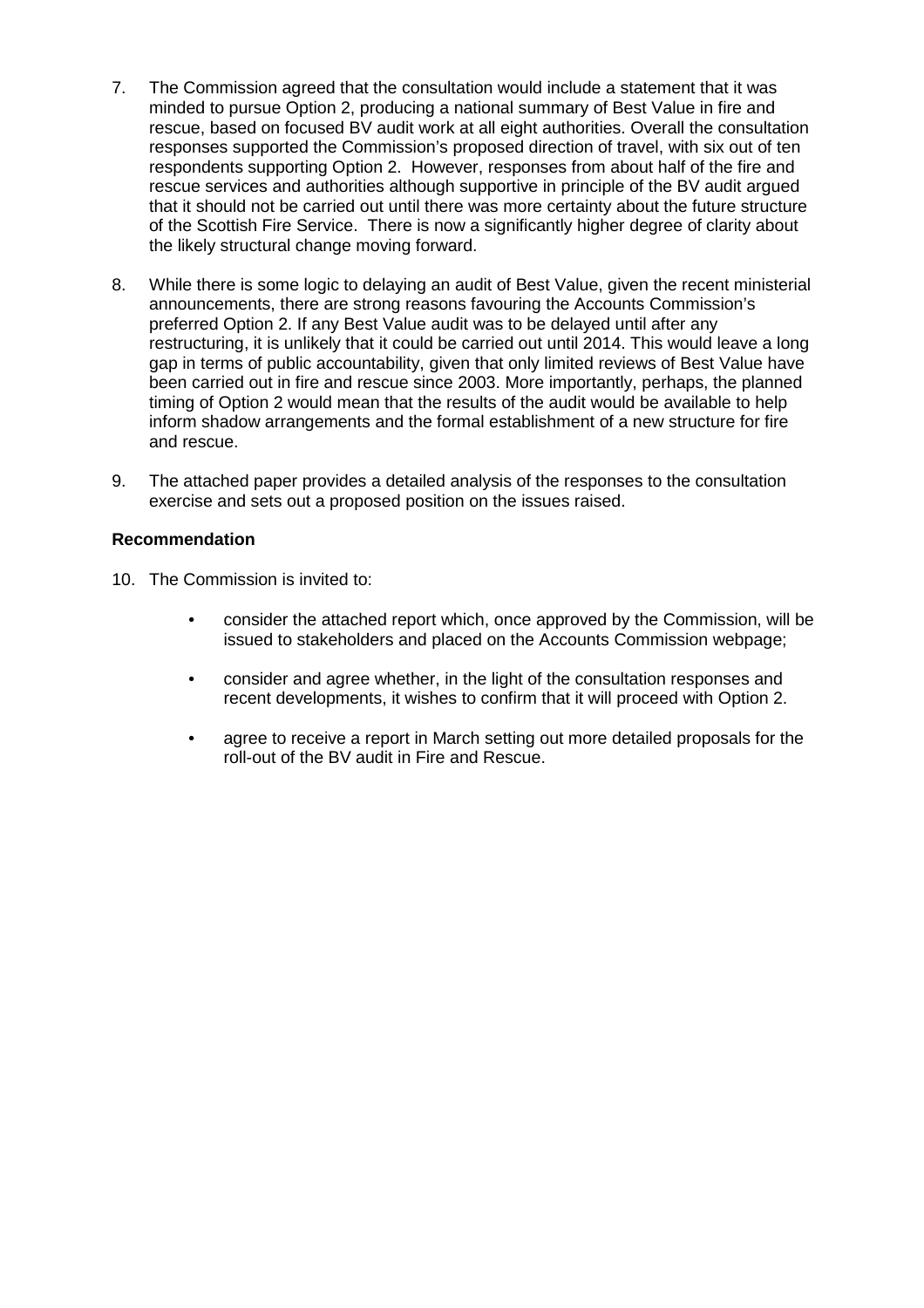### **A REPORT BY THE CONTROLLER OF AUDIT TO THE ACCOUNTS COMMISSION UNDER SECTION 102(1) OF THE LOCAL GOVERNMENT (SCOTLAND) ACT 1973 THE HIGHLAND COUNCIL: CAITHNESS HEAT AND POWER – FOLLOW-UP REPORT**

#### **Summary**

- Audit for further investigations into The Highland Council's involvement in the Caithness Heat and Power (CHaP) project. The investigation involved careful consideration of the 1. This report is in response to the Accounts Commission's direction to the Controller of role of key individuals in the governance of the project and has provided a fuller understanding of the context in which key decisions concerning the project were made.
- 2. In summary, I have concluded that:
	- significant problems were identified, only three reports were made to the Council. In • In the period between project approval in October 2004 and May 2008 when the each case these were when the CHaP company was urgently seeking funds.
	- result, it was not well placed to deal with key issues as they emerged and only high risk gasification technology two years later. • The Council failed to establish effective governance for its interests in CHaP. As a became aware of the full significance of the company's decision in 2006 to procure
	- The former Chief Executive was aware of governance concerns and initiated actions but did not follow through to ensure these actions were effective. For his part, the project governance. Director of Finance should have been more forthright in pursuing his concerns about
	- The elected member on the CHaP company board could have done more at key that he became increasingly isolated. stages to ensure the Council was aware of the position. The dissolution of the area committee structure and the associated departure of locally based officers meant
- position at this stage to identify overall costs or to quantify any losses that may have been, or will be, incurred.<br>1 3. Overall, there was a lack of a co-ordinated, corporate response to governance and ultimately the project, service users and council finances were left exposed. The project is ongoing but it seems likely that it will not achieve all its objectives and that service users will not receive the full benefits anticipated. It is also unlikely that full value for public money will be achieved. However, because the project is ongoing I am not in a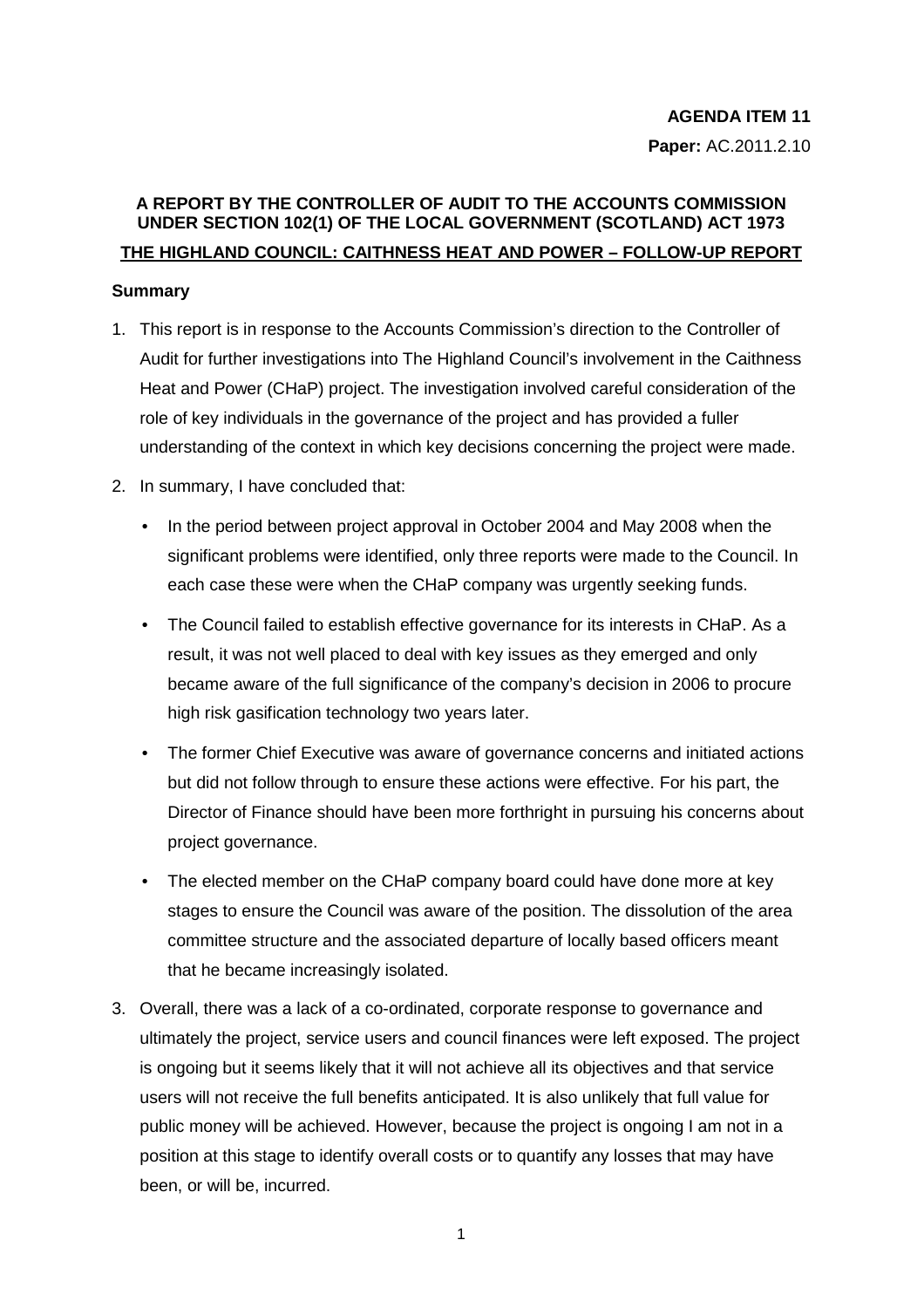<span id="page-38-0"></span> 4. I understand from the Council that currently its total commitment to CHaP including £10.5 million. However, the Council has indicated that this is a moving picture and that it provisions stands at £13.77 million and that the total amount spent by it on CHaP is will be required to advance more funds to CHaP soon to keep the company's overdraft within its current approved £0.25 million limit.

#### **Introduction and audit approach**

- and was informed that its internal auditors were undertaking an audit of the project.<br>Internal audit reported to the Council in January 2010, having carried out a detailed, August 2002 when the idea for the project first came to light to August 2008 when the Council took direct control of the project. 5. In February 2009, the Council considered a report on Caithness Heat and Power (CHaP) desk-based review of reports, email and other documentation covering the period from
- 6. The external auditors' annual audit report to the Council and the Controller of Audit in October 2009 referred to CHaP and highlighted a range of technological, financial and to report<sup>1</sup> to the Accounts Commission. governance problems. In view of the serious nature of the issues the Controller decided
- together the findings from the audit work to date, principally the key issues identified by 7. The purpose of that report was to highlight to the Commission and the public the serious and wide-ranging deficiencies in the Council's dealings with CHaP and the problems which can occur when councils do not observe the 'following the public pound' principles<sup>2</sup>, which apply when councils decide to deliver projects or services through arms-length external organisations (ALEOs). As such, it was a high level report drawing internal audit. The Controller's initial report was dated 7 June 2010 and is attached as Appendix 2.
- 8. The Commission considered the Controller of Audit's report at its meeting on 17 June 2010. The Commission directed the Controller to carry out further investigations<sup>3</sup> and to report back on project governance and accountability, particularly the roles of the Council's statutory officers and the elected member who represented the Council on the CHaP company board.

 $1$  The Highland Council: Caithness Heat and Power, report by Controller of Audit under section 102(1) of the Local Government (Scotland) Act 1973, 7 June 2010

 $2$  Code of Guidance on Funding External Bodies and Following the Public Pound, Accounts Commission/COSLA 1996

 $3$  Direction by the Accounts Commission under section  $3(1)(a)$  of the Local Government in Scotland Act 2003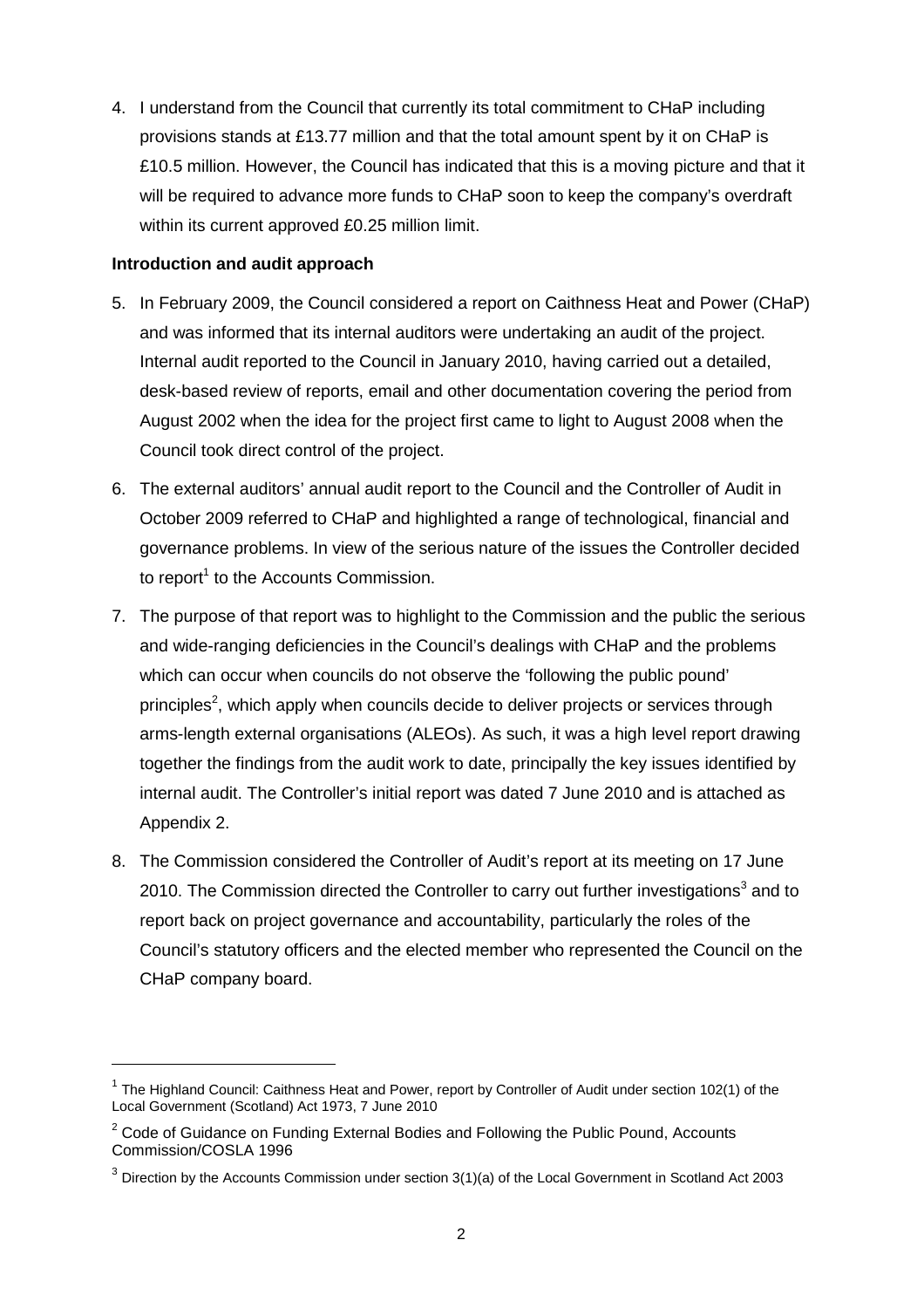- <span id="page-39-0"></span>9. The further investigation therefore focussed on senior individuals' involvement in the Council's governance of the CHaP project, between 2002 and 2008. In particular, we interviewed:
	- the current Chief Executive (who until July 2007 was the Director of Corporate Services & Depute Chief Executive and the Council's monitoring officer)
	- Council's proper officer for finance) • the current Depute Chief Executive & Director of Finance (who was and remains the
	- the former Chief Executive (who retired on 11 July 2007 and was the Council's head of paid service)
	- the elected member who represented the Council on the CHaP company board.
- and remains Corporate Manager. As Area Manager he reported directly to the former 10. Subsequently, in view of his central role in monitoring the Council's interest in CHaP, we also interviewed the Council's current Corporate Manager. He held the role of Caithness Area Manager between October 2002 and April 2007 at which point he was appointed Chief Executive.
- from the Council as part of this investigation, these interviews helped me gain a fuller and individuals' roles in the governance of the project. The individuals interviewed have other Council officers for their co-operation in the follow-up audit investigation. 11. Taken together with evidence gathered by internal audit and further information obtained understanding of the context in which key decisions concerning the project were made had the opportunity to comment on a draft of this report and I am grateful to them and
- 12. My report first considers the background to the project and the reports made to the Council between 2004 and 2008. I then review the steps taken to establish governance over the Council's interests in the project and then the roles of the Council's statutory officers and the elected member who represented the Council on the CHaP company board. Throughout, the focus is on the Council and its interaction with the project and the CHaP company; governance within the CHaP company is outwith the scope of this report.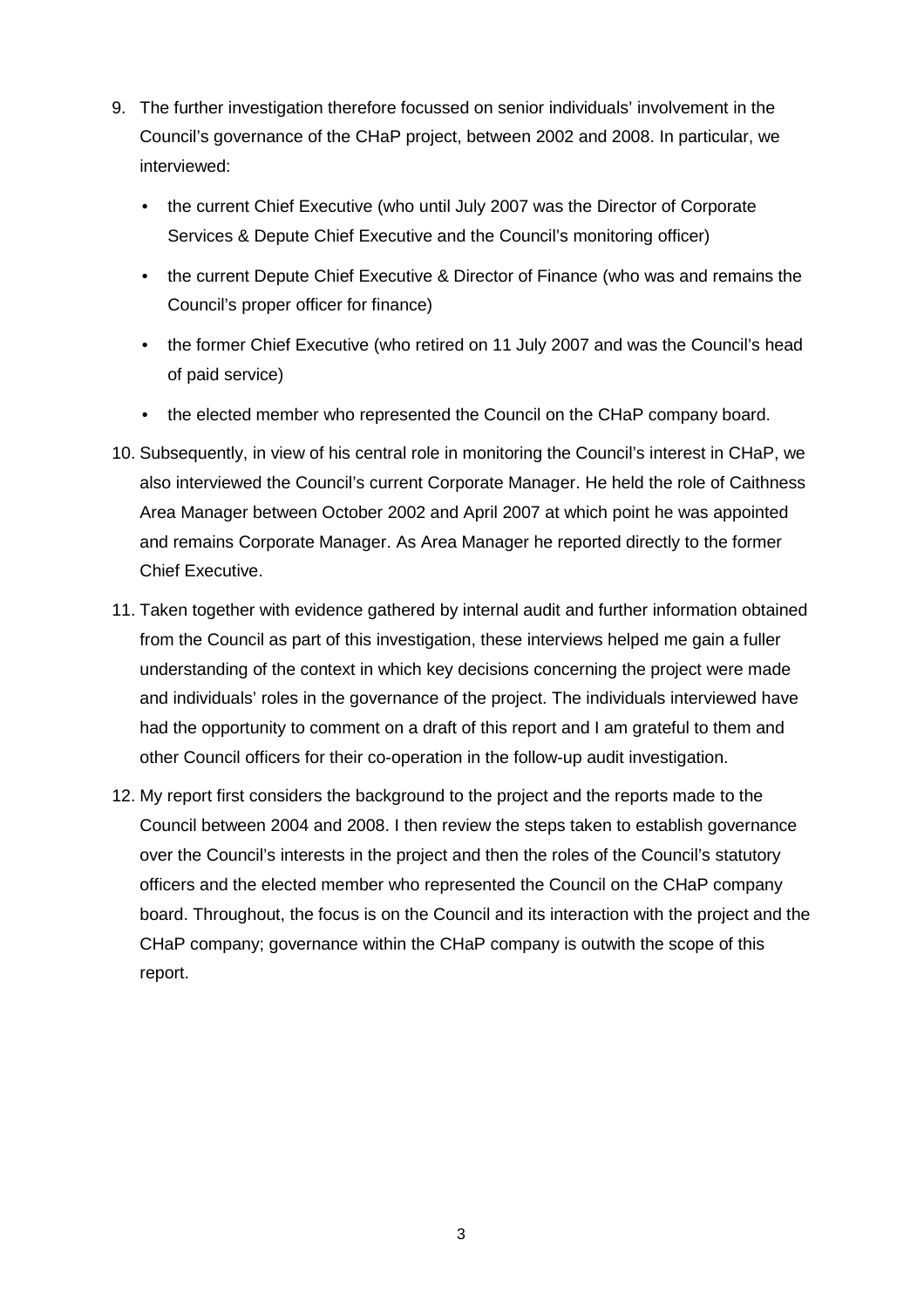#### **Project background and reporting to the Council**

*In the period between project approval in October 2004 and May 2008 when the significant problems were identified, only three reports were made to the Council. In each case these were when the CHaP company was urgently seeking funds.* 

- CHaP project in 2002 provided the environment for the project to gain substantial Council was aware of the initiation of the project, viewing it as a relatively straightforward with corporate priorities relating to renewable energy and sustainability. 13. The decentralised area committee structures in place at the time of the inception of the momentum. The Caithness Area Committee envisaged a district heating system fuelled by woodchip that would provide benefits for local housing and business. Centrally, the development financed by monies set aside to improve council housing and consistent
- April 2006. It noted the rationale for these arrangements but concluded that the 14. The Council's decentralised structure was highlighted in a Best Value audit report<sup>4</sup> in associated management structures were complex and difficult for officers and elected members to understand and access. The report also noted that the decentralised structures promoted an environment where local priorities predominated.
- members and were keen to support local initiatives. 15. The relationship between the Caithness area and the Council's Headquarters in Inverness (HQ) provides important context to the CHaP project. The Area Committee, and subsequently the CHaP company board, was supported by Council officers based locally who focussed on the project and the benefits it could bring to the area. Officers at HQ observed the decentralised structure, implemented decisions by local elected
- plant and waste heat from the local distillery. The report by the Director of Planning and Development noted the prospect of future phases involving gasification<sup>5</sup> to generate contained and fully funded. In November 2005, the Council committed £1.6 million from later phases requiring no financial input from the Council. 16. When the Council approved the CHaP project and the formation of a company to deliver it in October 2004, it was on the basis that it would involve a free-standing, wood-fuelled electricity as well as heat. Assurances were provided that each phase would be selfhousing budgets to support the district heating system. The report, by the Caithness Area Manager, again assured the Council that the project involved distinct phases, with

<sup>&</sup>lt;sup>4</sup> Highland Council – the Audit of Best Value and Community Planning, Audit Scotland, April 2006

which is itself a fuel. It is potentially more efficient than direct combustion of the original materials.<br>4  $5$  Gasification is the reaction of carbon based materials with oxygen and/or steam to produce gas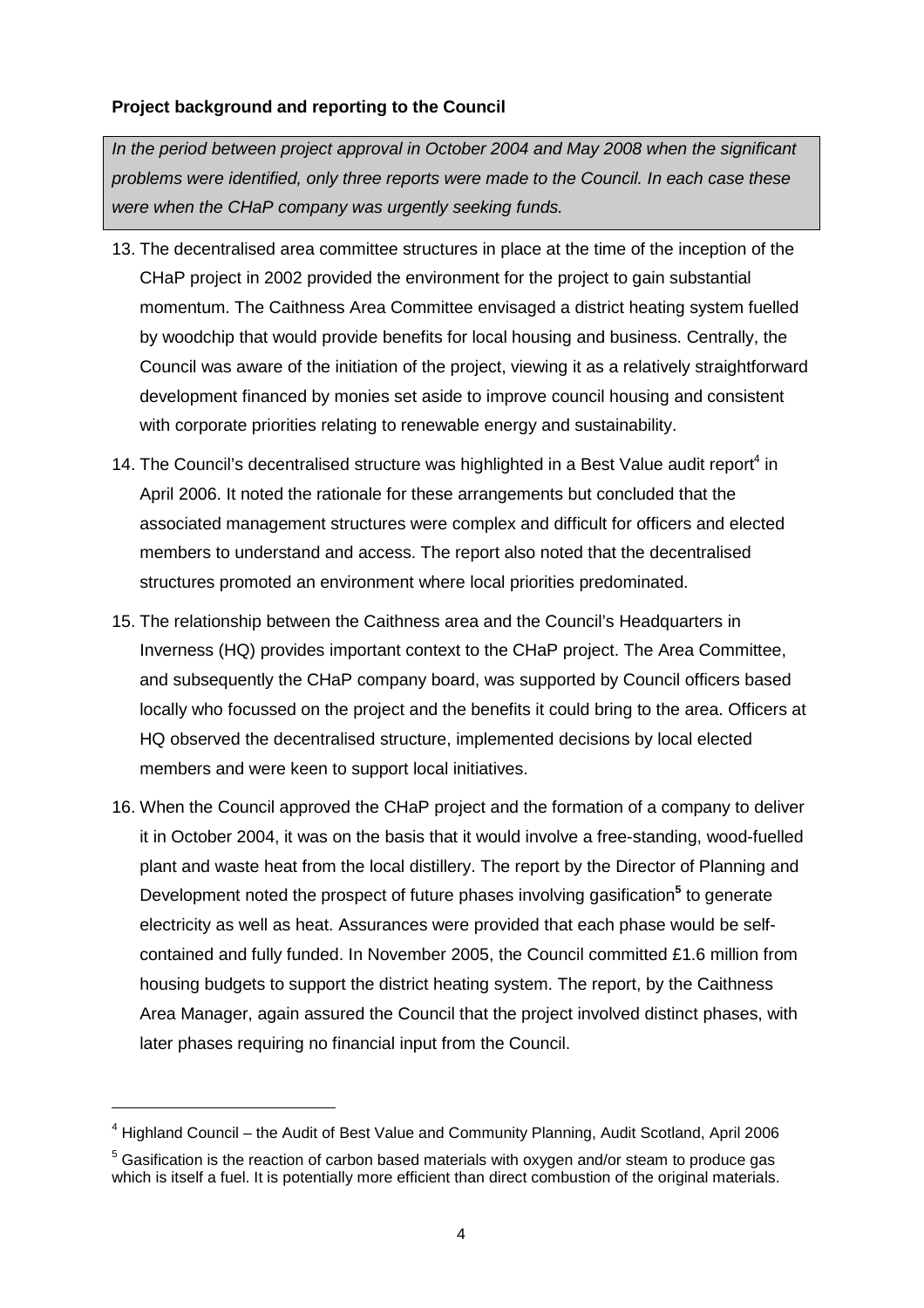- late in 2005 and considered tenders in April 2006. 17. Faced with steeply rising woodchip prices, locally based Council officers advised the CHaP company board to combine project phasing and to proceed with gasification, despite the previous assurances to the Council. The company advertised the contract
- understanding that the project involved a relatively straightforward district heating to the Council so it was aware of the shift and to allow it to reconsider its position. 18. The Council's £1.6 million commitment in November 2005 was based on its system. Developments soon after that, involving gasification, should have been reported
- referred to the fact that the phases of the project had blended into one. The report, by The Council agreed to provide short term finance to the company in the form of a £0.55 million loan facility, to meet cash flow requirements until Energy Saving Trust grant 19. It was not until October 2006 that the Council received its next report on CHaP and this the Director of Finance, noted a risk with gasification but that the company's heating consultant was confident the technology would provide heat and power as anticipated. instalments were received and bank loan finance secured.
- 20. In April 2007, the former Chief Executive reported to the Council that the company's bank was pressing for further safeguards relative to the loan it was providing to part-fund the project. To secure funding for the project he had exercised emergency powers<sup>6</sup> to the report referred to gasification and the possibility that the equipment would not meet expectations and in the extreme case might fail. However, the report stated that this risk an acknowledged energy expert. extend existing guarantees, firstly the period over which the Council would guarantee the Company's £3 million bank loan and secondly the ongoing guarantee of the Company's overdraft facility to £1 million for the year to July 2008. As was the case in October 2006, had been minimised as far as possible, for example, by the company's engagement of
- indication at that stage that the technology would fail. 21. By summer 2007, the equipment was in place and it was envisaged that the project would be successfully delivered. There were delays in commissioning but there was no
- indication at that stage that the technology would fail. 22. In January 2008, emerging financial difficulties became apparent. In light of this, the technical position and this led to a report to the Council in May 2008. In that report the current Chief Executive initiated work to obtain a clear understanding of the financial and current Chief Executive and Depute Chief Executive & Director of Finance updated the Council on its commitments to CHaP and informed it that the Chief Executive had used

 $^6$  Emergency powers as provided for within the Council's Financial Regulations and Scheme of Delegation.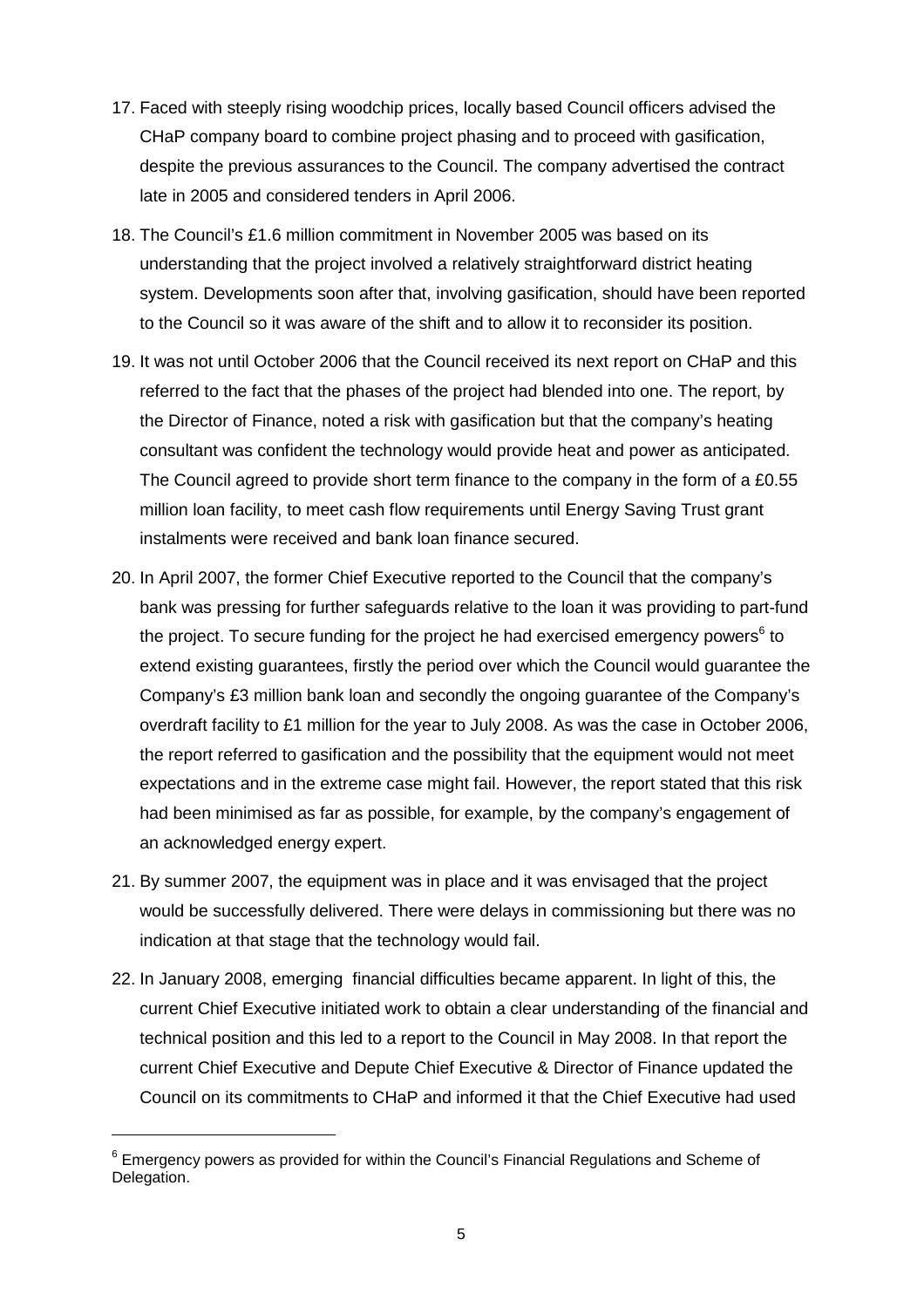emergency powers to increase the Council's level of guarantee for the company's overdraft, from £1 million to £1.2 million. The Council agreed to this and to further increase its guarantee for the overdraft up to £1.9 million. The report highlighted problems in commissioning the gasification plant.

- 23. The current Chief Executive and Depute Chief Executive & Director of Finance reported again to the Council in June 2008 advising of the need for the Council to cap its financial support for CHaP and of the failure to commission the plant. These officers reported again in August 2008, at which point the Council considered options to protect its interest and agreed to take control of the company. It was only at that point, in August 2008, that the Council had the opportunity to assess full information on the technical position and the options available to it.
- 24. The key reporting events set out in this section are summarised in Appendix 1. In the problems were identified, only three reports were made to the Council, in November 2005, October 2006 and April 2007. In each case these were at points when the company was urgently seeking funds. There was no reporting to the Council on attempts ultimately, the impact on the Council's finances. period between project approval in October 2004 and May 2008 when the significant to commission the gasification plant or on the impact on the company finances and

#### **Steps taken to establish governance**

 *technology two years later. The Council failed to establish effective governance for its interests in CHaP. As a result, it was not well placed to deal with key issues as they emerged and only became aware of the full significance of the company's decision in 2006 to procure high risk gasification* 

- arrangements from the outset and to ensure that these are applied effectively in practice. member who represented the Council on the CHaP company board. 25. Governance is about clear direction and control and is central to the success of all organisations. In cases where councils decide to deliver projects and services through an arms-length organisation such as the CHaP company, it is vital to establish sound This section of the report considers steps taken to establish governance for CHaP; the following sections consider the roles of individual statutory officers and the elected
- Manager a clear remit to ensure that the project complied with all legal, financial and 26. In approving the CHaP project in October 2004, the Council gave the Caithness Area contractual requirements. His role was to take an overview of the Council's involvement in the company and to maintain a watching brief to represent the Council's interests. However, he was not suitably active in this role and did not give the project sufficient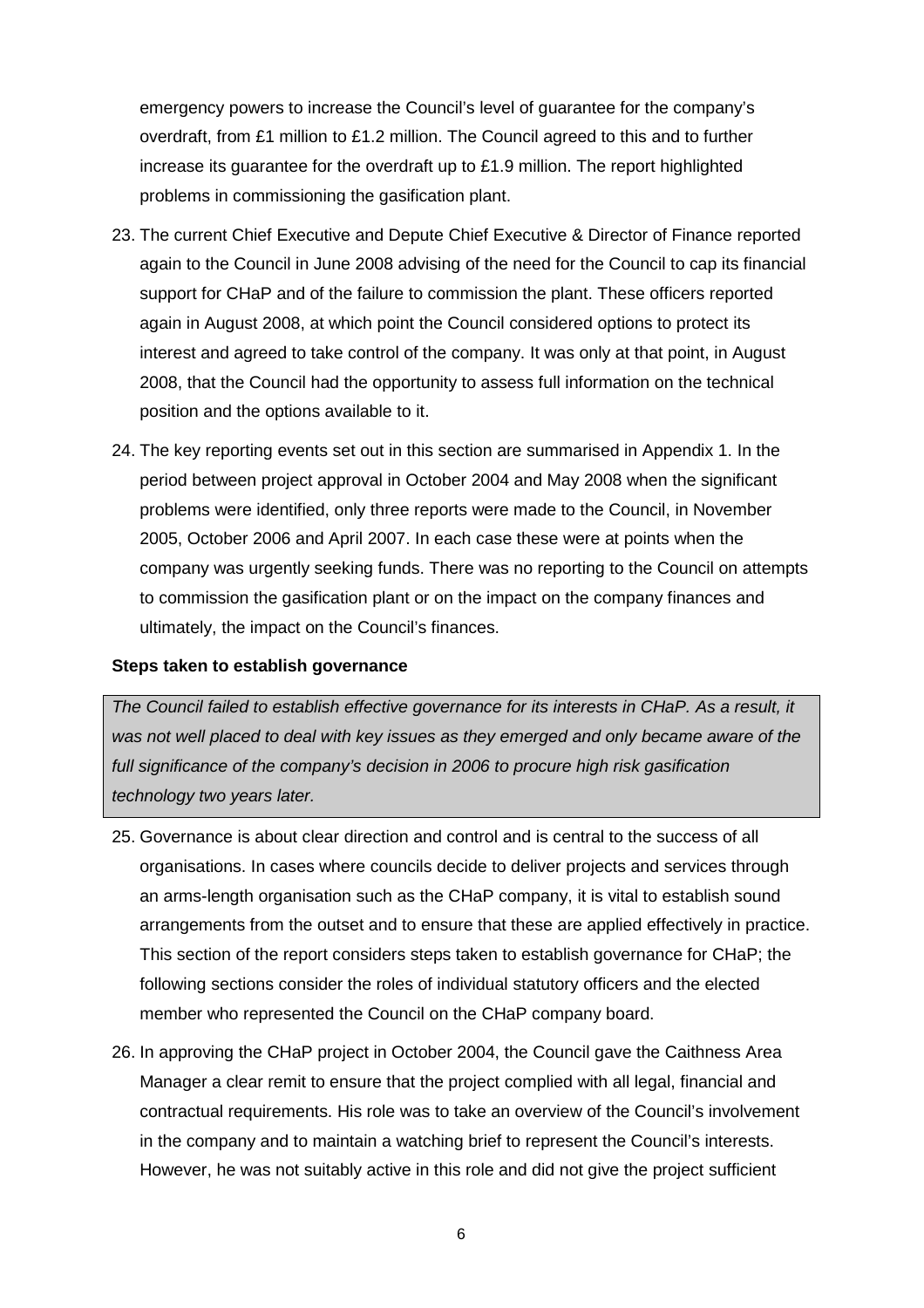attention at key points, including at the time of the Company's decision to procure high risk gasification technology and when it became apparent that there were problems in commissioning the equipment.

- partners and this acted as a forum to bring together specialist technical, legal and 27. The Council operated a Joint Ventures Board (JVB) of senior officers from across services to monitor a range of significant projects which the Council delivered with financial interests.
- over CHaP and the need for proper governance arrangements was noted. Further managed. In April 2005 the JVB noted that the scheme was moving too quickly; further 28. At a JVB meeting in October 2004, concern was expressed regarding the lack of control concerns were expressed at the JVB in December 2004 and the former Chief Executive felt there were sufficient reasons for a 'full audit' of the scheme and how it was phases were being worked on and it was felt that the focus should be on ensuring that the first phase was a success. In June 2005, following concerns from senior staff in his service about how best to secure the governance of the project, the Director of Finance suggested a written paper should be presented to every JVB setting out on an ongoing basis progress and proposals, as a means of keeping everyone up to date and informed and to allow consideration of the implications.
- sight of the project. The former Chief Executive, who we understand controlled the JVB JVB) for such projects was consistent with the scheme of delegation. He also informed 29. However, following discussion at the JVB meeting in April 2005, there was no further consideration of CHaP at the JVB. We were unable to determine why this was the case. The current Chief Executive and the Director of Finance are of the view that CHaP should have remained on the JVB agenda but they were not clear why the Board lost agenda, is of the view that CHaP was a housing project to provide heating to council houses and that dealing with this through the usual Committee channels (other than the us that a project to provide a district heating system for council houses with proven technology was not the kind of project that the JVB would have taken forward given its housing purpose and then scale.
- requirements set out in the Accounts Commission/COSLA Code. The former Chief his advice was sought on whether he wished to proceed to a full audit of the project. However, actions were not formalised and were not addressed, no further follow-up 30. As indicated, in December 2004, as a result of discussion at the Joint Ventures Board, the former Chief Executive requested the Director of Finance to undertake an audit of CHaP. Early in 2005, a group of officers met to discuss the 'following the public pound' Executive was informed about the outcome of those discussions in January 2005 and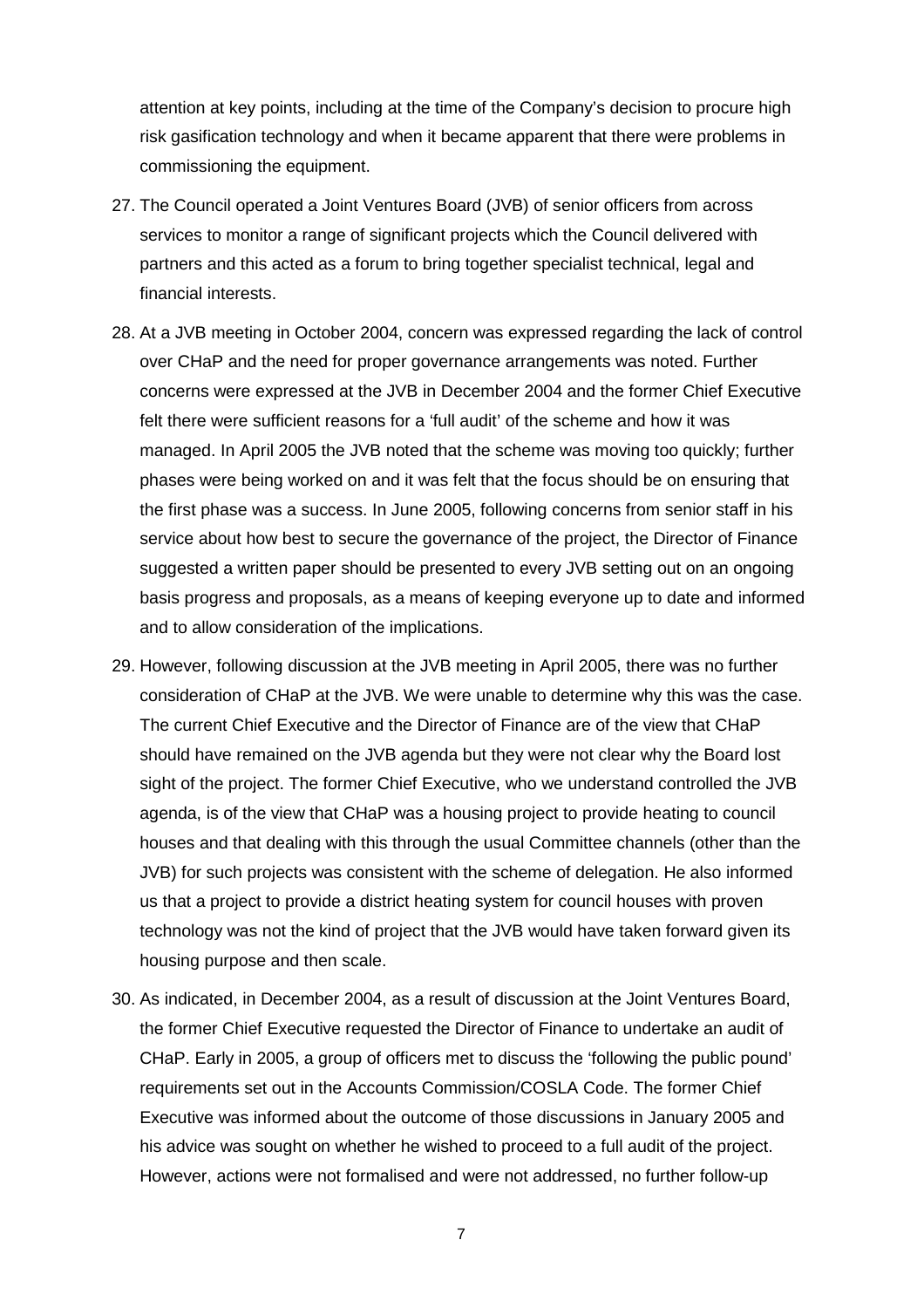action was taken and the former Chief Executive did not respond to the question about a full audit.

- negotiate with the company about the suitability of its governance structure. The former 31. At its meeting in October 2006 the Council agreed that as a condition of providing the bridging finance and/or any future guarantee, the former Chief Executive should Chief Executive called a meeting in December 2006 to discuss governance and in advance the Director of Finance highlighted a range of issues to be addressed. Later that month the former Chief Executive set out six fundamental issues which needed to be resolved including completion of contracts between the Council and CHaP, the need to strengthen business and technical expertise on the CHaP board and the separation of Council and company interests in the role of Council officers.
- Council might seek to protect its interests and its exposure to the financial guarantees. would be useful to discuss the position on governance as he was unclear as to the position. This was not followed up by the former Chief Executive. 32. In April 2007, the Caithness Area Manager who was responsible for overseeing the Council's interests provided assurance by email that actions had been taken across the six points raised by the former Chief Executive. Around the same time, the Director of Finance provided the former Chief Executive with a less positive picture of the outstanding governance issues by email and flagged a clear need to agree how the The Director of Finance raised further concerns by email in May 2007 indicating that it
- Weekly Business Meeting minutes show that it was agreed the Corporate Manager Executive and the Director of Finance before papers were sent out for the Council followed up. 33. Reference was made to CHaP at a senior managers' Weekly Business Meeting early in June 2007 during discussions about the agenda for the Council meeting later that month. The Council agenda item related to an appointment to the CHaP Board resulting from the formation of the new Council following the May 2007 elections. However the (formerly the Caithness Area Manager) would review the measures taken to improve governance and provide advice to the former Chief Executive, the Depute Chief meeting. However, there is no evidence that any action was taken and this was not
- day running of the project. The Area Development Manager and the Area Finance Manager attended the majority of the Company Board meetings. In effect, they took on 34. Between 2004 and 2007, locally based officers became closely involved in the day to the role of professional managers of the project and were more aligned to the company than the Council.

8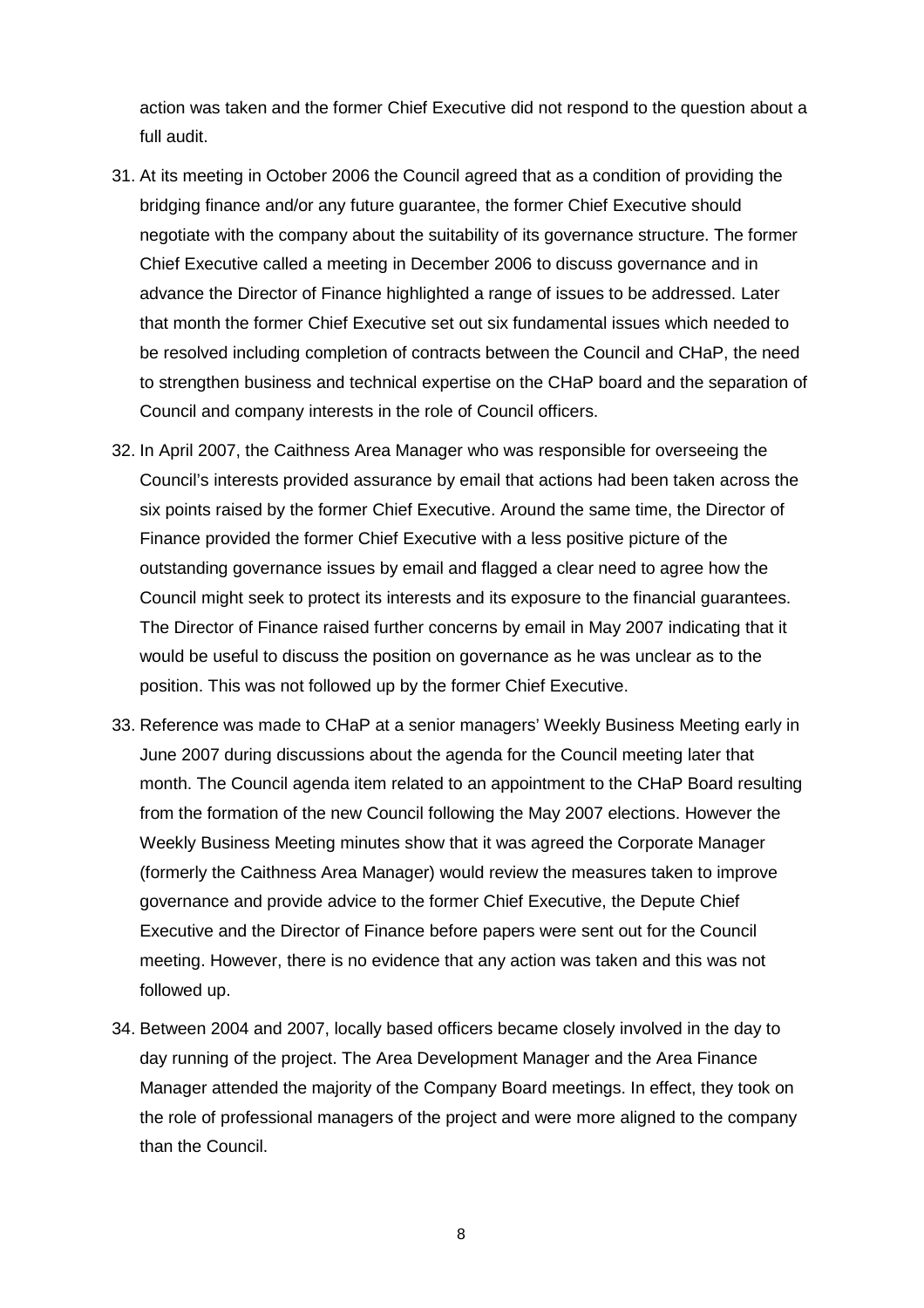- meant that at key stages the Council was not aware of developments. The fact that arrangements were put in place. Consequently, project oversight fell to the Chief Chief Executive. 35. The combined effect of inactivity on the part of the Area Manager in his role as the main link between the project and the Council, ineffective governance at HQ and the lack of appropriate separation between the role of local council officers and the CHaP company CHaP ceased to feature in discussions at the JVB is central. In principle, discussion at the JVB would have provided the opportunity for a coordinated, cross-service approach at the formative stage of the project, before the Council had committed substantial funds and guarantees. The JVB could also have provided or ensured effective governance over the Council's involvement in CHaP. No alternative cross-service scrutiny Executive's service through the project monitoring and reporting responsibilities assigned to the Area Manager who was accountable to his line manager, the former
- gasification technology, council officers did not realise the full extent of the risks Council would incur. 36. Significantly, at the crucial point in 2006 when the company decided to take a fundamental change in direction and combine project phasing and procure high risk involved. Even when they became aware they did not realise the full significance and the implications. It was only in 2008 that the full extent of the technical problems became apparent. At that point the Council took an informed decision that it was not in its interests to see the project fail given the serious consequences for those council tenants already connected to the part-functioning heating system and the scale of the loss the
- 37. Over the course of the Council's involvement, the Council and its officers realised that strong governance was required to protect the Council's interest in the project. Key events are set out in Appendix 1. However, despite an acknowledged need for improved governance, the Council failed at the outset and over a long period to establish effective and co-ordinated governance to monitor its interest in CHaP.
- 38. Strong governance would not have guaranteed the success of the project but it would have provided earlier identification of concerns and a more immediate, co-ordinated response. The Council would have been more aware and could have been given the opportunity to consider the position in more detail and reassess the extent and nature of its involvement.

9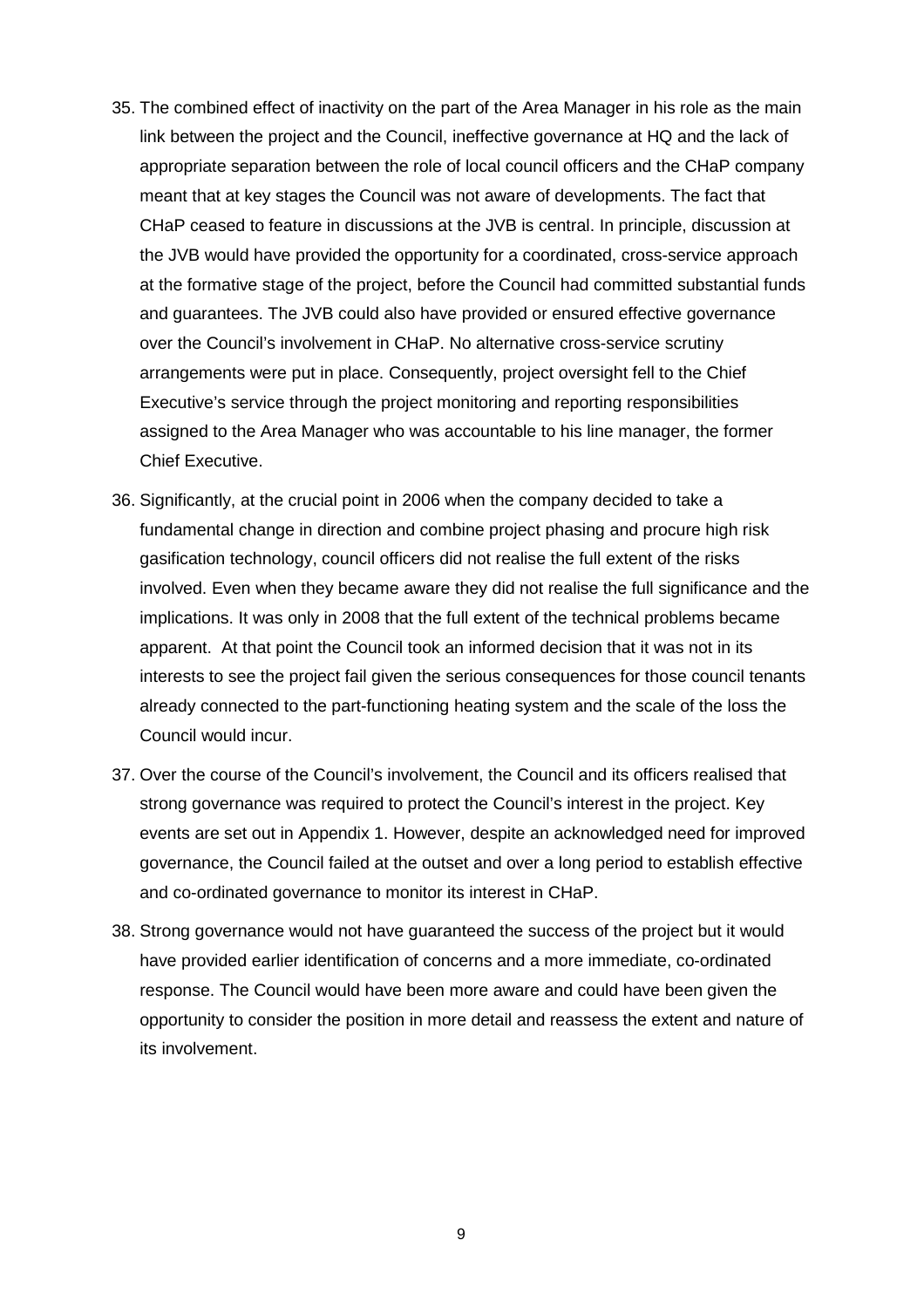#### **The roles of the Council's statutory officers**

 *not follow through to ensure these actions were effective. For his part, the Director of The former Chief Executive was aware of governance concerns and initiated actions but did Finance should have been more forthright in pursuing his concerns about project governance.* 

- 39. Statutory officers have specific powers and responsibilities as set out in local government legislation. The Controller's June 2010 report states that senior officers should have exercised greater influence, to varying degrees, on the governance of the project through the application of their statutory roles. This section of the report builds on this by considering the statutory roles and those senior officers' wider responsibilities for the governance of CHaP.
- council if it appears that a proposal or decision is likely to contravene legislation. On officers to have applied their statutory roles in relation to CHaP. 40. The roles of head of paid service and monitoring officer are defined tightly in statute. In summary, the head of paid service is responsible to elected members for council staffing and management structures. The monitoring officer is responsible for reporting to the those strict interpretations, there appears to have been no reason for the statutory
- 41. The statutory 'section 95' proper officer role for finance is much broader, with overall relation to the council's involvement in arms-length external organisations. responsibility for the council's financial affairs. While the role is personal, it requires supporting structures which allow oversight of all aspects of council finances, including in
- relation to the council's involvement in arms-length external organisations. 42. In addition to their statutory duties, senior officers have wider responsibilities. In have an important role in promoting and enforcing strong corporate governance. This checking implementation, including through strong staff supervision. particular, the chief executive has a central role and ultimately has responsibility for all aspects of the management of the council and for ensuring that other statutory officers have appropriate access and influence in carrying out their roles<sup>7</sup>. Senior officers also depends on clear roles and accountabilities and clear instructions and processes for
- requested an audit of the project. Initial work was carried out and was reported to him, 43. The previous section of this report shows that the former Chief Executive initiated action to establish governance arrangements for CHaP. However, there were a number of occasions on which he did not follow through to ensure these actions were effective. For example, in December 2004 following discussion at the Joint Ventures Board he

 $<sup>7</sup>$  Roles and working relationships: are you getting it right?, Accounts Commission, August 2010</sup>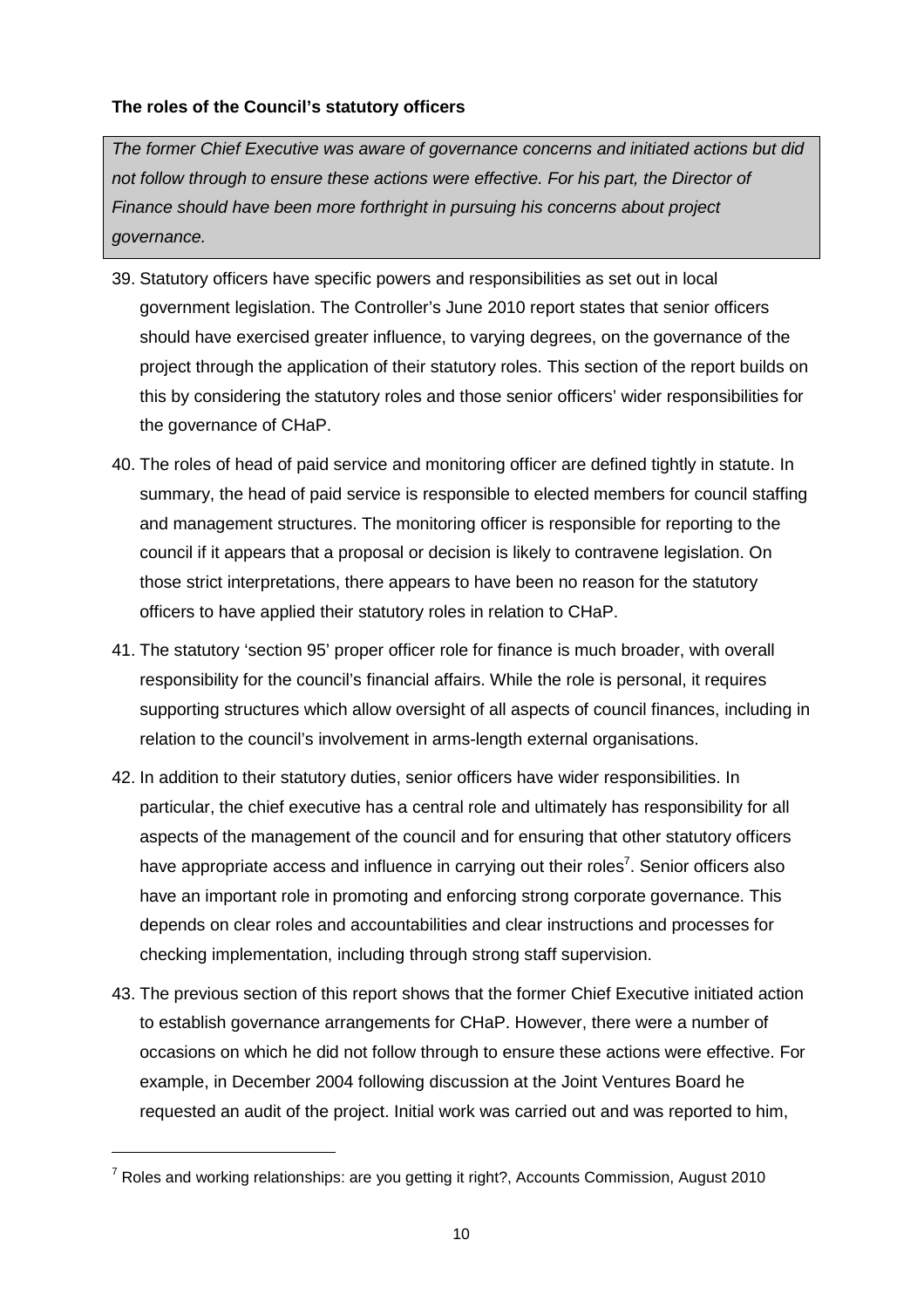but no further action was taken. Also, in response to the actions identified by the Council in October 2006 he called a meeting to discuss governance and in December 2006 issued an email setting out the actions required. However, by that time the project was at an advanced stage and, in the event, key actions were not implemented.

- governance issues to be addressed. In April 2007, the Director of Finance reminded the might seek to protect its interests and its exposure to the financial guarantees as the Executive again expressing uncertainty about the position on governance. Executive again expressing uncertainty about the position on governance. 45. Operationally, the Caithness Area Manager reported directly to the former Chief 44. The Director of Finance and his team raised concerns with the former Chief Executive about CHaP governance on a number of occasions. For example, the Director of Finance emailed the former Chief Executive in December 2006 and identified a range of former Chief Executive by email that there was a clear need to agree how the Council project moved forward. In May 2007, the Director of Finance emailed the former Chief
- Chief Executive following the Council meeting to establish what the monitoring role for envisaged. Taking account of his other responsibilities and other officers' involvement, he was content to adopt a less active role. Executive. When the project was approved in October 2004, the Council gave the Area Manager what should have been a central role in its governance arrangements for CHaP. At interview, the Area Manager reported that no steps were taken by the former CHaP involved and the reporting arrangements. It is clear that the Area Manager attached less significance to the CHaP related aspect of his role than the Council minute
- aspect of his role. 46. The former Chief Executive initiated actions to establish and strengthen governance. However, these were not effective and he could have done more to ensure a coordinated and effective response to known governance concerns. He should also have attached more importance to the concerns raised by the Council's statutory officer for finance. Following the shift away from the Joint Ventures Board, his service carried responsibility for project monitoring and he should also have done more in terms of his line management responsibilities to ensure the Area Manager was more effective in that
- 47. As indicated, the Director of Finance expressed concerns to the former Chief Executive senior member of his team had asked the former Chief Executive whether the initial in December 2006, April 2007 and May 2007 about the way matters relating to CHaP were developing. Before that, in January 2005, the Director of Finance was aware that a audit work should move towards a full audit and in June 2005 the Director of Finance suggested to the same member of his staff that he take concerns about governance to the forthcoming JVB. The Director of Finance was therefore aware of the need for action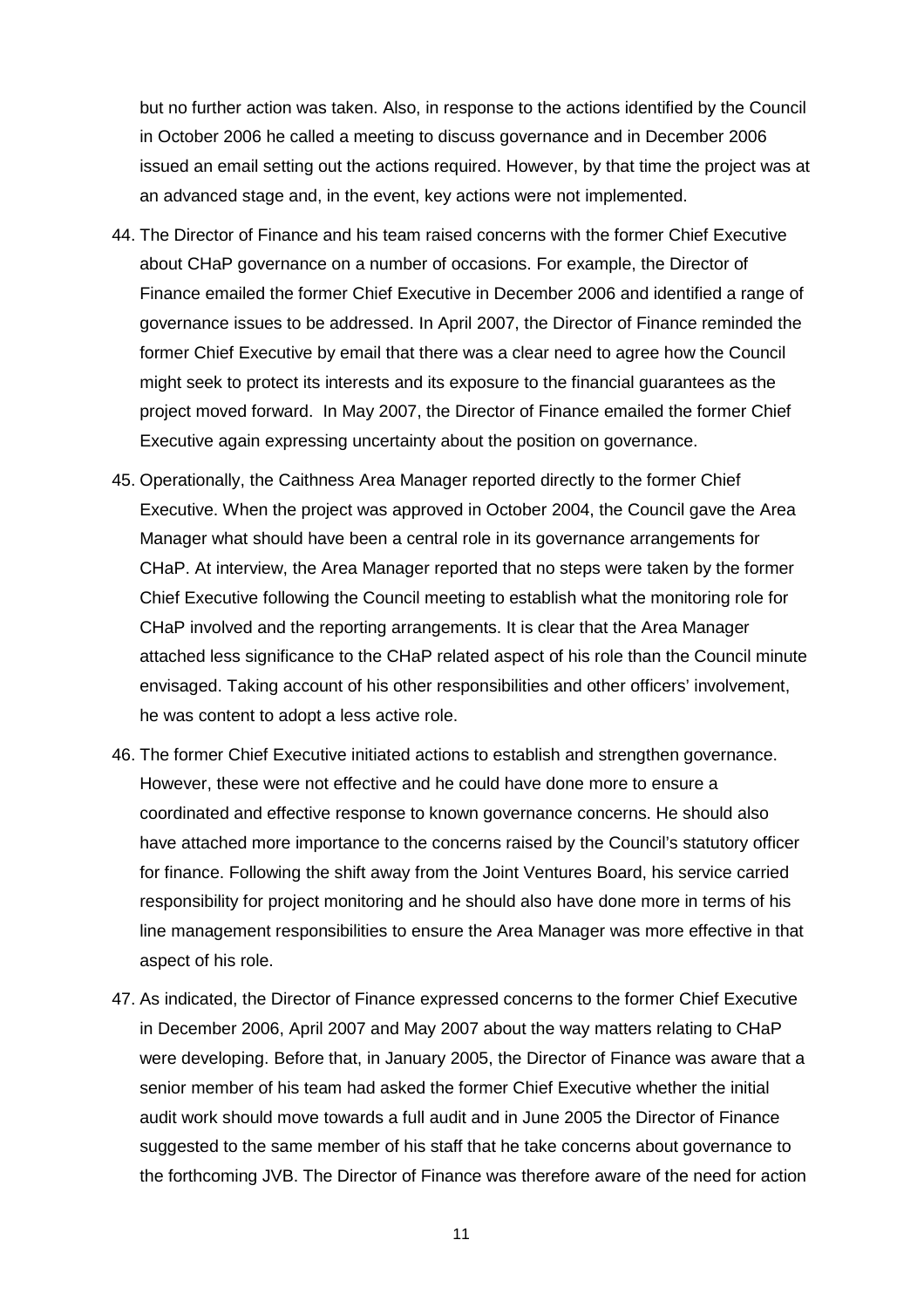<span id="page-48-0"></span>and he should also have been aware when no action was taken or when the action taken was ineffective.

- find the report on the Council agenda. He said that his lack of involvement in either the to Council should be made. In the event, the report was made in the Chief Executive's reports to the Council in October 2006 and April 2007. In terms of the April 2007 report, it is interesting to contrast the position with the report in May 2008, when under the new 48. The report to the Council in October 2006 was made in his name but at interview he reported that he had been on holiday at the time the report was prepared and returned to discussion or drafting of the report prevented him contributing to the nature and style of the report submitted. Later, in spring 2007, there was discussion between the former Chief Executive and the Director of Finance about in whose name the April 2007 report name only. This was on the Director of Finance's advice, because the report concerned the former Chief Executive's personal authority in applying delegated emergency powers. However, it is apparent that the Director of Finance had misgivings about the management structure the report seeking ratification of the current Chief Executive's use of emergency powers was made in the joint names of the current Chief Executive and the Director of Finance.
- the gasification technology should be pursued. If detected earlier, it would have allowed 49. Operationally, the locally based finance officer who reported indirectly to the Director of Finance was able to take on the role of CHaP company Treasurer without the knowledge of the Director, resulting in conflict of interest and blurring the boundaries between the Council's finances and those of the CHaP company. For example, in January 2006 the locally based officer was involved in the detailed financial review which concluded that a more objective assessment of the direction the project had taken and the financial consequences for the Council as project funder and guarantor.
- 50. As the proper officer for finance, the Director of Finance was clearly concerned about the through. Ultimately, these concerns proved to be well founded. As proper officer for with the former Chief Executive and, ultimately, raising matters with elected members. project and governance weaknesses. He raised concerns but did not follow these finance he should have been more forthright, either in discussion with the former Chief Executive or, if he felt it appropriate, through alternative channels in the Council. These may have included for example, informal and formal discussions with internal and external audit, discussions with other senior Council officers, more formal exchanges
- 51. In summary, the former Chief Executive was aware of weaknesses in governance and should have done more to establish effective, corporate governance over the Council's interest in the CHaP project. Specifically, the former Chief Executive should have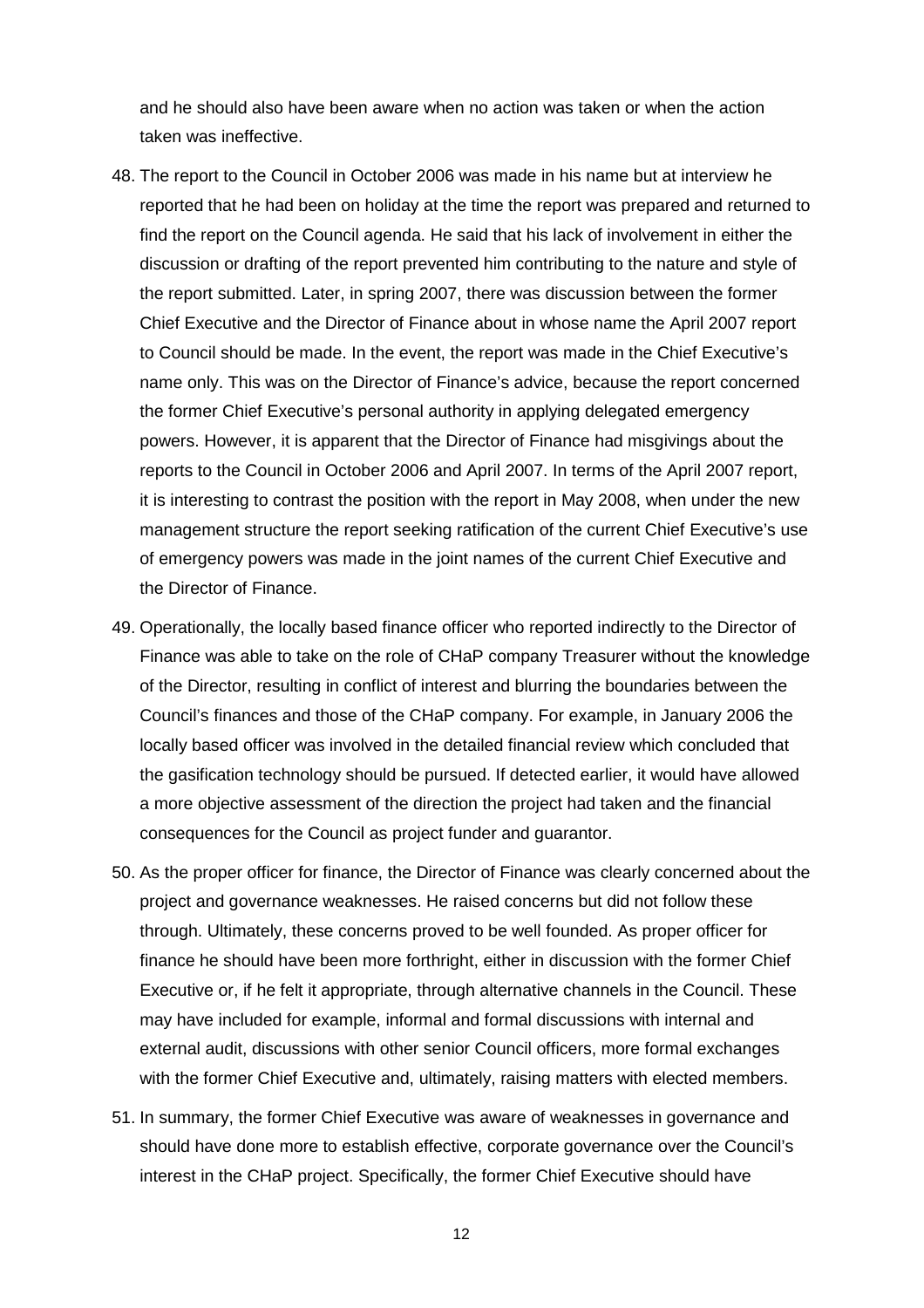pursuing his well founded concerns about project governance and finance. attached more importance to the concerns raised by the Director of Finance and taken action. For his part, the Director of Finance was aware of governance concerns and that these were not being satisfactorily addressed. He should have been more forthright in

#### **The role of the elected member who represented the Council on the company board**

*The elected member on the CHaP company board could have done more at key stages to ensure the Council was aware of the position. The dissolution of the area committee structure and the associated departure of locally based officers meant that he became increasingly isolated.* 

- his ongoing responsibilities as an elected member of the Council, as a Board member he experience from being on the Board of another Council ALEO. 52. When appointed to the boards of companies and other arms-length external organisations (ALEOs), elected members take on additional responsibilities which sit alongside their responsibilities to the Council<sup>8</sup>. In the case of CHaP, one of the local elected members was appointed to the CHaP company board which at that time consisted of three directors i.e. representatives from the Council, the distillery and the Pultneytown People's Project (a local community group). From that point, in addition to had responsibilities to the company. He did his own research to understand the company director role although he also received training from the Council and had some
- the prospects and the potential the CHaP project offered and became one of the main ahead with gasification was risky but took comfort from the advice he received from 53. As with others based locally, it is clear that the elected member was enthusiastic about drivers. The elected member was aware that combining the project phases and moving locally based officers and technical experts. However, the locally based officers were not sufficiently objective and the technical experts appointed by the company had by association a clear financial interest in the project. Had he had independent technical advice to hand, he would have been better equipped to question and challenge at a local level and to protect the Council's wider interests.
- 54. The position in terms of support for the elected member deteriorated further in summer 2007 when management restructuring took place and when the area committee arrangements ended, leaving him with significantly less Council based support. At interview, he said the project lost the support of HQ based officers at that time. Area based officers closely involved in CHaP either left the Council or took on different, wider

 $8$  Roles and working relationships: are you getting it right?, Accounts Commission, August 2010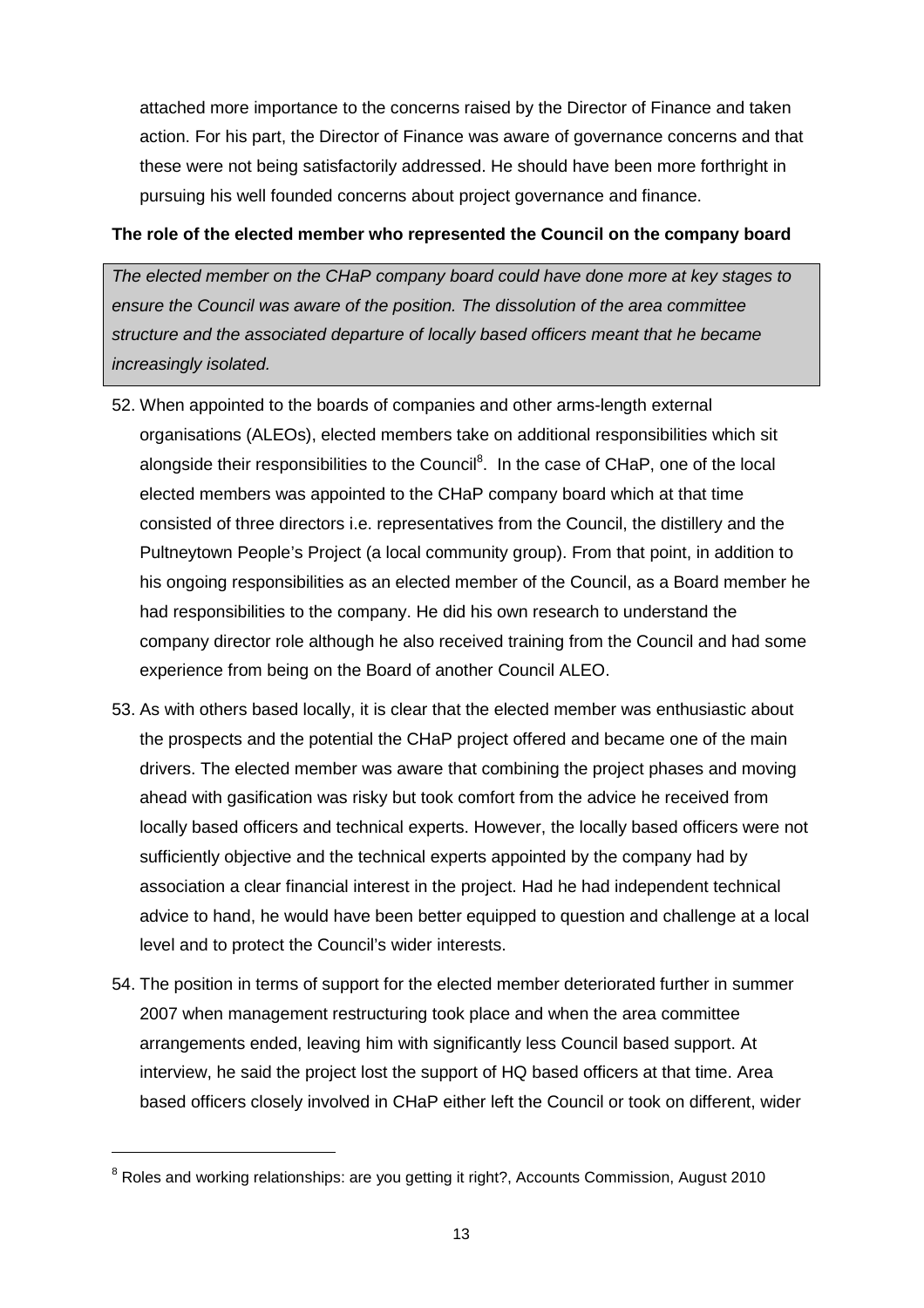responsibilities and as a result the direct involvement of Council officers reduced significantly.

- were neither systematic nor robust, no longer existed. The elected member had but this proved not to be the case. He informed us that during that time he contacted 55. Having found himself in that position, the elected member became increasingly isolated. The monitoring and reporting arrangements he assumed were in place but in practice concerns about progress, particularly in the period between July and December 2007, and relied on assurances from the consultants that plant commissioning was imminent various officers informally to inform them about commissioning but in doing so he also indicated he was confident the problems would soon be overcome.
- which was essential at key stages throughout the development of the project and when 56. In summary, the elected member appointed to the CHaP company board was not sufficiently supported in the role, specifically in terms of independent technical advice the area based structure ended. His role required him to balance his responsibilities to the Council with his responsibilities to the company. At key stages, particularly as it became apparent from the summer of 2007 that there were serious problems in commissioning the plant, he could have done more to ensure that the Council had a balanced picture of the position.

#### **Conclusion**

- 57. The CHaP project gained strong local momentum which was encouraged in the then area based structure. Corporately, the Council did not establish effective governance and as a result, when the company decided in spring 2006 to pursue gasification, the significance was missed. There was a lack of a corporate, joined-up approach and as a result there were no effective mechanisms for monitoring events as they unfolded. Actions to improve governance came too late and were not effective and, ultimately, the project, services and public funds were not subject to the degree of scrutiny and protection required.
- the project. 58. As the Accounts Commission's report on roles and working relationships makes clear, statutory officers have a vital role in supporting good governance and decision making. It is particularly concerning that when the need for action aimed at establishing and improving governance for CHaP was identified and when individuals expressed concerns, these were not effectively followed through. Ultimately, the Council found itself in the position where it considered its only option was to take control of the company and the project.<br>
14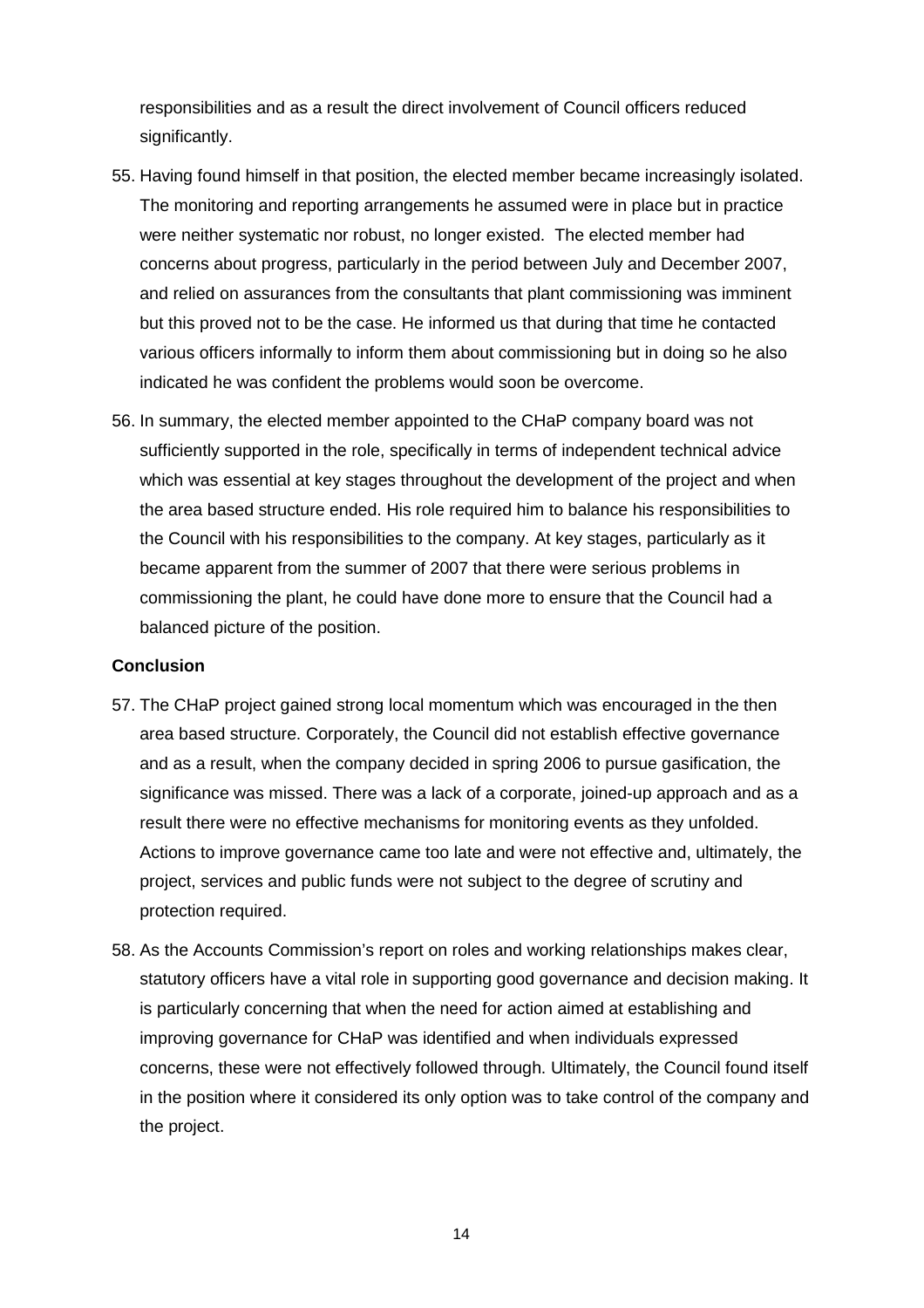- 59. The key test of the strength of governance arrangements is at times of pressure and about weaknesses in governance, including from the statutory proper officer for finance, corporate governance. This is particularly so in a context where the only mechanism for systematic and regular review of the project rested with his department through the Area tensions, such as in the case involving CHaP. In light of the information he was receiving the former Chief Executive should have done more to ensure effective and co-ordinated Manager, for whom he had direct line management responsibilities.
- the influence attached to the proper officer for finance role. I accept there are additional in my opinion, had the proper officer for finance been more forthright in that role this may 60. The Council's proper officer for finance clearly had concerns but he did not bring to bear complexities in applying the proper officer role when funding is provided to an ALEO but, have led to more effective intervention at an earlier stage.
- 61. The local elected member who took on additional responsibilities on the CHaP company board became a strong advocate for the project but at key stages did not fully discharge his ongoing responsibilities to the Council due in part to a lack of support and technical expertise. At key stages he should have reassessed the balance between his responsibilities locally and to the company and his corporate responsibilities to the Council as a whole.
- 62. It is clear that the Council has taken this matter seriously and has approached the earlier internal audit and subsequent investigations by me in an open and constructive manner, with the overall aim of learning lessons from its involvement in CHaP and seeking to avoid any recurrence. The Council is also seeking to find a solution that best protects local people and services and its overall financial position.
- 63. The initial report by the Controller set out steps which have been taken at the Council in approach and a stronger focus on responsibilities and accountabilities. terms of awareness sessions for managers and elected members on lessons learned from the Council's involvement in CHaP. Through this officers and elected members should now have a stronger sense of what is required of them in terms of governance and scrutiny. The management culture has also changed, with a more collective
- promotes a positive and inclusive management approach by setting out clear approach and a stronger focus on responsibilities and accountabilities.<br>64. The Council's approach is consistent with the most recent Best Value audit report<sup>9</sup> which found that the Council has strong managerial leadership and the current Chief Executive accountabilities and responsibilities. The report also highlighted that changed political and management arrangements have strengthened corporate working and reduced the

<sup>&</sup>lt;sup>9</sup> The Highland Council, Best Value 2 pathfinder audit, Audit Scotland, May 2010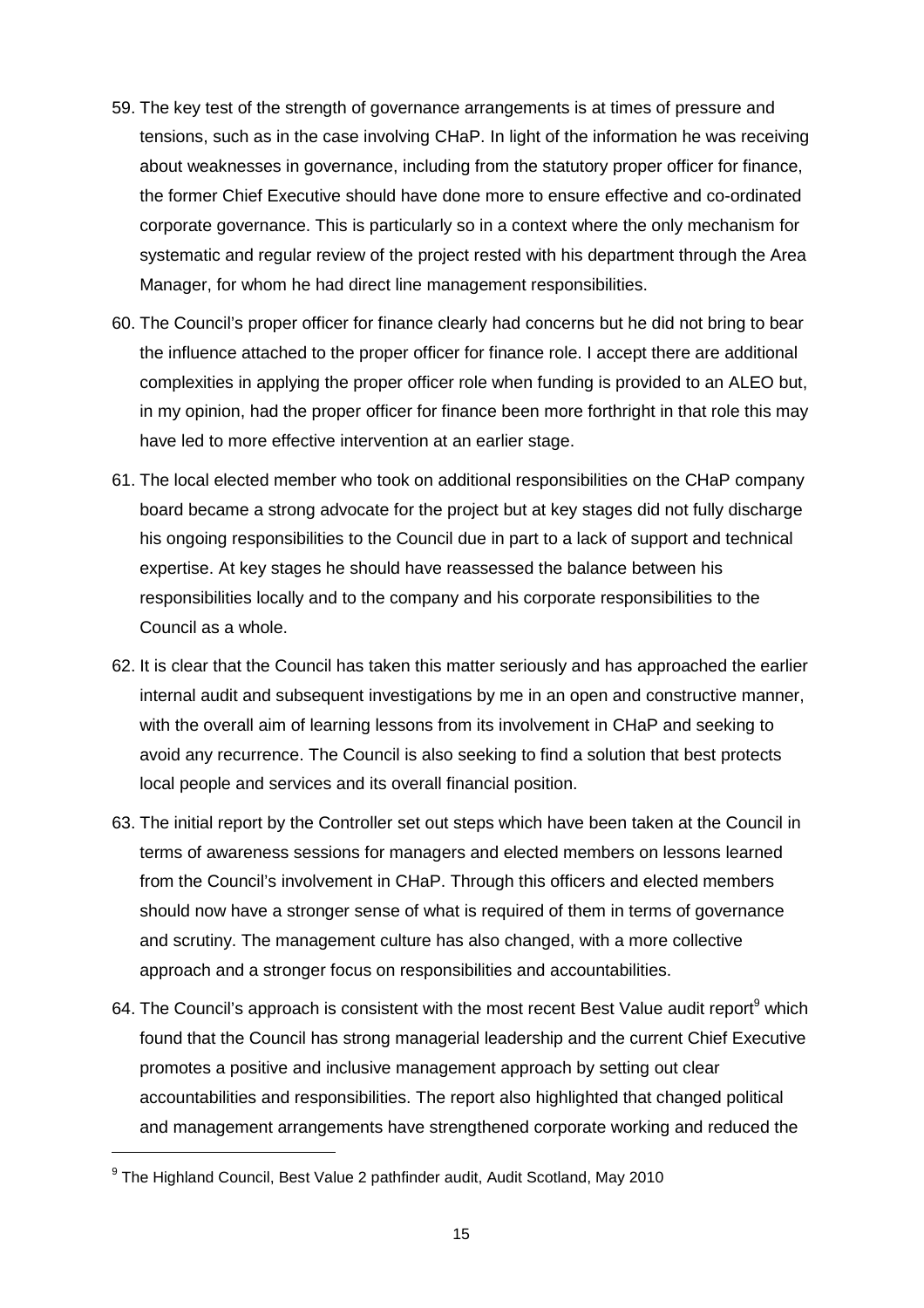<span id="page-52-0"></span> demonstrating that it is 'improving well' and it is 'well placed to deliver future inconsistency between the former district council areas while retaining a local focus and sense of identity. Overall, the audit report concluded that the Council is now improvement'.

 65. The Council's discussions with a new provider continue. I have requested the external auditors to monitor the position, including the action the Council is taking to protect its interests.

 **CONTROLLER OF AUDIT 9 FEBRUARY 2011 FRASER McKINLAY**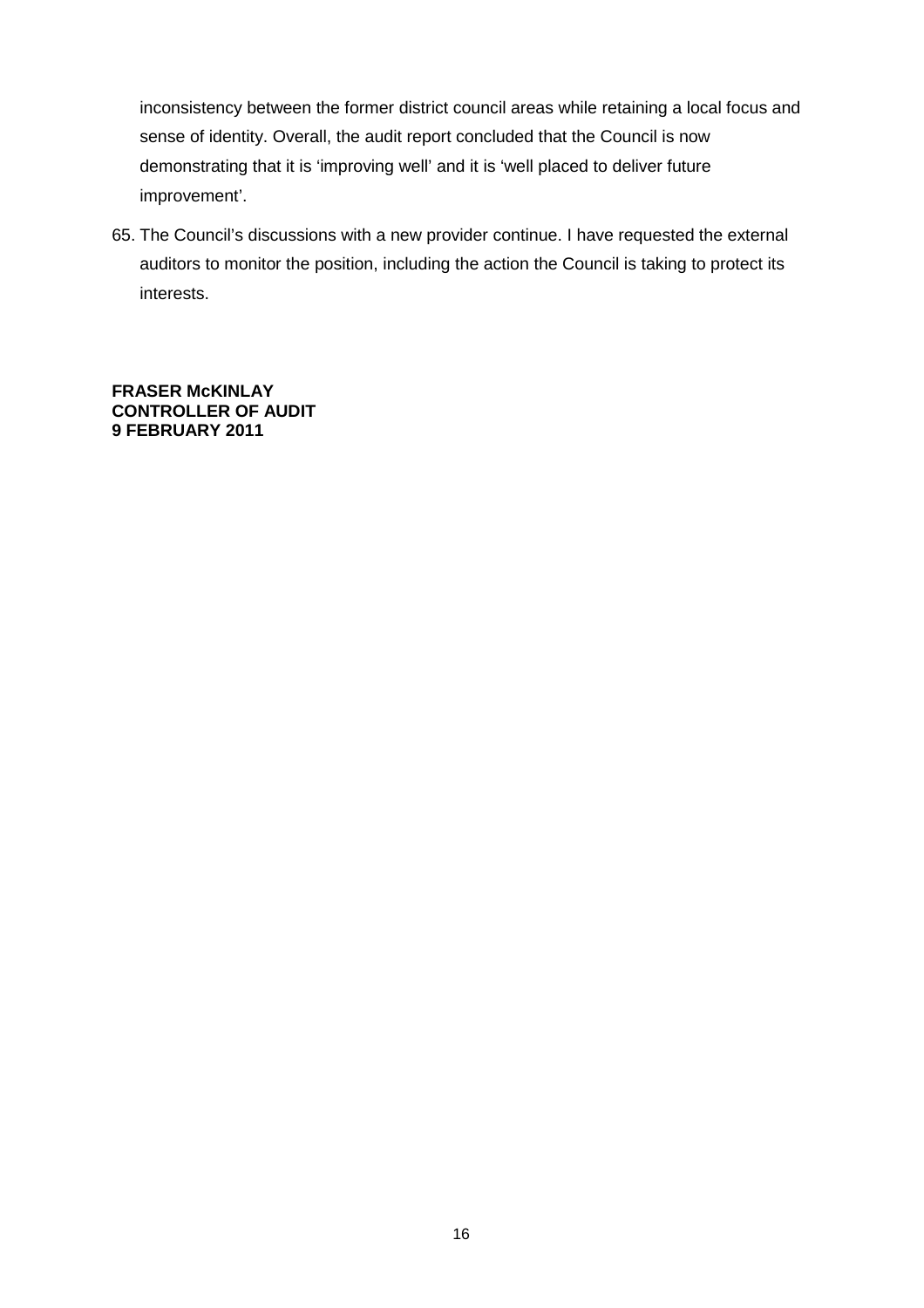#### **APPENDIX 1**

### **CAITHNESS HEAT AND POWER: REPORTING, KEY EVENTS AND GOVERNANCE 2002 – 2008**

| August 2002<br>Locally based officers report to<br>Caithness Area Committee proposing<br>project. 8 reports up to August 2004<br>October 2004<br><b>Council approves project</b><br>Council report identifies monitoring<br>role for Area Manager<br>$JVB10$ – concerns expressed over<br>lack of control, need for proper<br>governance noted.<br>December 2004<br>CHaP company incorporated<br>JVB - further concerns expressed,<br>former CE requests audit<br>'Following the public pound'<br>January 2005<br>discussion<br>April 2005<br>JVB - noted that scheme is moving<br>too quickly<br>Director of Finance suggested<br>June 2005<br>papers on CHaP to future JVB<br>meetings<br>November 2005<br><b>Council</b> commits £1.6m from housing<br>funds<br>CHaP considers gasification tenders<br>April 2006<br>and approves.<br>October 2006<br><b>Council</b> approves bridging finance of<br>£0.55m - governance is a condition of<br>financing<br>December 2006<br>Former CE issues six point email<br><b>Council</b> homologates CE's use of<br>April 2007<br>Area Manager provides assurances<br>on governance. Director of Finance<br>emergency powers to extend guarantee<br>(loan guarantee £3m, now for 10 years;<br>offers different view raising concerns<br>overdraft guarantee for year to July<br>in April and May 2007<br>2008 £1m)<br>Weekly Business Meeting - Area<br><b>June 2007</b><br>Manager to review governance<br><b>July 2007</b><br>CHaP - first attempts to commission<br>equipment<br>CHaP - commissioning and financial<br>Current CE initiates action, leading to<br>January 2008<br>problems become apparent<br>operational team review and clarity<br>on financial and technical position<br><b>Council</b> homologates CE's use of<br>May 2008<br>emergency powers to extend overdraft<br>to £1.2m, agrees limit of £1.9m<br><b>June 2008</b><br><b>Council</b> receives update, including<br>details on commissioning failure<br><b>Council</b> considers options and agrees<br>August 2008<br>to take control of CHaP | <b>Council reports/key events</b> | Governance |
|---------------------------------------------------------------------------------------------------------------------------------------------------------------------------------------------------------------------------------------------------------------------------------------------------------------------------------------------------------------------------------------------------------------------------------------------------------------------------------------------------------------------------------------------------------------------------------------------------------------------------------------------------------------------------------------------------------------------------------------------------------------------------------------------------------------------------------------------------------------------------------------------------------------------------------------------------------------------------------------------------------------------------------------------------------------------------------------------------------------------------------------------------------------------------------------------------------------------------------------------------------------------------------------------------------------------------------------------------------------------------------------------------------------------------------------------------------------------------------------------------------------------------------------------------------------------------------------------------------------------------------------------------------------------------------------------------------------------------------------------------------------------------------------------------------------------------------------------------------------------------------------------------------------------------------------------------------------------------------------------------------------------------------------------------------------------|-----------------------------------|------------|
|                                                                                                                                                                                                                                                                                                                                                                                                                                                                                                                                                                                                                                                                                                                                                                                                                                                                                                                                                                                                                                                                                                                                                                                                                                                                                                                                                                                                                                                                                                                                                                                                                                                                                                                                                                                                                                                                                                                                                                                                                                                                     |                                   |            |
|                                                                                                                                                                                                                                                                                                                                                                                                                                                                                                                                                                                                                                                                                                                                                                                                                                                                                                                                                                                                                                                                                                                                                                                                                                                                                                                                                                                                                                                                                                                                                                                                                                                                                                                                                                                                                                                                                                                                                                                                                                                                     |                                   |            |
|                                                                                                                                                                                                                                                                                                                                                                                                                                                                                                                                                                                                                                                                                                                                                                                                                                                                                                                                                                                                                                                                                                                                                                                                                                                                                                                                                                                                                                                                                                                                                                                                                                                                                                                                                                                                                                                                                                                                                                                                                                                                     |                                   |            |
|                                                                                                                                                                                                                                                                                                                                                                                                                                                                                                                                                                                                                                                                                                                                                                                                                                                                                                                                                                                                                                                                                                                                                                                                                                                                                                                                                                                                                                                                                                                                                                                                                                                                                                                                                                                                                                                                                                                                                                                                                                                                     |                                   |            |
|                                                                                                                                                                                                                                                                                                                                                                                                                                                                                                                                                                                                                                                                                                                                                                                                                                                                                                                                                                                                                                                                                                                                                                                                                                                                                                                                                                                                                                                                                                                                                                                                                                                                                                                                                                                                                                                                                                                                                                                                                                                                     |                                   |            |
|                                                                                                                                                                                                                                                                                                                                                                                                                                                                                                                                                                                                                                                                                                                                                                                                                                                                                                                                                                                                                                                                                                                                                                                                                                                                                                                                                                                                                                                                                                                                                                                                                                                                                                                                                                                                                                                                                                                                                                                                                                                                     |                                   |            |
|                                                                                                                                                                                                                                                                                                                                                                                                                                                                                                                                                                                                                                                                                                                                                                                                                                                                                                                                                                                                                                                                                                                                                                                                                                                                                                                                                                                                                                                                                                                                                                                                                                                                                                                                                                                                                                                                                                                                                                                                                                                                     |                                   |            |
|                                                                                                                                                                                                                                                                                                                                                                                                                                                                                                                                                                                                                                                                                                                                                                                                                                                                                                                                                                                                                                                                                                                                                                                                                                                                                                                                                                                                                                                                                                                                                                                                                                                                                                                                                                                                                                                                                                                                                                                                                                                                     |                                   |            |
|                                                                                                                                                                                                                                                                                                                                                                                                                                                                                                                                                                                                                                                                                                                                                                                                                                                                                                                                                                                                                                                                                                                                                                                                                                                                                                                                                                                                                                                                                                                                                                                                                                                                                                                                                                                                                                                                                                                                                                                                                                                                     |                                   |            |
|                                                                                                                                                                                                                                                                                                                                                                                                                                                                                                                                                                                                                                                                                                                                                                                                                                                                                                                                                                                                                                                                                                                                                                                                                                                                                                                                                                                                                                                                                                                                                                                                                                                                                                                                                                                                                                                                                                                                                                                                                                                                     |                                   |            |
|                                                                                                                                                                                                                                                                                                                                                                                                                                                                                                                                                                                                                                                                                                                                                                                                                                                                                                                                                                                                                                                                                                                                                                                                                                                                                                                                                                                                                                                                                                                                                                                                                                                                                                                                                                                                                                                                                                                                                                                                                                                                     |                                   |            |
|                                                                                                                                                                                                                                                                                                                                                                                                                                                                                                                                                                                                                                                                                                                                                                                                                                                                                                                                                                                                                                                                                                                                                                                                                                                                                                                                                                                                                                                                                                                                                                                                                                                                                                                                                                                                                                                                                                                                                                                                                                                                     |                                   |            |
|                                                                                                                                                                                                                                                                                                                                                                                                                                                                                                                                                                                                                                                                                                                                                                                                                                                                                                                                                                                                                                                                                                                                                                                                                                                                                                                                                                                                                                                                                                                                                                                                                                                                                                                                                                                                                                                                                                                                                                                                                                                                     |                                   |            |
|                                                                                                                                                                                                                                                                                                                                                                                                                                                                                                                                                                                                                                                                                                                                                                                                                                                                                                                                                                                                                                                                                                                                                                                                                                                                                                                                                                                                                                                                                                                                                                                                                                                                                                                                                                                                                                                                                                                                                                                                                                                                     |                                   |            |
|                                                                                                                                                                                                                                                                                                                                                                                                                                                                                                                                                                                                                                                                                                                                                                                                                                                                                                                                                                                                                                                                                                                                                                                                                                                                                                                                                                                                                                                                                                                                                                                                                                                                                                                                                                                                                                                                                                                                                                                                                                                                     |                                   |            |
|                                                                                                                                                                                                                                                                                                                                                                                                                                                                                                                                                                                                                                                                                                                                                                                                                                                                                                                                                                                                                                                                                                                                                                                                                                                                                                                                                                                                                                                                                                                                                                                                                                                                                                                                                                                                                                                                                                                                                                                                                                                                     |                                   |            |
|                                                                                                                                                                                                                                                                                                                                                                                                                                                                                                                                                                                                                                                                                                                                                                                                                                                                                                                                                                                                                                                                                                                                                                                                                                                                                                                                                                                                                                                                                                                                                                                                                                                                                                                                                                                                                                                                                                                                                                                                                                                                     |                                   |            |

<sup>&</sup>lt;sup>10</sup> Joint Ventures Board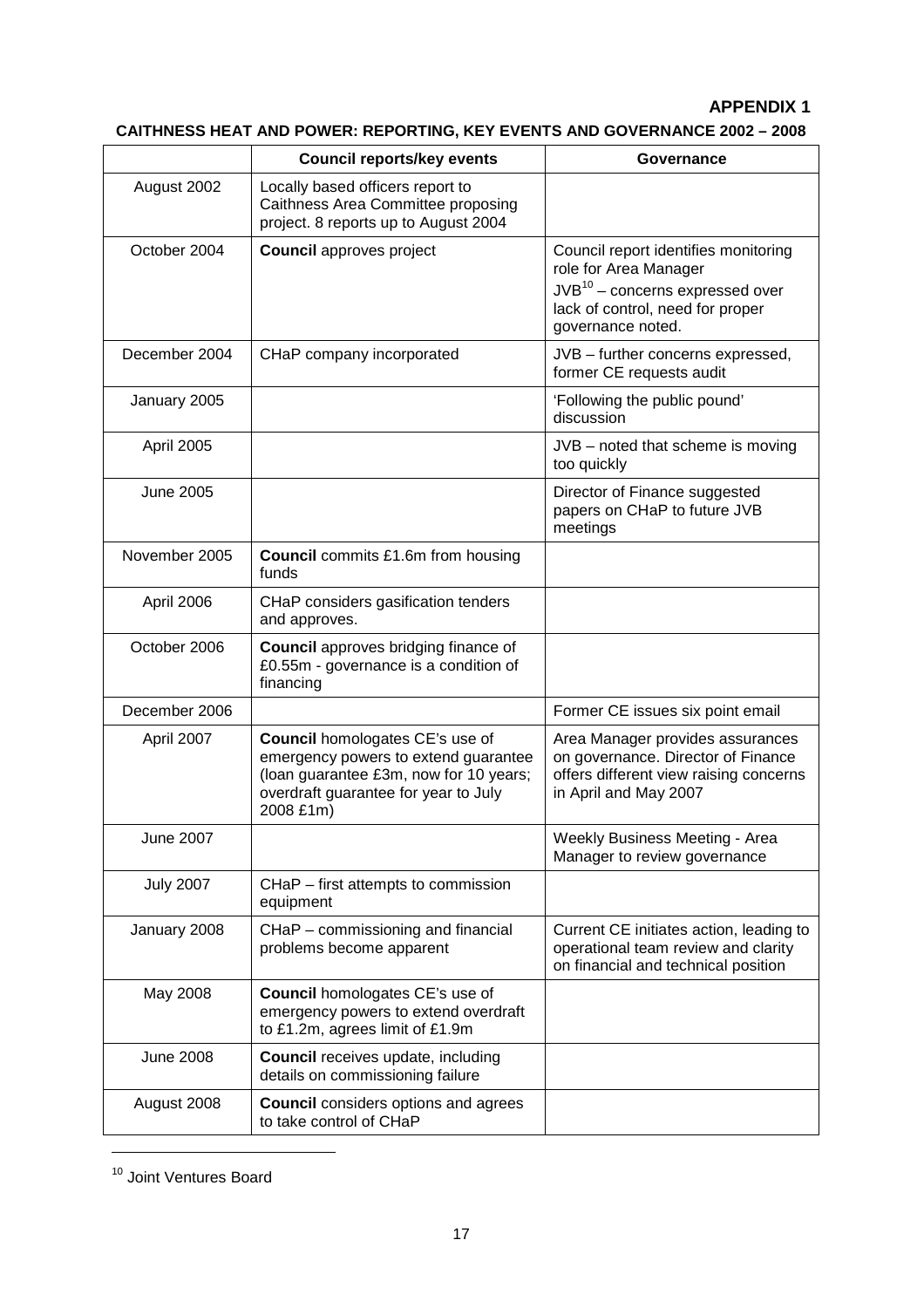### **A REPORT BY THE CONTROLLER OF AUDIT TO THE ACCOUNTS COMMISSION UNDER SECTION 102(1) OF THE LOCAL GOVERNMENT (SCOTLAND) ACT 1973 THE HIGHLAND COUNCIL: CAITHNESS HEAT AND POWER**

#### **Summary**

- 1. The external auditor's report on the 2008/09 audit refers to The Highland Council's involvement in the Caithness Heat and Power (CHaP) project. The company set up by the Council to deliver this innovative heating system for houses in Wick failed to deliver and experienced a range of problems.
- 2. The Council requested its internal auditors to investigate, covering the period from project inception in 2002 through to the formation of the company in 2004 and its takeover by the Council in 2008. Their report was presented to the Council in January 2010 and identified fundamental failings in the way in which the project was initiated and authorised, and in risk management. There were also significant weaknesses in governance. Overall, the Council failed to comply with 'following the public pound' principles which apply in cases such as this where councils decide to fund arms-length external organisations (ALEOs) to provide services.
- for a further £6.9 million to cover financial guarantees and possible repayment of grants. Overall costs and potential liabilities to date are therefore about £13.8 million; the final 3. The Council contributed around £6.9 million and its 2008/09 accounts included provision amount is uncertain and will depend on the outcome of current tendering aimed at securing a new provider for the heating system. However in the worst case, involving reinstatement of more traditional methods of home heating, total costs may be in the region of £16 million.
- 4. The Council reorganised its committee and management structures in 2007 and most of the officers involved in the project, including the former Chief Executive and several Service Directors, have left the Council's employment.
- 5. The Council agreed an action plan in March 2010 which sets out steps to prevent similar situations arising. Actions include training and awareness sessions for elected members and Council managers to highlight weaknesses in the governance of the project and lessons learned.
- 6. The purpose of my report is to bring to the attention of the Accounts Commission and when approving and governing projects of this nature. the public the serious and wide ranging deficiencies in the Council's dealings with Caithness Heat and Power and to highlight matters for councils to consider in future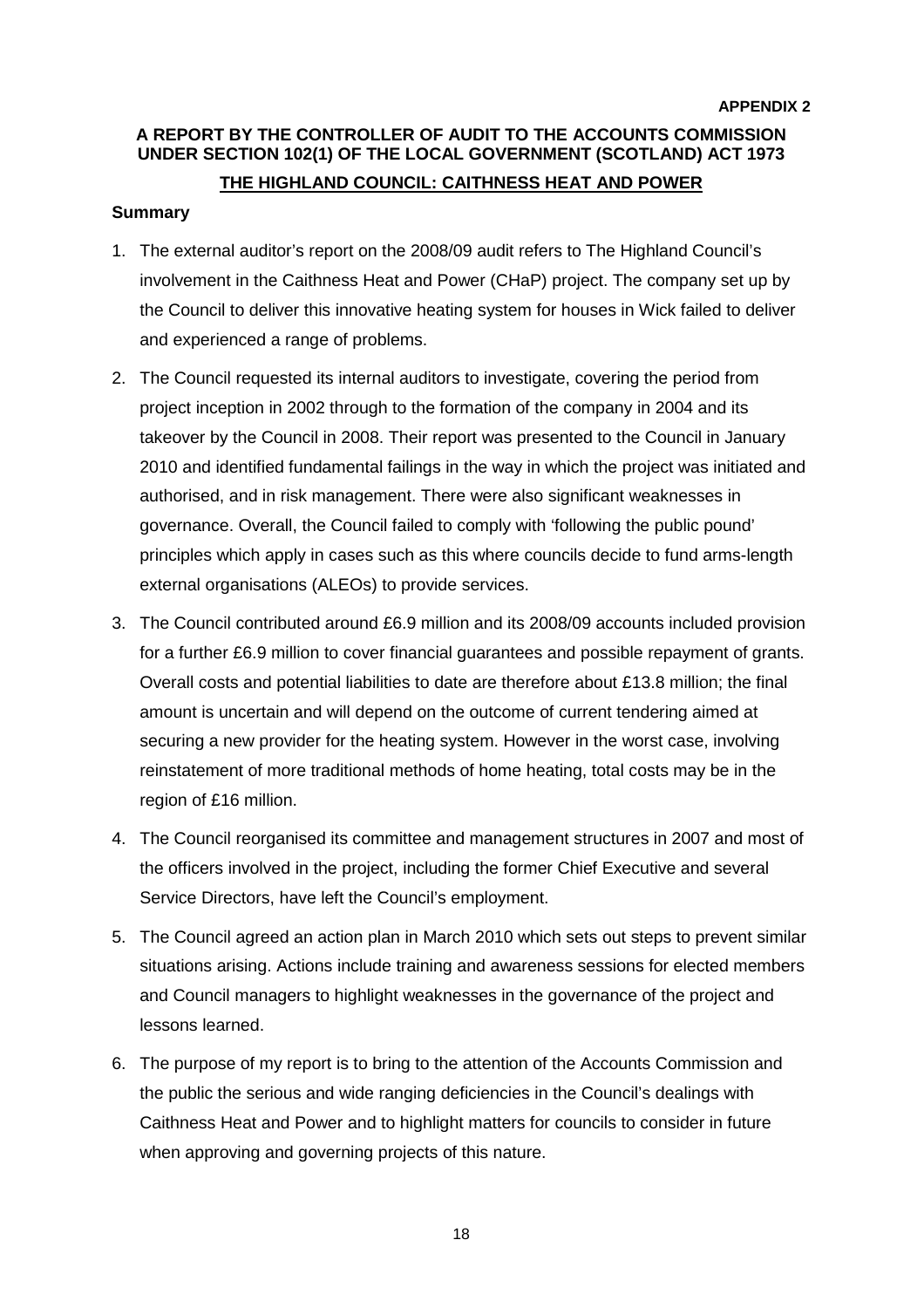#### **Introduction and background**

- homes in Wick from an innovative wood-fired system. In later phases, it was envisaged 7. In 2002, the Council initiated a project aimed at providing heat and hot water to 500 that the system would provide heat and hot water to a wider community and would also generate income from the sale of electricity to the national grid. Assurances were provided to the Council that each phase of the project would be self-contained and fully funded.
- 8. Between 2002 and 2004, officers based locally made a series of reports on the project to the Caithness Area Committee. During that time, an officer and two local elected members visited Finland and the Shetland Islands to help establish the scope of the project. The Area Committee approved the project in principle in March 2004.
- and seek a longer term solution. A high level summary of key events from project 9. This decision was ratified by the Council in October 2004 at which point it agreed to establish Caithness Heat and Power Limited as a community-owned enterprise to deliver the project. However, due to significant financial and technical difficulties, the Council decided in August 2008 to take ownership of the company. The Council's aim at that point was to: improve governance and financial stewardship; maintain heat and hot water to the 247 houses connected to the system by way of a temporary oil-fired boiler; inception through to takeover by the Council is set out in Appendix 1.
- 10. As at January 2010, the Council's expenditure, commitments and provisions can be summarised as follows:

|                                                                                                                           | £ million |
|---------------------------------------------------------------------------------------------------------------------------|-----------|
| Expenditure/commitments:                                                                                                  |           |
| Committed in November 2005<br>$\bullet$                                                                                   | 1.6       |
| Working capital advances: currently £3.6 million, but<br>$\bullet$<br>could rise to £5 million due to ongoing commitments | 5.0       |
| Council development and procurement costs<br>$\bullet$                                                                    | 0.3       |
| Provisions (per 2008/09 audited accounts):                                                                                |           |
| Provision for potential costs from premature redemption<br>$\bullet$<br>of lease                                          | 4.0       |
| Provision for potential clawback of Energy Saving Trust<br>$\bullet$<br>grant                                             | 2.9       |
|                                                                                                                           |           |
| Overall actual and potential costs                                                                                        |           |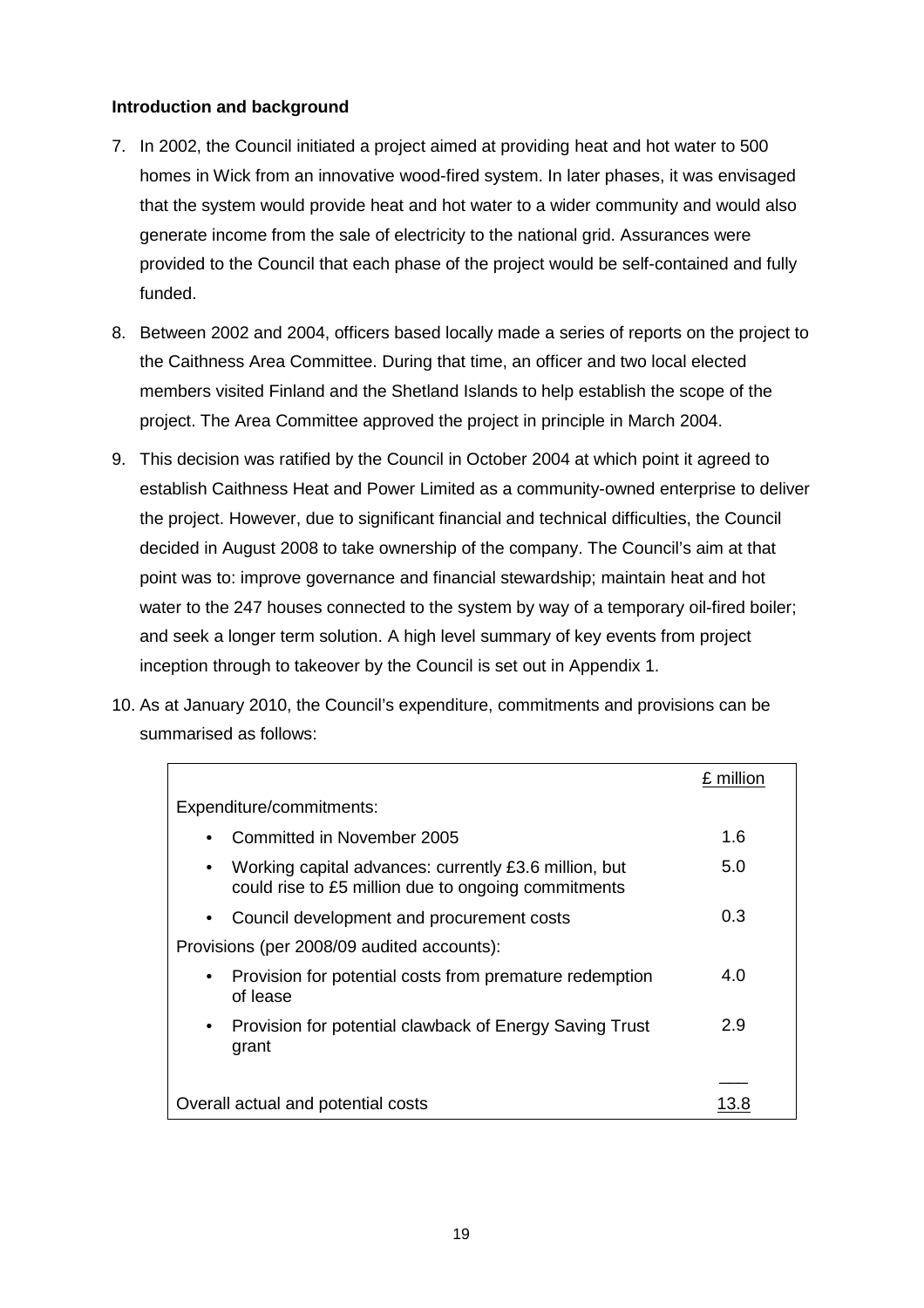- that have expressed an interest in taking over the project. If these negotiations are not project could be of the order of £16 million. 11. Potential future costs are uncertain until decisions on next steps are taken and will depend on whether the Council can secure a new provider for the heating system. Following a tendering exercise the Council is currently negotiating with two companies successful the Council estimates that in the worst case, involving reinstatement of conventional heating systems in the properties, the total costs over the lifetime of the
- reflects the key improvements required. I relied on these audit findings to highlight key for comment. 12. The Council's internal auditors reviewed the governance of the project from its inception through to the time at which the Council took control of the company. The external auditors have reviewed internal audit's work and have informed me that in their opinion the scope of the internal audit investigation, the audit approach and the conclusions are appropriate. They have also informed me that in their opinion the Council's action plan issues in this report and provided a copy of the report to the Council's Chief Executive

### **There were fundamental failings in project initiation and authorisation, and in project risk management**

- 13. The internal auditors' investigation identified a range of issues arising from project initiation and approval. In particular, they found:
	- Given its size and nature, it was inappropriate for the Area Committee to consider the project and to approve it in principle. Eight reports were Resources Committee within whose remit matters of this nature fell, in terms of the Council's Scheme of Delegation). considered between August 2002 and August 2004. Despite the potential costs and the risks associated with the use of new technology, these reports were made without recourse to a Headquarters Committee (specifically the
	- take forward a project of this nature. In relation to the locally based officer who initiated the project, internal audit questioned whether the officer had the appropriate qualifications and skills to
	- audit questioned whether the elected members and officer in attendance possessed the appropriate skills and qualifications.<br>20 Although the elected member and officer visits to Finland and the Shetland Islands to inspect district heating systems were intended to inform decision making, it is not evident that the visits were of relevance. Furthermore, internal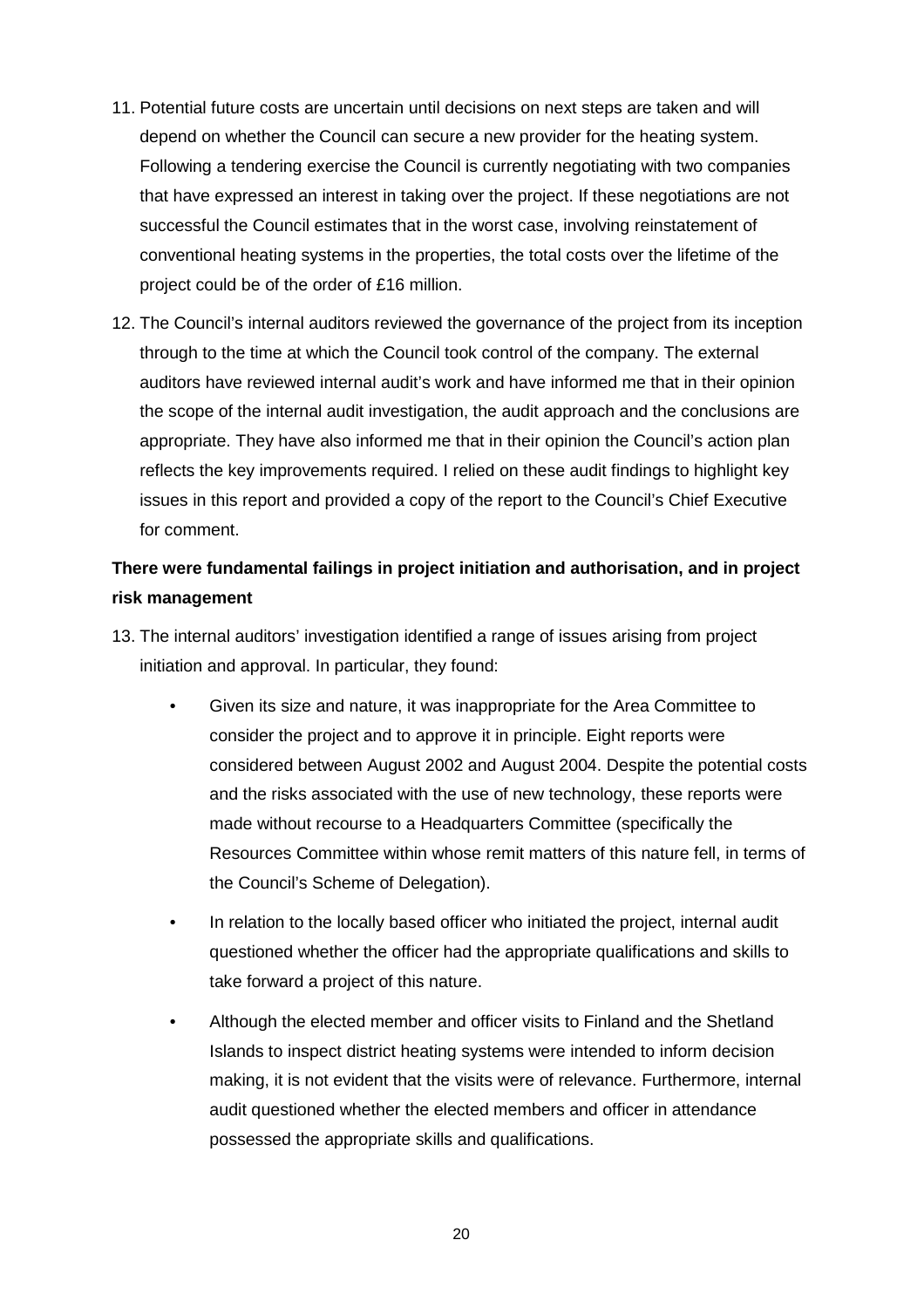- <span id="page-57-0"></span> Architectural Services expressed concerns about the project to senior officer In terms of the Council's Scheme of Delegation it was inappropriate for the project to have been initiated and progressed by the Planning & Development Service when the remit lay with Property & Architectural Services, which had the technical expertise and authority to investigate and recommend projects of this nature. There is evidence that the most senior officer in Property & colleagues outwith his department in advance of the Council's approval, but it appears no effective action was taken.
- for external grant funding from the Energy Saving Trust. This was submitted by inaccuracies. The announcement in September 2004 of grant funding of £1.54 The momentum and expectation of delivery at Area level led to the application locally based officers without recourse to Council Headquarters and contained million and the perceived benefits for the Caithness area was made prior to the Council's approval of the project in October 2004.
- subject to a formal project and risk appraisal or if a sound business case The Council approved the project without establishing whether it had been existed.
- structure, resourcing and governance of the company. The Council approved the establishment of CHaP Limited without receiving proper assurances regarding the project and without key documentation being in place. In particular, there was no formal project appraisal, business plan or risk management plan, nor was there any detail of the proposed remit,
- were identified these were largely dismissed and were not formally recorded and 14. In relation to risk management, the internal auditors concluded that inadequate consideration was given to the various risks (technical, financial, business and legal) associated with the project, both at the outset and during the project's life. When risks managed. In addition, the measures to mitigate any risks were insufficiently considered, were inappropriate or were disregarded. Internal audit concluded that there was a drive to push ahead by certain officers irrespective of the risks identified.

#### **There were also significant weaknesses in governance**

- 15. The internal auditors identified significant weaknesses in the governance of the project. In particular, they found:
	- CHaP Board had the appropriate skills or had received appropriate training to It was not evident to internal audit that the Council's elected member on the fulfil the role effectively.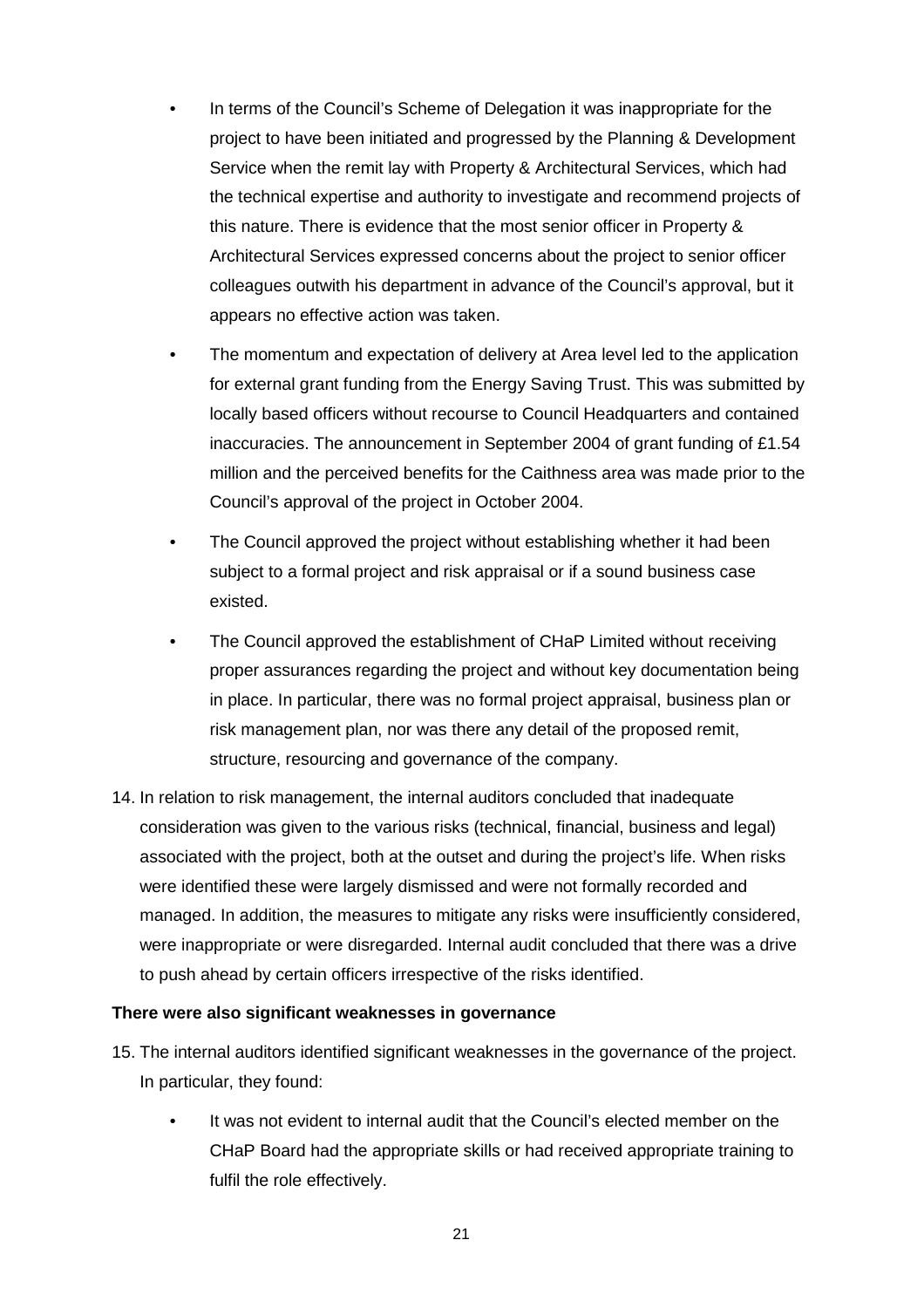- The Council acknowledged the need to strengthen the governance arrangements, before the project commenced and throughout its life, but no meaningful progress was made. Governance was exercised on an ad-hoc basis and with no clarity as to how and by whom any resultant actions would be addressed.
- Despite initial assurances from a locally based officer to the Area Committee that the company would employ professional managers, this did not happen to the extent envisaged and the Council provided a considerable resource and effectively took on the role of professional managers.
- project was agreed by the Council and over the duration of the project, • Governance of the project was weakened by a lack of communication between Area and Headquarters staff. In particular, and at critical times before the Headquarters was not made aware of important issues and developments.
- decisions were made by the company, in particular to move beyond the initial Council. Despite the risks inherent in an innovative project, following the project's approval in October 2004 reporting to the Council was infrequent and only took place when the company was urgently seeking funds. Reports also provided assurance that the project was on track when this was not the case. When key phase to include electricity generation and to merge the distinct phases of the project, despite their significance these were not brought to the attention of the
- effectively engaging them prior to the company's incorporation. As a Prior to the Council approving the project, Council officers worked with the proposed company's prospective external legal and technical advisors, consequence, the Council's Contract Standing Orders were breached.
- be commissioned successfully. In awarding the contract, the CHaP Board Although a form of due diligence was undertaken by the company before it awarded the gasification tender (which extended the project to include electricity generation) in April 2006, the risks highlighted were not adequately considered by the officers involved in the project locally, or the Councilnominated Member on the CHaP Board. Furthermore, these risks were not made known to the Council when it would have been appropriate to do so given their significance. Ultimately the project failed because the company procured 'experimental' and high risk gasification technology which could not decided to procure a system which had no clear history of success elsewhere.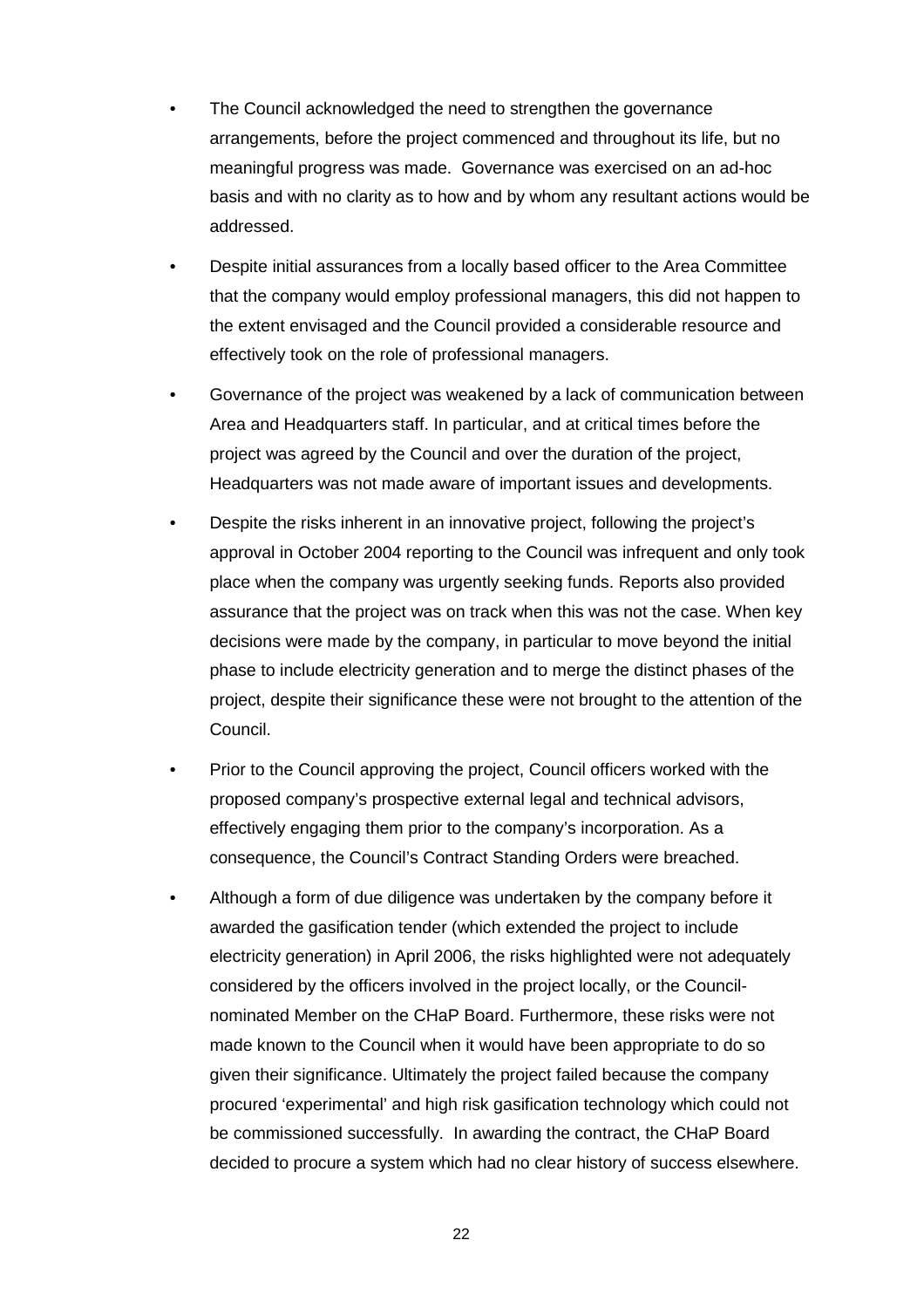- key drivers. The company's failure to adhere to its advertised criteria Although the evaluation of the gasification tenders by the company was overseen by its external technical advisor, of considerable concern is that the advertised evaluation criteria, including the need to demonstrate proven capability, were disregarded. Instead, price and potential output became the represents a breach of the procurement legislation which could have exposed it to legal challenge.
- appropriate forum for governing the project. Although the Board considered the project in 16. Internal audit was of the opinion that the Joint Ventures Board of senior officers was an its early stages, until June 2005, the project was not on the agenda for subsequent meetings. Internal audit has not been able to establish why that was the case.
- 17. In relation to the statutory officers, who have specific powers and responsibilities as set out in the local government legislation, internal audit suggested that the Council's officers should have exercised greater influence, to varying degrees, on the governance of the project through the application of their statutory roles.

#### **The Council did not comply with 'following the public pound' principles**

- 18. Councils fund arms-length external organisations (ALEOs) as alternative ways of providing vital services and securing social benefits. To ensure that public money is used properly and achieves value for money, it must be possible to 'follow the public pound' across organisational boundaries and to establish and maintain good governance and clear accountabilities for finance and performance. The Accounts Commission/COSLA Code<sup>11</sup> sets out the principles of best practice when councils establish significant funding arrangements with ALEOs, covering crucial areas such as financial and performance monitoring, representation on the boards of ALEOs and establishing limits on the degree of involvement.
- 19. Internal audit's findings on CHaP point to a range of areas where the Council did not responsibilities were assigned, including maintaining a watching brief to represent the effectively. comply with the Code's requirements. As a consequence, officers were not clearly aware of their responsibilities and relevant monitoring procedures. Where specific Council's interests, there is little evidence to suggest these roles were delivered
- effectively. 20. The internal audit report highlighted the potential for conflict of interest arising from a lack of appropriate separation between the responsibilities of Council officers and the

 *Commission/Convention of Scottish Local Authorities 1996*  <sup>11</sup>*The Code of Guidance on Funding External Bodies and Following the Public Pound, Accounts*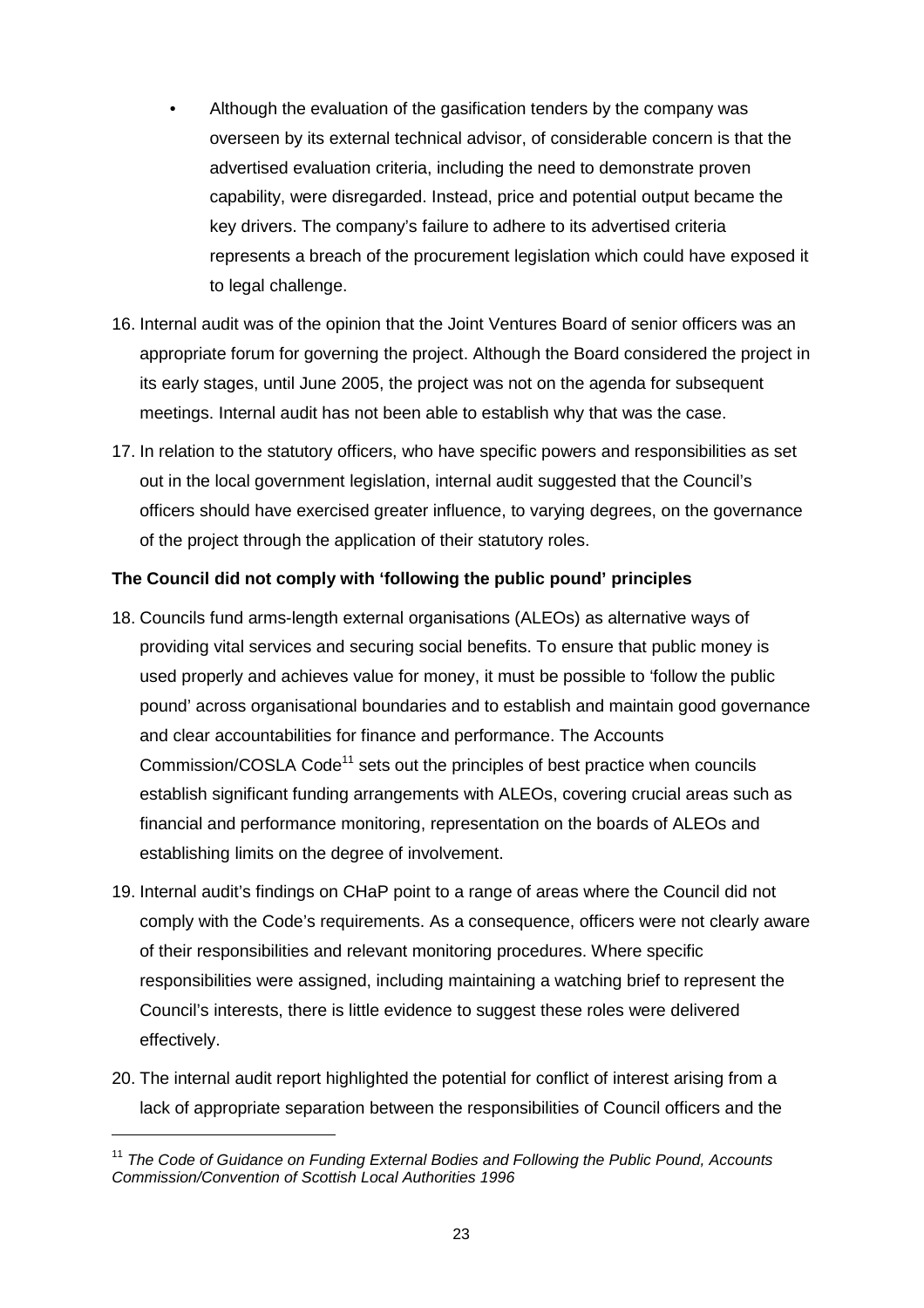in the financial affairs of the company and was appointed Company Treasurer. advisors to the company. For example, a locally based Council officer became involved

#### **Action taken by the Council**

- about technical, financial and governance problems in the company and the findings of an operational team of officers set up to support the project. In February 2009, they audit would undertake an audit of the project. 21. The current Chief Executive and Depute Chief Executive & Director of Finance reported to the Council on five occasions between May 2008 and February 2009, informing it provided an update on the action taken since the Council took over the company in August 2008 to improve governance and financial stewardship, maintain heat and hot water to tenants and to seek a long term solution. The report also stated that internal
- agreed to inform the external auditors and the Scottish Government of developments. 22. The Council considered the internal audit report at a special meeting in January 2010 and agreed to the actions set out in the report including compulsory training for all elected members appointed by the Council to act as company director. The Council also
- Steps include: training and awareness sessions for elected members and Council managers to highlight weaknesses in governance of the CHaP project and to share the others connected with the company. There is also an action for an independent review of 23. In March 2010, the Council approved an action plan detailing a range of actions aimed at preventing similar situations arising along with target dates and the officers responsible. lessons learned; and exploring the possibility of legal action against individuals and the possibility of a disciplinary investigation to consider whether those officers still employed by the Council failed to perform their duties in a professional and competent manner. All actions are to be addressed by 30 September 2010 and this timetable will allow the external auditors to assess and comment on progress in their report on the 2009/10 audit in October 2010.

#### **Overall conclusions**

- 24. The purpose of my report is to bring to the attention of the Accounts Commission and Caithness Heat and Power. The internal and external audit reports point to serious weaknesses in governance and accountability and, in particular, failure to comply with the public the serious and wide ranging deficiencies in the Council's dealings with the 'following the public pound' principles.
- 25. I note that the Council has responded to the serious concerns in the internal audit report and that officers have implemented and continue to implement remedial action for which they are accountable to elected members. I am informed that most officers involved in

24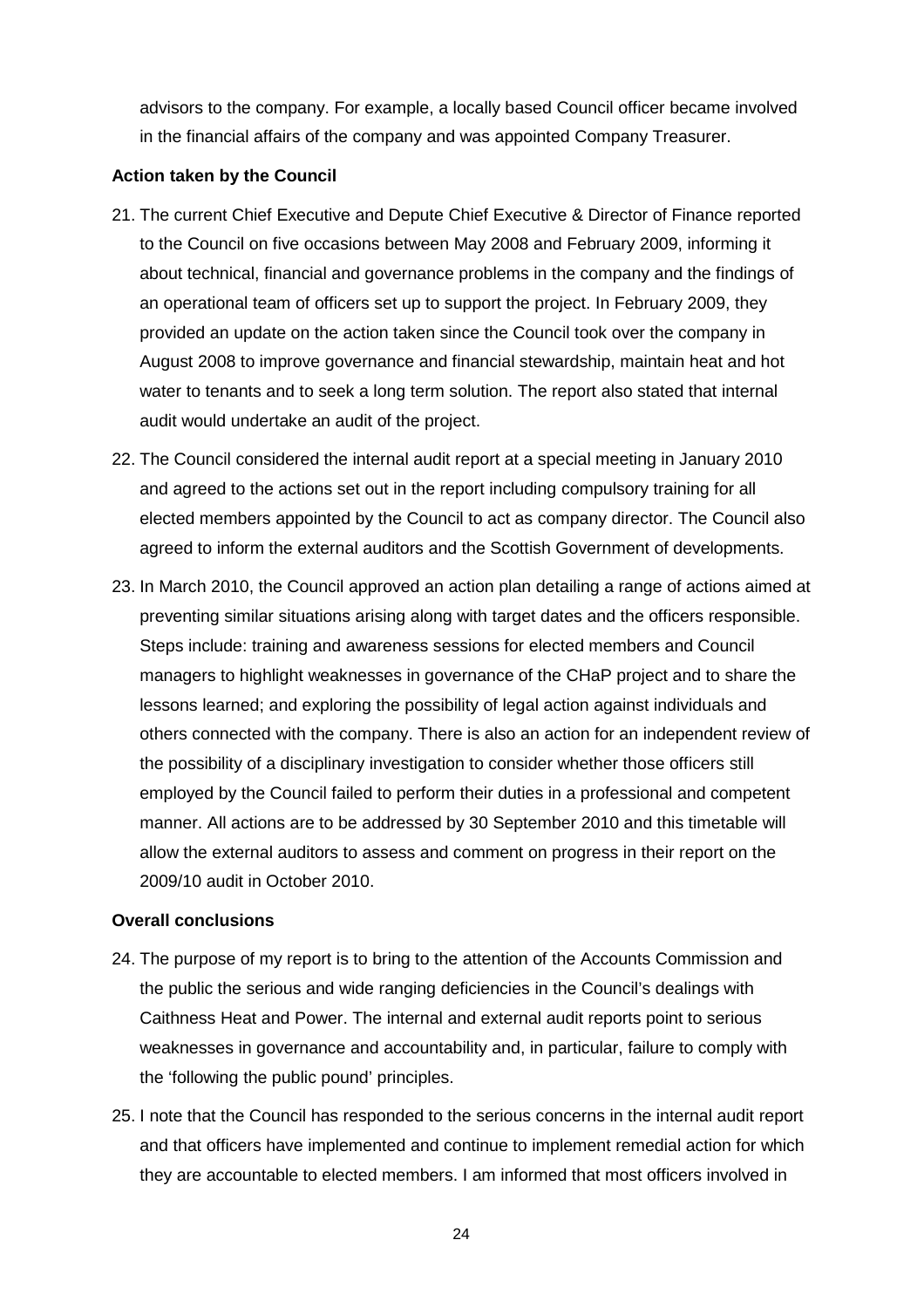the project have left the Council and I am content to allow those thought to be investigatory and disciplinary process which it considers appropriate. responsible and still employed by the Council to be held to account through any

26. The external auditors will assess the progress made and the effectiveness of revised arrangements as part of their planned audit work and will report in the usual way. I will monitor the position and may report again in due course.

**CAROLINE GARDNER CONTROLLER OF AUDIT 7 June 2010**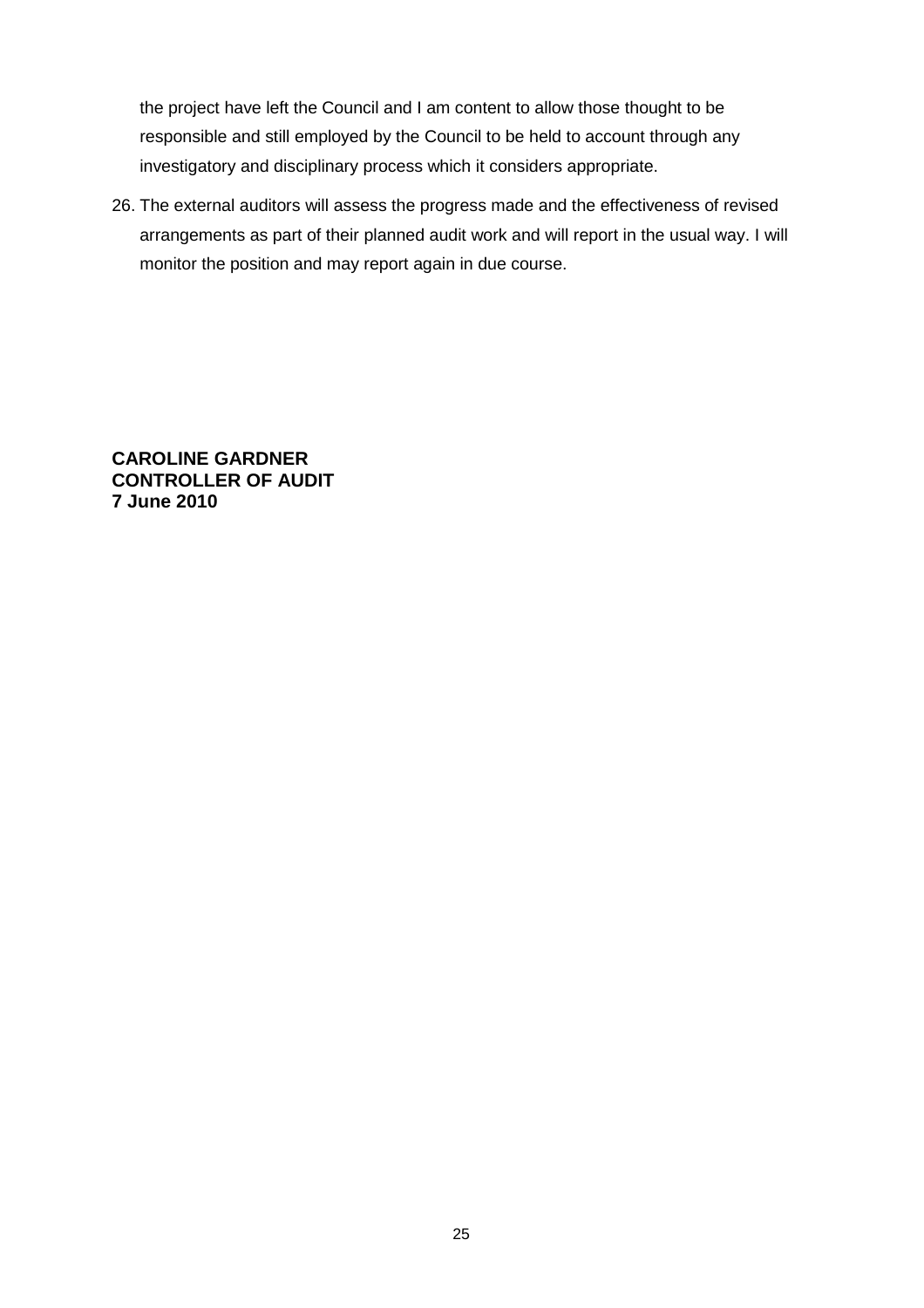## **THE HIGHLAND COUNCIL: CAITHNESS HEAT AND POWER SUMMARY OF KEY EVENTS**

| August 2002   | Locally based Council officers report to Caithness Area<br>Committee proposing Community Energy Initiative                 |
|---------------|----------------------------------------------------------------------------------------------------------------------------|
| $2002 - 2004$ | Project development, including site visits to help establish the<br>scope of the project. Reports mainly to Area Committee |
| March 2004    | Area Committee approves project in principle                                                                               |
| October 2004  | Council approves project, including establishment of Caithness<br><b>Heat and Power Limited</b>                            |
| December 2004 | Caithness Heat and Power Limited incorporated                                                                              |
| $2004 - 2008$ | Requests to Council for funding: capital funding, bridging<br>finance and, latterly, emergency finance                     |
| August 2008   | Council agrees to take ownership of company due to significant<br>financial and technical difficulties                     |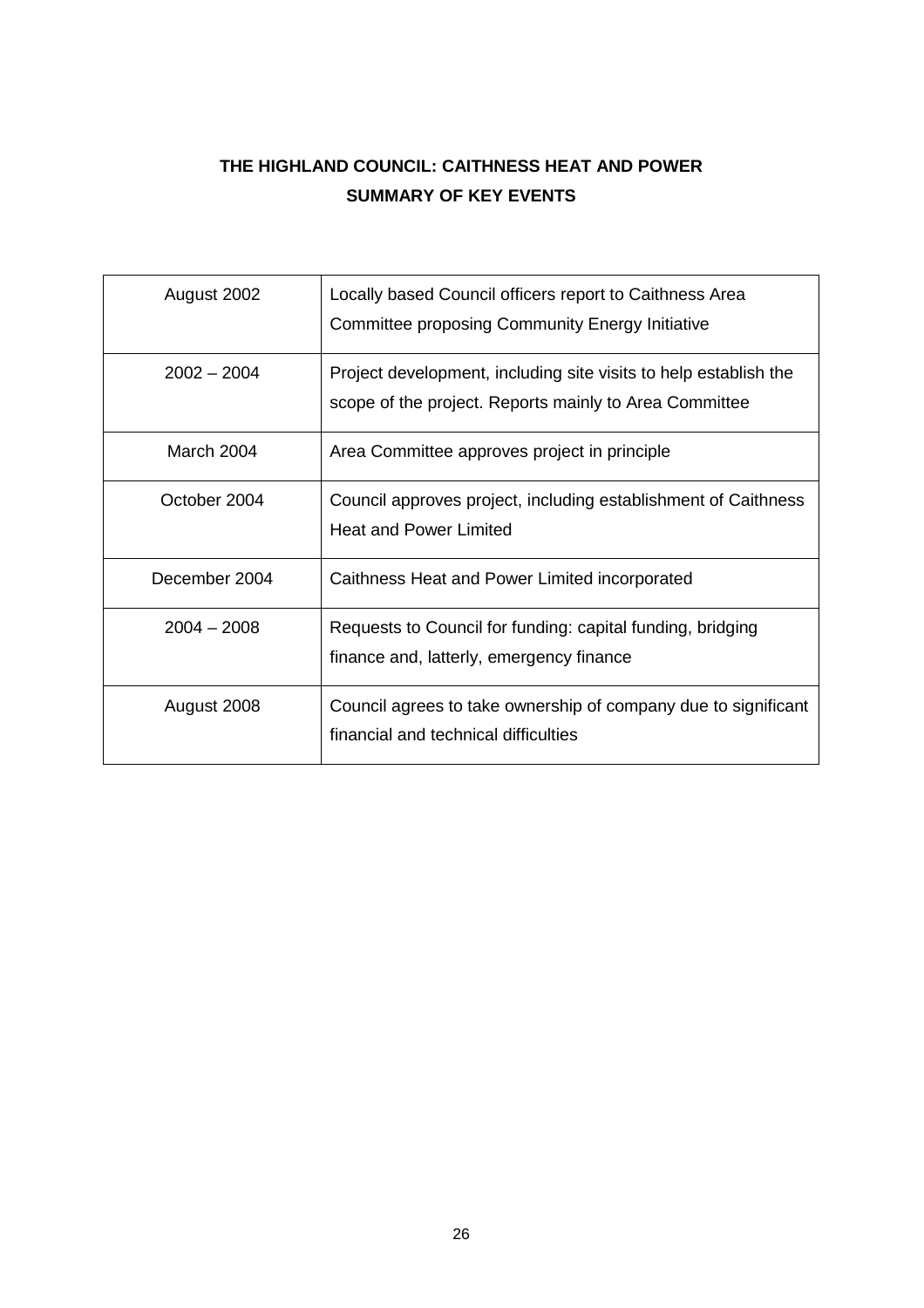#### **ACCOUNTS COMMISSION**

#### **MEETING 17 FEBRUARY 2011**

#### **COVER NOTE BY SECRETARY & BUSINESS MANAGER**

#### **CONTROLLER OF AUDIT THE HIGHLAND COUNCIL, CAITHNESS HEAT AND POWER PROJECT - REPORT BY THE**

#### **Purpose**

- Council in respect of the Caithness Heat and Power Project. 1. The purpose of this report is to introduce the Controller of Audit's report on The Highland
- 2. This report is the product of further audit work requested by the Commission in June 2010 when it considered a previous report by the Controller of Audit on the Project.
- 3. The Commission is invited to consider the report and decide how it wishes to proceed.

#### **The report**

- in Scotland Act 2003). 4. The report to the Commission is made under section 102(1) of the Local Government (Scotland) Act 1973 (as amended by subsequent legislation including the Local Government
- in Scotland Act 2003). 5. A copy of the report is being sent to the Council, which is obliged to supply a copy to each identified in the report. Once the Controller of Audit's report is sent to the Council and other member and to make additional copies available for public inspection, and to other parties parties it is effectively in the public domain.

#### **Procedure**

- 6. The legislation provides that, on receipt of a Controller of Audit report, the Commission may do, in any order, all or any of the following, or none of them –
	- (a) Direct the Controller of Audit to carry out further investigations;
	- (b) Hold a hearing;
	- (c) State its findings.
- 7. The audit team will be present at the Commission's meeting and will be available to answer questions.

#### **Conclusion**

- 8. The Commission is invited to
	- consider the report by the Controller of Audit on The Highland Council in respect of the Caithness Heat and Power Project; and
	- • decide how it wishes to proceed.

Mark Brough Secretary and Business Manager 9 February 2011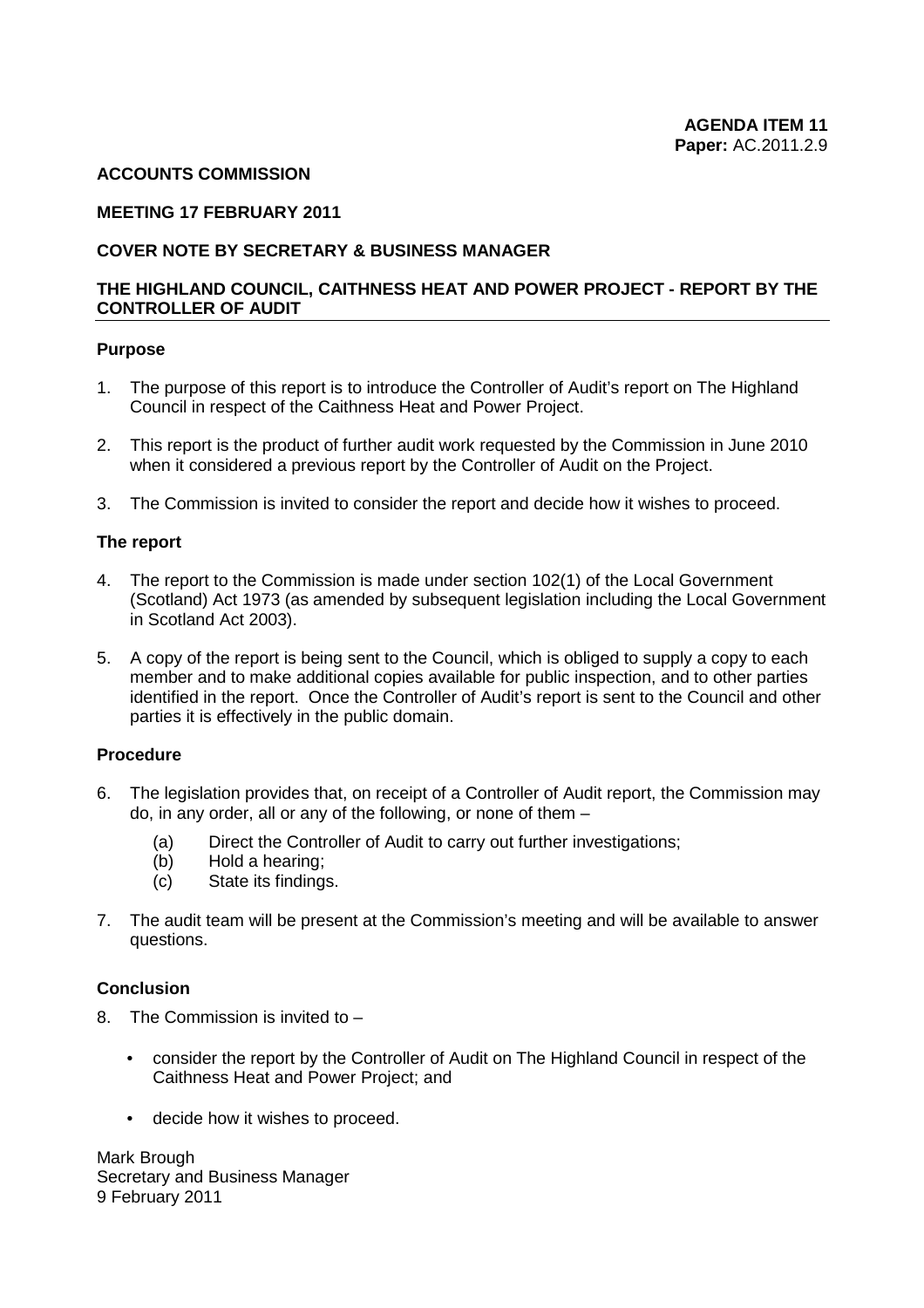#### **ACCOUNTS COMMISSION**

#### **MEETING 17 FEBRUARY 2011**

#### **COVER NOTE BY SECRETARY & BUSINESS MANAGER**

#### **NORTH AYRSHIRE COUNCIL – BEST VALUE AUDIT REPORT**

#### **Purpose**

1. The purpose of this report is to introduce the Best Value report on North Ayrshire Council. The Commission is invited to consider the report and decide how it wishes to proceed.

#### **The report**

- 2. The report to the Commission is made by the Controller of Audit under section 102(1) of the Local Government in Scotland Act 2003). Local Government (Scotland) Act 1973 (as amended by subsequent legislation including the
- Local Government in Scotland Act 2003). 3. A copy of the report is being sent to the Council, which is obliged to supply a copy to each elected member of the Council and to make additional copies available for public inspection. elected member of the Council and to make additional copies available for public inspection.<br>Once the Controller of Audit's report is sent to the Council it is effectively in the public domain.
- 4. This is the first Best Value audit report submitted since the Commission reviewed the five Best Value 2 pathfinder audits. It incorporates the revised form of audit judgements agreed by the Commission.
- 5. After the Commission has considered and agreed its action on the report, a summary report will be prepared for publication alongside the report. This will be prepared in the style preferred by the Commission when it reviewed options as part of the evaluation of the Best Value 2 pathfinder audits. The summary report will be circulated to Commission members prior to publication.

#### **Procedure**

- 6. The legislation provides that, on receipt of a Controller of Audit report, the Commission may do, in any order, all or any of the following, or none of them –
	- (a) Direct the Controller of Audit to carry out further investigations;
	- (b) Hold a hearing;
	- (c) State its findings.
- 7. Members of the audit team will be present at the Commission's meeting and will be available to answer questions.

#### **Conclusion**

- 8. The Commission is invited to
	- consider the Best Value report by the Controller of Audit on North Ayrshire Council; and
	- decide how it wishes to proceed.

Mark Brough Secretary and Business Manager 9 February 2011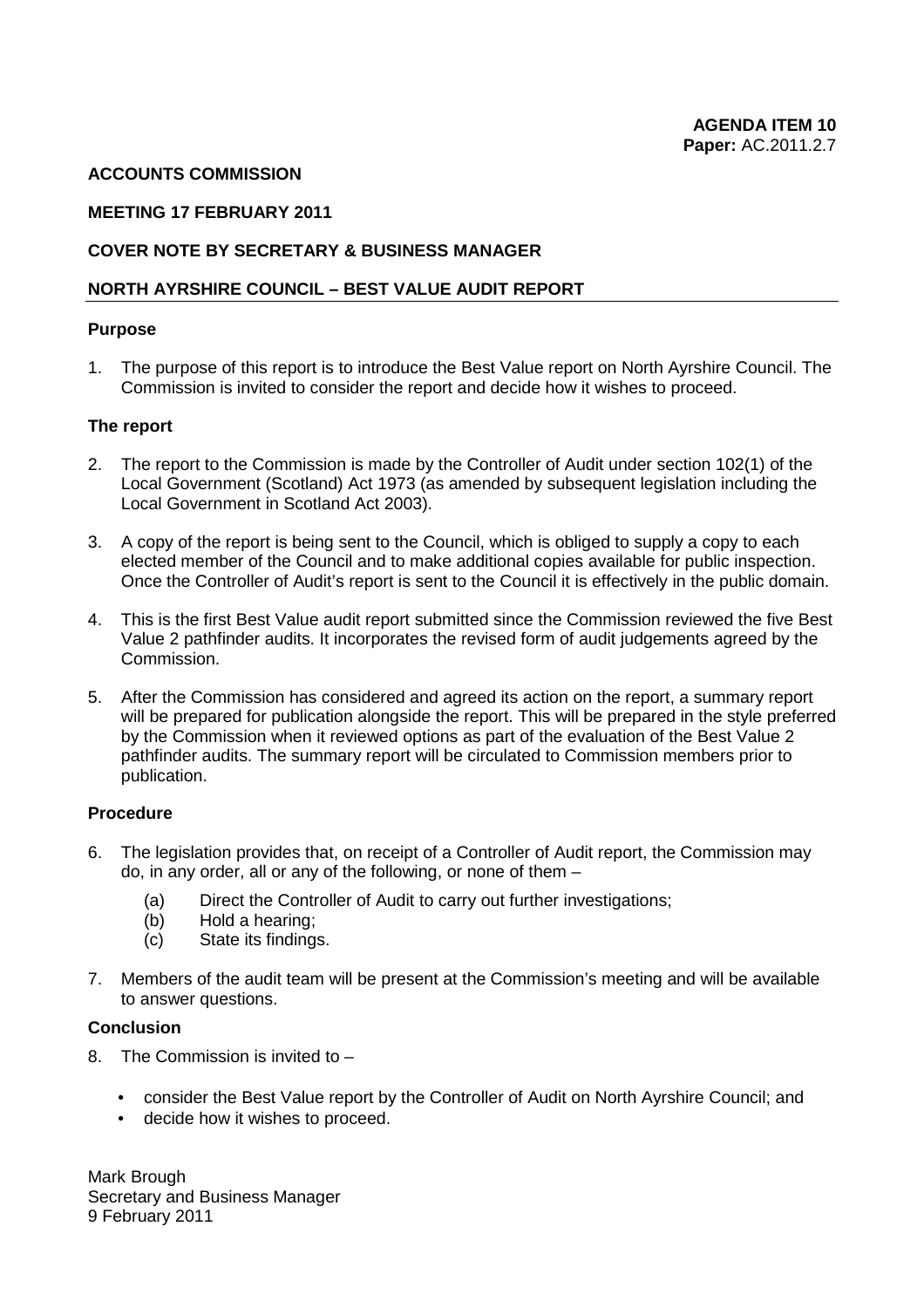

**[AGENDA ITEM 10](#page-75-0) Paper:** AC.2011.2.8

# North Ayrshire Council Audit of Best Value and Community [Planning – 2010](#page-4-0)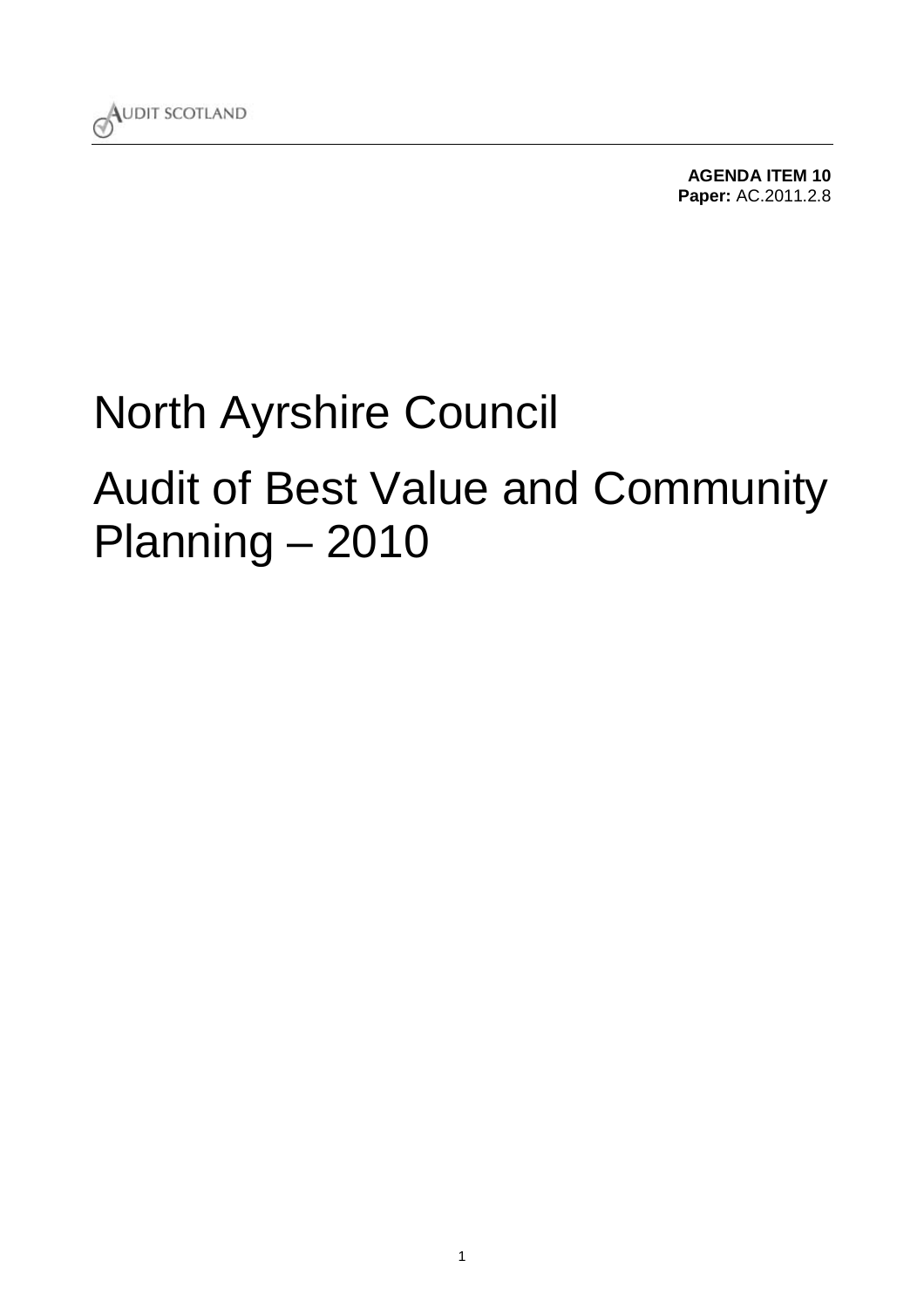# **Contents**

| <b>Commission findings</b>                                                            | $\overline{2}$ |
|---------------------------------------------------------------------------------------|----------------|
| The audit of best value                                                               | 3              |
| <b>Overall conclusions</b>                                                            | 6              |
| <b>Local context</b>                                                                  | 10             |
| Is the council working<br>effectively with its partners<br>to improve North Ayrshire? | $12 \,$        |
| What has the council and its<br>partners achieved?                                    | 16             |

| Is the council managing and<br>using its resources<br>effectively? | 21 |
|--------------------------------------------------------------------|----|
| What are the council's<br>prospects for future<br>improvement?     | 33 |
| <b>Appendix 1 - Judgement</b><br>descriptions                      |    |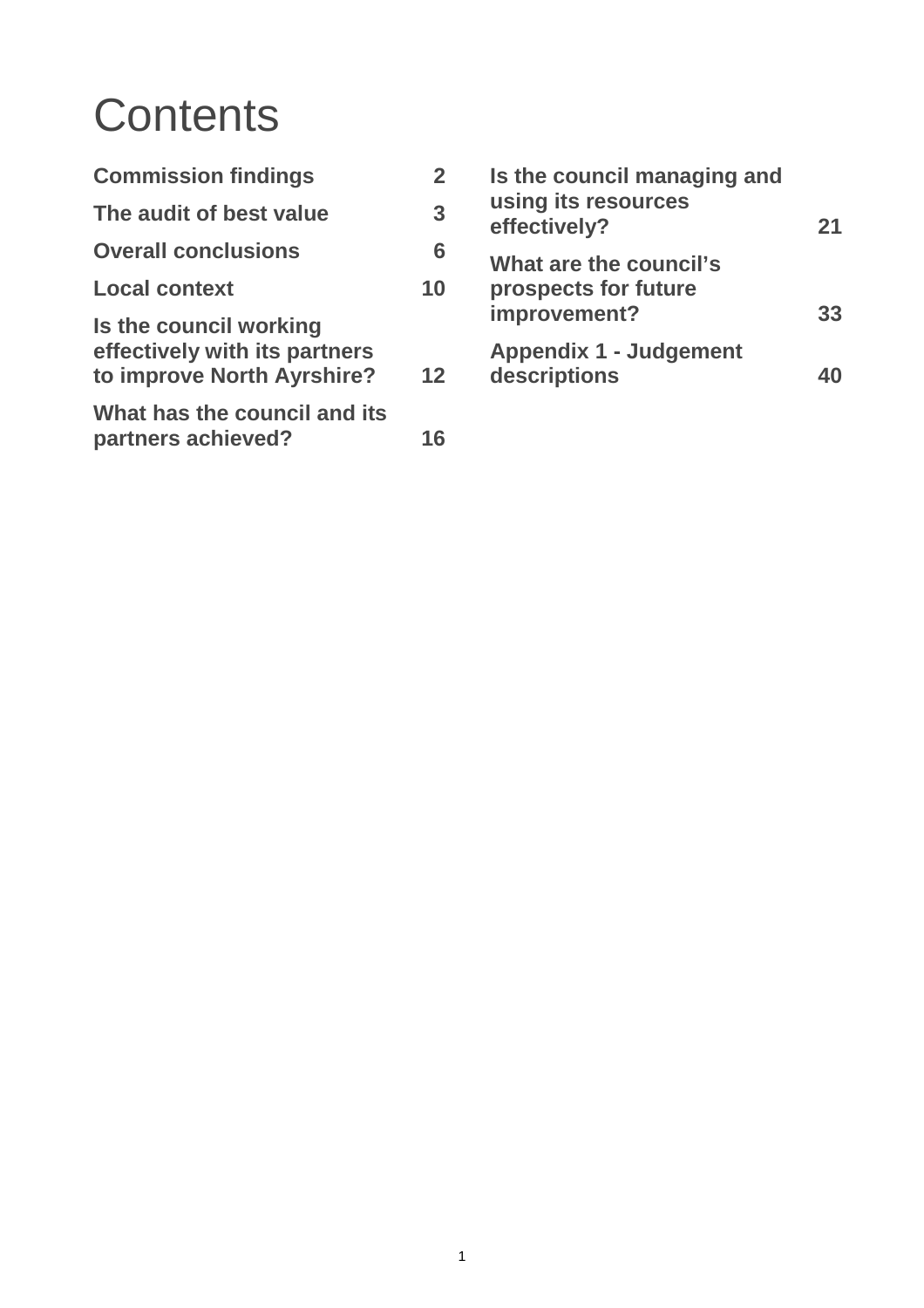# Commission findings

To be inserted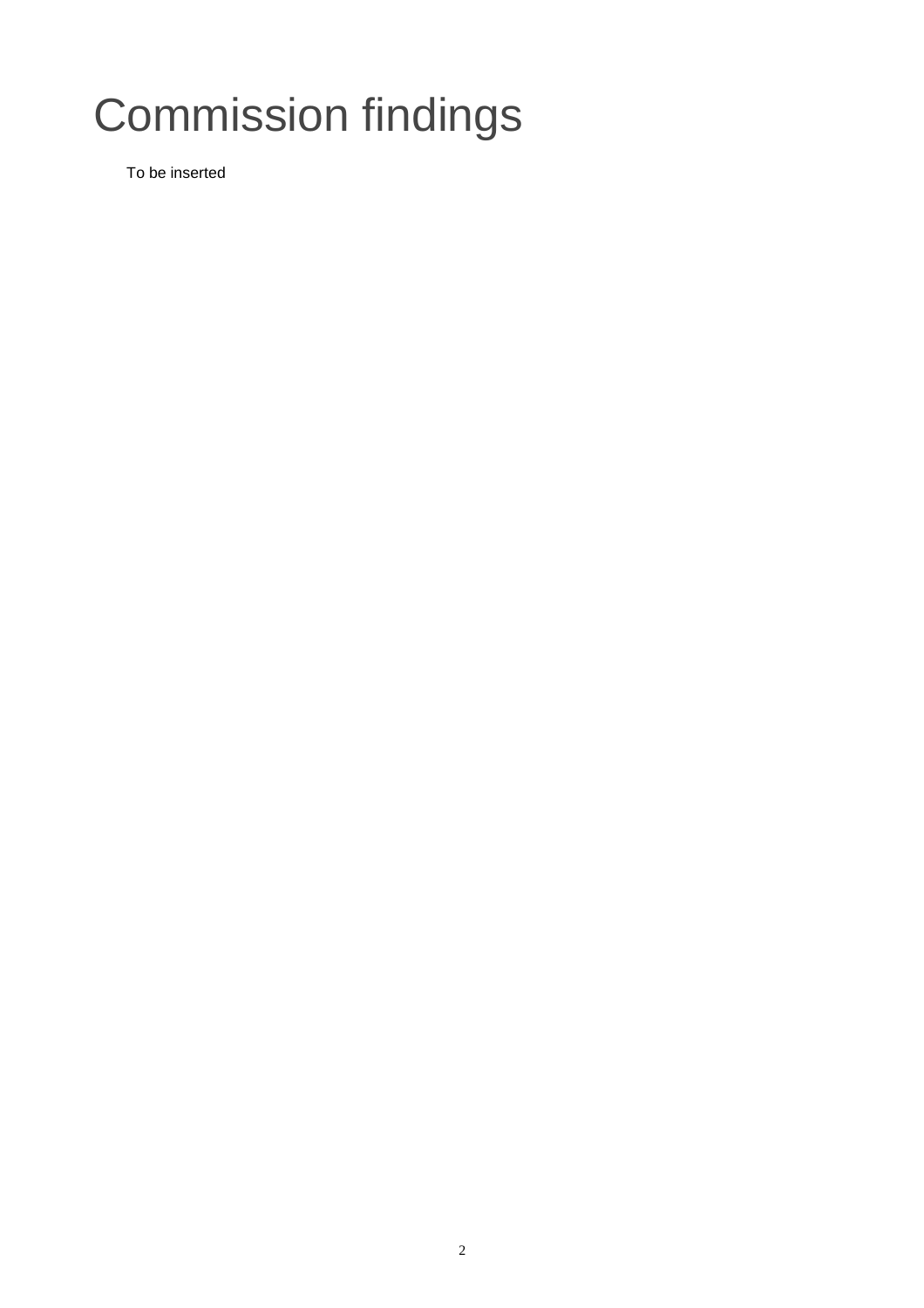# The audit of best value

## **Best Value 2**

- 1. The statutory duty of Best Value in local government was introduced in the Local Government in Scotland Act 2003. In response, the Accounts Commission consulted on, and implemented, the audit of Best Value and Community Planning. Best Value audit reports have been published on all 32 councils in Scotland.
- 2. Best Value 2 (BV2) is the next phase of Best Value audit. It is carried out and reported under the same legislative framework, but the approach has moved on significantly from the 32 baseline audits. In particular, BV2 audits are:
	- More proportionate and risk-based, reflecting more closely the particular issues faced by individual councils and their partners.
	- • Founded on a shared risk assessment process, conducted with colleagues from other local government inspectorates particularly Her Majesty's Inspectorate of Education (HMIE), the Social Work Inspection Agency (SWIA), the Scottish Housing Regulator (SHR) and the Care Commission.
	- More focused on impact and outcomes, and the difference the council and its partners are making for local communities.
	- Designed to provide a more rounded view of partnership working in a local area, and the difference it is making.

## **North Ayrshire Council BV2 audit scope**

- Scotland works closely with other local government inspectorates, undertaking a shared risk a rolling three year period. The first AIPs, which were published in July 2010, covered the period 3. BV2 is an important part of the wider scrutiny arrangements in councils in Scotland. Audit assessment process for all 32 local authorities, to support the delivery of well targeted, risk-based scrutiny. This process results in each council receiving an Assurance and Improvement Plan (AIP) each year which sets out the scrutiny activity that the council can expect to take place over from April 2010 – March 2013.
	- response to local scrutiny risks. This was primarily due to the combined risks associated with the 4. The 2010 AIP for North Ayrshire identifies a BV2 audit as a significant part of the required appointment of a new Chief Executive and the introduction of an ambitious and challenging change programme against the backdrop of a difficult economic climate. It was proposed that to maximise the impact of the audit it would be undertaken in 2010 in order to feed into and support the council's evolving improvement agenda.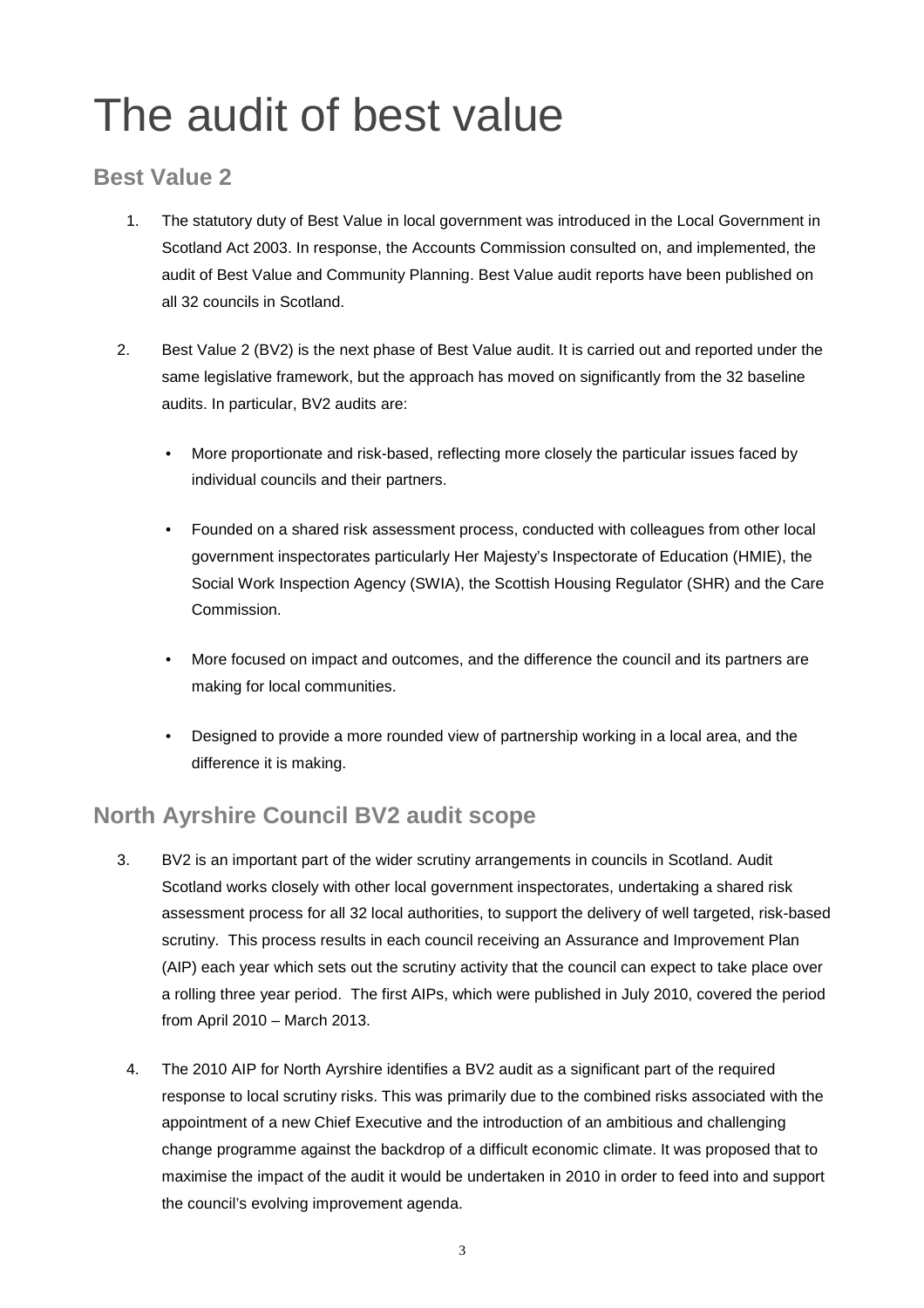- council and from the other scrutiny bodies to enable us to target our BV2 audit activity on those 5. We have drawn on the shared risk assessment and a range of available information from the areas where it would have greatest impact.
- 6. In particular we have focused on testing and assessing
	- The effectiveness of leadership at NAC and whether the council has the culture and capacity needed to take forward its ambitious change programme.
	- What progress the council has made with improvement work since the first Best Value report on North Ayrshire was published in 2005.
	- • What progress the council has made in implementing the change programme, including the extent to which recent changes to the planning framework, performance management systems and self-evaluation processes are supporting improvement.
	- The impact of recent changes to local community planning arrangements.
	- for the people of North Ayrshire. These themes were identified in the AIP as areas for How well the council, with its community planning partners, have responded to the challenges in delivering positive 'Healthy and active' and 'Working and training' outcomes scrutiny because respectively –
		- North Ayrshire is below the national average for many health and well-being indicators and was not meeting 'health' and 'lifestyle' targets identified in the single outcome agreement.
		- are significant challenges in the area. There was limited information to assess the progress the council and its partners were making with 'working and training' and high levels of unemployment and deprivation
	- • How effectively the council manages its resources including people management and workforce planning arrangements, financial planning, monitoring of costs and value for money, asset management and procurement.
	- How well selected services are performing including the extent to which they are able to demonstrate value for money. The services selected being, community and cultural services, environment and related services, infrastructure and design services, planning and targeted work on the councils review of building services. These services were selected as the AIP identified there was limited qualitative information and external scrutiny in these areas.
	- The process identified social services commissioning as a risk area. We worked with SWIA to assess what progress had been made in relation to improving commissioning and contracting since SWIA undertook a follow up inspection of social work services in 2008.
- did not have to conduct any detailed Best Value audit work. These include: 7. The shared risk assessment process gave sufficient assurance in a number of areas where we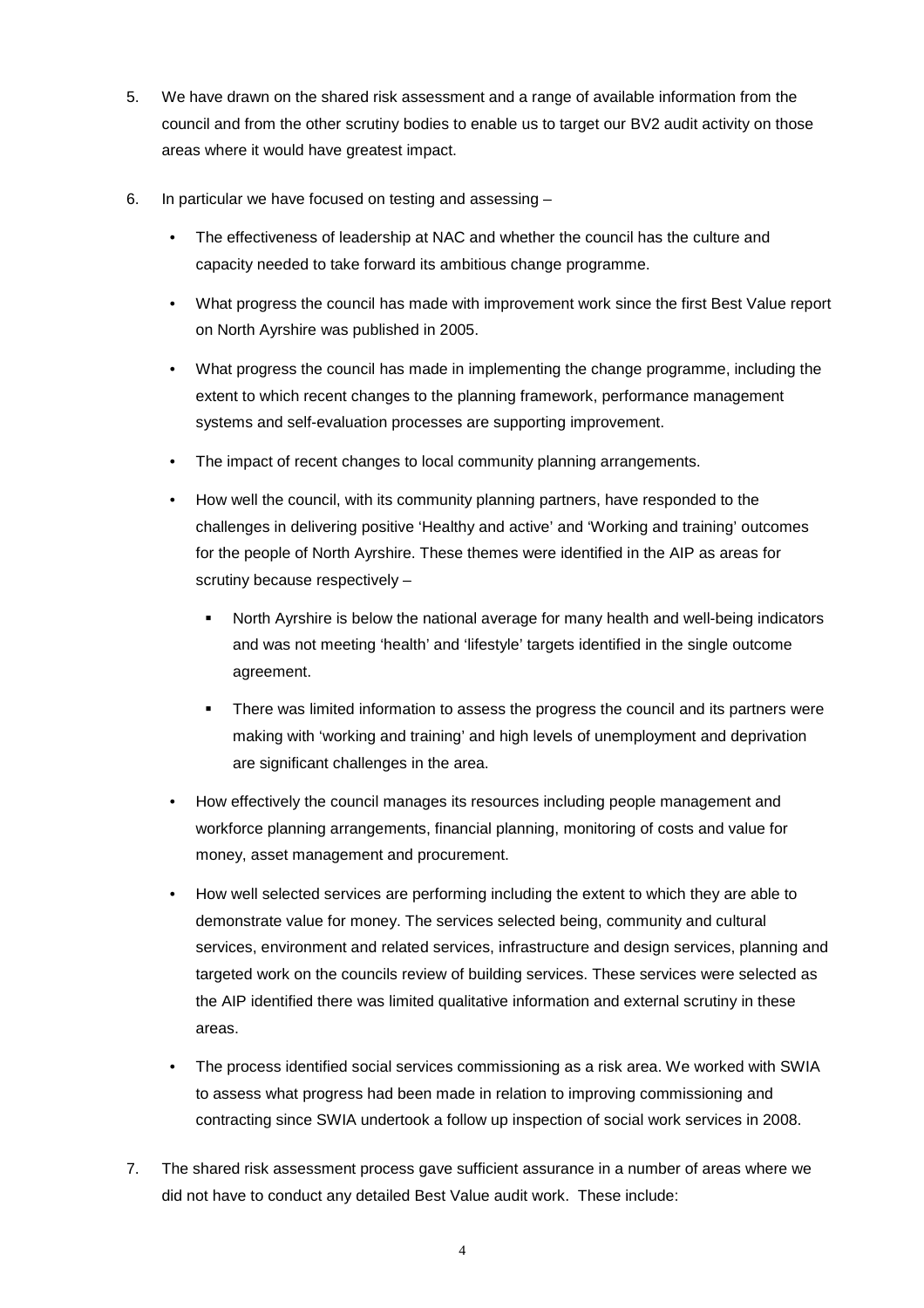- • Progress in delivering outcomes for communities relating to 'Safe & secure', 'Learning & taking part', 'Clean & green', 'For you and for everyone'
- Progress with management arrangements such as public performance reporting, testing competitiveness of services, risk management arrangements and arrangements to develop and support equalities and sustainable development
- community & cultural services Progress in delivering education and skills services, other than the audit work considering
- Progress in delivering social services and housing, other than targeted work on social services commissioning and audit work on the councils review of building services.

While we did not undertake any detailed work in these areas we have reported the current position in a number of areas including risk management, equalities and sustainability.

### **About this audit report**

- Commission's findings described the council as having the foundations for Best Value and Community Planning mostly in place, in that it was engaging well with its local community and its 8. The first Best Value report on North Ayrshire Council was published in 2005. The Accounts community planning partners at a strategic level, and there was evidence of some good service performance and customer care. The Commission went on to highlight some areas for improvement including elected members needing to set a clearer direction and fulfil a more effective scrutiny role, the role of the corporate management team to be more strategically focused and the establishment of better measures of cost and quality of services.
- 9. We carried out the BV2 audit in North Ayrshire between June and September 2010. The scoping phase took place during July, with the detailed audit work taking place in August 2010. We worked closely with colleagues from other inspectorates while undertaking the audit.
- 10. We gratefully acknowledge the co-operation and assistance provided to the audit team by the chief executive, Elma Murray; the leader of the council, Councillor David O'Neill, and all other elected members and staff involved. We are also grateful to the representatives of community planning partners for their participation.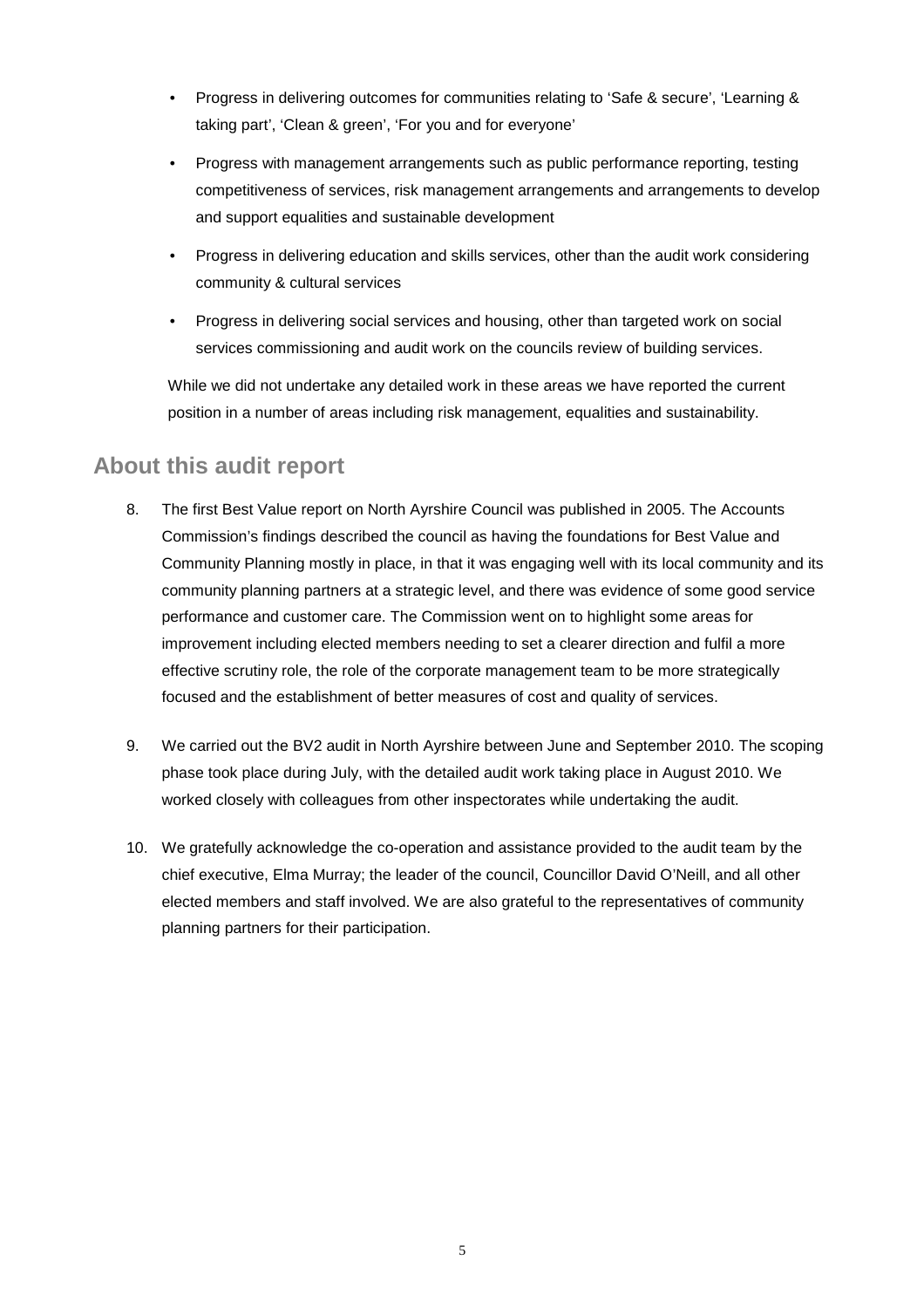# <span id="page-71-0"></span>Overall conclusions

## **Summary conclusions**

- 11. Progress has been slow in addressing key issues raised in the first best value report, in particular, performance management, scrutiny and the development of better cost and service performance information. Between 2005 and 2009 members and officers demonstrated insufficient momentum with these key areas for improvement.
- 12. There has been a considerable increase in the pace of change since June 2009. Much of this activity is in the early stages of implementation and while we consider that the council is focusing on the key issues, it is too early to assess its overall effectiveness.
- 13. The chief executive is leading a challenging change programme and has brought renewed vigour in improvement activity across all services. The aim of the programme is for the council to become 'a leaner, more innovative and flexible organisation, which is better able to respond to future change and challenges'. It is at the early stages of implementation.
- 14. North Ayrshire Council has recently strengthened its leadership arrangements with officers and members working better together. Political leadership is improving through more cross party working following the implementation of the change sounding board. This is resulting in a clear focus on improvement.
- $15.$ Scrutiny is improving but is limited due to the variable quality of information presented to members. In particular performance management arrangements are under developed and elected members are unable to assure themselves that the council is achieving Best Value. Elected members understanding of, and commitment to, their scrutiny role is developing.
- in recent years. 16. Progress with developing shared services with partners and other local authorities has been slow
- 17. North Ayrshire Council shares a clear strategic focus with its partners on addressing the challenges facing the local community, which are significant given the levels of deprivation across the area. Partnership working is maturing however there have been tensions in the relationship between the council and NHS Ayrshire and Arran. Both organisations recognise this as an area for improvement and are actively addressing it. While there are improvements in most outcome areas performance is not consistent, particularly in relation to health and well-being targets, which are challenging given the area demographics and levels of deprivation. Performance management arrangements need to improve significantly in order to provide sufficient assurance to the community planning board that its desired outcomes are being delivered.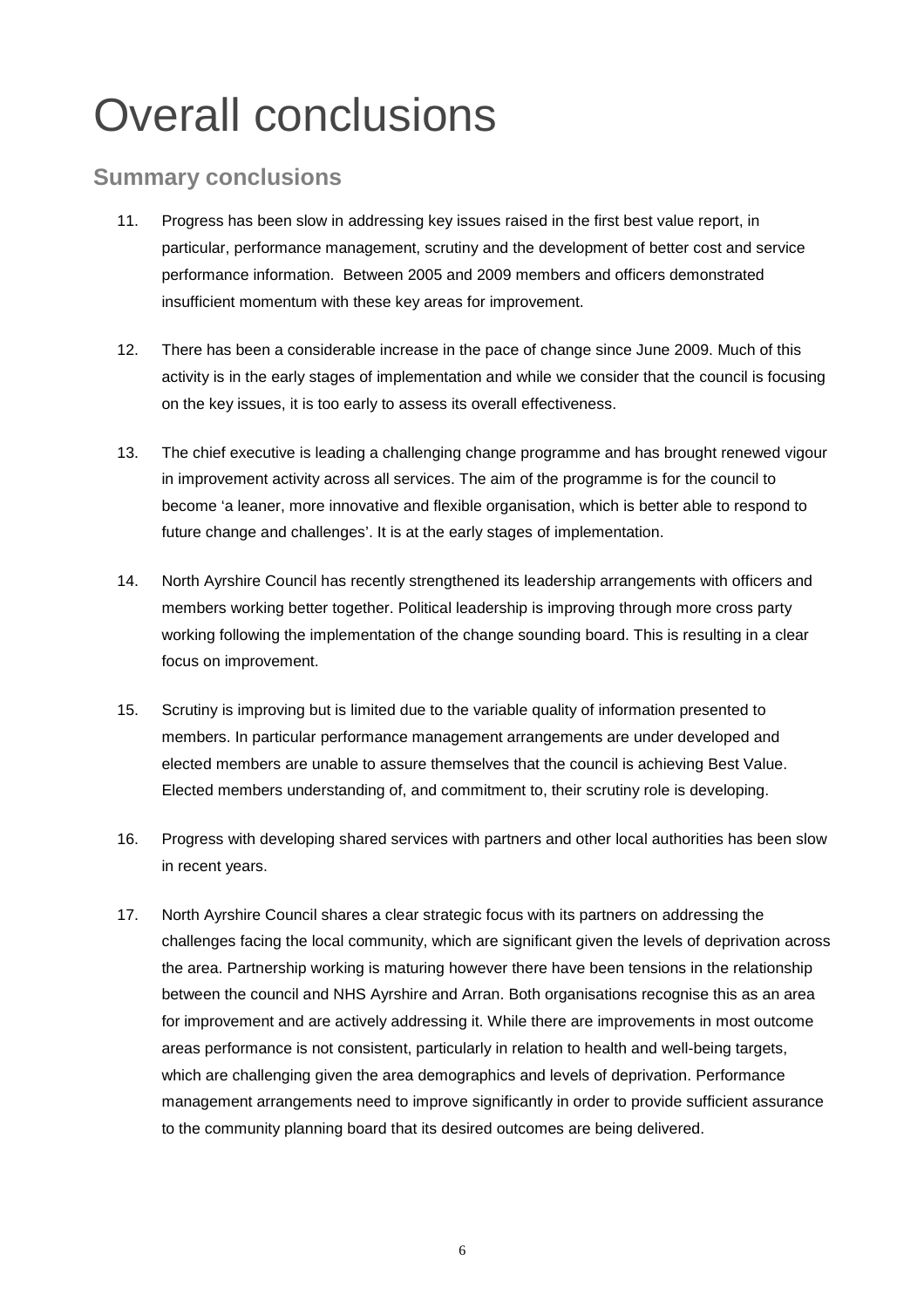- 18. There are areas of good performance in the key services of education, social work and housing. Planning and libraries are also performing well. There remain areas for further improvement including improving the condition of the local roads and sport and leisure usage.
- However, it is improving its approach to resource management. Workforce planning is improving 19. The council cannot yet demonstrate how efficiently and effectively it is using its resources because it uses limited quality and cost information to assess the value for money of services. and there is good alignment between the council's workforce strategy and its change programme work stream for people management. Significant improvements are still needed in the council's arrangements for tendering and procurement, which display significant governance and accountability weaknesses, and the council's approach to asset management remains underdeveloped.
- 20. The council recognises the financial challenges it faces and has reflected this in its current budget plans. While the council has some of the key financial plans and processes in place, it does not currently have an overarching financial strategy setting out its response to significant financial challenges facing the public sector. This would support medium to longer term financial decisions focused on delivering the council's priorities within the available resources. This issue was highlighted in Audit Scotland's 'Report to Members and the Controller of Audit on the 2009/10 Audit'.
- 21. While the council has established a good momentum for change it does not have a culture of continuous improvement systematically embedded across the organisation.

### **Performance assessment**

- 22. The BV2 performance assessment provides two judgements on council performance. One assesses how well the council is performing and the other covers the council's prospects for improvement. Descriptions of each category can be found at Appendix 1.
- 23. The council's overall performance is satisfactory :
	- The council made slow progress in addressing the key issues raised in the 2005 Best value audit report.
	- Generally services are performing well, including key areas such as education, social work and housing. The council performs less well in relation to the condition of local roads and sport and leisure usage.
	- Performance management arrangements need to improve significantly. Without good quality performance information elected members cannot effectively direct resources to areas where improvement is most needed.
	- While progress is being made against most outcome areas, this is not consistent across all of them.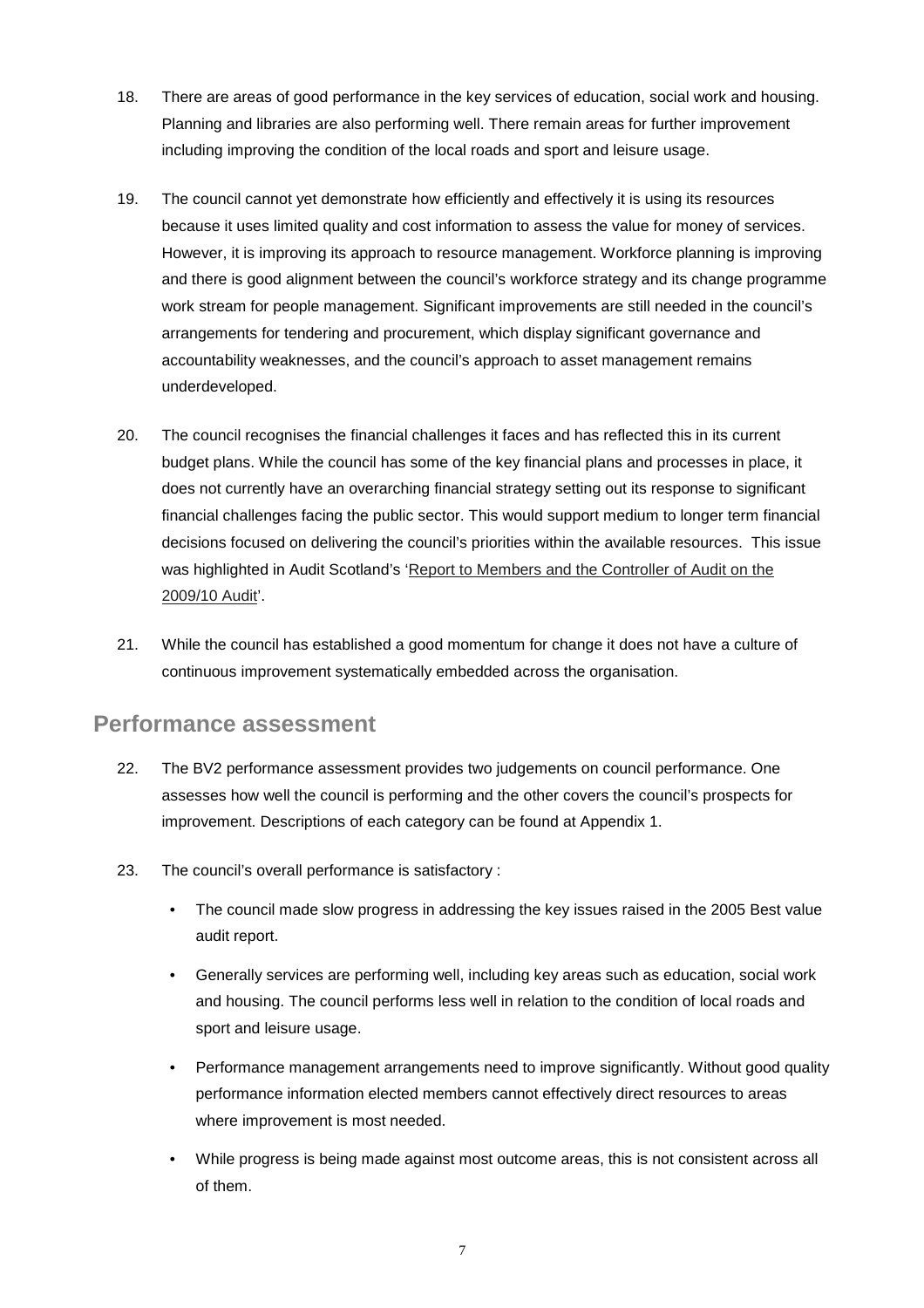- The community planning partnership should identify and focus on key improvement areas ensuring it has good quality performance information to monitor and direct progress against them while ensuring resources are being used efficiently and effectively.
- User satisfaction levels are generally lower than the national average. The council has introduced arrangements for user consultation and can demonstrate elements of good practice; however this is not applied consistently across the organisation.
- 24. The council has fair prospects for future improvement:
	- It is developing more effective political and managerial leadership with elected members and senior officers working better together. However, there are some weaknesses in governance arrangements with insufficient adherence to financial regulations and standing orders.
	- The council is aware of the improvements that it needs to make and has established a sound approach to delivering the change agenda. Staff are developing their understanding of the council's approach to continuous improvement, although a culture of continuous improvement is not yet embedded across the organisation.
	- Performance management arrangements have been slow to develop, although the council is beginning to make progress in this area. This will enable elected members to access better quality information in order for them to effectively scrutinise performance and discharge their duties for best value.
	- Partnership working is developing. Partners have a shared vision for the area and while there are various examples of joint working at a local level, further work is needed to align resources.
- result in further improvements in the above key areas. 25. We recognise that the pace and direction of change being established across the council should

### **Areas for Improvement**

- 26. There are eight main areas for improvement for the council:
	- The council has established an ambitious improvement agenda. While it has recognised and responded to the immediate need for additional skills and capacity to take this forward, it needs to ensure that it develops internal capacity and embeds improvement in its culture in the medium and longer term.
	- Elected members and senior officers need to continue to show clear leadership to ensure that the vision for change is clearly shared and understood by staff at all levels and that a culture of continuous improvement is developed across the organisation
	- Robust performance management arrangements need to be embedded throughout the council and in the community planning arrangements. The pace of implementation since June 2009 needs to be sustained.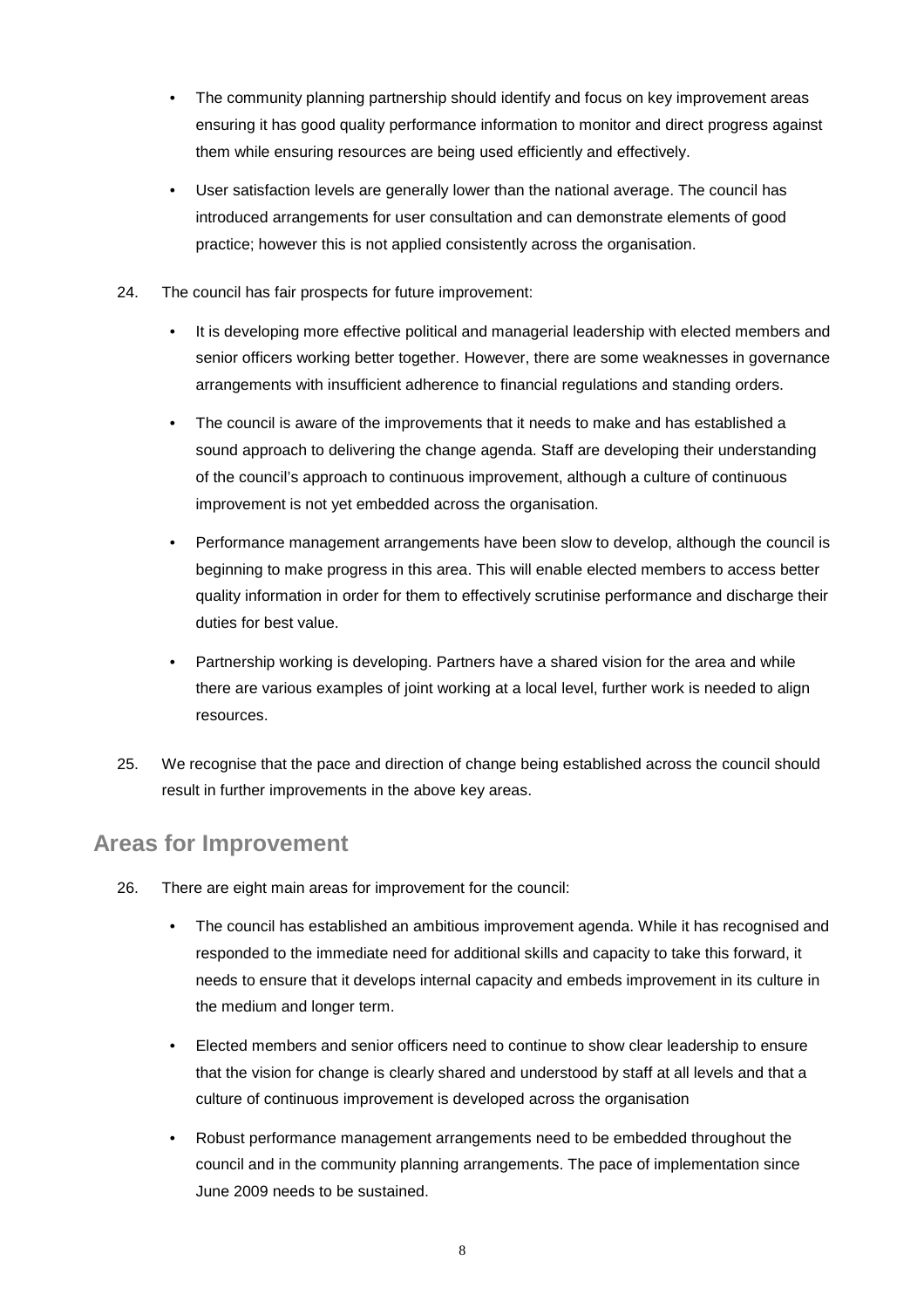- these arrangements are embedded across the organisation. Combining the results of whether it is achieving value for money. • The council has introduced arrangements for consulting with its users. It needs to ensure consultation with better information about cost and quality will enable the council to assess
- ensure partner resources are directed effectively to priority areas. • While the council and its community planning partners have a clear shared vision for the area and good governance arrangements in place to deliver on it, further work is needed to
- The council generally manages its resources effectively. However it needs to embed its arrangements for risk management and asset management. It would also benefit from establishing an overarching financial strategy in order to assess the overall impact of reduced funding.
- • Council governance structures should be strengthened particularly around adherence to financial regulations and standing orders. Procurement arrangements need further improvement and should be embedded across the organisation.
- The council should consult regularly with staff as this will enable it to monitor whether the change programme and associated improvement activity is having a positive impact on the culture of the organisation.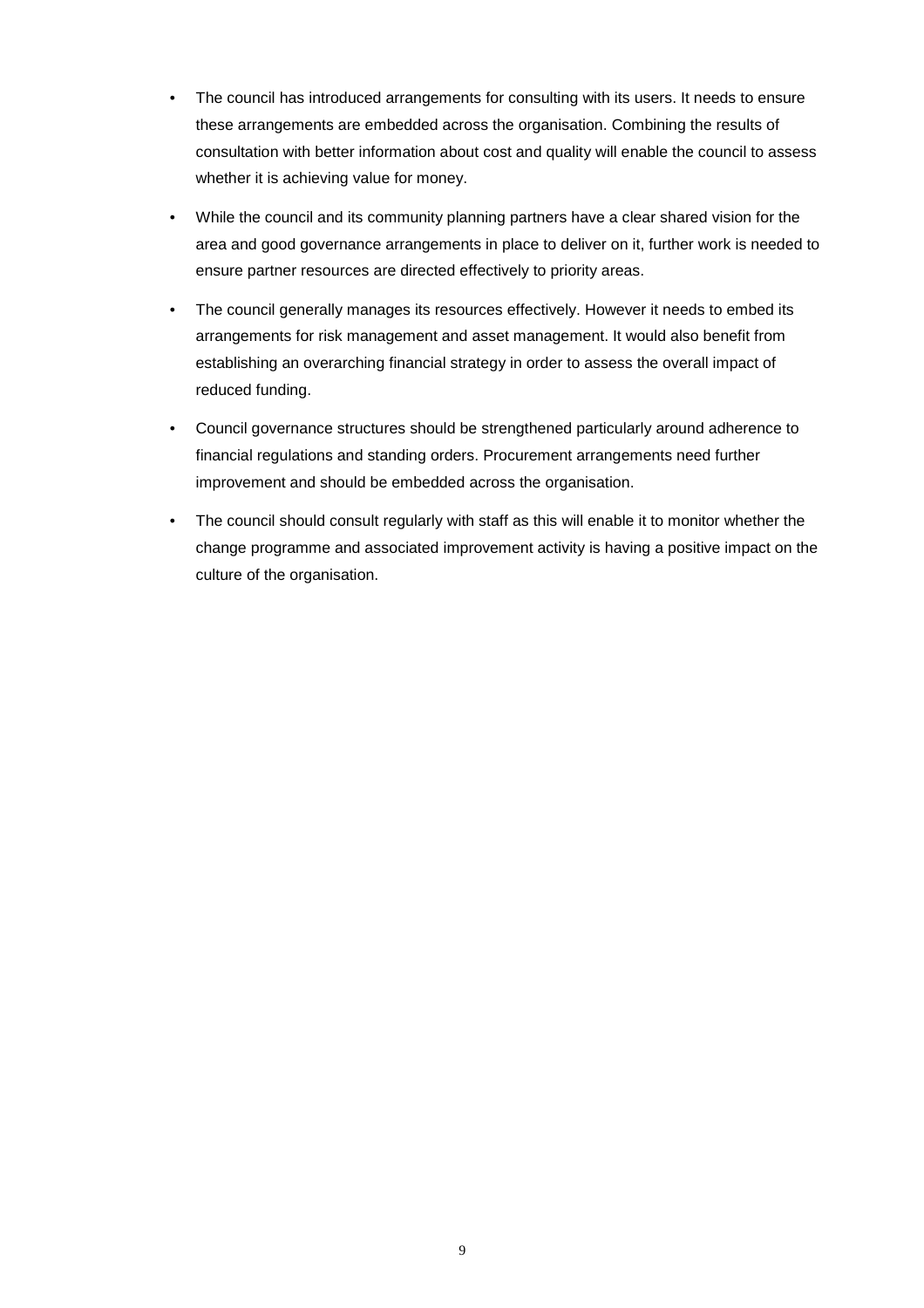# Local context

# **North Ayrshire**

- 135,510 and is estimated to decrease by 4.3 per cent between 2008 and 2033. However, it will and education provision. 27. North Ayrshire covers an area of 885 square km, split almost equally between the mainland and the islands of Arran and Cumbrae, with a mix of urban and rural areas. The population is around be an increasingly older population with the number of people of pensionable age predicted to increase by around 26 per cent. The working age population and the number of children are expected to fall significantly over this period, in contrast with modest growths anticipated nationally. This demographic shift brings significant challenges for the council and its partners in relation to support services for the elderly, labour market restrictions, community sustainability
- 28. While the islands of Arran, the Cumbraes and the northern coastal area of North Ayrshire are relatively advantaged, the area as a whole has relatively high and increasing levels of deprivation. In 2009, almost a quarter of North Ayrshire's datazones were in the 15 per cent most deprived areas of Scotland. Unemployment levels, crime rates and health and well being in the area do not compare well with the Scottish averages. Educational attainment is good and improving in primary schools, however, it is generally below the national average at secondary school level. The percentage of pupils going on to higher and further education is higher than average.
- to allow these skilled young people to stay in North Ayrshire. The availability and mix of employment opportunities in North Ayrshire present significant issues for the area. Job density is 29. The challenge for the council and its partners is to encourage growth in the employment market low at 0.58 jobs per person compared to 0.8 nationally. The local employment market relies more on manufacturing and tourism than elsewhere in Scotland. There are fewer employment opportunities in finance, IT and business sectors. There are also more limited managerial and professional employment opportunities.

# **The council**

- 30. North Ayrshire Council shares local authority boundaries with East Ayrshire, South Ayrshire, Inverclyde, Renfrewshire and East Renfrewshire. It has eight electoral wards and has 30 elected members. The political make-up is 12 Labour, eight SNP, six Independent, two Conservative and two Liberal Democrat members.
- 31. The council has been a Labour administration since it was established in 1995/96. The Leader of the council has been in this role since May 1999. At the May 2007 election the Labour group lost a long held majority position (previously 20 of the 30 members) and established a minority administration. Following the election, the council adopted a cabinet model for decision making.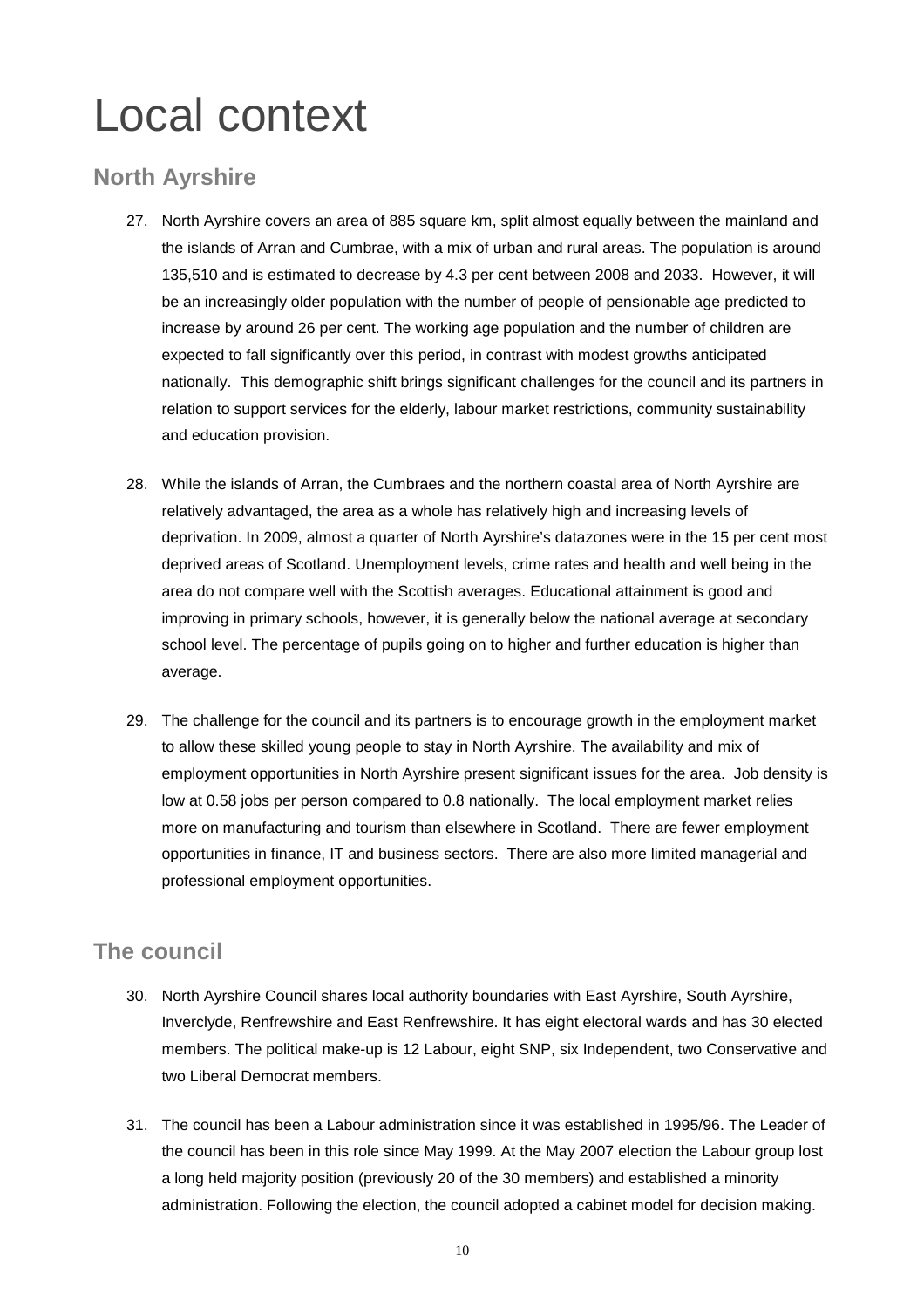The council's Executive consists of six administration members, each with a portfolio role and is chaired by the Leader of the council. There are no opposition members on the Executive but seven of the 10 members on the council's scrutiny committee are opposition and it is chaired by an independent member.

- the council's corporate arrangements and services over the next three to five years. 32. A new chief executive was appointed in the summer of 2009. Since then she has led a programme of restructuring of the organisation including the management team and the council departments. The council is currently at the early stages of a major change programme. The change programme is a coordinated approach to managing restructuring and improvements in
- 33. As at 31 March 2010, the council employed 6,065 full time equivalent staff. This is 44.8 members of staff per 1000 head of population, slightly below the average for Scotland of 48.2. The estimated net expenditure of the council for 2010/11 is £346.4 million. This equates to £2,556 expenditure per head of population, slightly above the average for Scotland of £2,490.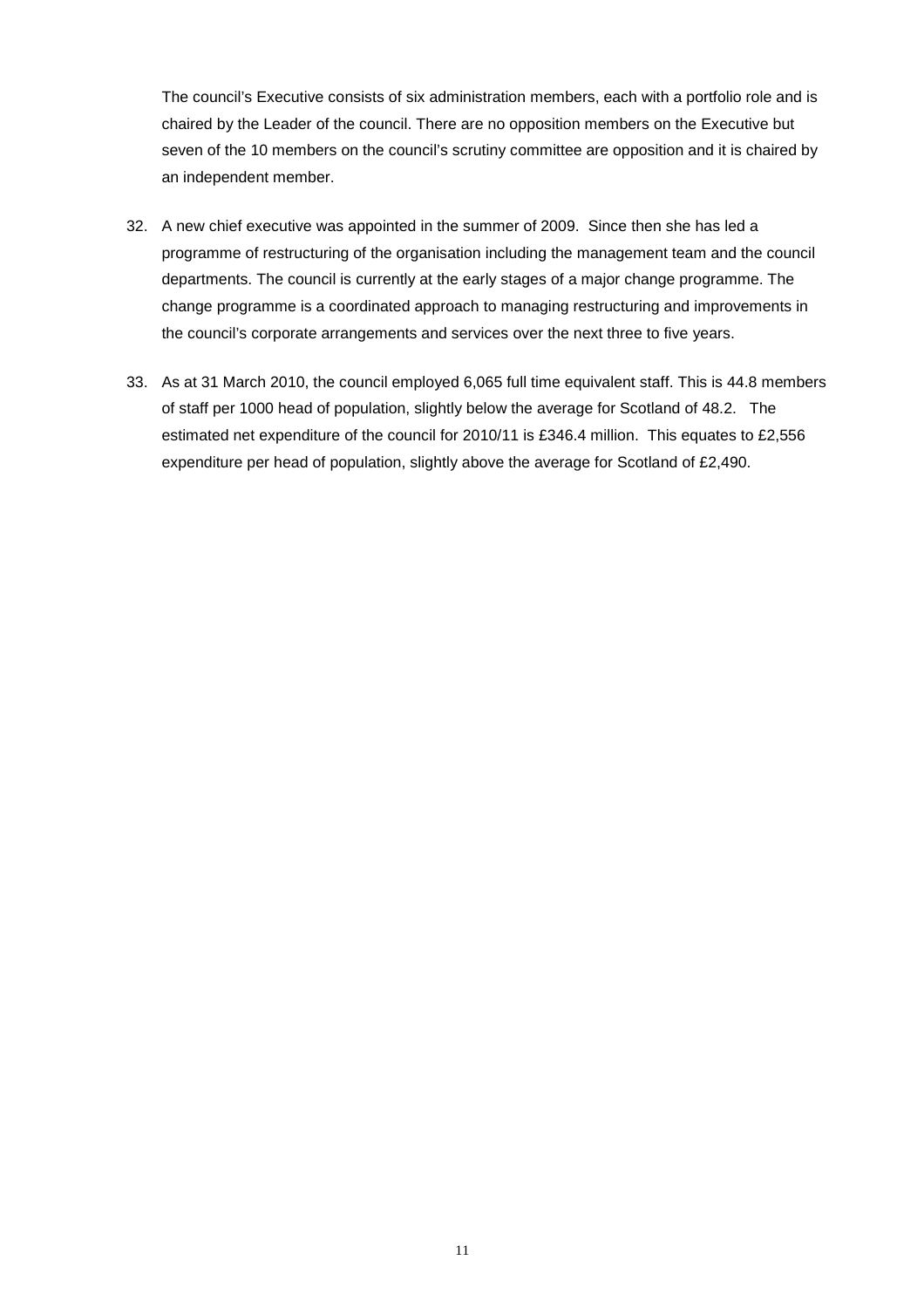# Is the council working effectively with its partners to improve North Ayrshire?

**The council and its partners have a shared vision for the area that is based on a clear understanding of the context and the challenges facing them. Performance management remains underdeveloped and needs to improve to enable partners to effectively monitor progress against identified outcomes. While there are examples of joint working at a local level more could be done to make better use of resources across partner agencies.** 

# **Are they focused on the challenges for North Ayrshire?**

- 34. North Ayrshire's community planning partnership includes: NHS Ayrshire and Arran, Strathclyde Police, Strathclyde Fire & Rescue, Strathclyde Partnership for Transport, Scottish Enterprise, Skills Development Scotland, Jobcentre Plus and the Scottish Government. The community planning board is supported by the Community Planning (CP) Management Group and five thematic partnerships – the Community Health Partnership Committee, North Ayrshire Economic and Learning Partnership, Safer North Ayrshire Partnership, North Ayrshire Environment Partnership and, North Ayrshire Housing Partnership.
- 35. The council and its partners have a clear understanding of the context within which they are operating, the communities they serve and the challenges facing them. The work of the partnership focuses on the challenges of the area. The partnership has a very broad vision for North Ayrshire - 'A better life', articulated through seven priority themes (Exhibit 1).
- 36. The vision is clearly set out in the Single Outcome Agreement (SOA) which replaced the previous community plan (2006-2016) and council plan (2008-2011). The partnership has streamlined the original SOA action plan and significantly reduced the number of actions contained within it, enabling it to more effectively focus on the priority areas and to respond to new challenges as required.
- prevention and early intervention in three key areas Wordlessness, Health Inequalities, and 37. The community planning partnership board has recently revised its priorities to focus on Community Safety. This has been a useful step in clarifying the immediate priorities while retaining the breadth of the overall vision. The council reintroduced a council plan in June 2010 which helped clarify the council's key role in taking forward partnership objectives. This has also helped to address a perceived gap between the SOA and the council's service plans.

**Exhibit 1**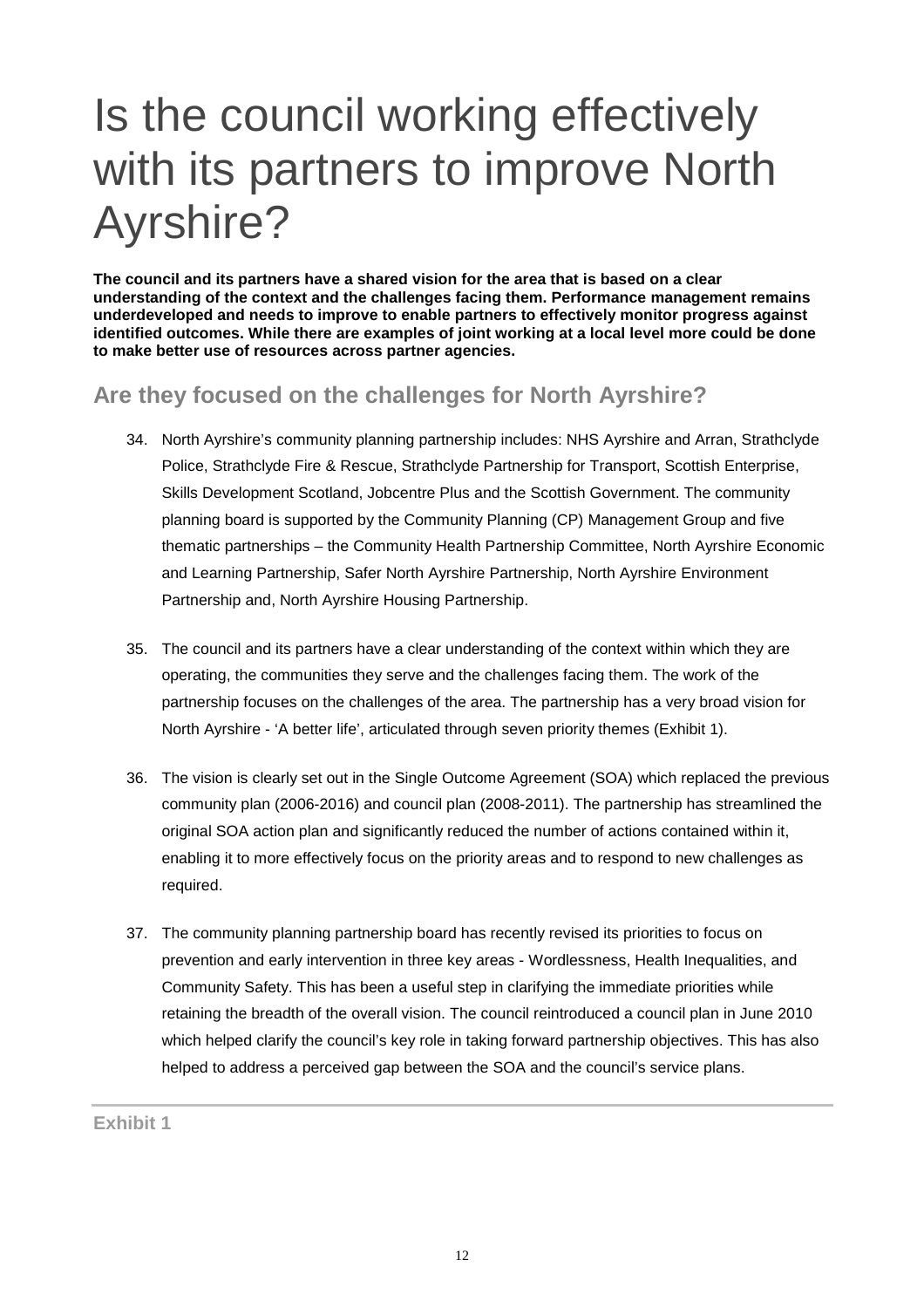

#### *Source: North Ayrshire Council / Audit Scotland*

- reporting lines of sub-groups were clarified. There is now greater clarity in what is expected of 38. Partnership working is developing across North Ayrshire. Following a review of the community planning arrangements in 2008, the roles and responsibilities were clarified across all levels. Partnership groups were reorganised into the five thematic partnerships, (including the Community Health Partnership), that collectively cover all of the thematic priorities, and the them in delivering against outcomes and reporting on performance. At the same time, the remit of the Community Planning Partnership management group was enhanced to provide a clearer focus on monitoring and driving forward delivery of the SOA.
- Council is the Chair of the CHP and also on the Board of NHS Ayrshire and Arran. The Chair of 39. Elected members are developing their leadership of community planning, becoming increasingly active and engaged in overseeing the delivery of strategic priorities. Both the Leader of the council and the Chair of the Community Planning Partnership are engaged in setting the strategic direction for partnership working through the community planning board. The Leader of the the Community Planning Partnership is also on the CHP and is the Community Portfolio Holder within the council. Their involvement is ensuring good strategic integration between the council and partnership structures. Elected members are encouraging partner agencies to increase joint resourcing and seek opportunities for sharing budgets, however this is at the early stages of development and the impact so far is limited.
- role. Representatives from partner organisations also have key roles, such as the police chairing 40. The community planning review encouraged greater elected member involvement in community planning, which both officers and elected members recognised was required. The partnership is increasing cross party representation at all levels of the community planning partnership, including the CHP, with over half of members now directly involved in community planning. This has been beneficial in supporting elected members as they further develop into their strategic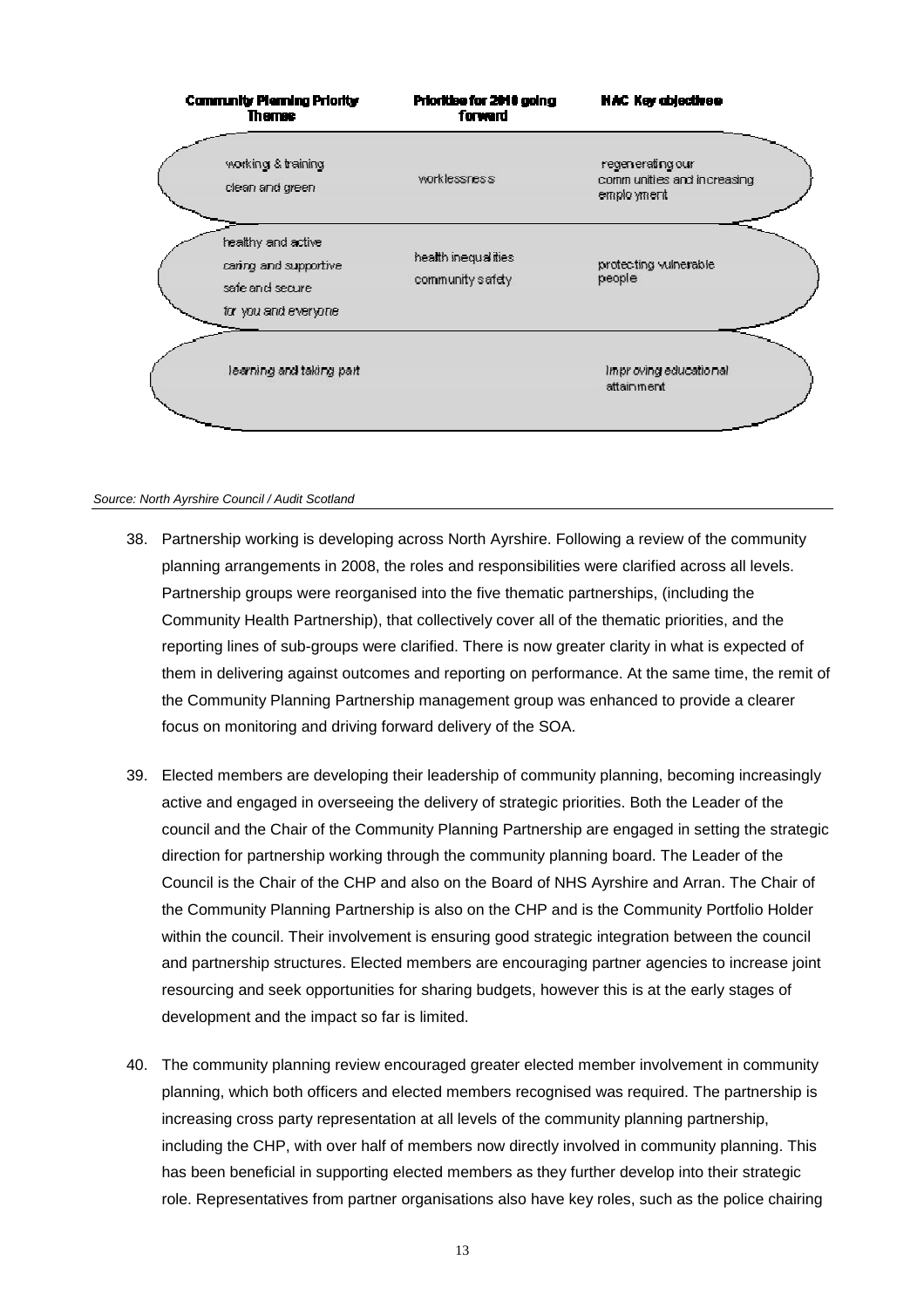the Safer North Ayrshire thematic partnership and the NHS representative from the CPP management group now leading work developing partners' roles in delivering against the three priorities for 2010.

- 41. Performance reporting arrangements require further development. The community planning review emphasised the Board's overall responsibility for performance management and monitoring. The strategic groups report to the CPP Management group and then on to the Board. Performance management arrangements need to improve significantly. The Board monitors the SOA action plan, however during the year it only monitors progress against actions rather than progress of outcome performance measures. This has led to the Board only discovering at the end of the final quarter for 2009/10 that less than half of outcome measures had been met. Performance reporting needs to bring together partnership actions with their related outcome measures, to ensure the community planning board can evaluate delivery against their desired outcomes. The Board recognises that the current situation is not satisfactory and is looking at alternative ways of reporting performance.
- people's panel which it regularly uses for surveys and focus groups. This gives it a better understanding of the local context and how the partnership's approach to outcome themes is 42. The partnership has good arrangements in place for engaging with its communities including a impacting on local communities. Surveys on the priorities have confirmed public support for them. The partnership held its second community planning week in May 2010. The aim of the week is to raise awareness of community planning, the partnership and its vision. A number of different events were held across North Ayrshire with community partners meeting with members of the public.

# **Does the council have the support of its partners to deliver improvements for North Ayrshire?**

- 43. Although overall relationships with partners are good, there have been tensions in the relationship between the council and health. The council and NHS Ayrshire & Arran recognise the need to develop a better understanding of how they can work more effectively together. The new Corporate Director of Social services and health is leading this agenda from the council's perspective. The main issues and areas to improve are:
	- the need to establish a shared view on the CHP arrangements and how to achieve greater integration between management structures, staffing and budgets;
	- developed in partnership and integrated into the thematic work streams. • the need to ensure that, where possible, relevant strategies, plans and policies are
- 44. The council represents a significant proportion of the Community Planning Partnership Board– six of fifteen members of the board. Concerns have been raised by community planning partners about the consequent inequality within the partnership. This is increasingly important as reductions in public sector funding put pressure on future budgets and difficult decisions may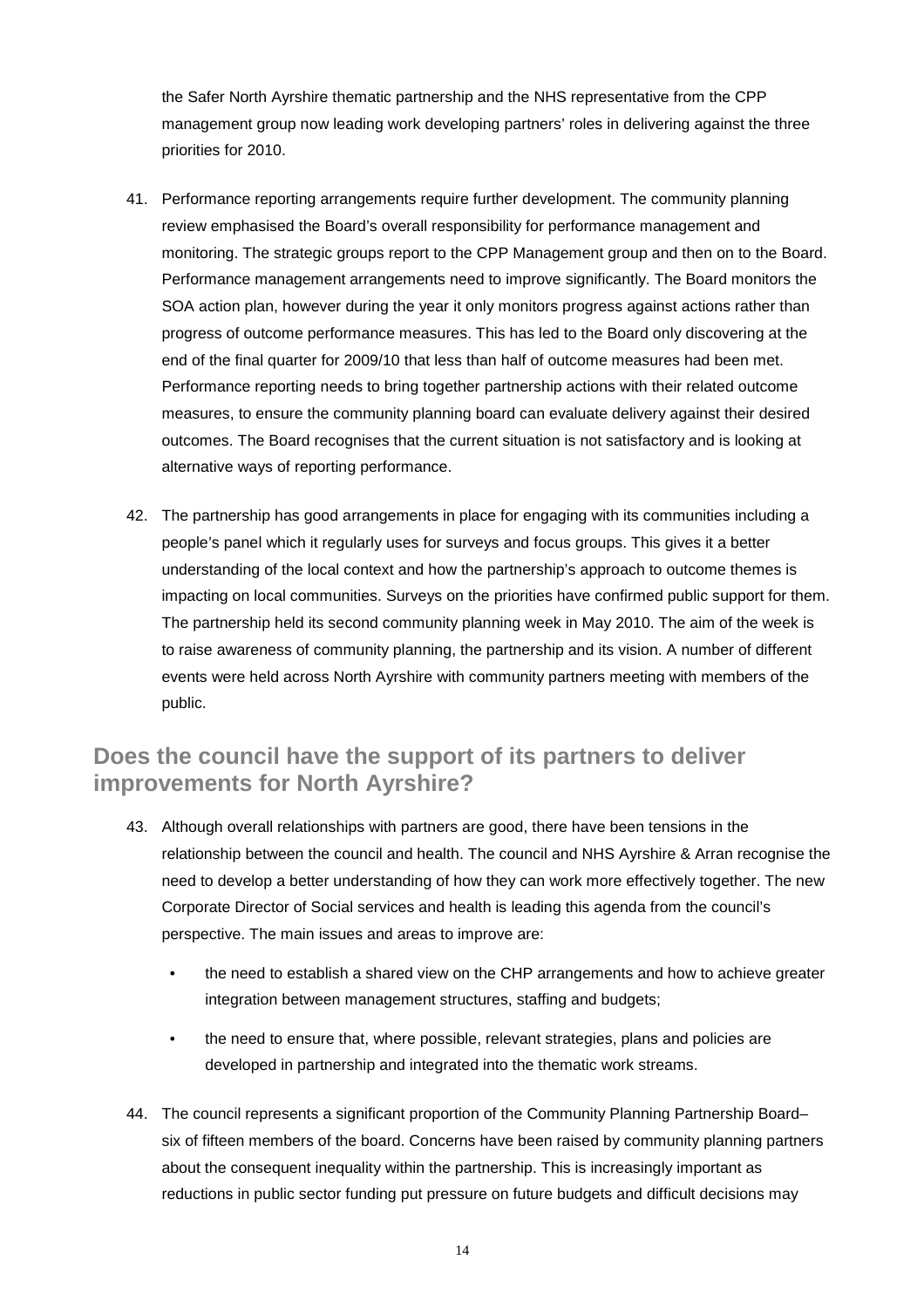governance arrangements; however, the Board should consider whether its makeup adequately need to be taken. It is for each community planning partnership to determine their own reflects the composition of the partnership.

- 45. The council and the police work well together. The local Police Superintendent, as well as being the Chair of the Safer North Ayrshire partnership has, since March 2010, taken on the role of Corporate Director for community safety within the council. He reports to the Chief Executive on community safety matters and is a member of the council's strategic management team. He is employed by Strathclyde Police and continues to be responsible for police operational matters. This has helped focus community safety work and provided for better integration between council staff and local police officers.
- 46. The Chief Executive has introduced a strategic management team including chief officers from NHS Ayrshire and Arran, Strathclyde Police and the Irvine Bay Regeneration Company (IBRC). This has created the opportunity to identify and discuss common issues. This is a positive approach to develop strong relationships in light of the difficult financial times ahead across the public sector. This complements the CP structures, providing a forum for parties to identify joint issues and approaches and develop those before formalising plans through the CP partnership. However, this arrangement is recent and not yet mature enough to allow us to assess its effectiveness.
- 47. The partnership has been working to further develop joint working. A pilot project has been carried out using alcohol services to work through the responsibilities of each member of the partnership to supporting this client group. This potentially presents a useful model for building effective joint working. Another project to further develop joint working, is being led by the community health partnership, reviewing resources used in supporting children with complex needs. This is being developed as part of the national Integrated Resource Framework with the other Ayrshire councils. While there are many examples of good joint working at a local level more could be done to co-locate services and share resources between partner agencies. This could generate further efficiency savings.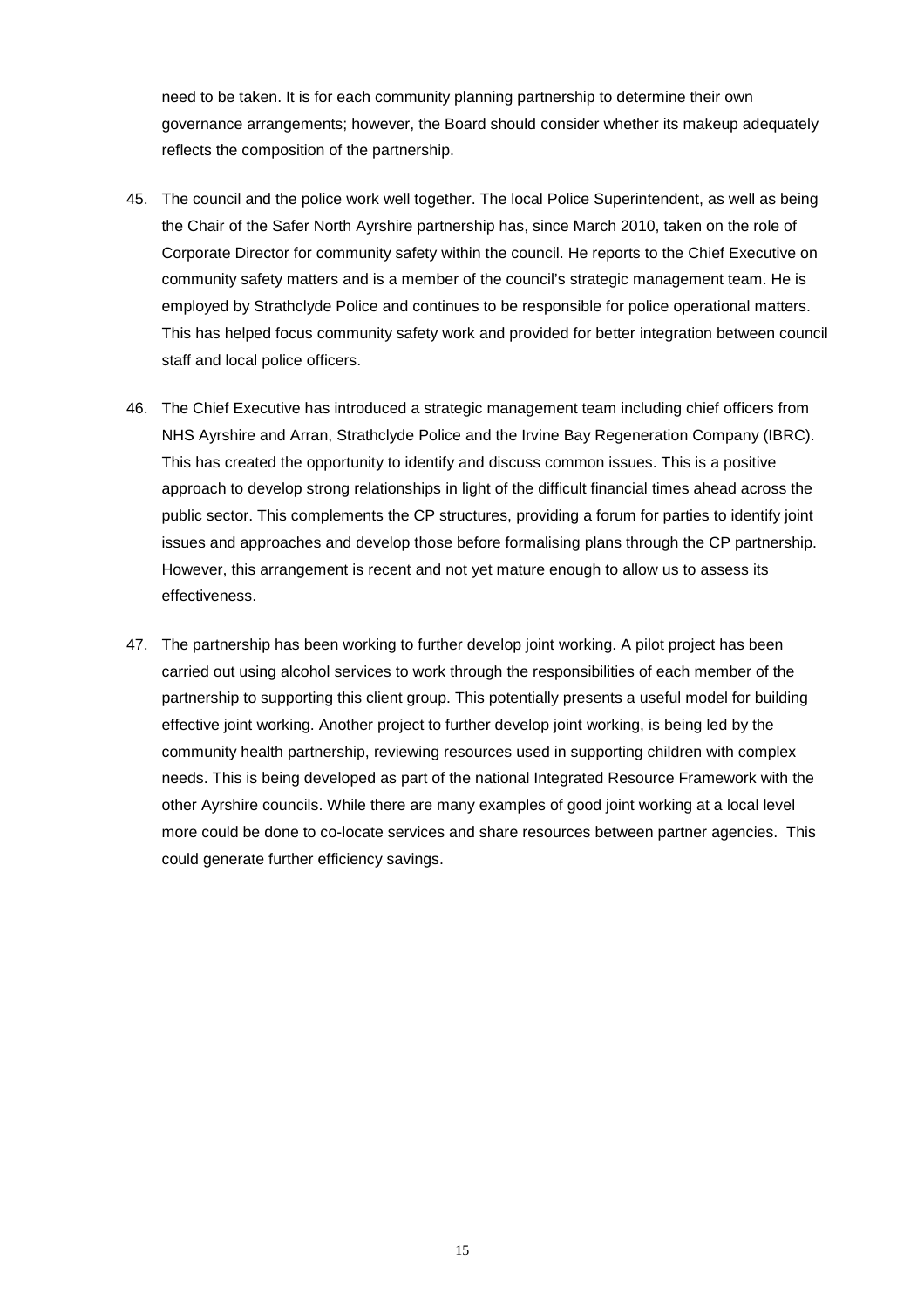# What has the council and its partners achieved?

**The council and its partners are making progress in most outcome areas. However, progress in improving the health and well being of communities remains a challenge, particularly given the demographics of the area. There are good examples of joint initiatives across all outcome areas.** 

# **What progress has there been in addressing the challenges for North Ayrshire?**

- partnership to redress. 48. The partnership is able to demonstrate that it is making progress across the selected outcome themes of 'Healthy and active', 'Caring and Supportive' and 'Working and training'. However, a number of the measures such as life expectancy and the level of unemployment are long term and will take time to show the impact of intervention. Progress is broadly from a low starting point and deprivation levels are getting worse, which make these a significant challenge for the
- the impact that it is achieving for spend against priority areas. 49. In some cases, the partnership has deliberately set the same outcomes across different strategic themes, for example drugs and alcohol misuse is tasked against both Healthy and Active and Caring and Supportive. This helps to ensure an integrated approach is taken particularly for client groups requiring a combination of services. Elected members are leading work to identify total budgets for shared priorities, through identifying what individual partners spend and bringing that into a whole. Until that is further developed, the partnership is not able to make assessments on
- 50. In the following section we have made an assessment against the overarching strategic theme of the community planning partnership, rather than a detailed commentary on individual priority areas, as initiatives and performance measures can be cross-cutting over several priorities.

### **Healthy and Active -**

- 51. The CHP is responsible for leading on both the 'Healthy and Active' and 'Caring and Supportive' themes on behalf of the CP partnership. The CHP's priorities for Healthy and Active are:
	- Health and well-being throughout life have improved
	- Health inequalities have reduced
	- The harmful effects of drugs and alcohol misuse are reduced
	- People are more active more often
- measures indicate comparatively poor health outcomes in North Ayrshire. The partnership 52. More progress is needed in addressing these priorities. Although there are many examples of good initiatives at an operational level to promote improved health and activity, available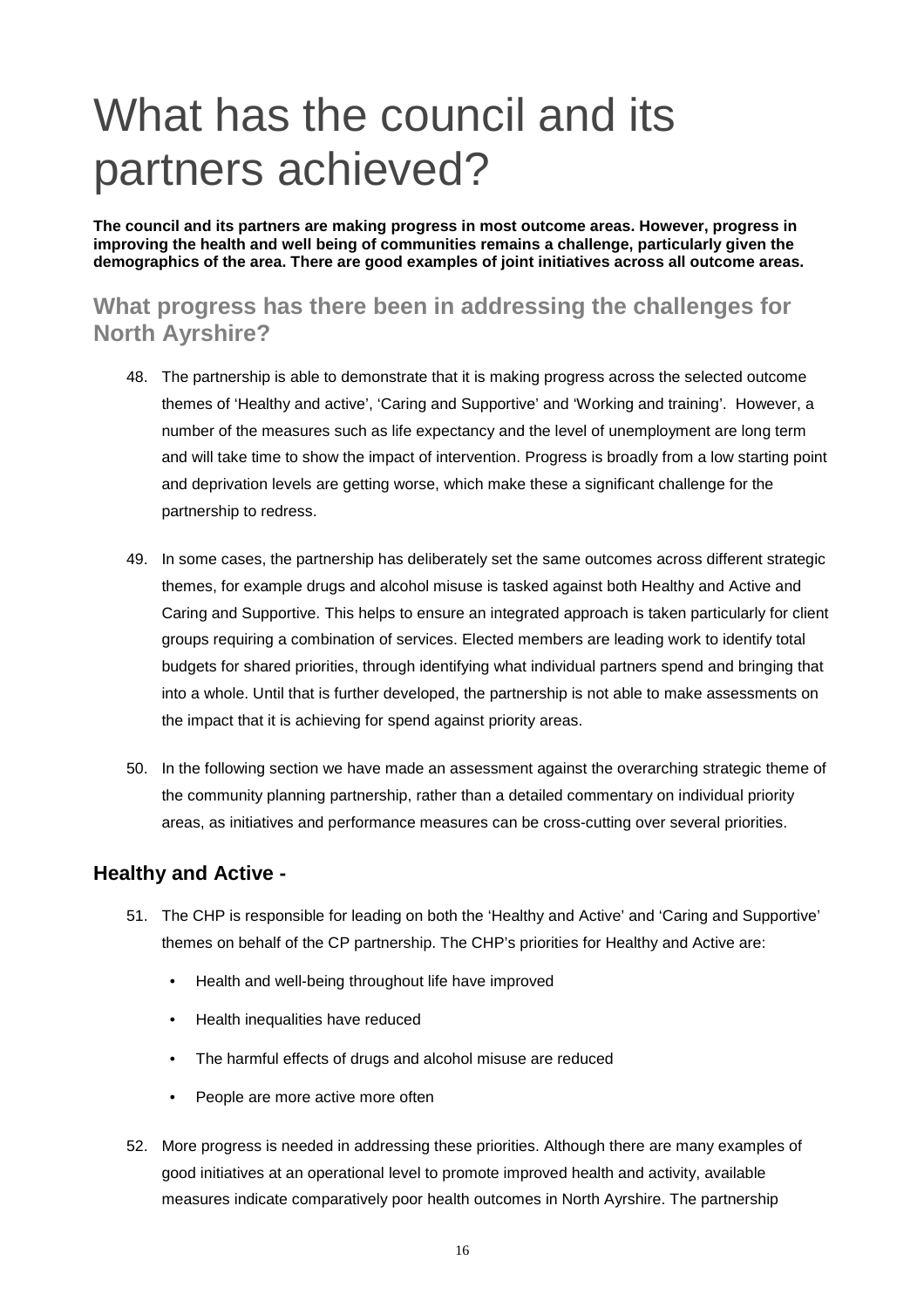recognises this and since the review of the CHP in 2008 much of the strategic work of the CHP has been establishing new structures and strategies to take forward its priorities.

- 53. Examples of the comparatively poor outcomes include life expectancy levels that are below the national average and notable differences in mortality rates from respiratory and coronary heart disease for those in the more deprived areas. For example, mortality rates from coronary heart disease in the more deprived areas are 32.6 per 100,000 people, 22 per 100,000 people higher than for the rest of the North Ayrshire area. A similar situation is found in relation to the mortality rates for cancer with 54 per 100,000 in the more deprived areas compared to 22 in the rest of the area.
- 54. Increasing levels of deprivation in parts of the area make it challenging for the partnership to improve on these outcomes. The CPP recognise this as a significant issue and identifies the interdependence of prosperity and employment levels in the area with improving health outcomes. The partnership also considers this an issue that cannot be tackled in isolation and the council, with support from partners, has been in correspondence with the Scottish and UK governments in relation to support for addressing deprivation in the area.
- completed an assessment of the needs of the wider community. 55. Other indicators illustrate further areas for improvement for the partnership. For example, hospital admissions for alcohol and drug misuse are both higher than the national average. The number of deaths from alcohol related disease has almost doubled since 2007, from 19.2 per 100,000 population in 06/07 to 36.2 in 08/09. The number of drug and alcohol assessments undertaken has reduced (408 in 2006/07 to 336 in 2009/10) but the number accessing treatment and care has been maintained at around 550 since 2006/07. The partnership established an Alcohol and drugs partnership sub-group of the CHP in October 2009 to focus on this issue. This group has developed a strategy and action plan for young people with addiction issues and recently
- 56. There are indications of a positive direction of travel in tackling mental health. A mental health rating system indicates improvement across the area, and suicide rates show some signs of improvement from 20.6 per 100,000 population in 2006/07 to 17.7 in 2008/09. Current work in this area includes the development of mental health crisis services and specific actions such as the installation of a telecare link on the mainland to provide mental health counselling on Millport and Arran.
- initiatives is not clearly evidenced. An example where there is clear evidence is improving children's oral hygiene. The proportion of children with no dental cavities in primary 1 improved to 57. There is a wide range of good health improvement initiatives being taken forward operationally. For example, projects focused on harder to reach people in communities such as 'Street Nurses' in community settings such as advice centres in shopping centres. However, the impact of these just over 60 per cent in 2007/08 from 48 per cent in 2005/06. This has been achieved through effective partnership delivery of the national Childsmile programme.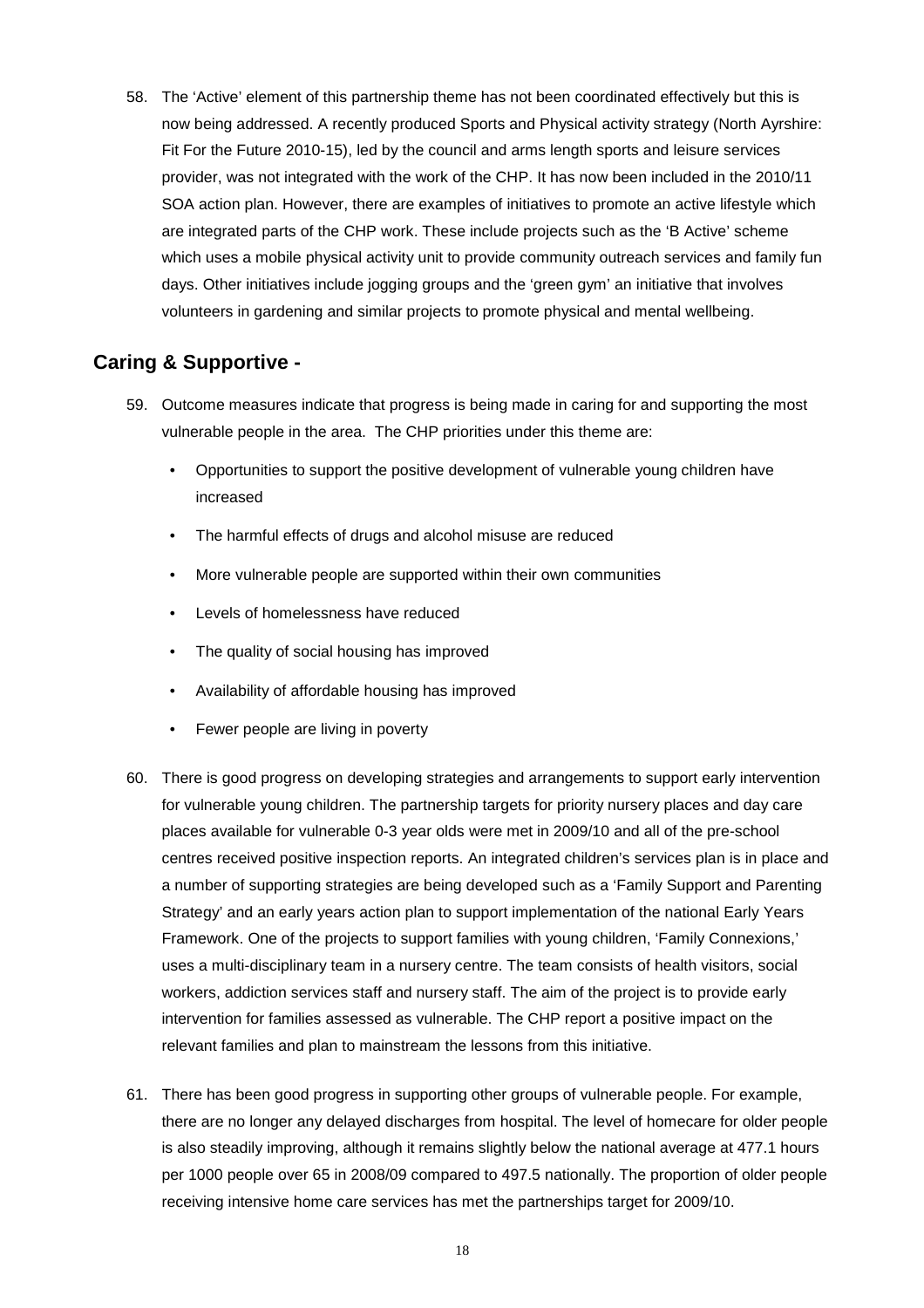complete the process. The council is developing improvement plans to address these issues 62. The housing service was recognised by SHR in its 2008 inspection report as having an excellent homeless service with good progress in managing homelessness and supporting homeless people. There is a significant reduction in the number of homelessness presentations, with a 22 per cent reduction in those presenting as homeless in 2009/10 exceeding the partnerships target of a five per cent reduction. However, the proportion of people re-presenting as homeless within a 12 month period has increased from five per cent in 06/07 to 10 per cent in 09/10. The council is responsive to these indicators and found that over a third of those re-presenting chose not to

#### **Working and training**

- 63. The partnership's priorities under this theme are:
	- North Ayrshire is a more attractive place to do business
	- • North Ayrshire has more of an enterprise culture
	- More people are in work and training
	- More people are in high value, high wage jobs.
	- • More young people are leaving schools for positive destinations (further or higher education, employment or training)
- 64. The partnership is making progress in some of the key performance measures against this theme and in taking forward plans for the regeneration of the area. This is against a context of significant challenges in terms of deprivation and high levels of unemployment. The current financial downturn poses significant risks to the financing of regeneration plans.
- survive, expand and grow. This is being taken forward through the Business Gateway and 65. The partnership is working with local small to medium sized companies to support them to Business support services. North Ayrshire council is the lead authority for Business Gateway which delivers business development services for the whole of Ayrshire. The partnership has had success in supporting new and existing businesses. It performed 12 per cent above target for business start-ups in 2008/09. Business support services have also been successful, supporting over 170 businesses (resulting in a projected 270 new jobs created) and safeguarding over 970 jobs in the same time period.
- services the council can offer. 66. The council's business development function received a positive assessment from an independent evaluation undertaken by external consultants in July 2010. This found that service users and stakeholders, including the business sector, had high levels of satisfaction and the service had generated additional economic impacts to the area. It also identified some areas for improvement including speeding up access to loan funding and improved communication on the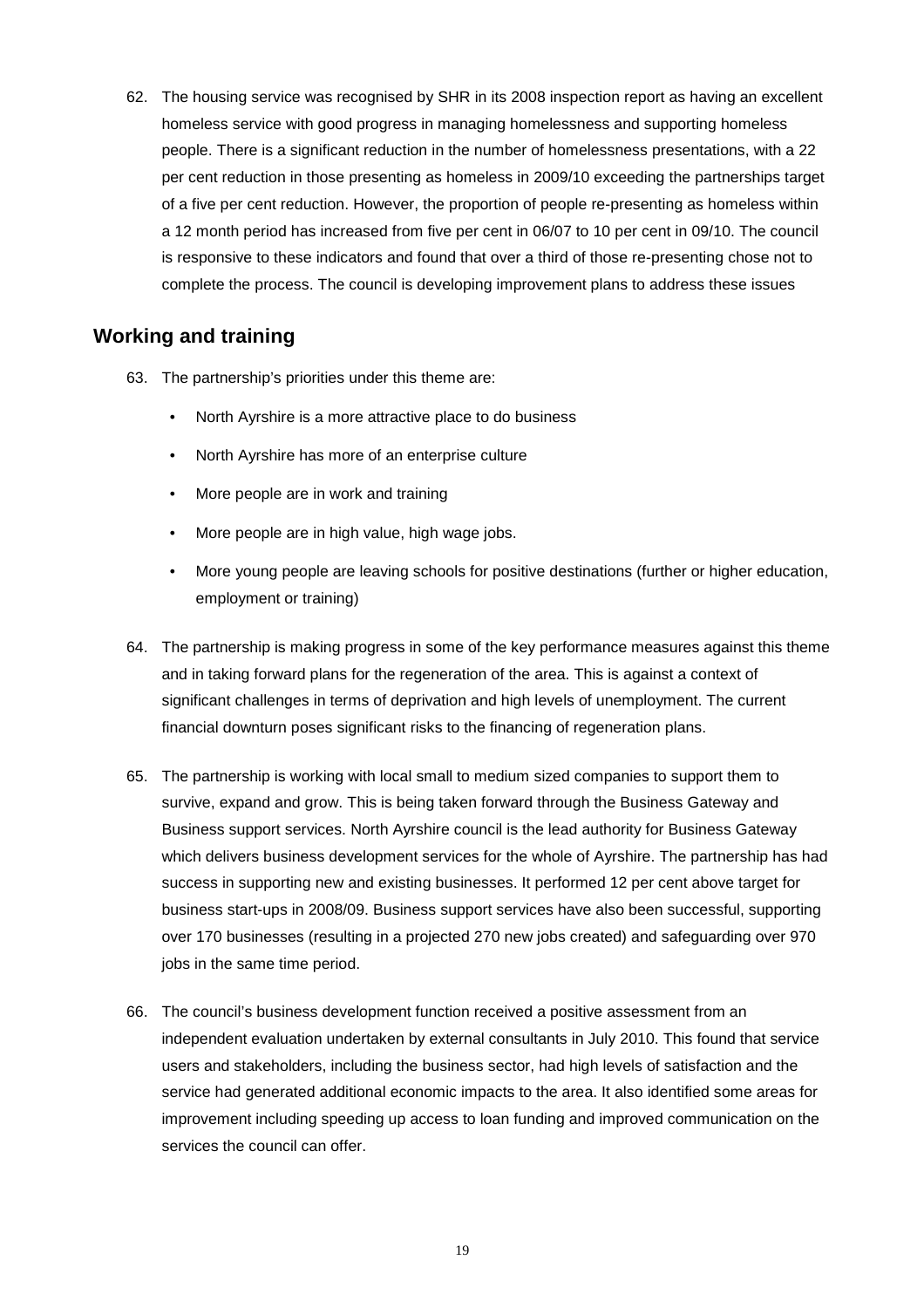- 67. In addition to supporting new and existing businesses, the partnership also delivers programmes aimed at addressing the high levels of unemployment in the area, through employability programmes. The Community Planning partnership has had success in delivering against programmes aimed at getting people back into work. Over 2,970 people are registered with the programme, with 927 progressing into work and over 830 into education or training, in-line with targets. Although North Ayrshire is making progress in supporting business growth, unemployment rates remain above the Scottish average.
- the most of the areas coastal asset. IBRC has developed a masterplan for the Irvine Bay area with the aim of addressing these issues and bringing in the necessary infrastructure and space and 400 new homes. 68. Irvine Bay Regeneration Company (IBRC) has a key role in making North Ayrshire a more attractive place to do business, through levering investment and development into key areas. The legacy of past town growth and the positioning of the railway has presented difficulties in making development to support business growth and improve the tourist potential of the area. At July 2010, £17.5 million had been invested in key projects, land acquisitions and site preparations to facilitate development. Most of the larger scale developments are in the planning stage, such as the Irvine Harbour mixed use development, with 330 homes, leisure and business uses and Ardrossan North shore, designed to bring in 4,000 square meters of office space, new public
- to clarify what can be delivered within the funding available going forward. 69. The current financial downturn poses significant risks to the financing of regeneration plans and the delivery of the partnership's priorities under Working and Training. In an effort to respond to the continuing economic challenges the partnership is currently renewing its Economic Strategy,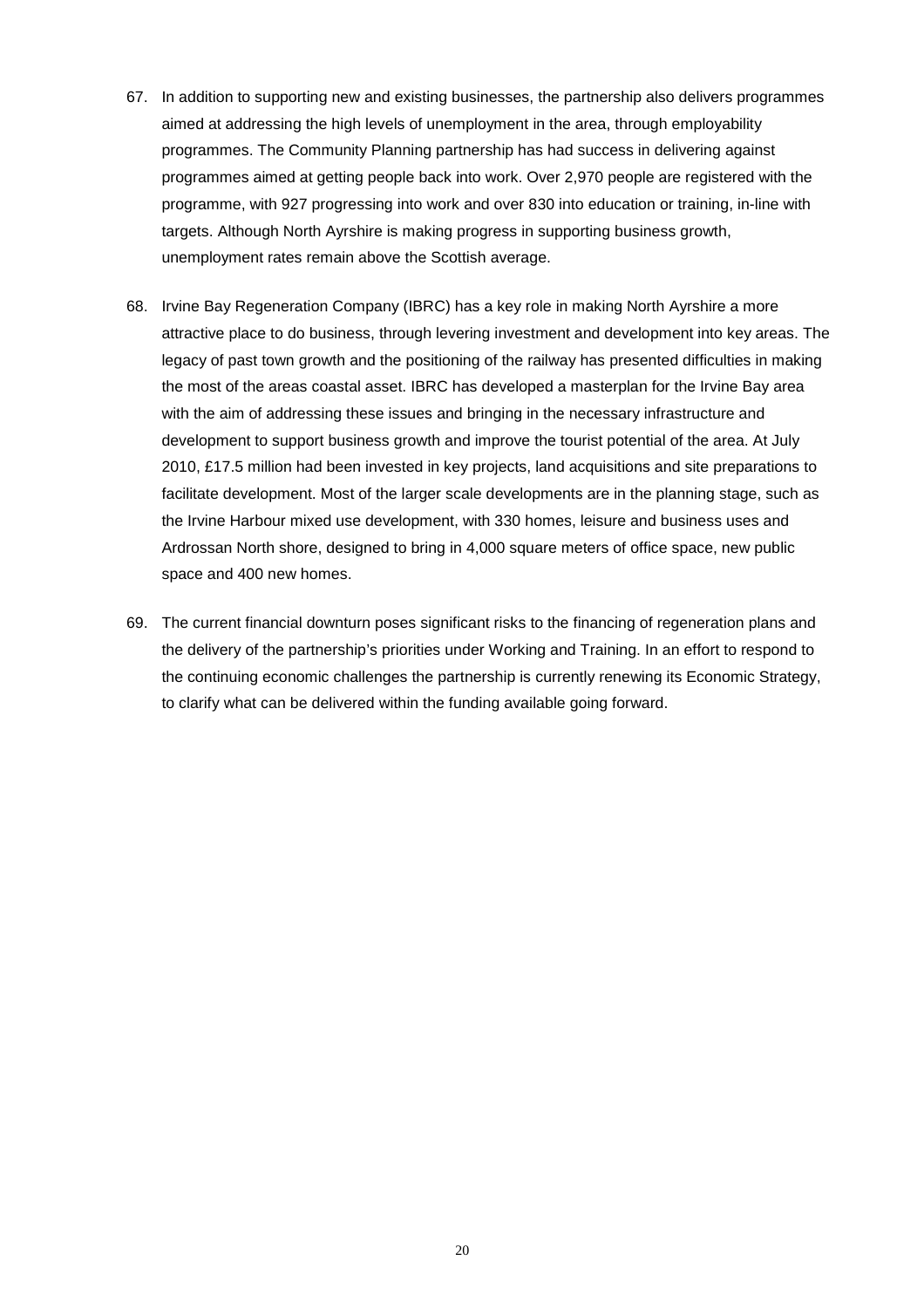# Is the council managing and using its resources effectively?

**The 2005 Best Value audit report highlighted areas for improvement in corporate processes for managing resources effectively. Until recently progress with these improvements was slow. The pace of change in relation to improving workforce management, asset management and its approach to dealing with customers has improved significantly since 2009.** 

**The council manages its finances effectively. It faces significant financial decisions over the next few years and needs a clear strategic financial plan to provide a common framework for members and officers to plan and implement these decisions.** 

 **making, scrutiny and accountability. Financial planning The council is not able to demonstrate how efficiently and effectively it is using its resources as there is limited quality and cost information to assess the value for money of services. The council needs to improve the quality of information provided to members to support effective decision** 

- outlook, with the need to provide and maintain quality services while achieving an unprecedented 70. The council manages its finances effectively. However, all councils face a difficult financial level of savings and efficiencies. While the council has been able to manage its revenue expenditure in the short term, it does not have an over-arching financial strategy. This will make it difficult to assess the overall impact of reduced funding across the organisation going forward.
- 71. The council recognises the need to take immediate action to reduce costs for future years and key decisions are imminent. The council's budget for 2010/11 reflected the need for £9.2 million in efficiencies and savings, and the council is working to make further savings of 18 per cent, approximately £64 million, over the 3 years from 2011/12 following the UK government spending review. The council's change programme is focusing on service development and improvement within this financial context and is considering different delivery options that will offer cost savings.
- regarding progress on a monthly basis. 72. The budget setting process uses the prior year budget for each service as a base on which to build a 3 year budget. Services are provided with service planning and budgeting guidance, and advised on how to identify capital and resource implications. Once draft budgets have been developed there are a series of cross-party member seminars to discuss the proposals. Budget monitoring reports are presented to the executive, and the following scrutiny committee, on 4 occasions throughout the financial year. Officers also monitor budgets and talk to services
- implemented a capital working group. This is attended by senior officers from each service and 73. The council's management of its capital spend has been less effective with continued slippage and failure to implement the planned capital programme on an on-going basis. The council has chaired by the corporate director (finance & infrastructure). The purpose of the group is to identify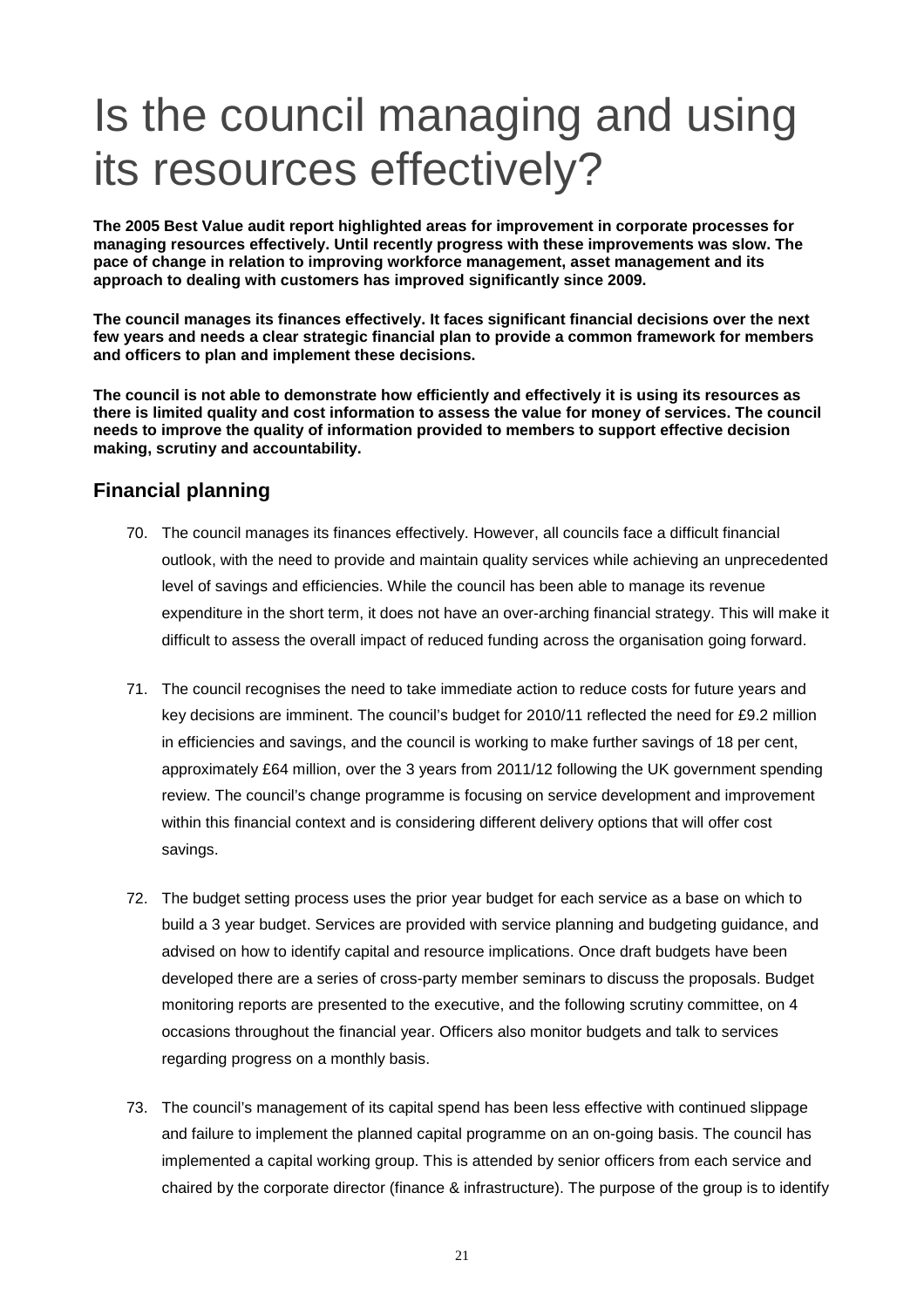slippage and select projects that can be brought forward. It is not yet possible to assess the effectiveness of this group.

### **Workforce planning and management**

- 74. There are recent improvements to workforce management and planning including the introduction of a revised workforce strategy in July 2010 which addresses the issues of the size and profile of the workforce and absence management. The council recognises where further improvement is needed and staff and workforce management is a significant part of the change agenda and has been included as a specific work stream in the change programme.
- 75. The council recognise the importance of addressing the size and profile of the workforce. Initial steps have been taken by tightening vacancy management procedures, minimising the use of agency workers and initiating a voluntary severance arrangement. The age profile of the workforce is a significant consideration, with almost 40 per cent of staff over the age of 50 years old. This gives the council specific issues around succession planning
- term, but early indications are good with the most recent reports showing improvements. 76. Absence levels in the council are poor. In 2009/10 staff absence cost NAC £8.7M. The council has made improvements to its absence arrangements and has increased the level of monitoring and scrutiny of the data. It is too early to assess the effectiveness of the improvements longer
- term, but early indications are good with the most recent reports showing improvements.<br>77. There are recognised gaps in the arrangements for managing people, with appropriate actions planned. These include:
	- Leadership and management development at the senior level
	- Providing middle managers with change management skills
	- Rolling out of a competency based appointment and appraisal system

urgent progress is needed to ensure these are in place. These arrangements are important to the effective implementation of the change programme and

78. The council has recently made significant improvements to communications with staff, including a range of approaches for the chief executive to communicate the change agenda to staff. The council recognises the need to develop a structured approach to surveying staff and have identified this as an improvement action in the corporate PSIF improvement plan.

#### **Asset management**

79. The council has been slow to develop its approach to asset management and there is limited evidence of working with partners to jointly rationalise assets. It does recognise this as an issue and has recently drafted a corporate asset management strategy and improvement plan. It has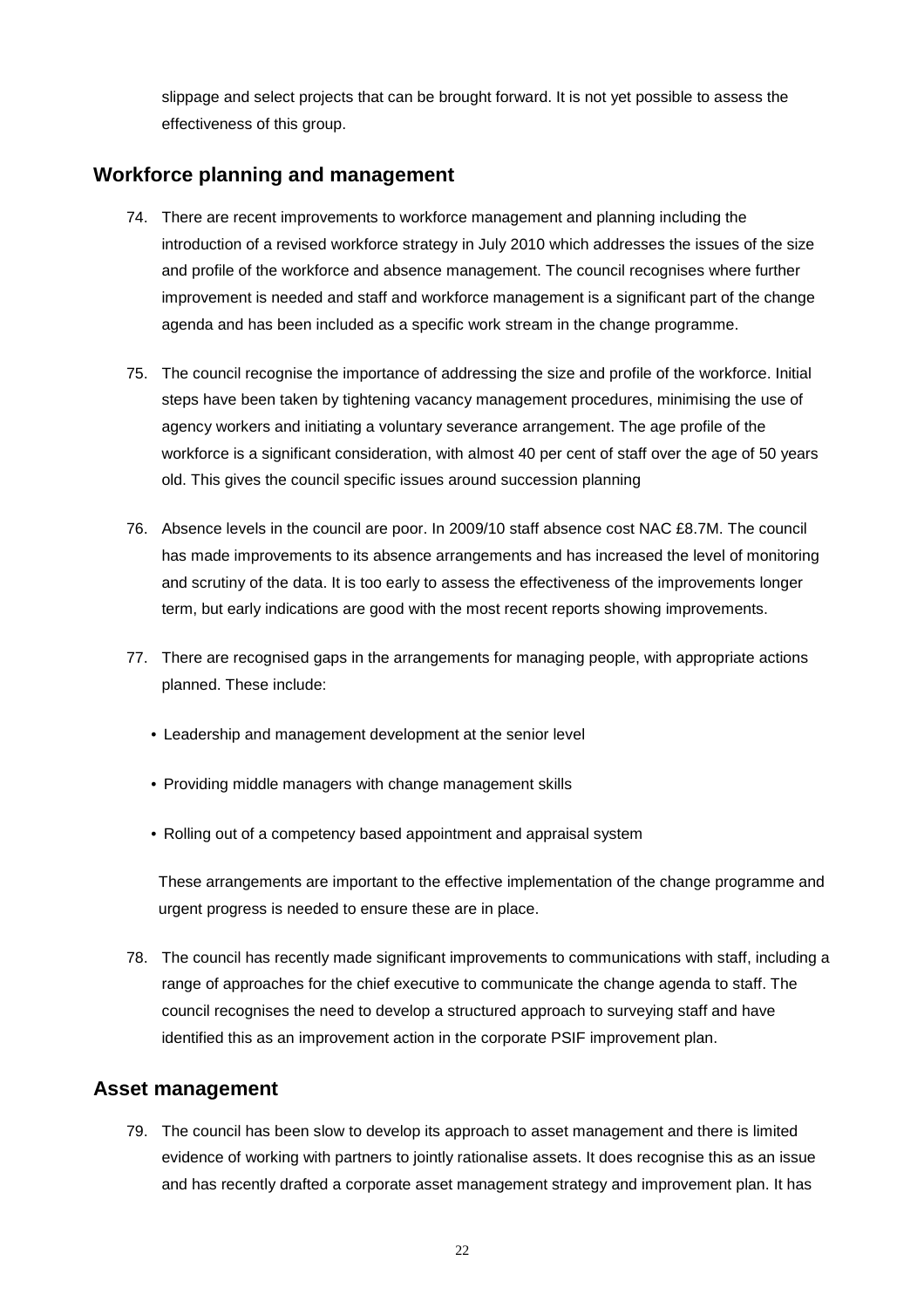also just completed a conditions survey of its housing stock. The 'our future working environment' working group is developing an approach to make the most effective and efficient use of property assets.

#### **Risk management**

 early to assess the effectiveness of the arrangements. A risk management strategy is in place 80. The council is making good progress in developing its approach to managing risk but it is too with strategic and service risks established by the corporate management team (CMT) with the assistance of the risk and insurance manager. Further work is needed to embed this approach across all service areas.

#### **Procurement**

- 81. Improvement is needed in the council's arrangements for procurement. The council is failing to achieve best value for its procurement activities. In 2009, the Scottish Government promoted the use of an annual procurement capability assessment (PCA) to assess performance in all public sector bodies and as a basis for the sharing of best practice and continuous improvement. North Ayrshire Council scored 17 per cent in this exercise which is a low score and classified as non conformance. This means that the council did not have sufficient policies and processes in place to deliver an effective and efficient procurement service. The council is putting measures in place to address the issues raised through the assessment in advance of a follow-up review.
- services to be provided in breach of financial regulations and standing orders. 82. The results of the capability assessment are borne out by weaknesses identified as part of the annual audit process which found that road services did not adhere to standing orders during tendering processes, and social services made significant advanced payments for goods and

### **Efficiency**

 Statement concluded that 'North Ayrshire Council has achieved cashable efficiency gains 83. The council has made good progress with its efficiency agenda. The 2009/10 Efficiency totalling £6.197 million in 2009/10. The council recognises the current financial climate makes it imperative to continue to achieve efficiency savings of this scale and it is addressing this through the council's change programme.

### **Shared services**

84. Progress with developing shared services has been slow since 2005 but the focus on this agenda has increased recently. Internally North Ayrshire Council has established a specific workstream within its change programme to address the shared services agenda and a pan-Ayrshire shared services project board has been established to lead this agenda across North, South and East Ayrshire. The board includes senior officials from the three Ayrshire councils and NHS Ayrshire & Arran. The board is considering a range of functions for potential shared services. These include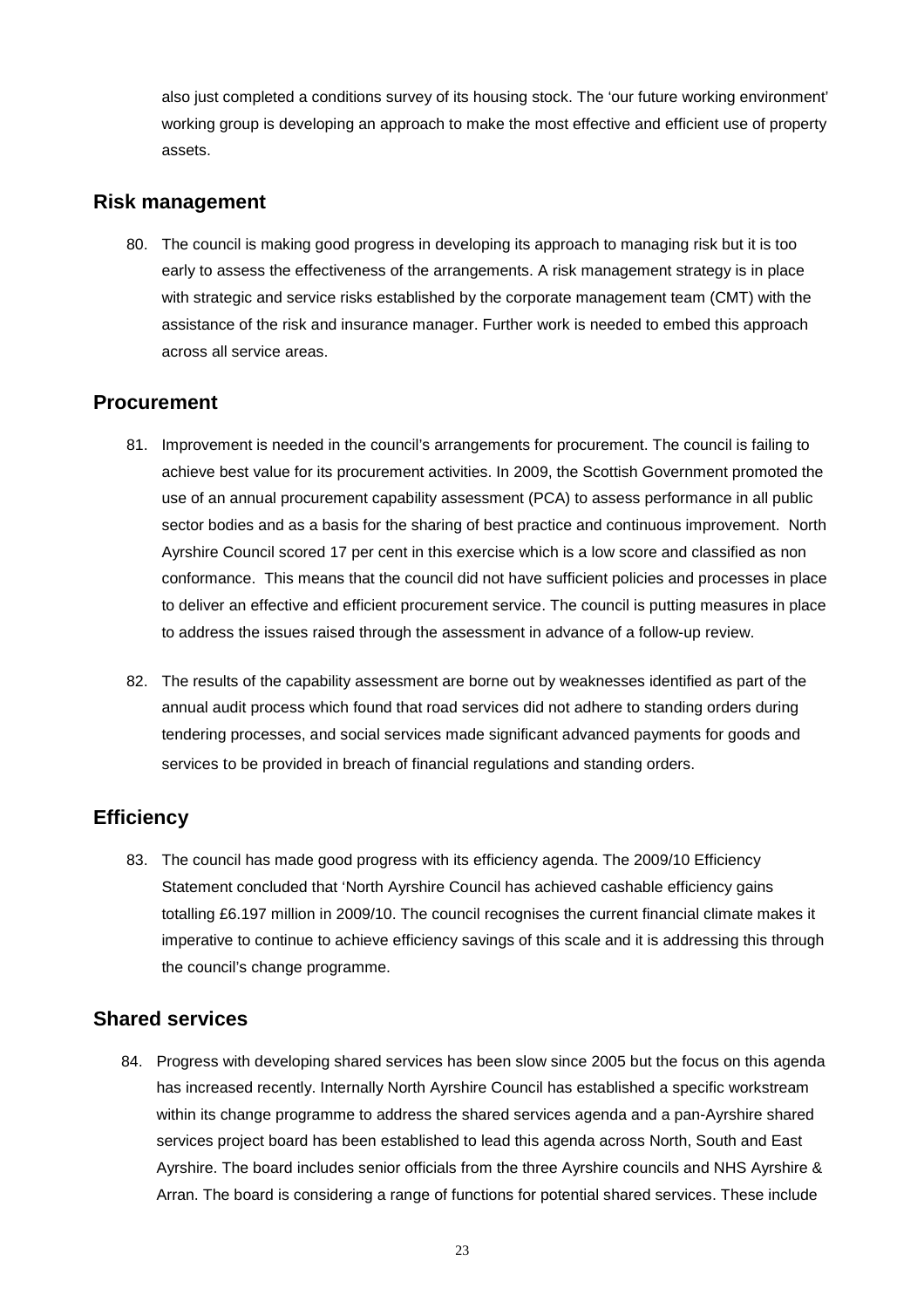This group includes political leaders and chief executives from the three Ayrshire councils as well services such as the provision of ICT in schools, roads services and social services stand-by arrangements. The board reports to the Ayrshire Shared Services Group, established in 2006. as NHS Ayrshire and Arran. The relative objectives and the roles and responsibilities of both groups are not clear and need further clarification to assist focused work on this agenda.

85. Recent progress has been made on developing a shared service model for the regulatory service functions of environmental health, building standards and trading standards. In October 2010, the councils agreed to establish a Joint Committee, as an interim step to establishing a Joint Board, which will undertake the regulatory functions across Ayrshire. This model is anticipated to achieve financial benefits to all three Councils, however these have still to be identified, and will not be confirmed until the joint committee makes its decisions on staffing structures and service budget.

#### **Customer care**

- 86. The council is currently reviewing its approach to customer care through a strand of the council's change programme, 'Improving our Customer Service'. This work stream will look at consolidating opportunities for streamlining customer contact, reviewing local offices to see whether assets can be rationalised and using technology to bring more efficient ways of working. It is also tasked with delivering a council wide strategy for customer services, after the change programme has identified how customer services should be taken forward at a corporate level.
- 87. The council has been slow to push forward with a corporate approach to customer services. The council has only recently agreed to merge its two customer contact centres following a review of building services. The contact centre is undertaking pilot work to demonstrate it can bring more services under its remit. The change programme will identify other services that can be delivered through the contact centre.
- 88. The contact centre has a strong focus on trying to improving the customer experience through identifying how improved service delivery or better information can reduce customer contact. The contact centre works to identify common causes of customers getting in touch with the council and works with services to try and find solutions, such as improved publicity on services or improving how services are delivered. This is built into service level agreements and the contact centre has regular meetings with services to address the causes of unnecessary contact from citizens. The contact centre has also developed a bank of multi-skilled staff to cover local offices in rural locations, introduced a competency based performance appraisal framework and introduced performance measures, such as cost per call. Following an analysis of the cost per call (£0.70 per minute at December 2009 compared to its target of £0.50 per minute) the council is currently reviewing its target, in light of their commitment to resolve calls at first point of contact. The contact centre has achieved the Contact Centre Association Global Standard award and IIP.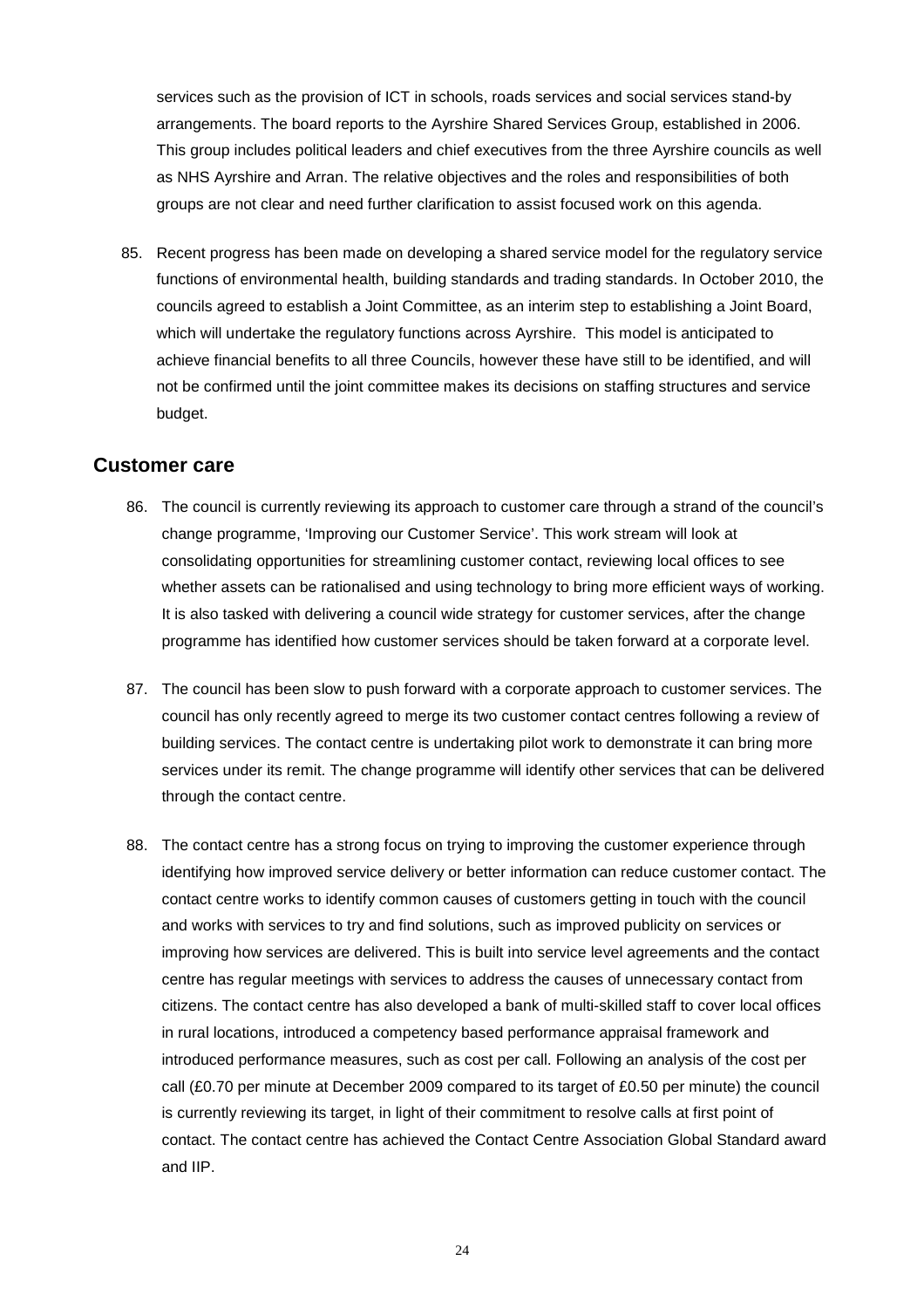help inform service delivery. These include tenants and residents networks and survey work undertaken through the contact centre. Education and skills also routinely survey the views of parents and pupils. Survey activity is driven by services, with support from the customer service the council's residents' survey takes place only every four years, it is important other activity is service users. 89. There are good examples of where the council gathers the views of citizens and service users to team, but this is not yet coordinated centrally to make it most effective and avoid duplication. As drawn together to ensure the council has a comprehensive picture of the views of citizens and

### **What progress has the council made in promoting sustainability?**

- 90. The council and its partners are aware of the wider impact of sustainable development for achieving their priorities. Sustainability issues are clearly reflected in the CPP themes. Environmental issues are captured through the 'Clean and Green' theme and consideration of economic and social sustainability is evident throughout a number of themes, for example through the partnership's focus on regeneration.
- economic and social sustainability are clearly evident in the council's strategic planning. Environmental sustainability is also reflected in decision making processes. The council 91. The council demonstrates a positive approach to addressing sustainability. Environmental, undertakes environmental impact assessments of policies and strategies, where these are considered to be necessary, including one of the area as part of the local development plan.
- taking this agenda forward. The council has reduced its carbon emissions by 4.3 per cent over the Ayrshire Biodiversity Action Plan. 92. The council has a Carbon Management Plan and a Carbon Management Team, tasked with the last four years. It is developing a waste strategy and implementation plan with the aim of further improving its management of waste disposal. It is the lead authority in an Ayrshire wide project to develop energy from waste facility and is one of the lead organisations in developing
- the Ayrshire Biodiversity Action Plan.<br>93. The council promotes social and economic sustainability through community capacity building within its local communities. It is working with communities to support the transfer of services to community groups, in areas such as Out of School care and sports club development programmes. The Economic and Learning Community Planning Partnership have developed a social enterprise support programme, Opp2mise. This programme aims to assist social enterprises and encourage them to develop from grass roots community organisations to more commercially orientated enterprises.

### **What progress has the council made in promoting equalities?**

94. Equalities issues are clearly incorporated into the work of the council and the CPP through the 'For You and For Everyone' theme. The partnership shows awareness and understanding of equalities issues beyond the statutory elements and they make use of a range of forums to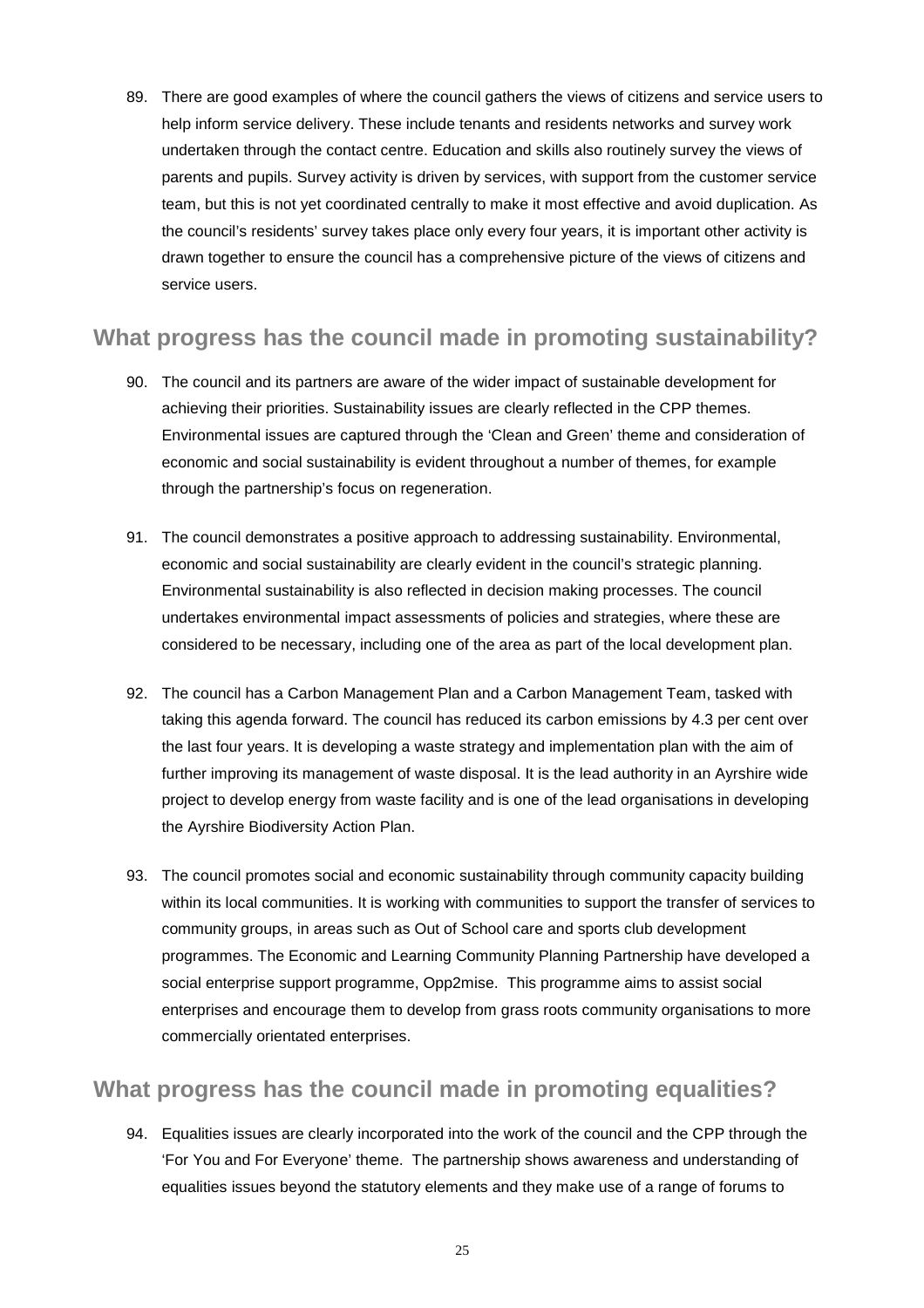inform and develop their work, such as the People's Panel and the Ayrshire Equalities Partnership. However, there are insufficient measures in the SOA to demonstrate that they are making progress across their intended outcomes in this theme.

- accessible to disabled people, increasing this by more than 10 per cent over the last two years. 95. The council and its partners can demonstrate some positive outcomes in relation to promoting equalities. The council has made improvements in the percentage of its buildings that are People's panel focus group outputs show that Public perception on whether "people from different backgrounds" get on well together rose from 49 per cent agreeing to this statement in 2008, to 57 per cent in 2009.
- needs to better integrate equalities considerations into service planning. 96. The council is committed to addressing equalities issues and proactively identifies areas for improvement. It has undertaken a range of assessments and reviews to inform its approach, including an internal equalities review, and research commissions on specific equalities issues such as violence against women. Through this review work the council has identified that it
- 97. The council has a number of arrangements in place to support its approach to equalities, including a Single Equalities Scheme and a Corporate Equality Officers Group. Committee reports contain a section for outlining any assessed impact on equalities of the proposed policy or action. The council also undertake equality impact assessments, although it recognises that these could be more comprehensive.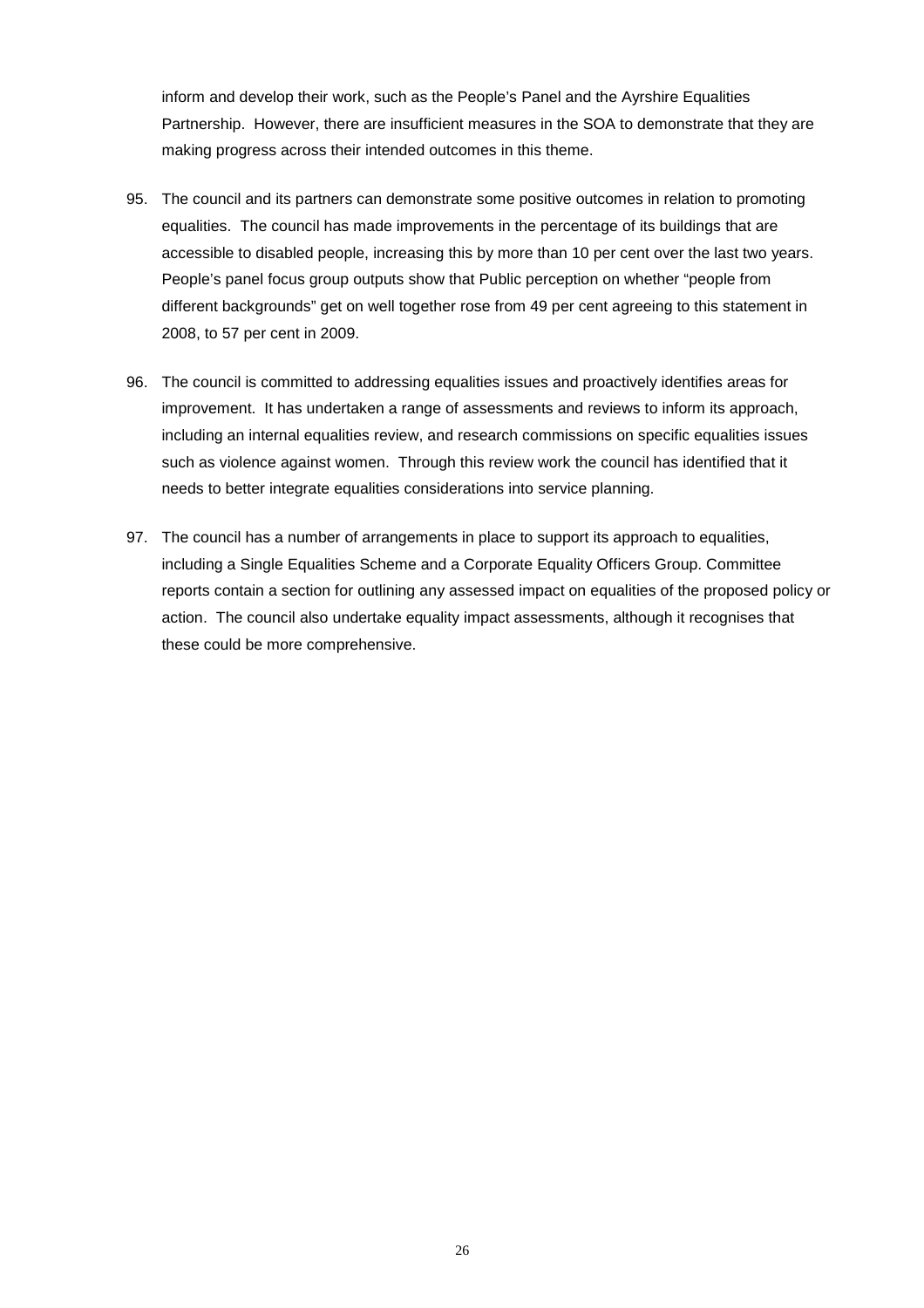# How good are council services and are they improving?

**Services generally perform well with the key services of education, social work and housing receiving positive external inspection reports. Other services including planning and library services are also performing well although there are areas for improvement including the maintenance of the local roads condition and use of sports and leisure facilities. Residents' satisfaction levels with services are not strong and this remains an area for the council's attention.** 

- 98. Services generally perform well with external scrutiny inspections in education, social work and activities with other authorities. Other services would benefit in sharing the learning and housing having all reported positively about council services. The housing benefits service has recently been assessed as performing to a high standard. Planning services also performs well. It is among the top performing authorities for processing planning applications and benchmarks its experience from these services.
- 99. The council acknowledges the importance of taking a planned approach to service delivery. However, it has limited evidence to enable it to demonstrate value for money. Procedures and processes need to be developed that will enable the council to both achieve value for money and demonstrate that it has been achieved.

#### **User satisfaction**

- 100. The results of the council's last household survey in 2007 show that people are generally satisfied with council overall and the services it provides (53 per cent satisfaction).However, The Scottish Household Survey asked residents whether "my council provides high quality services", with North Ayrshire scoring 35 per cent compared to 41 per cent nationally. Residents were also asked whether "my council does the best it can with money available" for which it also scored 35 per cent compared to 36 per cent nationally. Libraries, special refuse uplifts and recycling centres showed the greatest levels of satisfaction while more than a quarter of people responding to the survey were dissatisfied with the sporting facilities.
- 101. The council needs to draw together the work it does across the organisation on evaluating user satisfaction. North Ayrshire has been one of six councils involved in a pilot with the Improvement Service, being taken forward through the customer contact centre. This should provide a good basis for developing a corporate approach.

#### **Education services**

102. Overall, Education Services performs well. Early years provision is very strong and supports the most vulnerable children very well. Attainment and achievement is good and improving in primary schools. The council recognises the need to continue to improve attainment in secondary schools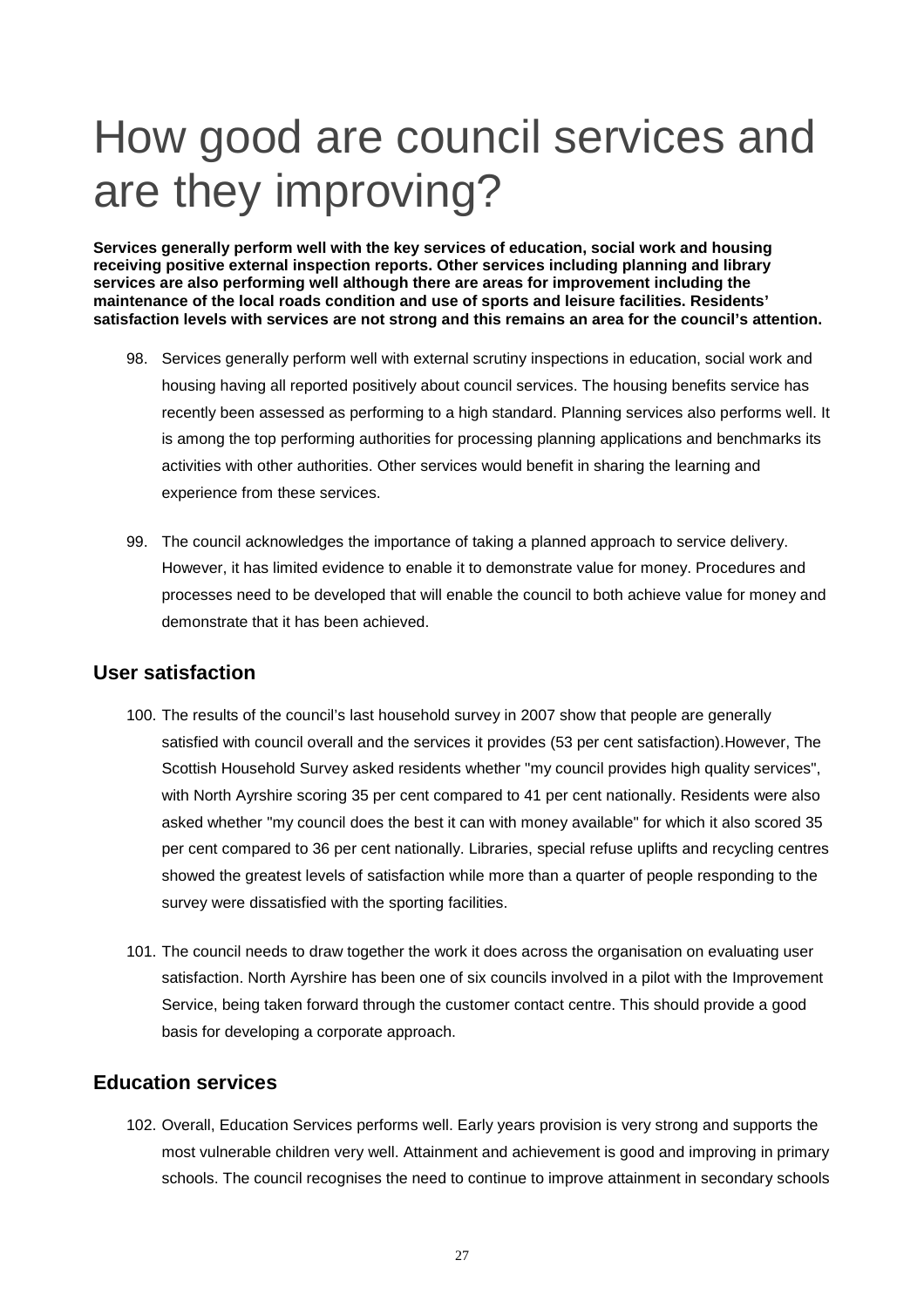where educational attainment is generally below the national average. The number of exclusions is declining.

 However, the percentage of pupils going on to higher and further education are comparatively 103. The number of pupils staying on at school into the fifth and sixth years is below average. positive, with figures in line with the Scottish average at 34.2 per cent for higher education and above average at 31.9 per cent for further education compared to 27 per cent nationally. There have been improvements in both of these measures in recent years.

#### **Culture and community services**

- 104. Culture and community services were brought together under a new service grouping in April 2010. This involved a restructuring leading to a rationalisation of management and senior posts resulting in a saving of approx £800,000. The impact of this in terms of sustaining current good performance will be an area for the council to monitor going forward. There is not yet a performance report bringing together information across the range of culture and community services and this is something the council needs to address.
- 105. HMIE has evaluated community learning and development services as strong. There has been considerable work done in some of the most deprived communities to engage learners of all ages and to support families. The service was making progress against its targets for increasing participants in lifelong learning and participants reporting their knowledge and skills had increased. Overall levels of working age people with qualifications is in line with the Scottish average, however the levels for those with qualifications above NVQ1 are lower than average.
- 106. Performance on library services is assessed through an external evaluation using the Public Library Quality Improvement Matrix framework. The library service received a positive report, being assessed as 'very good' in most areas and 'good' in the remaining two in relation to the themes of Personal and Community Participation and Meeting Readers Needs. The council was in the second quartile for performance in relation to library services in 08/09. Performance in relation to library visits per 1,000 population improved in 09/10; however performance has worsened slightly for number of borrowers as a per cent of the resident population. The Scottish Household Survey results show library users having high levels of satisfaction (91 per cent). This is around the national average. Our analysis of financial information showed expenditure per visit and cost per library borrower to be lower than for Scotland and for all except one of the comparator authorities. Library services is delivering value for money given its low costs, good performance in relation to key aspects of service delivery and high levels of user satisfaction.
- 107. Performance with sport and leisure is below average in terms of the SPIs. The council has been looking at options for replacing the Magnum leisure facility which is no longer fit for purpose. However, progress on this has slowed and the council is now reviewing the site and alternative methods of financing. The council was in the bottom quartile for swimming pool usage and performance has worsened from 08/09 to 09/10. Performance was better for indoor sports and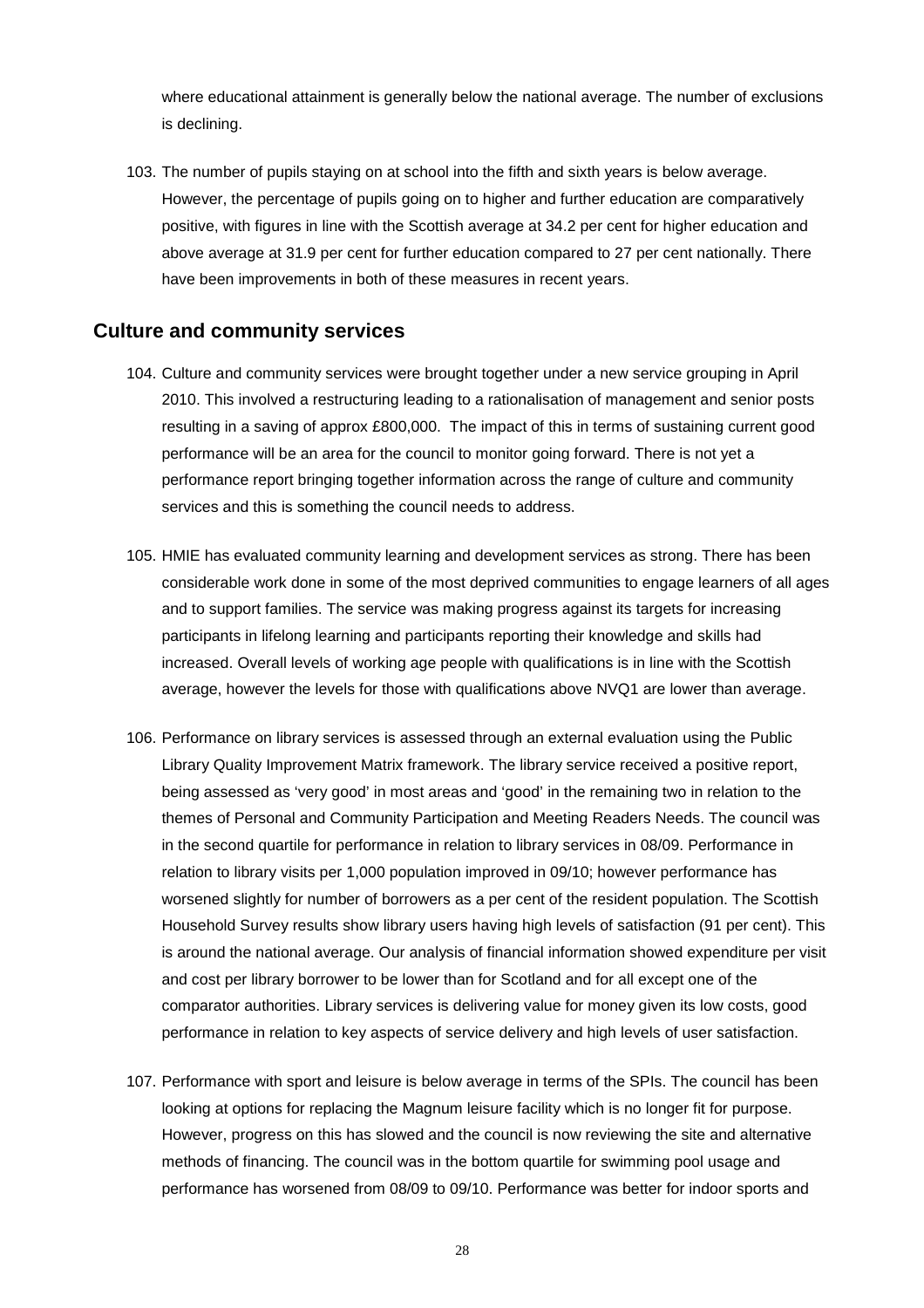leisure facilities, with the council ranked 16 in 08/09 and performance improving in 09/10. The Scottish Household Survey indicate higher levels of dissatisfaction with sports and leisure facilities compared to Scotland overall. Our analysis of financial information showed that net revenue expenditure for sports facilities per head of population and for sports facilities per attendance at sports facilities is higher than the Scottish average. Sport and leisure services are not delivering value for money given the poor service performance, high levels of dissatisfaction and higher costs than comparator authorities.

#### **Social Services**

- 108. Adult and children's social services show an overall positive picture of improving performance. There is stronger performance in children services and criminal justice with good results on keeping more looked after and accommodated children within the authority and achieving good educational attainment.
- 109. SWIA undertook a performance inspection in April 2007 and a follow-up was undertaken in December 2008. The 2007 inspection evaluated the service with one 'very good', 5 'good' and 4 'adequate' categories. The report identified support and outcomes for older people as an area for improvement the follow-up inspection showed good progress, but identified strategic planning and commissioning issues, and that proactive performance management was not as well developed in community care as in child care.
- strategy for older people has been developed, as well as a joint commissioning framework for 110. The council has made progress on some aspects of commissioning. A joint commissioning child care services. A contracting team has been established within social services which provides improved oversight and undertakes the regular review of services purchased from the voluntary and private sectors. However, there has been little progress on developing an overarching commissioning strategy for social services or identifying joint priorities and opportunities for collaborative commissioning with colleagues in health.
- 111. The newly appointed Corporate Director acknowledges the need to prioritise the development of a strategic approach to commissioning. Senior officers have devised a project plan aiming to deliver a draft commissioning strategy to the Senior Management Team in December 2010. SWIA will monitor the impact of these plans and self-improvement activities over the coming months.
- as good or very good. 112. Her Majesty's Inspectorate of Education (HMIE) led a joint inspection of services to protect children in the spring of 2010. The report is positive with all of the inspection categories evaluated

#### **Housing management**

113. The council's performance in housing management is excellent. Tenant satisfaction, tenancy and neighbourhood management, tenant participation and income maximisation are all strong and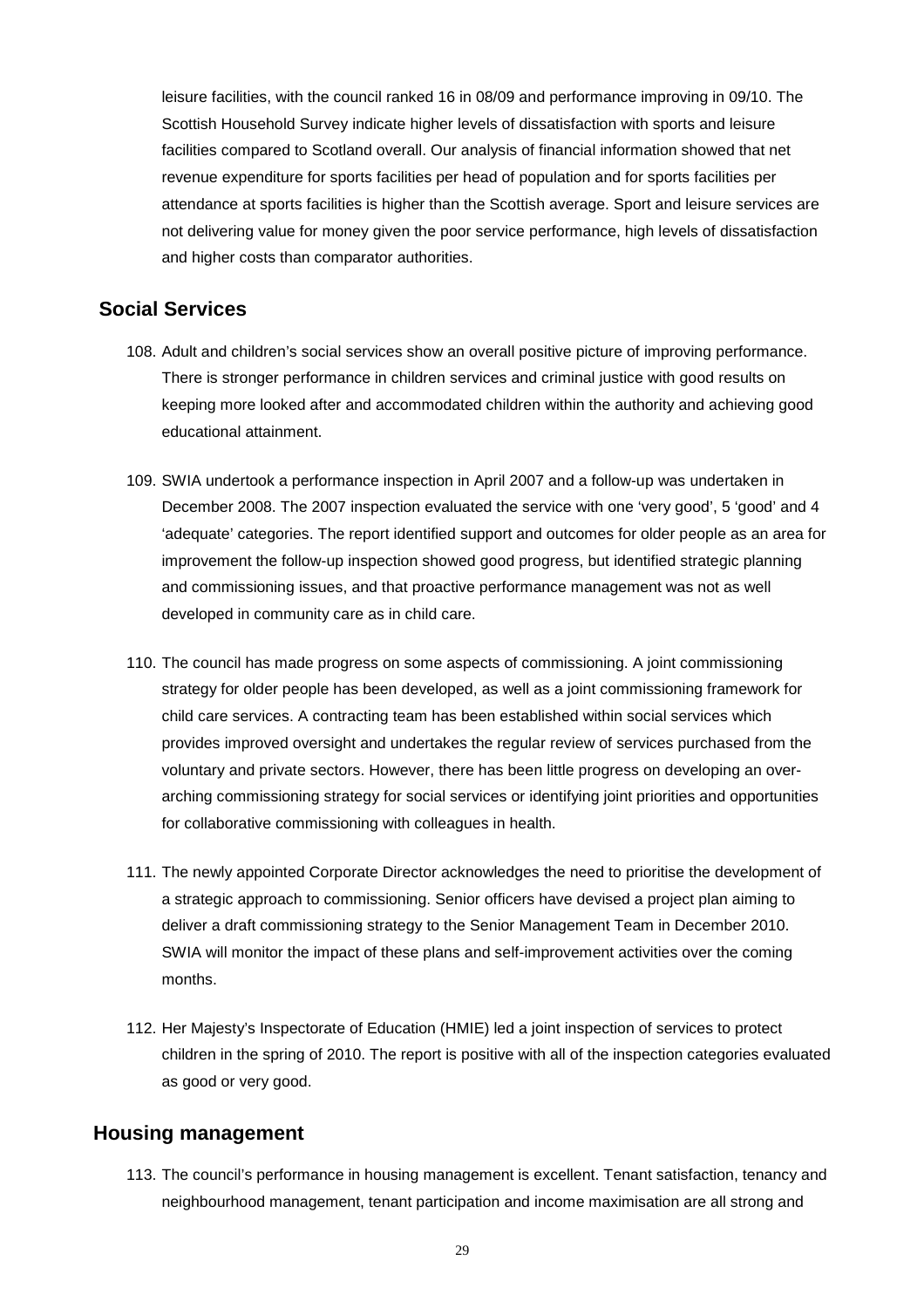improving. Services for homeless people are good and improving. The HMIE joint inspection to protect children also highlights good practice in housing in relation to playing an important part in identifying vulnerable children.

114. The council has responded to areas for improvement identified by the Scottish Housing regulator in relation to housing asset management and its approach to meeting the Scottish Housing Quality Standards by 2015. This is referred to in paragraph 111 below (infrastructure and design).

#### **Infrastructure and design**

- 115. Some good progress is being made in improving the standard of council buildings. Good progress is being made with improving the proportion of buildings accessible for disabled people. In 2009/10 66.4 per cent of council buildings are suitable and accessible to disabled people above the national average of 60.5 per cent. The proportion of council buildings in a satisfactory condition, and suitable for their current use, has improved slightly. The council estimates that36 per cent of the council housing stock does not yet meet the Scottish Housing Quality Standard (SHQS). The national target for 100 per cent of stock meeting the standard is 2015.
- 116. The road condition in North Ayrshire has deteriorated over the past year. The proportion considered for maintenance treatment has increased from 37.2 per cent to 40 per cent in 2009/10, higher than the national average of 36.8 per cent. The council recognises the substantial additional investment necessary to address the backlog of roads maintenance. The service identified the need for an additional £1.4M revenue and £1M capital for the next ten years in order to address the challenge. In 2009/10 an additional £400k revenue was allocated to the service and a one off payment of £1M, to assist with the impact of the particularly severe winter. Current financial pressures make it increasingly challenging for the council to address this significant issue. Roads services is one service area being considered as a potential area for shared services through the council's change programme.
- 117. Traffic and street lighting are maintained by a contractor. Indications are that the service delivery is being well managed and providing good value for money. The service performs comparatively well in relation to completing street light and traffic light repairs within the target times and also in reducing the number of lighting columns over 30 years old. Since 2004/05 expenditure on road lighting has increased at a similar rate to the national average but is lower per head of population and per repair [2008/09 £249.07 per repair compared to £286.20 per repair on national average].
- 118. A local transport strategy was approved in January 2008. The council report a good and improving level of satisfaction from the community planning people's panel and focus groups with the convenience of public transport, but with scope for improvement.

### **Building services**

119. Building services show a good standard of performance in relation to housing repairs and customer responsiveness. The council has responded to significant risks identified in this service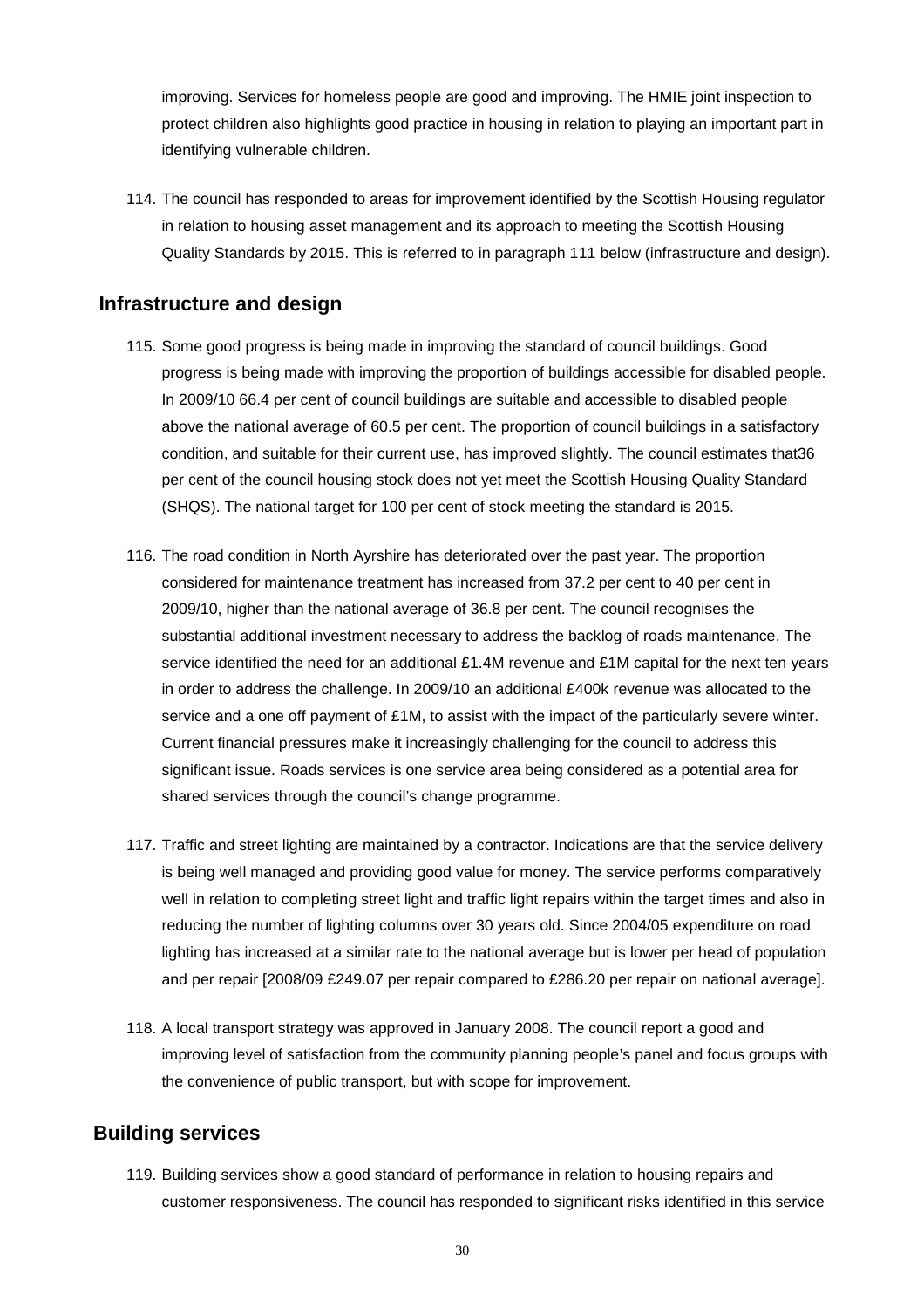focus on value for money in procurement. Following the review of building services interim area by undertaking a major review of this service. The 2008 SHR report identified weaknesses including the scrutiny of Building Services as the main contractor, control over responsive repairs expenditure, statutory duties on gas safety (undertaken by a private contractor) and a lack of arrangements are in place, including placing the service under the remit of the Chief Executive while longer term options are considered, decided and implemented through the change programme. The SHR will assess the response and progress in the appraisal planned for early 2011.

#### **Planning**

- 120. The planning service has been working closely with the Irvine Bay Regeneration company to produce design guides for the area, which have helped development projects keep to standards of design and quality. It also prepares the development plan for the area. The service is taking part in benchmarking activity for development management, along with seven other councils, and will report comparative results on staff costs, operating costs, income and decision making processes. The results are not yet available.
- performance and lower than average costs. 121. The council has met or exceeded its target for all planning applications during the last three years and is among the top performing authorities for processing planning applications in all categories. It continues to improve its performance on a yearly basis. North Ayrshire's net revenue expenditure per head of population per planning application is well below the Scottish average. Aspects of the planning service are delivering value for money given the good levels of

#### **Environment and related services**

- 122. Waste collection is broadly improving although recent changes to the collection arrangements have impacted on cost and user satisfaction. The overall cost of collection per property is significantly higher in North Ayrshire, at £73.13 than the national average of £66.22 although the gap in cost has reduced since 2006/07. The cost peaked in 2008/09 coinciding with the expenses of changing to an alternate weekly domestic and recycling collection system.
- and have done well diverting waste from landfill and improving the proportion of waste recycled 123. Waste disposal is improving. The cost of waste disposal per premise is significantly lower than the national average at £74.85 compared to £89.75. However, revenue expenditure per premise has increased significantly since 2004/05 reflecting increased employee costs over the same time period. The council recognises that the costs associated with refuse disposal are increasing and composted to above the national average.
- 124. The council is looking to improve arrangements for managing waste disposal. It is developing a new waste strategy and implementation plan and is also the lead authority in a pan-Ayrshire project to develop an 'energy from waste' treatment facility. A pan-Ayrshire project board is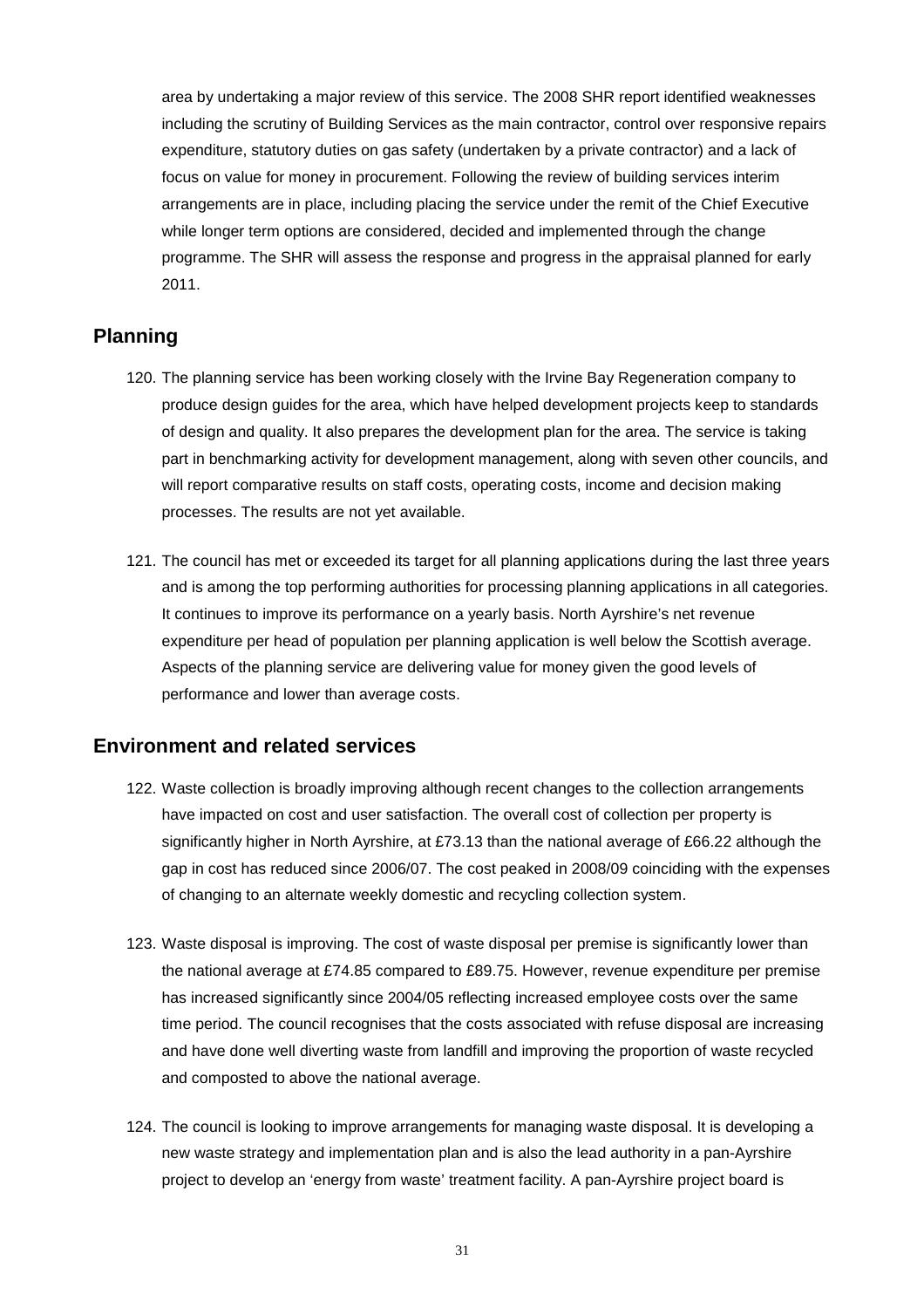currently reviewing the implications of the Scottish Government's 'Zero Waste Plan' published in June 2010 on its plans.

 and costs are broadly positive in relation to comparators and targets. For example, the cost per 125. Other services within the remit of Environment and related services include grounds maintenance, street cleaning, catering and building cleaning, janitorial and school crossing services. The council report good service user satisfaction levels for these areas. Performance head of population for the council's grounds maintenance service in 2008/09 at £33.46 is above the Scottish average of £30.06. Community satisfaction levels with the service are comparable with national levels.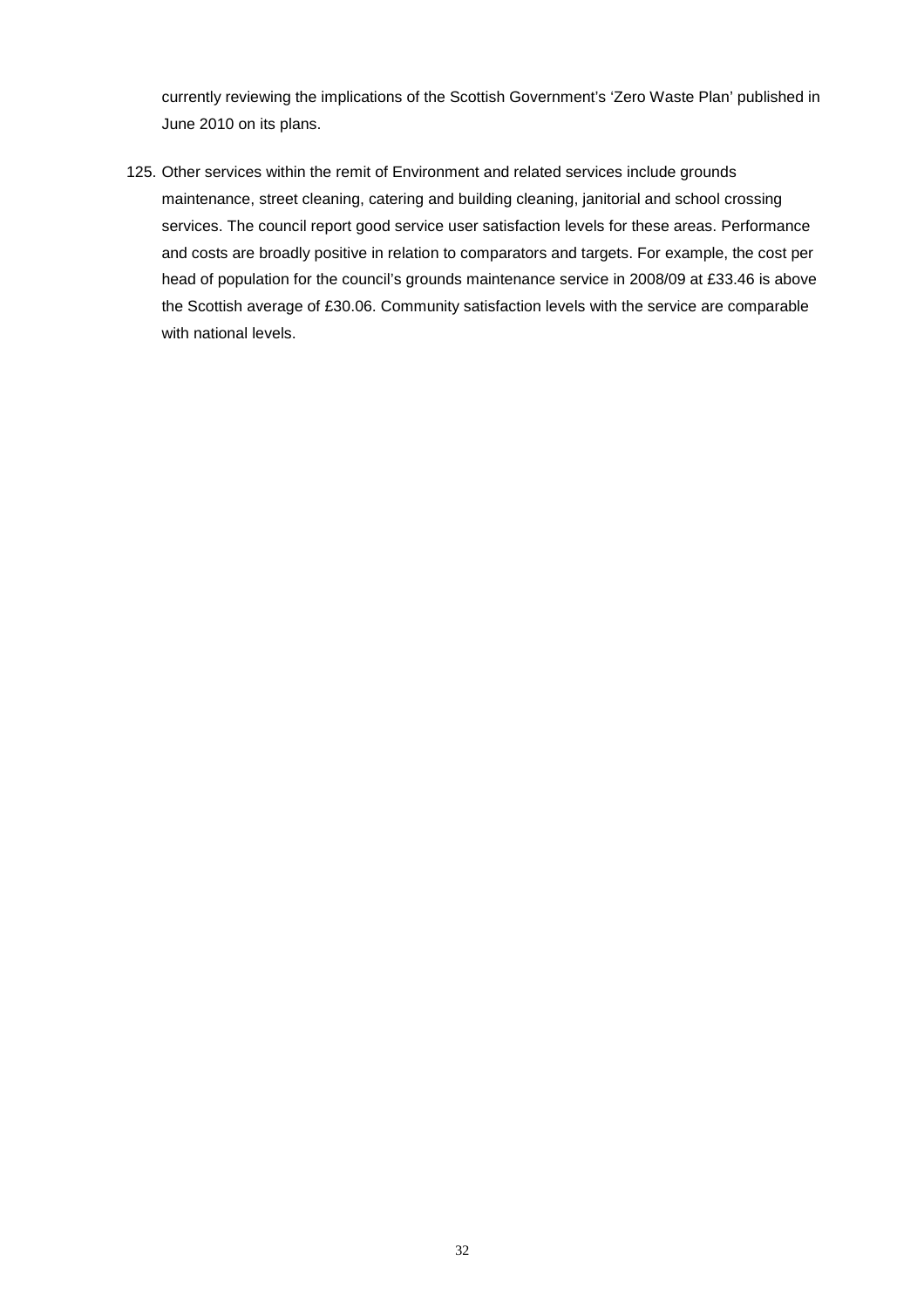# What are the council's prospects for future improvement?

**The chief executive shows strong leadership and commitment to driving positive change in the council. Leadership from members is developing with cross-party engagement supporting an improved pace of change.** 

 **Progress with improvement work since the 2005 best value report was slow, particularly in relation to performance management arrangements. There is scope for further improvement in scrutiny arrangements and aspects of governance.** 

**The council's change programme is ambitious and it needs to sustain the recent increase in the pace of change. The council recognises the risk that it does not have the internal capacity to deliver the programme effectively. While the council is beginning to implement key aspects of continuous improvement this is not consistent across the organisation. As a result, the council does not yet have a culture of continuous improvement.** 

# **Is the council aware of where it needs to make improvements and is it committed to change?**

- 126. In the 2005 Best Value report the Accounts Commission commented on the council knowing what needed to improve, but progress with implementation was poor, particularly in relation to performance management. Prior to 2009 the council did not focus on continuous improvement activity.
- implementing change since the 2005 Best Value audit report the council needs to do further work 127. Since the appointment of the current Chief Executive there has been an increased level of commitment and activity to promote improvement. The majority of senior officers and members demonstrate a good awareness of the areas for improvement. Given the slow progress with to establish and embed a culture of continuous improvement across the organisation if the more recent improved pace of change is to be sustained.
- is an ambitious corporate approach to systematically addressing the change necessary over the 128. The council's change programme is currently the council's core focus for improvement work. It was established during 2009, just shortly before the chief executive took up her post. The agenda next three to five years, to address current financial pressures. . The aim is to become 'a leaner, more innovative and flexible organisation, which is better able to respond to future change and challenges'. Within this the council's objectives are to:
	- Achieve the savings required;
	- Deliver priority outcomes such as educational attainment, social care and regeneration;
	- Enhance customer experience by delivering more joined-up services and responding to requests more promptly;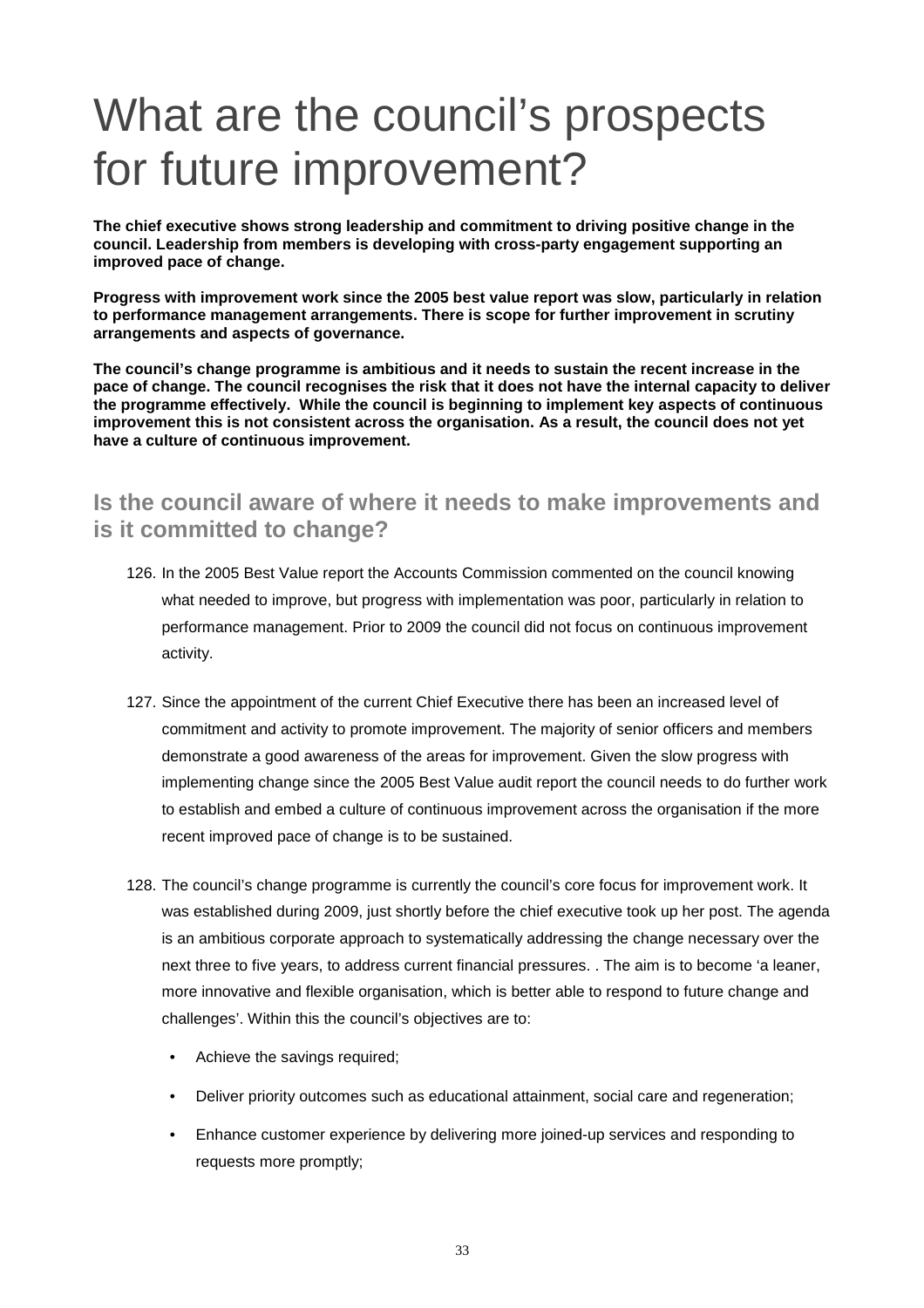- reduction in our carbon footprint and cutting operating costs; • Utilise assets more efficiently, including property, transport and technology, leading to a
- Increase staff productivity through smarter, more effective ways of working;
- Provide opportunities for skills and career development;
- Create a flexible, pro-active workforce with a 'can-do' approach.
- 129. Elected members are engaged in the change programme. In particular a cross-party 'Change Sounding Board' oversees the programme and sets the direction. This is proving to be an effective forum and means that members have a pivotal leadership role in the change programme. It is supported by an officer group, the Change Programme Steering Group, which includes the CMT and other key officers. The steering group reviews and monitors progress and reports to both the change sounding board and council Executive Committee. The Executive Committee is responsible for making any decisions resulting from the change programme. Working groups are in place for each of the streams. [Exhibit 2]

#### **Exhibit 2**

Change Programme Framework



*Source: North Ayrshire Council* 

130. Each of the identified work streams is following a well structured project management framework and each has a local intranet site to assist team members' access to information. Each work stream has a work package of activities that are being taken forward –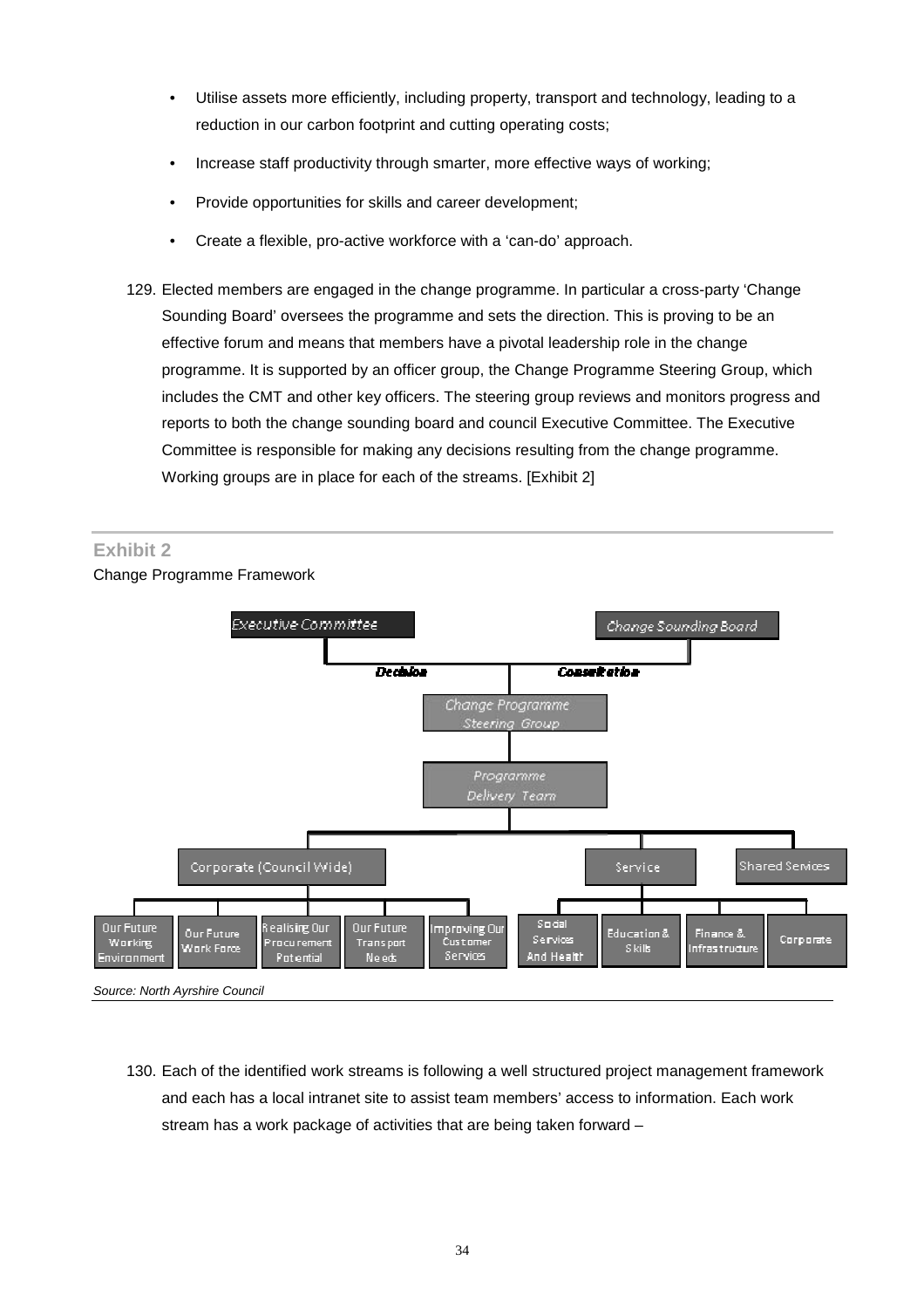- Our Future Working Environment: this group has undertaken a review of property owned by the council and all property leased by the council with a view to identifying where this can be rationalised and savings made – the group report potential savings of £400,000
- voluntary and early retirement applications Our Future Workforce: this group is assessing where potential savings could be made from
- Our Future Transport Needs: this group is currently reviewing how savings in fuel costs can be achieved and the arrangements for fleet maintenance.
- Realising Our Procurement Potential: activities under this work stream include reviewing and renegotiating contracts and tenders for utilities, goods and services.
- Improving Our Customer Service: this group are developing more effective use of the customer contact centre.
- work stream core and discretionary areas have been identified to support the decision Services: Services are also being considered under the change programme. Through this making processes around savings across services.
- Shared services: opportunities for progressing shared services are also being considered within the change programme - see paragraph 79 Shared Services.
- been established. The council shows a good level of awareness of the risks associated with its by procuring consultancy support to act as a 'strategic partner' in the process. 131. The arrangements for managing and taking forward the change programme are well structured. Broadly the work is progressing in line with the council's plans. A dedicated project team has own capacity to take forward the change programme. It has secured additional skills and capacity
- following the first best value audit. 132. Other arrangements to support continuous improvement include use of the PSIF. The first corporate level PSIF assessment has recently been completed. The findings reflect some of the issues being identified in this audit [Exhibit 3] and some similar areas for improvement identified
- following the first best value audit. 133. The PSIF is now being rolled out across all services as an evaluation and improvement tool but it is too early to assess the impact of this work on continuous improvement and the culture. Early indications are that it is being used effectively as a self assessment tool, with identified improvements evident in service action plans. Officers indicate the PSIF has been challenging but recognise it as a valuable tool for assessment at service level. The council plan to have all service areas assessed by March 2011.
- 134. One issue identified in the councils PSIF action plan is the need to improve shared learning within the council. There are examples of networking opportunities for middle management but no planned regular arrangements. It is important for the change agenda and culture that the council improves the opportunities for managers to network, share learning and good practice.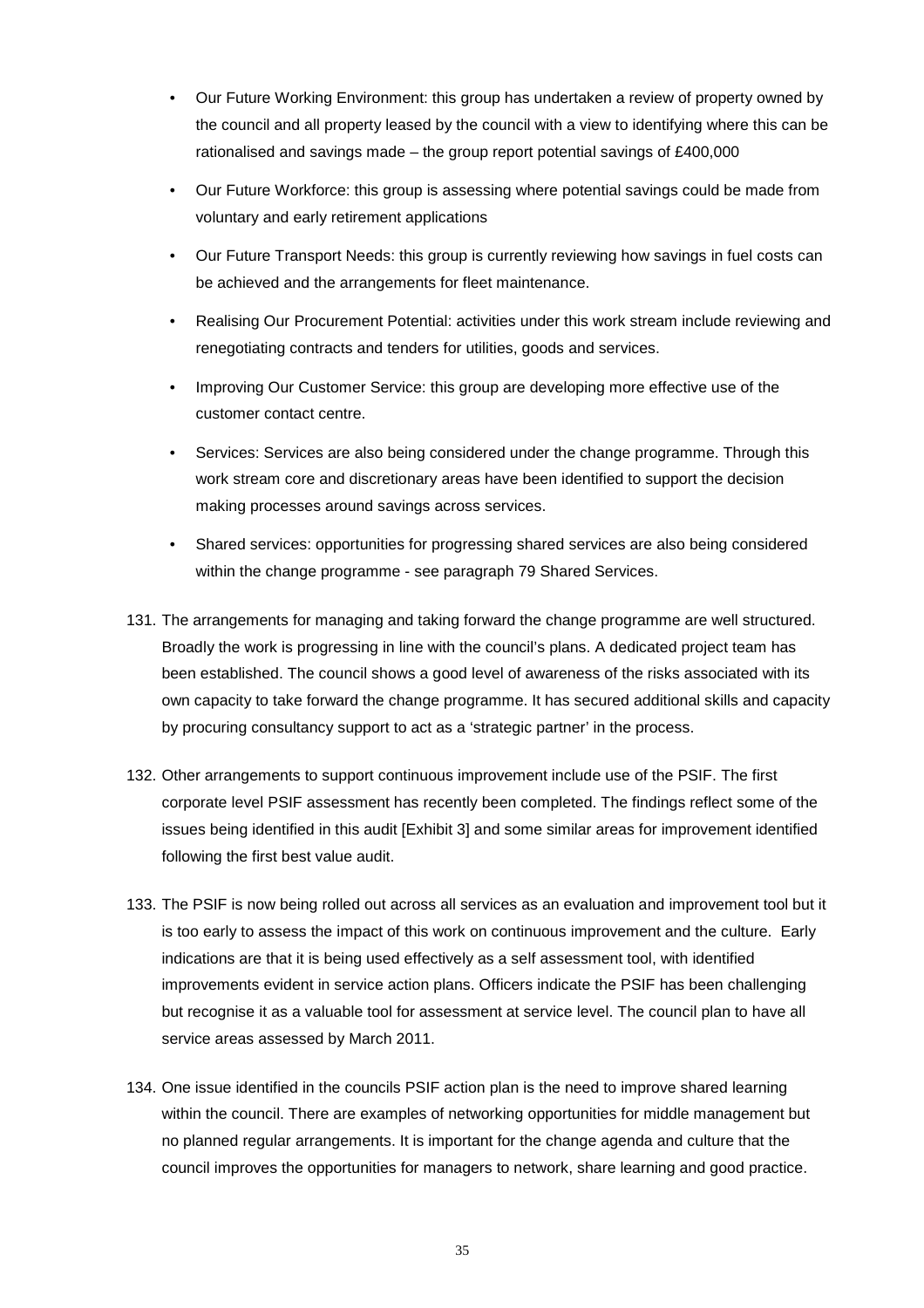#### **Exhibit 3**

Areas for improvement identified by the Corporate PSIF

| Leadership                                                                                                                                                   |  |  |  |  |  |
|--------------------------------------------------------------------------------------------------------------------------------------------------------------|--|--|--|--|--|
| Develop and implement a new Council Plan for the period 2010-13 to reflect the current and                                                                   |  |  |  |  |  |
| anticipated operating environment.                                                                                                                           |  |  |  |  |  |
| Develop and implement a revised external and internal Communications Strategy to support                                                                     |  |  |  |  |  |
| the Council's ambitions.                                                                                                                                     |  |  |  |  |  |
| Develop a policy to achieve greater national recognition and processes for sharing good                                                                      |  |  |  |  |  |
| practice, both internally and externally.                                                                                                                    |  |  |  |  |  |
| Sustain the level of engagement in the Elected Member development process.                                                                                   |  |  |  |  |  |
| Implement a structured approach to CMT development.                                                                                                          |  |  |  |  |  |
|                                                                                                                                                              |  |  |  |  |  |
| <b>Performance Management</b>                                                                                                                                |  |  |  |  |  |
| Develop a range of measures / actions / risks that will provide a clear focus of improvement as                                                              |  |  |  |  |  |
| well as a clear picture of the Council's performance.                                                                                                        |  |  |  |  |  |
| Strengthen strategic planning and budgeting processes including further identification of unit                                                               |  |  |  |  |  |
| costs for core and additional services to link with the Change Agenda.                                                                                       |  |  |  |  |  |
| Develop a set of measures to demonstrate the Council's impact on the community.                                                                              |  |  |  |  |  |
| Review and revise the format of service performance reports and develop updated guidance                                                                     |  |  |  |  |  |
| for more consistent use of "traffic light" reporting.                                                                                                        |  |  |  |  |  |
| Review and revise as appropriate the arrangements for performance reporting to the public,                                                                   |  |  |  |  |  |
| giving consideration to improving responses to customers' feedback.                                                                                          |  |  |  |  |  |
| <b>People Management</b>                                                                                                                                     |  |  |  |  |  |
| Develop and implement an updated employee recognition and reward strategy.                                                                                   |  |  |  |  |  |
| Introduce a structured approach to employee surveys, giving consideration to a system of                                                                     |  |  |  |  |  |
| capturing / using / measuring their improvement ideas.                                                                                                       |  |  |  |  |  |
| Further develop the suite of people measures for use at corporate and service levels.                                                                        |  |  |  |  |  |
| Implement the agreed performance and competency framework.                                                                                                   |  |  |  |  |  |
|                                                                                                                                                              |  |  |  |  |  |
| <b>Partnership Working</b>                                                                                                                                   |  |  |  |  |  |
| Develop a set of principles and framework for effective partnership working including                                                                        |  |  |  |  |  |
| performance indicators to measure overall effectiveness.                                                                                                     |  |  |  |  |  |
| Undertake a governance review of the Community Planning Partnership to further improve its<br>effectiveness and secure increased Elected Member involvement. |  |  |  |  |  |
| Work with partners to prioritise and refine / reduce the current set of outcomes and indicators                                                              |  |  |  |  |  |
| in the Single Outcome Agreement.                                                                                                                             |  |  |  |  |  |
|                                                                                                                                                              |  |  |  |  |  |
| <b>Change Programme / Resource Management</b>                                                                                                                |  |  |  |  |  |
| Develop and implement short and medium/long term change programmes to realise the                                                                            |  |  |  |  |  |
| required efficiency savings.                                                                                                                                 |  |  |  |  |  |
| Key change programme work streams are:                                                                                                                       |  |  |  |  |  |
| Our future working environment                                                                                                                               |  |  |  |  |  |
| Our future workforce                                                                                                                                         |  |  |  |  |  |
| Our future transport needs                                                                                                                                   |  |  |  |  |  |
| Realising our procurement potential, and                                                                                                                     |  |  |  |  |  |
| Improving our customer service.                                                                                                                              |  |  |  |  |  |
| In addition, the Change Programme will involve core and optional services reviews and a                                                                      |  |  |  |  |  |
| number of service specific reviews.                                                                                                                          |  |  |  |  |  |
|                                                                                                                                                              |  |  |  |  |  |

*Source: North Ayrshire Council*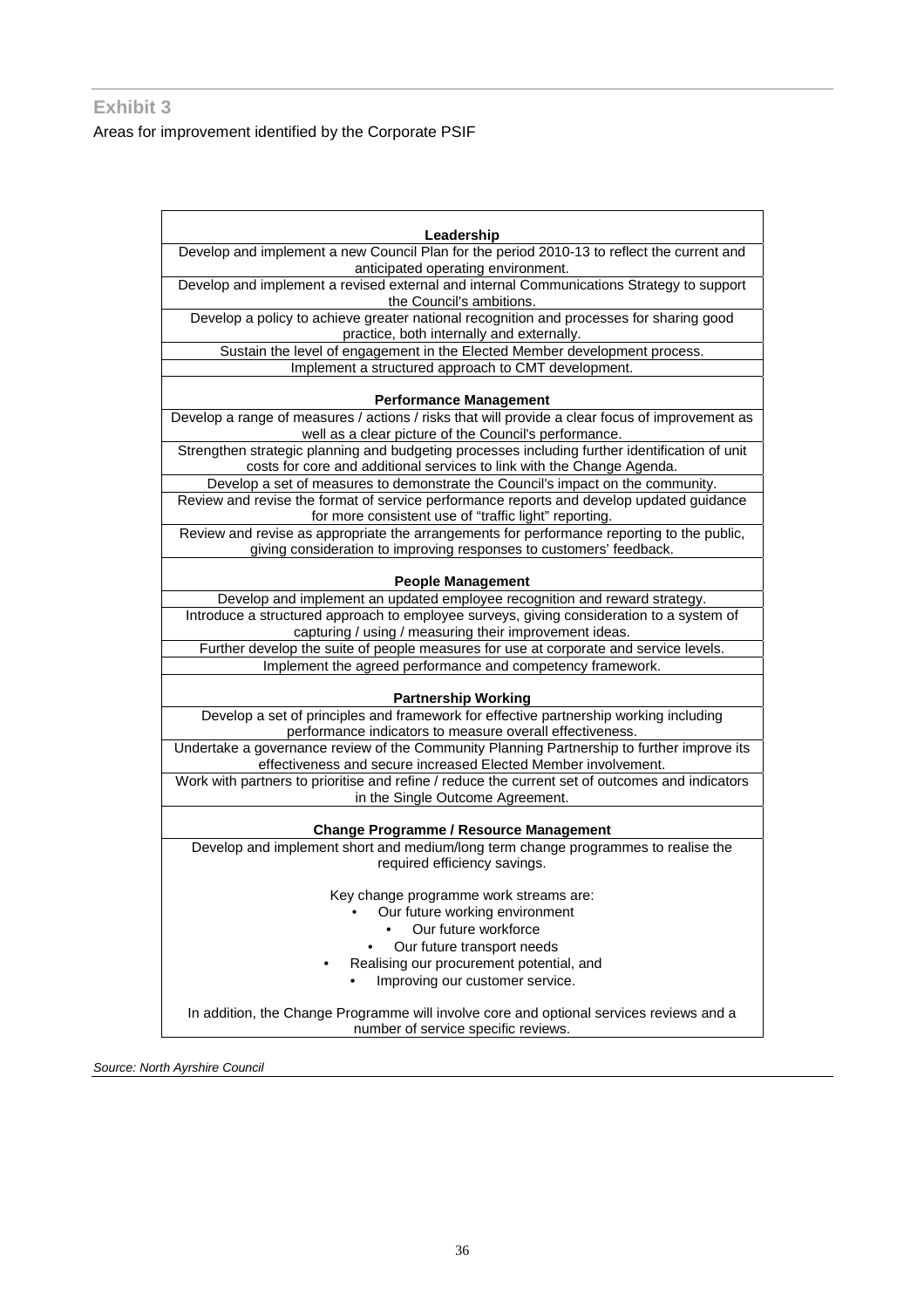# **Does the council have the leadership capacity and capability to deliver the improvements that are needed locally?**

- 135. The chief executive demonstrates strong leadership. Her commitment to driving positive change in the council is significantly improving the pace of change and culture of the organisation. Since coming into post in the summer of 2009 she has led significant changes to the management structure, brought renewed vigour to a major change programme and clarified the organisational priorities.
- 136. The leader of the council and the chief executive have a good working relationship and complement each other in their respective leadership roles. He is well regarded by officers, other members and partners. The leader took up position in 1999 with a majority administration although this changed to a minority administration in 2006. He is working to develop cross party relations.
- 137. There are mature working relations among members, although it is clearly a political environment. Good cross-party engagement in the budget process and in the change sounding board is supporting the improved pace of change and providing a clear focus on improvement. The leadership from members involved in setting the direction in these core strategic areas balances well with the strong organisational leadership provided by the chief executive.
- the council. 138. The current financial context in the public sector will require members to make a range of challenging strategic decisions over the next few years. There are recent examples that indicate that members are willing to consider different options for delivering services. For example, North Ayrshire Council has historically tended to retain services internally. In October 2010 the council Executive made the decision to realign the balance of purchased and in-house provision of home care from 28 per cent of hours purchased to 50 per cent. This was a significant policy change for
- 139. The current corporate management team is still developing. In April 2010 the management structure changed significantly and the corporate management team reduced from a team of eight to five. One corporate director (CD) recently took up post and another is retiring within a year. The refresh of management from the chief executive down to heads of service is bringing in fresh ideas and experience and having a positive impact on the culture but it may take further time to mature into a cohesive team.
- 140. The objectives of the council's change programme are ambitious, particularly with a management team that is still developing. The council needs to ensure the arrangements it has established will ensure the programme is fully assessed and challenged rigorously. It is too early in the process to judge the effectiveness of the current arrangements in delivering change or developing its capacity. The council needs to ensure that developing capacity and a culture of improvement is prioritised and is embedded in all of the improvement activity.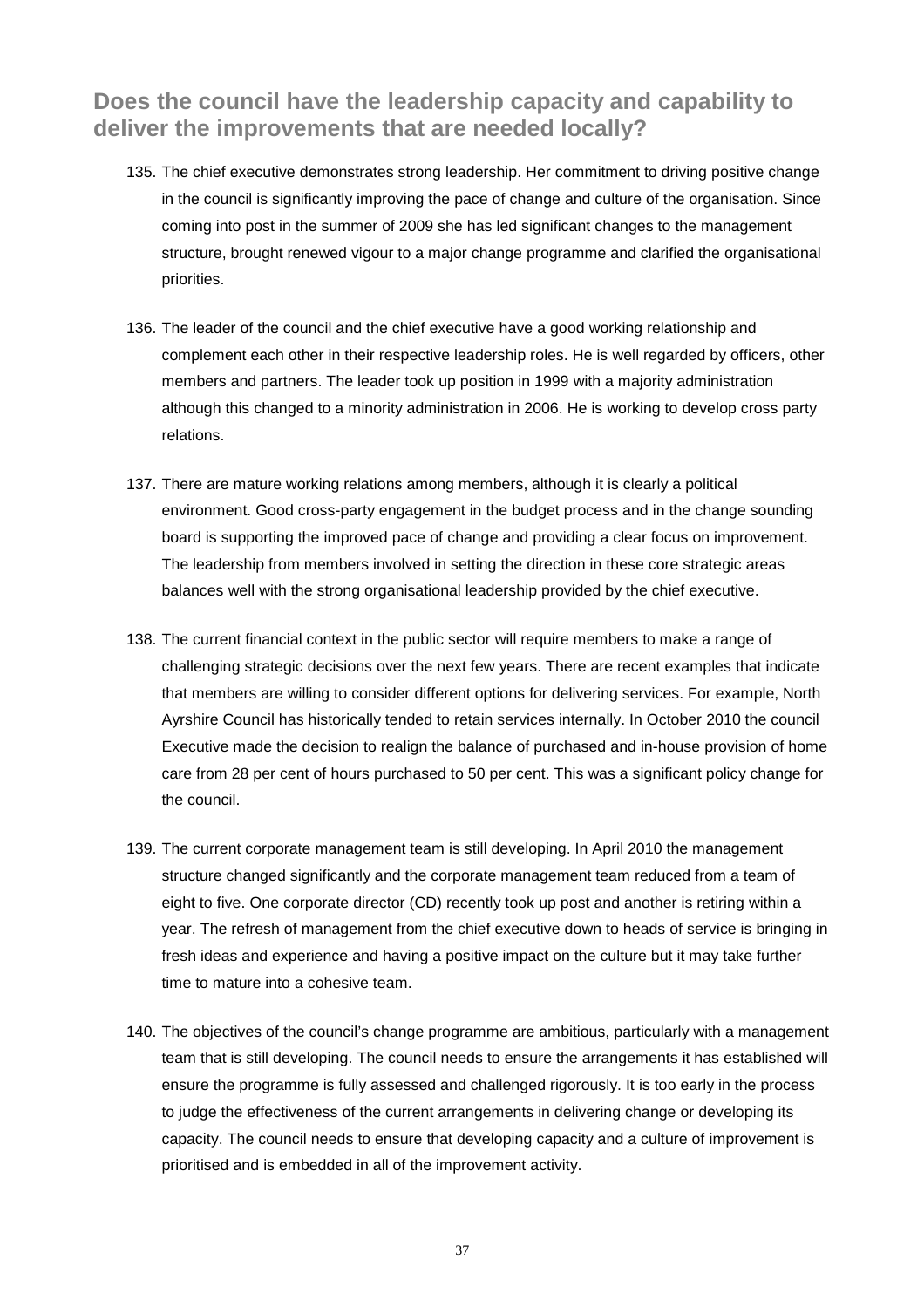141. While the council has good awareness of what it needs to do and is beginning to implement the key elements of a continuous improvement culture through more effective strategic leadership and an ambitious change programme, this will take time. Presently continuous improvement is not tackled consistently across the organisation and as a result is not embedded in its culture.

### **How effective are the council's management arrangements?**

- 142. While the council's management arrangements generally operate effectively, there are some concerns over its governance arrangements, particularly in relation to adherence to standing orders and financial regulations. This is referred to in more detail at paragraph 77.
- framework for members, managers and staff; and is integrated effectively with the budget 143. The council has recently improved its planning arrangements. It has introduced a new council plan and enhanced service planning arrangements. The improvements will take time to become fully developed. It is important that, given previous weaknesses and changes, a focus is maintained on embedding the refreshed planning framework; ensuring it becomes a stable processes, performance information systems, reporting, improvement and change activity.
- consider how this information can be aligned and reported to support good programme 144. It is not clear how the corporate management team brings together information on the range of improvement initiatives, such as PSIF improvement plans, change programme actions, corporate plan commitments, and other strategic and service plans and projects, to allow them to focus resources and ensure no duplication across the activities and action plans. The council should management. A more systematic approach to continuous improvement will also help embed a culture better able to support the council's ambition to create 'a leaner, more innovative and flexible organisation'.

### **Performance Management**

- 145. The council has made slow progress with developing an effective performance management system. Since the 2005 BV report initiatives have been taken forward to develop performance management systems with some progress. A range of stand alone systems have supported performance management across services and this has resulted in variability in the quality and availability of performance information, and inconsistency in performance reporting across the organisation.
- 146. In November 2008 the CMT agreed to take forward work to procure software (Covalent) to support improvements to the performance management framework that 'would meet the longerterm and complex performance monitoring needs of the council'. Initially progress with developing the system was slow but good progress is now being made. The system is being populated with data in a phased approach but it is not yet rolled out as a management or scrutiny tool. It is too early to assess the effectiveness of the system and the impact of these improvements.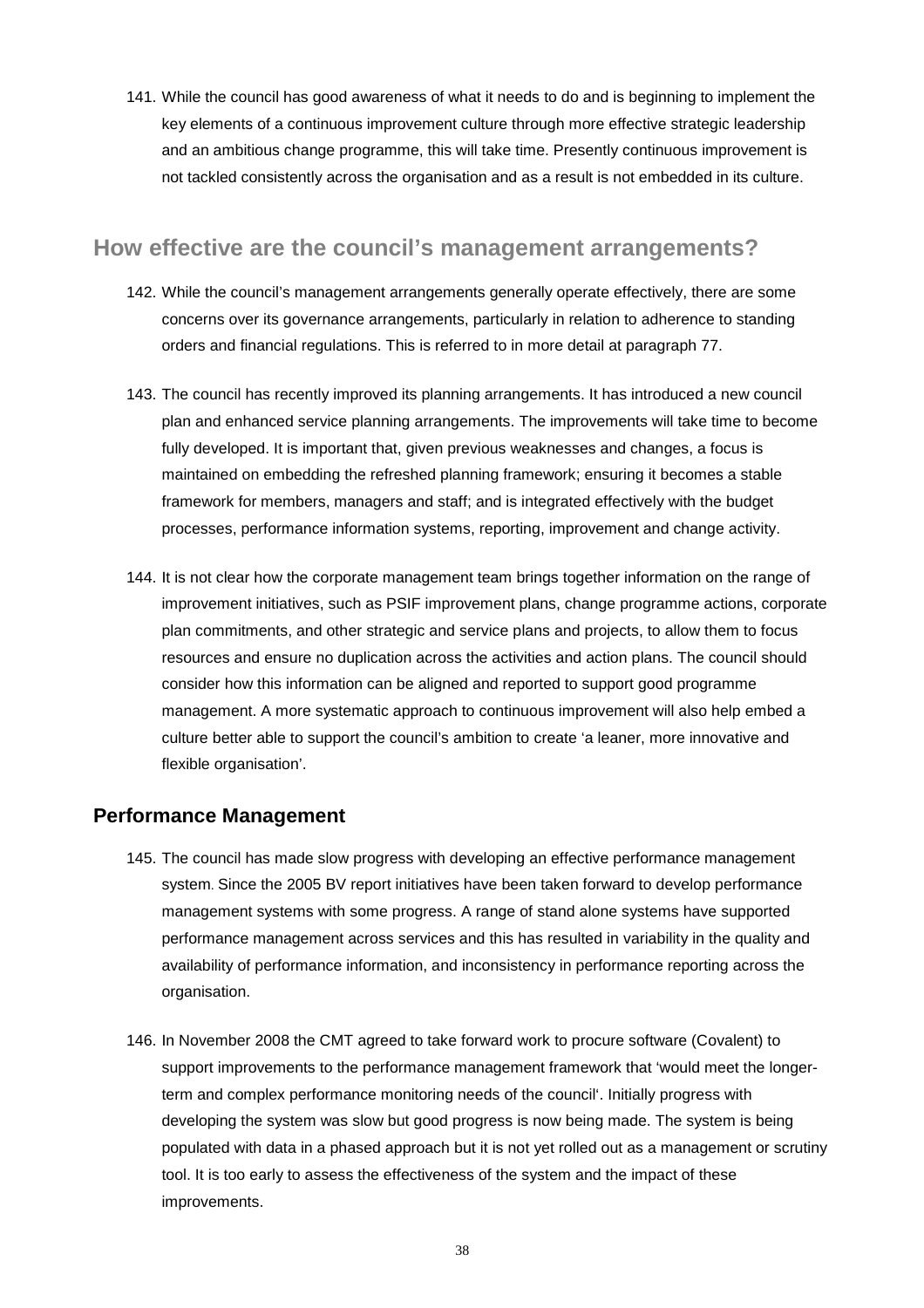147. Without sufficient performance management information the council cannot readily demonstrate that it is achieving Best Value. Continued focus on this project is needed as it underpins effective progress with many other areas including improved consistency and accessibility of information for scrutiny, information to support the change programme, service improvement work and potentially supporting programme management of the range of plans and activities.

### **Scrutiny**

- 148. The arrangements for elected members to challenge and scrutinise policy and performance are generally sound but there is scope for further improvement. The scrutiny committee provides a good level of challenge but the quality and accessibility of information for scrutiny is variable. All elected members have a key role in scrutinising performance and decisions of the council. Their understanding of, and commitment to, this role is developing.
- 149. Members have also raised concern about the depth of data and analysis which is presented to them. The council needs to improve the quality of analysis and transparency of reporting to members, ensuring a clear and full picture is provided for members to understand issues and decision for which they are accountable.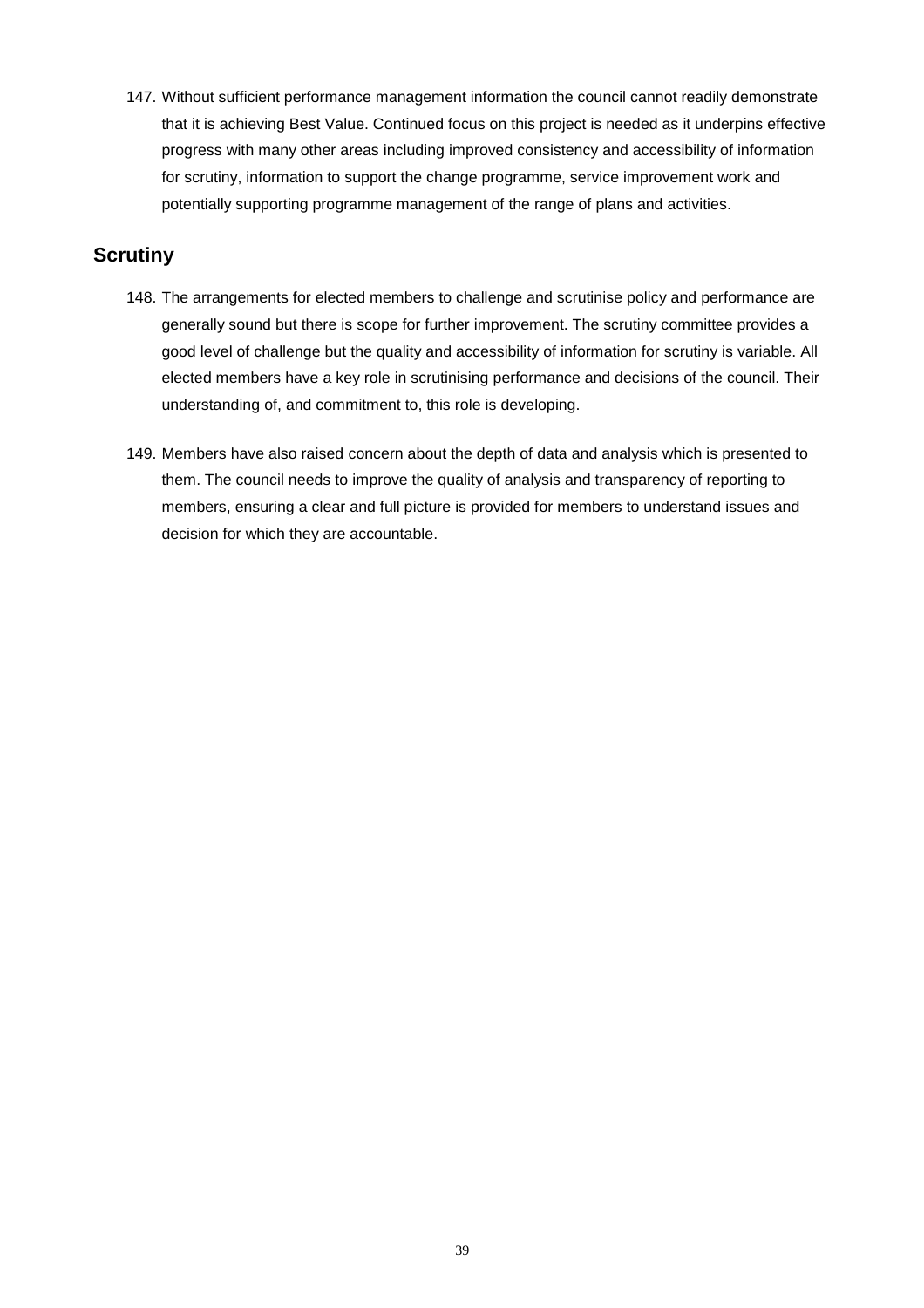# Appendix 1 - Judgement descriptions

| How good is my                                                                                       | <b>Unsatisfactory</b>                                                                                                                                                                                                                                                                                                                                                                                       | <b>Satisfactory</b>                                                                                                                                                                                                                                                                                                                                                                                                                                                                                                                                                                  | Good                                                                                                                                                                                                                                                                                                                                                                                                                                                                   | <b>Outstanding</b>                                                                                                                                                                                                                                                                                                                                                                                                                                                                      |
|------------------------------------------------------------------------------------------------------|-------------------------------------------------------------------------------------------------------------------------------------------------------------------------------------------------------------------------------------------------------------------------------------------------------------------------------------------------------------------------------------------------------------|--------------------------------------------------------------------------------------------------------------------------------------------------------------------------------------------------------------------------------------------------------------------------------------------------------------------------------------------------------------------------------------------------------------------------------------------------------------------------------------------------------------------------------------------------------------------------------------|------------------------------------------------------------------------------------------------------------------------------------------------------------------------------------------------------------------------------------------------------------------------------------------------------------------------------------------------------------------------------------------------------------------------------------------------------------------------|-----------------------------------------------------------------------------------------------------------------------------------------------------------------------------------------------------------------------------------------------------------------------------------------------------------------------------------------------------------------------------------------------------------------------------------------------------------------------------------------|
| council's overall<br>performance?                                                                    |                                                                                                                                                                                                                                                                                                                                                                                                             |                                                                                                                                                                                                                                                                                                                                                                                                                                                                                                                                                                                      |                                                                                                                                                                                                                                                                                                                                                                                                                                                                        |                                                                                                                                                                                                                                                                                                                                                                                                                                                                                         |
| <b>Improving</b><br>outcomes and<br>addressing<br>complex cross-<br>cutting issues<br>with partners. | The council has a poor track<br>record in delivering improved<br>outcomes for the area with its<br>partners, and addressing key<br>cross-cutting issues such as<br>community safety, health<br>improvement, equalities, and<br>sustainability.                                                                                                                                                              | Progress towards key<br>strategic outcomes is mixed,<br>with improved progress<br>required in a number of<br>important outcome areas.<br>Systematic evidence of the<br>impact of partnership working<br>is not available.                                                                                                                                                                                                                                                                                                                                                            | Consistent progress is<br>being made towards the<br>majority of key strategic<br>outcomes. However,<br>some improvements are<br>still required in a number<br>of outcome areas and<br>there is scope to further<br>align partnership working<br>with key strategic<br>priorities.                                                                                                                                                                                      | The council is able to<br>consistently demonstrate<br>considerable success in<br>delivering complex cross-<br>cutting strategic local issues<br>and improving outcomes with<br>partners. Consistent progress<br>is being made towards almost<br>all key strategic outcomes.<br>Limited improvements are<br>required.                                                                                                                                                                    |
| The quality of<br>local service.                                                                     | The overall quality of council<br>services is consistently below<br>the national average. Many<br>services, including one or<br>more key services<br>(education, social work, or<br>housing) require significant or<br>urgent improvement.                                                                                                                                                                  | Overall service performance is<br>mixed. Whilst some services<br>are performing well several<br>services, or significant aspects<br>of services, require important<br>improvements to be achieved.                                                                                                                                                                                                                                                                                                                                                                                   | Many council services are<br>performing consistently<br>well and demonstrating<br>continuous improvement.<br>Whilst some further<br>improvements are<br>required, all key services<br>are performing well.                                                                                                                                                                                                                                                             | Most of the council services<br>are recognised as performing<br>at the highest level. All key<br>services can demonstrate<br>strong and consistent<br>improvement.                                                                                                                                                                                                                                                                                                                      |
| The views of<br>citizens and<br>service users                                                        | Overall satisfaction with the<br>council and its services is<br>consistently below the<br>national average.<br>Overall satisfaction trends are<br>static or falling.<br>Arrangements for consulting<br>with local people and users of<br>services are patchy and<br>underdeveloped and the<br>council cannot demonstrate<br>that consultation is<br>influencing decision-making<br>and service improvement. | Overall satisfaction with the<br>council and its services is<br>mixed, with a significant<br>number of services, or<br>important aspects of services,<br>below the national average.<br>Overall satisfaction trends are<br>improving slowly.<br>The council has introduced<br>arrangements for consulting<br>with local people and users of<br>services but these are not<br>applied consistently<br>throughout the organisation.<br>Whilst there are some<br>examples of this 'making a<br>difference' within departments<br>systematic evidence of impact<br>is not yet available. | Overall satisfaction with<br>the council and its<br>services is generally<br>above the national<br>average, with overall<br>satisfaction trends that are<br>improving well.<br>Arrangements for<br>consulting with local<br>people and users of<br>services are well<br>developed. There is good<br>evidence that that<br>consultation and<br>engagement is taken<br>seriously across the<br>organisation with good<br>systematic evidence<br>available on its impact. | Overall satisfaction with the<br>council and its services is<br>consistently above the<br>national average for most<br>aspects of performance, with<br>overall satisfaction trends that<br>are improving quickly.<br>The council has<br>comprehensive and well co-<br>ordinated arrangements for<br>consulting with local people<br>and users of services and is<br>able to demonstrate that their<br>views are influencing strategic<br>priorities and shaping service<br>improvements |
| The council's<br>progress in<br>delivering on its<br>improvement<br>agenda (including<br>VFM)        | There is limited evidence that<br>the council knows where<br>improvements are required<br>and is able to secure<br>improvement in service<br>performance. It cannot<br>demonstrate improvement in<br>VFM.                                                                                                                                                                                                   | Whilst some services are<br>improving the pace of change<br>has been slow and the council<br>has been unable to<br>systematically transfer service<br>improvements from one<br>service to another and secure<br>systematic improvements in<br>VFM.                                                                                                                                                                                                                                                                                                                                   | The council knows where<br>improvements are<br>required and can<br>demonstrate a systematic<br>and effective approach to<br>securing improvements<br>across all services<br>(including VFM).<br>Improvement are<br>implemented quickly, and<br>with little slippage.                                                                                                                                                                                                   | The council is able to<br>demonstrate that it is<br>effectively managing<br>performance improvements in<br>line with its strategic priorities,<br>across services, and in<br>partnership with others, and it<br>can demonstrate systematic<br>and significant improvement in<br>VFM.                                                                                                                                                                                                    |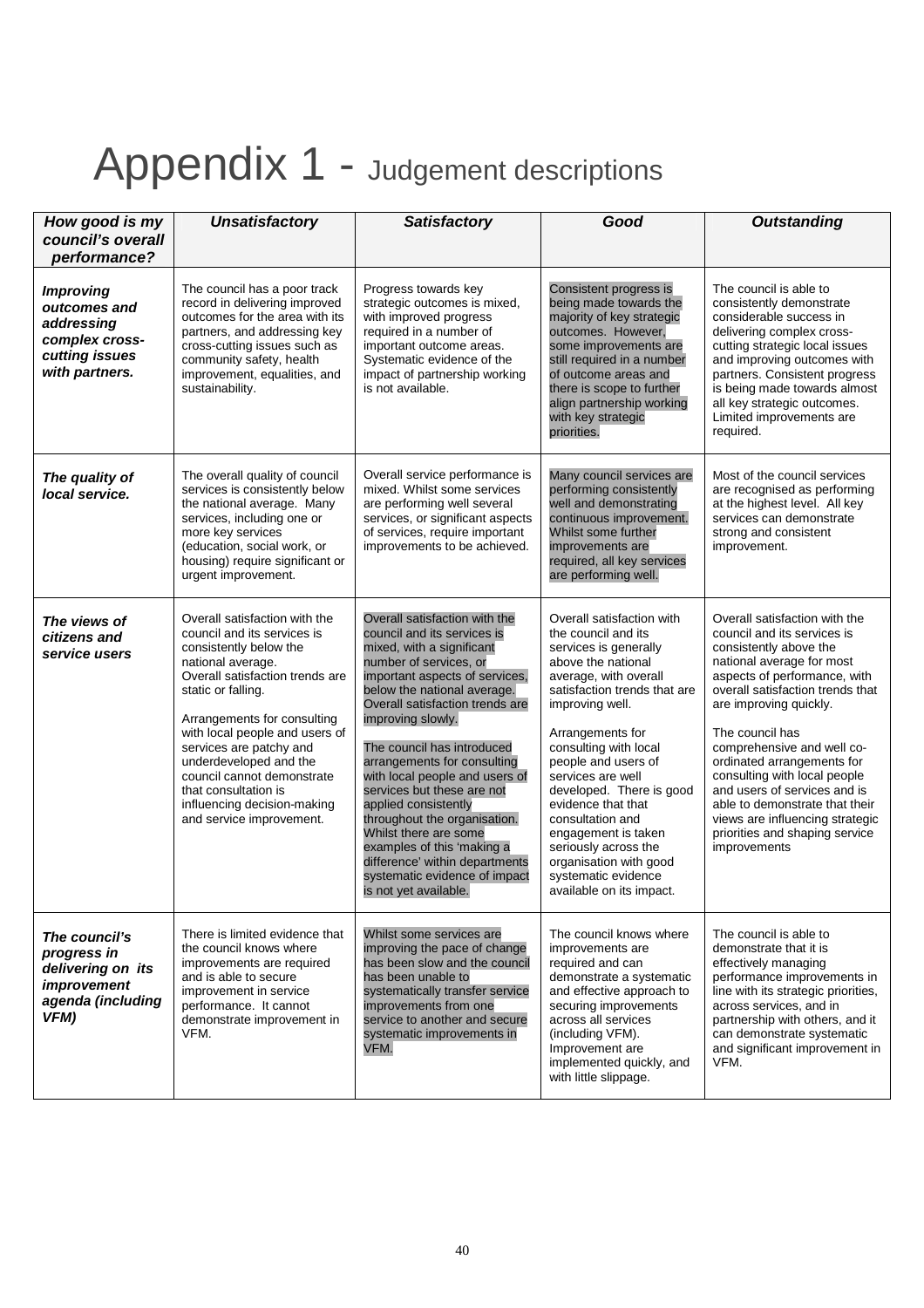|                                                                                                                  | <b>Poor prospects</b>                                                                                                                                                                                                                                                                                     | <b>Fair prospects</b>                                                                                                                                                                                                                                                                                                             | <b>Good prospects</b>                                                                                                                                                                                                                                                                                                                                                   | <b>Excellent prospects</b>                                                                                                                                                                                                                                                                                                                                                  |
|------------------------------------------------------------------------------------------------------------------|-----------------------------------------------------------------------------------------------------------------------------------------------------------------------------------------------------------------------------------------------------------------------------------------------------------|-----------------------------------------------------------------------------------------------------------------------------------------------------------------------------------------------------------------------------------------------------------------------------------------------------------------------------------|-------------------------------------------------------------------------------------------------------------------------------------------------------------------------------------------------------------------------------------------------------------------------------------------------------------------------------------------------------------------------|-----------------------------------------------------------------------------------------------------------------------------------------------------------------------------------------------------------------------------------------------------------------------------------------------------------------------------------------------------------------------------|
| Leadership<br>capacity and<br>organisational<br>commitment to<br>change                                          | The council does not have<br>the leadership and<br>management arrangements<br>needed to deliver on its<br>ambitions. Governance is<br>weak and developing its<br>political and managerial<br>ability to tackle the council's<br>problems is a key priority for<br>the council                             | The council needs to improve<br>its leadership and managerial<br>impact to deliver on its<br>ambitions. There are some<br>weaknesses in the<br>governance arrangements<br>and it is unable to<br>demonstrate that it currently<br>has the organisational<br>commitment and capacity to<br>secure change and improved<br>outcomes. | The council has effective<br>political and managerial<br>leadership supported by<br>good governance<br>arrangements. It is<br>committed to continuous<br>improvement, focused on<br>what matters to local<br>people, and is securing<br>improved outcomes.                                                                                                              | The council has highly<br>effective political and<br>managerial leadership<br>supported by strong and<br>effective governance<br>arrangements. It has<br>ambitious plans for the areas<br>and a strong focus on<br>continuous improvement. It<br>has the organisational<br>commitment and capacity to<br>secure change and improved<br>outcomes.                            |
| <b>Partnership</b><br>working                                                                                    | The council has not yet<br>established a shared vision<br>for the area with its partners,<br>supported by sound<br>governance arrangements<br>and the resources needed to<br>deliver key priorities.                                                                                                      | Whilst the council has<br>established a shared vision for<br>the area with its partners,<br>there is not a consistent sense<br>of ownership from the<br>partnership's leaders and<br>improvements are needed in<br>governance and resource<br>alignment.                                                                          | Leaders of the partnership<br>articulate a clear and<br>consistent shared vision<br>and sense of purpose for<br>the partnership and the<br>improvements it is trying<br>to achieve for the area<br>and effective governance<br>and resource alignment<br>arrangements are in<br>place.                                                                                  | Leaders of the partnership<br>actively promote and<br>communicate the shared<br>vision and sense of purpose of<br>the partnership and the<br>improvements it is trying to<br>achieve for the area. They can<br>demonstrate - and are<br>committed to - ensuring that<br>the shared vision for the area<br>impacts on their own<br>organisation and partnership<br>activity. |
| Staff<br>understanding of<br>and commitment<br>to improvement                                                    | There is very limited staff<br>understanding of and<br>commitment to continuous<br>improvement and the<br>council's improvement<br>agenda.                                                                                                                                                                | Staff understanding of and<br>commitment to continuous<br>improvement and the council's<br>improvement agenda is<br>developing.                                                                                                                                                                                                   | There is widespread staff<br>understanding of and<br>commitment to continuous<br>improvement and the<br>council's improvement<br>agenda.                                                                                                                                                                                                                                | There is very strong staff<br>understanding of and<br>commitment to continuous<br>improvement and the council's<br>improvement agenda.                                                                                                                                                                                                                                      |
| <b>Effectiveness of</b><br>resource planning<br>and performance<br>management<br>(including<br>member scrutiny). | The council lacks awareness<br>of where it needs to make<br>improvements and is not able<br>to secure improvement in<br>service performance as a<br>consequence of ineffective<br>performance management<br>arrangements and weak<br>scrutiny and challenge.<br>Resources are not used to<br>best effect. | Whilst the council is aware of<br>where it needs to make<br>improvements, its lacks a<br>systematic approach to<br>securing improvement.<br>Scrutiny and challenge is<br>patchy. The council lacks a<br>systematic process for<br>directing resources to key<br>priority areas and securing<br>improved VFM.                      | The council is aware of<br>where it needs to make<br>improvements, and has a<br>systematic approach to<br>securing improvement.<br>Scrutiny and challenge is<br>well developed.<br>It has a systematic<br>process for directing<br>resources to key priority<br>areas and securing<br>improved VFM, but cannot<br>yet demonstrate<br>consistently improved<br>outcomes. | The council is aware of where<br>it needs to make<br>improvements, and has a<br>systematic approach to<br>securing improvement.<br>Scrutiny and challenge is<br>highly effective. the council<br>has a systematic process for<br>directing resources to key<br>priority areas and can<br>demonstrate consistently<br>improved outcomes                                      |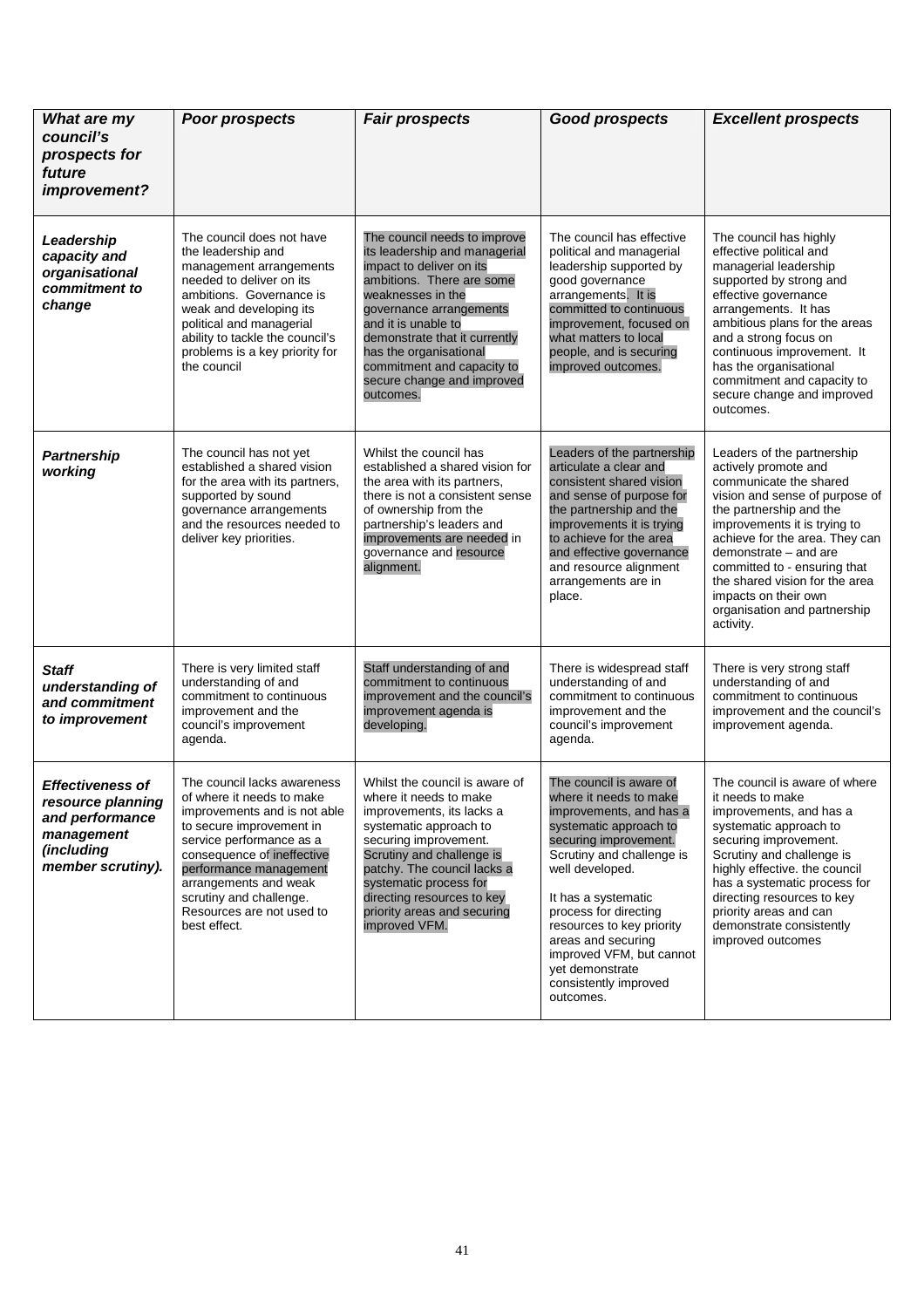#### **ACCOUNTS COMMISSION**

#### **MEETING 17 FEBRUARY 2011**

#### **MINUTES OF PERFORMANCE AUDIT COMMITTEE**

Minutes of meeting of the Performance Audit Committee of the Accounts Commission held in the offices of Audit Scotland, 18 George Street, Edinburgh on Thursday, 3 February 2011 at 10.30am.

- PRESENT:
- Douglas Sinclair (Chair) Mike Ash Jim King Christine May Colin Peebles
- IN ATTENDANCE: Barbara Hurst, Director, Performance Audit Group Gordon Smail, Portfolio Manager, Performance Audit Group Angela Canning, Assistant Director, Performance Audit Group Angela Cullen, Assistant Director, Performance Audit Group Ronnie Nicol, Assistant Director, Performance Audit Group Mark Brough, Secretary and Business Manager Miranda Alcock, Portfolio Manager (Justice), Performance Audit Group [Item 4] Sally Thompson, Project Manager, Performance Audit Group [Item 4] Claire Sweeney, Portfolio Manager (Primary and Community Care), Performance Audit Group [Item 5] Carolyn Smith, Project Manager, Performance Audit Group [Item 5] Mark Roberts, Portfolio Manager (Environment and Rural Affairs), Performance Audit Group [Item 6] Tricia Meldrum, Portfolio Manager (Health and Sport), Performance Audit Group [Item 7]
- Item no. Subject
- $\mathbf{1}$ Apologies for absence
- 2. Declarations of interest
- 3. Minutes of meeting of 9 December 2010
- Justice overview Performance audit project brief
- 4. Justice overview Performance audit project brief<br>5. Community health partnerships emerging messages for performance audit report<br>6. Protecting and improving Scotland's environment 12-month impact report
- Protecting and improving Scotland's environment 12-month impact report
- 7. Commonwealth Games 2014: Progress report on planning for the delivery of the
- XXth Games 12-month impact report
- 8. Any other business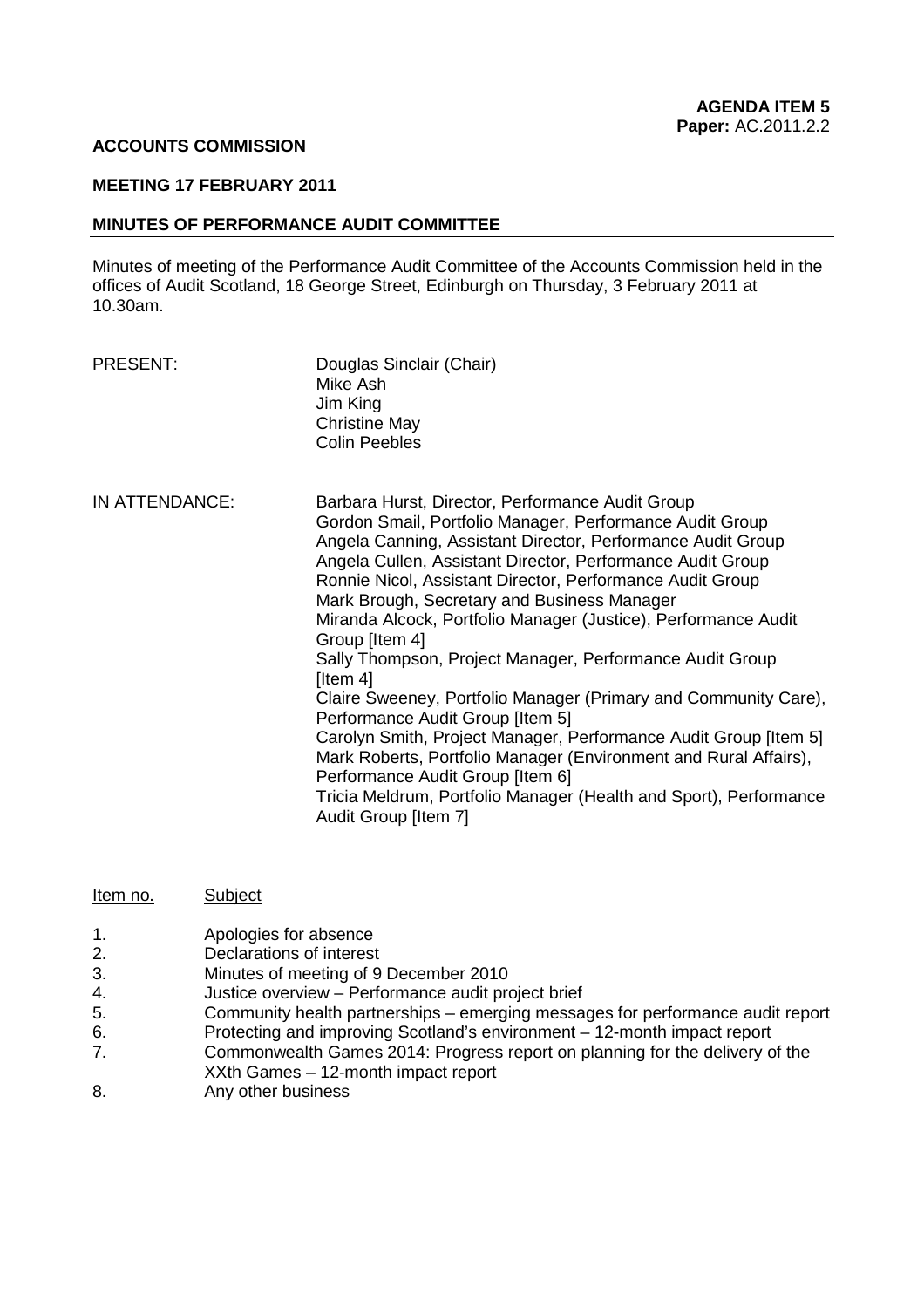#### $1.$ Apologies for absence

Apologies were received from John Baillie and Alan Campbell.

# 2. Declarations of interest

Christine May declared interests in relation to Item 4 as Chair of the Scottish Library and Information Council, which has undertaken projects with the Scottish Prison Service, and in Item 6 arising from her role as a self-employed consultant advising on matters including waste strategy.

## 3. Minutes of meeting of 9 December 2010

The minutes of the meeting of 9 December 2010 were submitted and approved.

The Committee noted that, at its meeting on 20 January 2011, the Accounts Commission had approved the recommendation at item 6 that the proposed performance audit on the climate change delivery plan be conducted in two phases.

## 4. Justice overview - Performance audit project brief

 The Committee considered a report from the Director of Performance Audit setting out a on behalf of the Accounts Commission and the Auditor General. draft project brief for a performance audit entitled *Justice Overview*, to be conducted jointly

The Committee welcomed the proposed scope of the study, in particular its aim to—

- responsible for significant public expenditure; • provide a clear explanation of the role of each component of a complex system
- identify costs in the system and the outcomes achieved for the expenditure.

The Committee noted that—

- the audit would be based on the perspective of users of the system such as victims, witnesses and offenders;
- it would include examination of the role played by voluntary and private sector organisations.

The Committee agreed that—

- the team should seek to include the perspectives of service users and the voluntary and private sectors in membership of the project advisory group;
- the objectives of the audit should include—
	- $\circ$  examination of local as well as national priorities;
	- $\circ$  assessment of whether individual bodies in the justice sector have effective performance management systems and can evidence achievement of both local and national outcomes;
	- o mapping the structural boundaries of the different bodies in the sector.

 The Committee approved the project brief, subject to consideration being given to the points noted above.

### 5. Community health partnerships – emerging messages for performance audit report

 The Committee considered a report by the Director of Performance Audit presenting conducted jointly on behalf of the Accounts Commission and the Auditor General. emerging messages from the performance audit on *Community Health Partnerships,* 

The Committee approved the emerging messages as the basis for a draft report, subject to consideration being given to a number of points raised in discussion.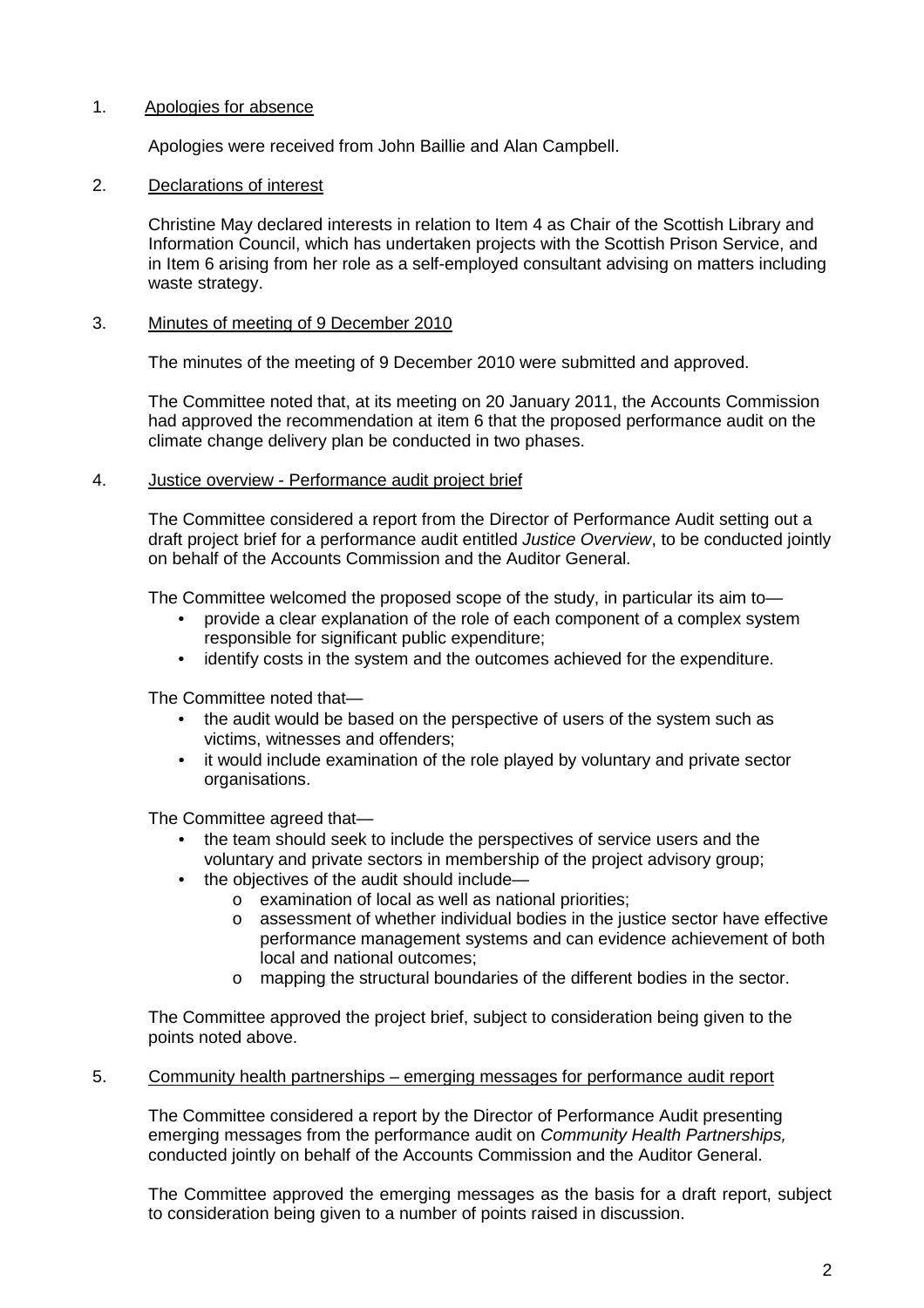The Committee noted that a final draft report would be submitted to the Commission in due course.

# 6. Protecting and improving Scotland's environment – 12-month impact report

 The Committee considered a report by the Director of Performance Audit outlining the impact of the performance audit report entitled *Protecting and improving Scotland's environment*, published in January 2010 on behalf of the Accounts Commission and the Auditor General.

The Committee noted that—

- while the report was an overview, with relatively few recommendations focused on a very specific sector, its impact to date has been limited;
- • Audit Scotland will continue to monitor progress and implementation of recommendations;
- *Management* report published in September 2007; • the section on waste management followed up on the *Sustainable Waste*
- • external auditors would examine as part of the 2011/12 audit how individual councils have responded to recommendations on sustainable waste management.

 recommendations relevant for local government in joint reports such as this. The subsequent meeting. The Committee agreed that options should be considered for how the Commission can engage with the local government community to help ensure that action is taken on Committee noted that a paper suggesting possible approaches would be submitted to a

The Committee noted the report and agreed that a summary should be published on the Audit Scotland website.

# 7. Commonwealth Games 2014: Progress report on planning for the delivery of the XXth Games – 12-month impact report

 The Committee considered a report by the Director of Performance Audit outlining the report on planning for the delivery of the XXth Games, published in November 2009 on behalf of the Accounts Commission and the Auditor General. This was the first in a series impact of the performance audit report entitled *Commonwealth Games 2014: Progress*  of planned reports on the Games.

The Committee noted that—

- the performance audit report has had significant impact, with the partners responsible for delivering the Games responding with action on most recommendations;
- a recommendation on costing planned mitigation actions for risks had not be addressed due to standard public sector approaches to risk;
- further progress report on planning for the Games. • the issues raised in the report would be examined further in the second performance audit, scheduled to begin later this year, which would provide a

The Committee noted the report and agreed that a summary should be published on the Audit Scotland website.

8. Any other business

There was no other business.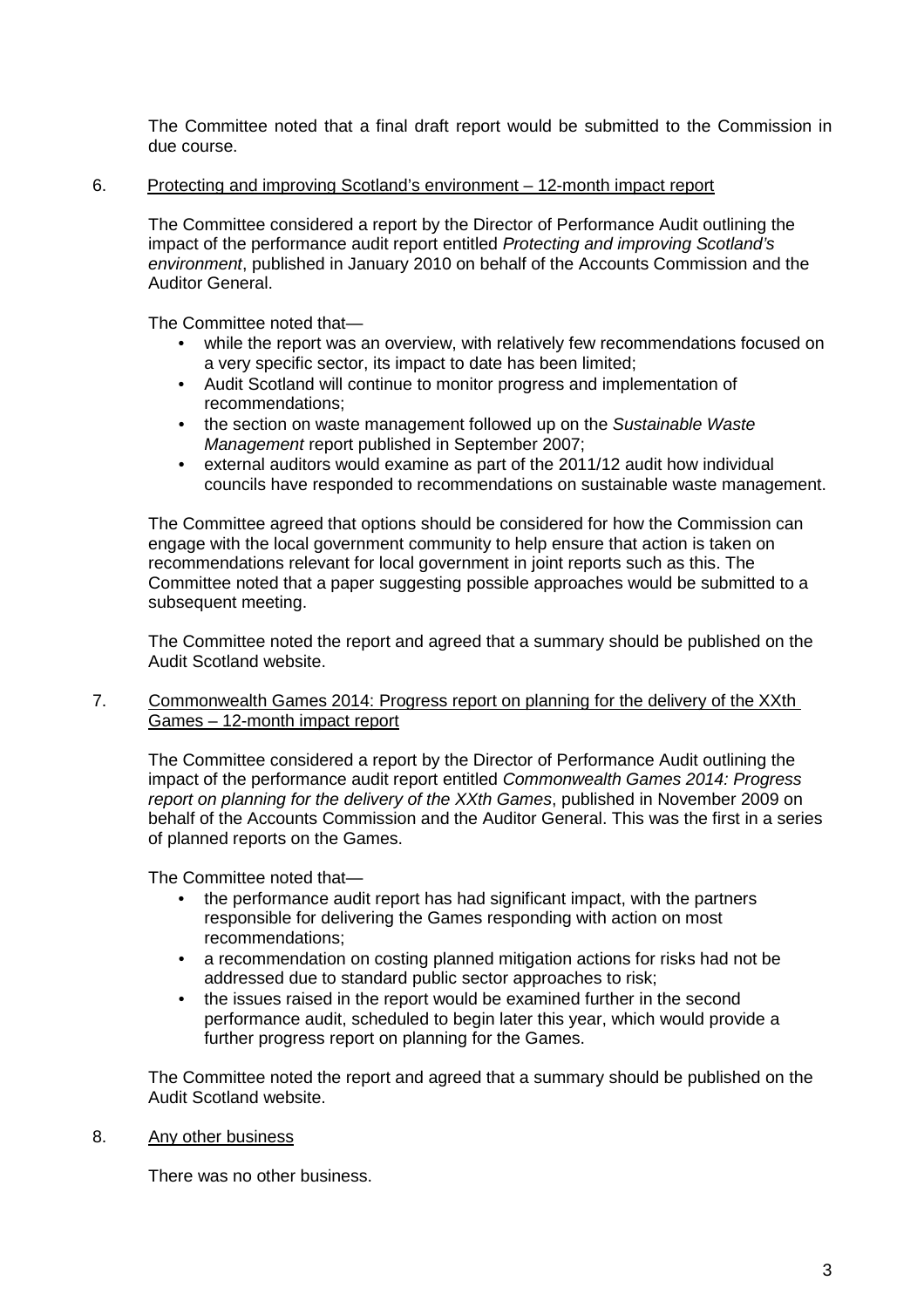# **ACCOUNTS COMMISSION**

## **MEETING 17 FEBRUARY 2010**

## **DIRECTOR OF BEST VALUE & SCRUTINY IMPROVEMENT**

## **THE SHARED RISK ASSESSMENT PROCESS AND BEST VALUE AUDIT WORK**

#### **Purpose**

- assessment process and Best Value audit work which flows from that. This 2010/11. It also outlines the broad approach being taken for the shared risk 1. This is the first of two reports to the Commission on the shared risk paper provides a summary of the first shared risk assessment process which took place in 2009/10 (SRA1) and the audit work which arose from that in assessment which is currently under way for 2011/12 to 2013/14 (SRA2).
- March. 2. The paper also outlines the Commission's oversight role with regards to scrutiny improvement and risk assessment and seeks to inform the Commission's consideration of this as part of its annual strategy seminar in
- March. 3. I propose to bring a further report to the Commission in April summarising the results of SRA2 and the proposed Best Value audit work arising from the shared risk assessment process.

### **Background**

### *Developing the Shared Risk Assessment Process*

- 4. The development of the shared risk assessment process and the BV2 audit approach took place in parallel during 2008 and 2009.
- 5. Following the publication of the Crerar report the Commission was invited to take on a co-ordination and 'gatekeeping' role by the Cabinet Secretary for Finance and Sustainable Growth in March 2008 (letter attached as appendix A.)
- and inspection agencies were established and tasked with improving scrutiny inspection work. 6. Strategic and operational groups involving stakeholders from the main audit arrangements and the co-ordination of audit and inspection activity. The overall objectives were to streamline scrutiny work (in particular by developing a single corporate assessment process), provide assurance on the audited bodies, inform the scoping of work and improve the co-ordination of audit &
- National Scrutiny Plan and an Assurance and Improvement Plan (AIP) for 7. As a result, the Shared Risk Assessment (SRA) process was developed and implemented during the winter of 2009. This resulted in the publication of a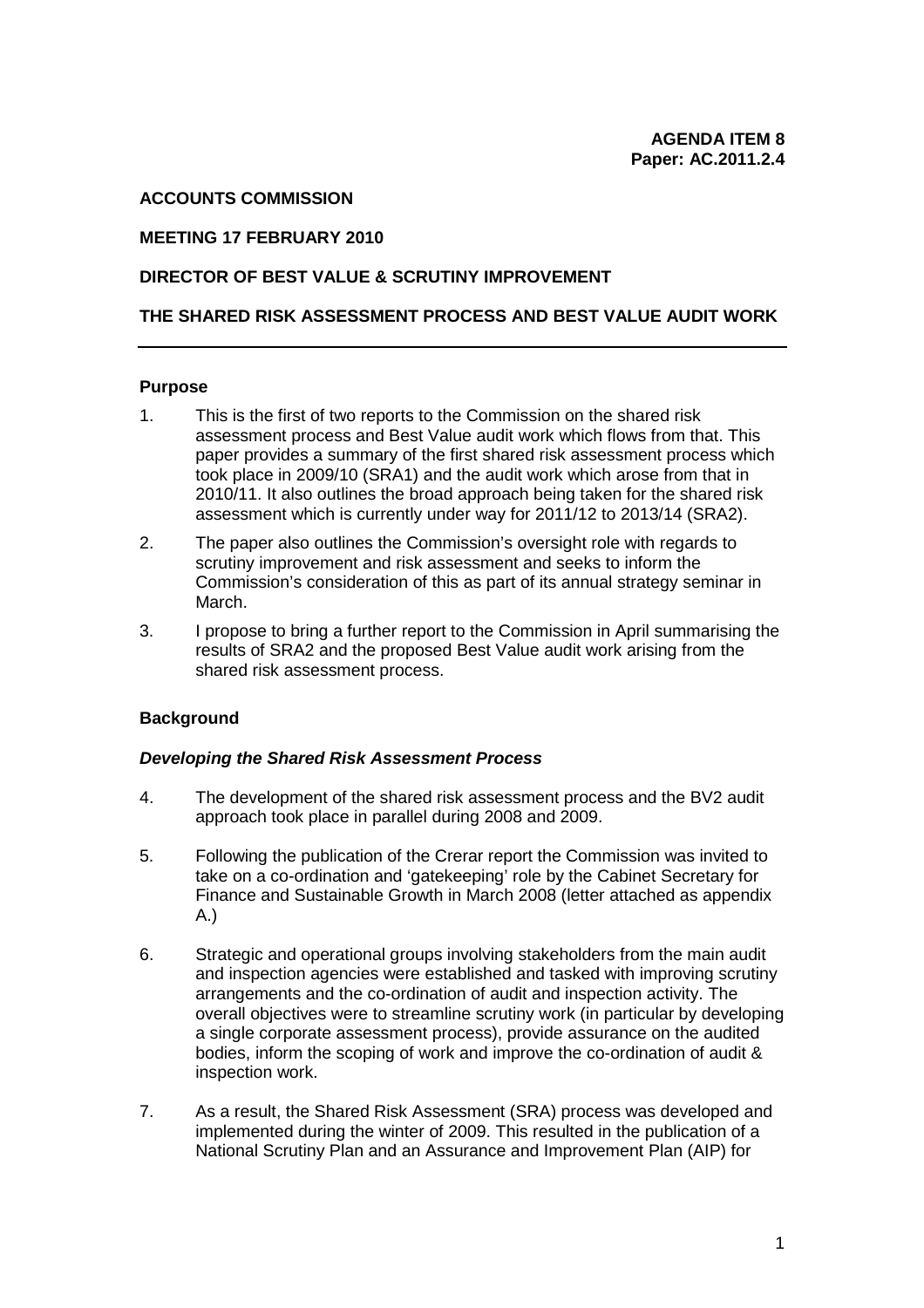each of the 32 councils in July 2010. These documents set out the identified risks and the resulting scrutiny response for a rolling three year period.

8. IPSOS MORI were commissioned to review and evaluate the SRA process, the initial findings were considered by the Commission November 2010.

# *Developing the Best Value Audit*

9. The Accounts Commission consulted on the development of the Best Value Audit process during the Spring and Summer of 2009 and a revised methodology was developed to carry out five 'BV2 pathfinder audits' (Table 1).

### *Table 1: BV2 Pathfinder Audits*

| Audit                           | Published |
|---------------------------------|-----------|
| <b>Dundee City Council</b>      | 30/03/10  |
| <b>East Ayrshire Council</b>    | 01/04/10  |
| Angus Council                   | 12/05/10  |
| The Highland Council            | 13/05/10  |
| <b>Scottish Borders Council</b> | 19/05/10  |

 SRA process to inform the scope of the audit work. This meant that the structure for the risk assessment could be tested and inform its development. 10. The BV2 audits used the same risk assessment structure as was used in the

## **Best Value audit work arising from the first shared risk assessment**

- criteria in order to determine the most appropriate scrutiny response. The LAN considers whether the council is already aware of the risk, if there is an 11. Where issues are identified during the SRA, the LAN considers a range of improvement plan in place and the extent to which the council has a 'track record' of delivering on improvement plans. The LAN also considers what added value the scrutiny action might bring in terms of providing assurance, accountability and supporting improvement. The conclusions arising from the scrutiny response then inform the way in which the work is reported.
- through inspection, or identify an area of focus for the annual audit process. The 'product' of the work would typically be reported in the form of an 12. In many instances, the appropriate scrutiny response is to use an existing audit or inspection process. For example, the SRA might result in a followinspection report or as part of the annual audit report.
- highlights key decision points which help inform the decision on how the work 13. Alternatively the LAN may consider that a bespoke piece of joint work is the best vehicle to address the scrutiny risk. In December 2010 the strategic group approved a guide on joint working to support this process and the guide is reported.
- the issues identified, may or may not involve a Controller of Audit report to the 14. Where some form of Best Value audit work is identified as an appropriate scrutiny response, the BVSI group considers the breadth, scale and significance of the risk factors to inform the scope and nature of the audit work. The scope of the work and the issues arising from the work also informs the reporting route, which, depending on the scale and significance of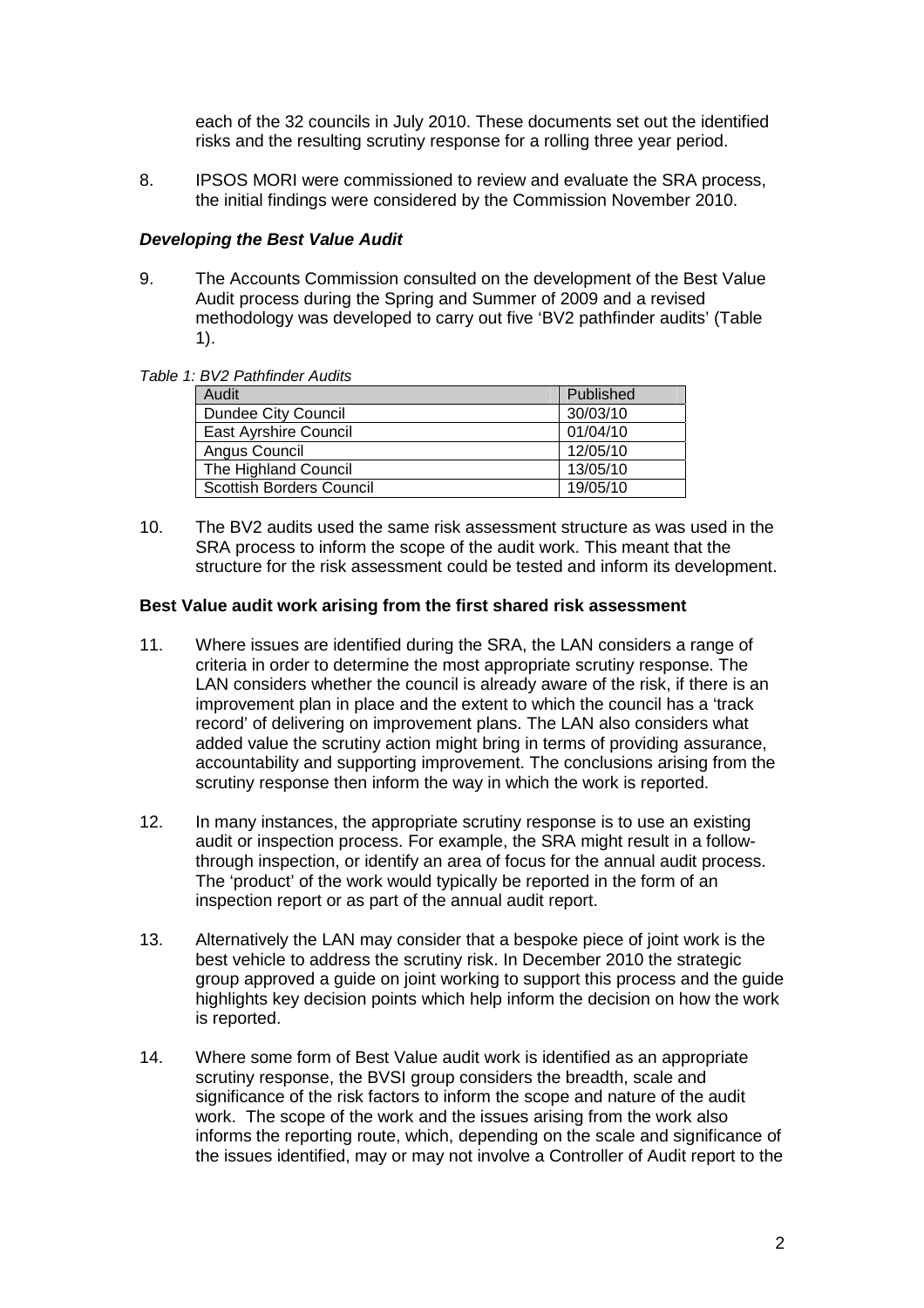Commission. Table 2 below summarises the BV audit work which came from the first SRA and the associated reporting arrangements.

- appropriate scrutiny response. The Commission is considering that report at 15. For example, the SRA identified several important areas of uncertainty in North Ayrshire Council and the LAN agreed that a BV audit was an the meeting today.
- 16. The SRA also identified specific risks within councils which were the subject of targeted Best Value audit work, but where a 'full BV audit' was not considered an appropriate scrutiny response. In most cases the issues identified through this audit work were reported through the annual report to members rather than as a specific report to the Commission by the Controller of Audit. While this is keeping with spirit of risk based and proportionate audit, it also means that the Commission do not automatically receive reports on every piece of Best Value audit work.

*Table 2: Best Value audit work 2011/12* 

| <u>UNIV L. DUVI</u><br><u>alus duult work zo Fiziki</u> |                                                                                           |                                               |  |
|---------------------------------------------------------|-------------------------------------------------------------------------------------------|-----------------------------------------------|--|
| <b>Council</b>                                          | <b>Risks identified and Audit response</b>                                                | <b>Reporting arrangements</b>                 |  |
| <b>North</b>                                            | SRA1 identified several of areas of uncertainty                                           | BV2 Audit Report to                           |  |
| Ayrshire                                                | including; progress on strategic priorities,                                              | <b>Accounts Commission</b>                    |  |
| Council                                                 | vision & strategic direction, partnership                                                 | Feb 2011                                      |  |
|                                                         | working, use of resources and performance                                                 |                                               |  |
|                                                         | management and improvement.                                                               |                                               |  |
|                                                         |                                                                                           |                                               |  |
|                                                         | 'BV2 audit' - work started Summer 2010                                                    |                                               |  |
|                                                         |                                                                                           |                                               |  |
| Stirling<br>Council                                     | SRA1 identified several of areas of uncertainty                                           | BV2 Audit Report to<br>Commission Autumn 2011 |  |
|                                                         | including; progress on strategic priorities,<br>vision & strategic direction, partnership |                                               |  |
|                                                         | working, governance and accountability, use of                                            |                                               |  |
|                                                         | resources and performance management &                                                    |                                               |  |
|                                                         | improvement, equalities and sustainability                                                |                                               |  |
|                                                         |                                                                                           |                                               |  |
|                                                         | 'BV2 audit' - work started January 2011                                                   |                                               |  |
|                                                         |                                                                                           |                                               |  |
| Dumfries &                                              | Targeted BV audit work on leadership,                                                     | Annual Audit Report to                        |  |
| Galloway                                                | performance management and resource                                                       | Members October 2010                          |  |
| Council                                                 | management - Summer 2010, in conjunction                                                  |                                               |  |
|                                                         | with ASG                                                                                  |                                               |  |
|                                                         |                                                                                           |                                               |  |
| Orkney                                                  | Targeted BV audit work on workforce                                                       | <b>Auditor Management</b>                     |  |
| Islands                                                 | management - Summer 2010, in conjunction                                                  | Letter to OIC management                      |  |
| Council                                                 | with Scott Moncrieff                                                                      | team September 2010 and                       |  |
|                                                         |                                                                                           | Annual Audit Report to                        |  |
|                                                         |                                                                                           | Members October 2010                          |  |
| Comhairle                                               | Targeted BV audit work on leadership and                                                  | Annual Audit Report to                        |  |
| nan Eilean                                              | culture - Autumn 2010, in conjunction with                                                | Members October 2010                          |  |
| Siar                                                    | <b>ASG</b>                                                                                |                                               |  |
|                                                         |                                                                                           |                                               |  |
| Moray                                                   | Targeted audit and inspection work on political                                           | Joint Report with HMIE to                     |  |
| Council                                                 | leadership, member leadership on equalities                                               | Council February 2010                         |  |
|                                                         | and educational improvement and member                                                    |                                               |  |
|                                                         | training and development - Summer/ Autumn                                                 |                                               |  |
|                                                         | 2010 in conjunction with HMIE                                                             |                                               |  |
|                                                         |                                                                                           |                                               |  |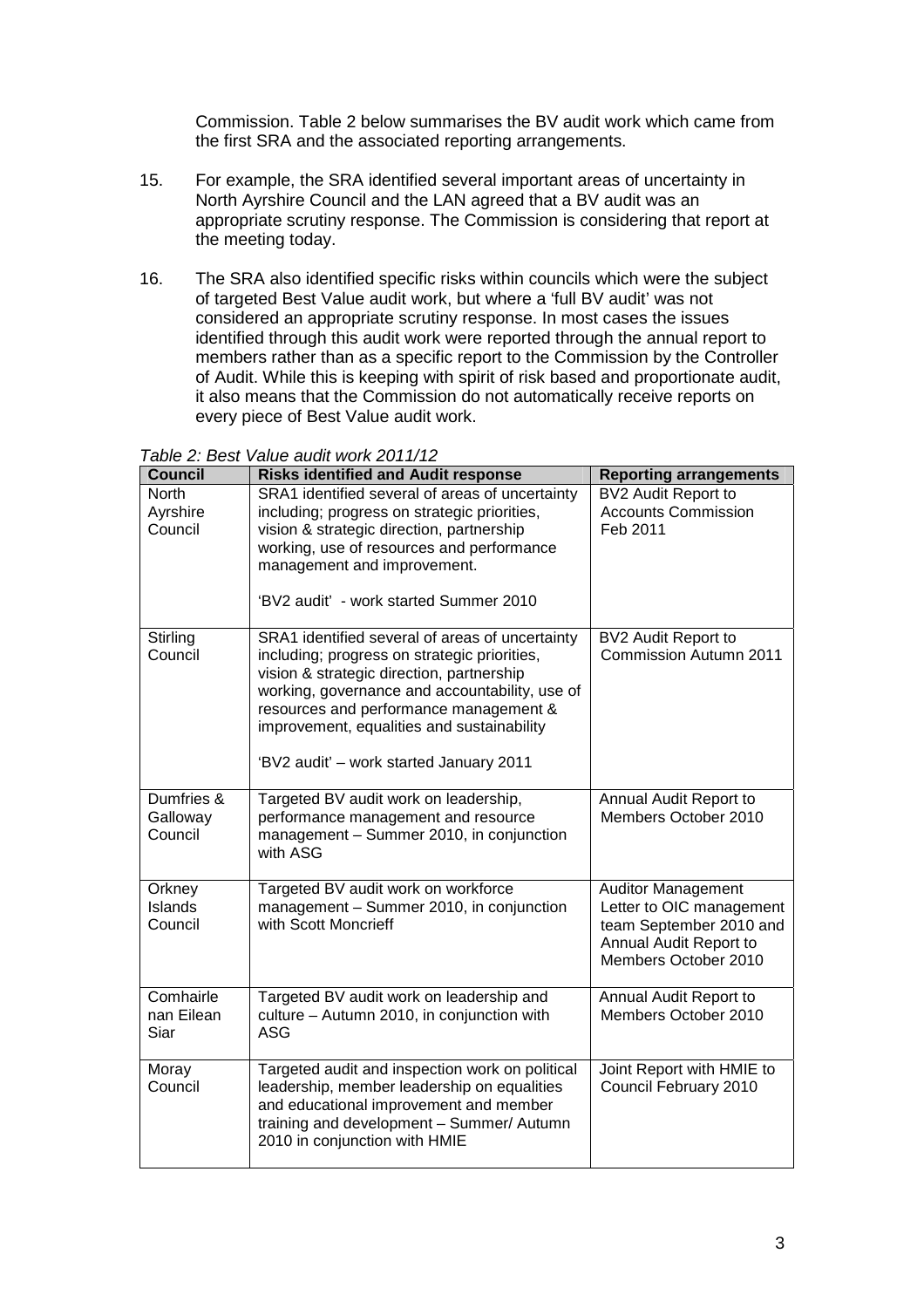# **The shared risk assessment process 2011/12**

- between the two risk assessments would not be significant. The objective of 17. In September the local government scrutiny co-ordination strategic group agreed a revised approach for the 2011/12 risk assessment. SRA1 had provided a baseline risk assessment for each of the 32 councils which had not previously existed and the feedback from councils indicates that Chief Executives 'recognised their council' in the risk assessments and were broadly content with the AIPs. The strategic Group also recognised that the first set of AIPs had been published in July 2010 and so the elapsed time SRA2 has therefore been to review and refresh the risk assessments.
- 18. The focus for SRA2 has been to consider any new evidence which might result in a change to the risk assessment and therefore require a scrutiny response. The risk assessment has been informed by audit and inspection work during the year as well as a review of outcome and performance information.
- 19. This change in focus will also be reflected in the nature of the AIPs, which will be shorter summary reports compared to those published in July 2010.
- 20. The 2011/12 risk assessment is well under way and the majority of the Local Area Networks had met by January to carry out risk assessment work. LAN leads have been liaising with councils throughout the process and will continue to engage with councils during the year, helping to ensure that the SRA is a process rather than being an annual event.
- 21. The AIP update reports for all councils have been drafted and are currently being quality assured. The AIP updates will be published in April 2011 and we intend to publish the National Scrutiny Plan sometime after the Scottish elections in May.
- 22. The Best Value audit work scheduled for 2011/12 is subject to the finalisation of the SRA process, however the indications are that we will carry out four BV audits (including Stirling which arose from the SRA1 process). We anticipate the SRA will also identify specific targeted pieces of BV audit work as was the case during 2010.
- 23. I will report back to the Commission in April on the outcome of the risk assessments and the proposed BV audit work arising from the SRA process.

# **The role of the Accounts Commission**

- Commission, The Scottish Housing Regulator, Her Majesty's Inspectorate of SOLACE are also represented on this group. 24. In March 2008, the Scottish Government asked the Accounts Commission to take on the transitional co-ordinating and 'gate-keeping' role in respect of the scrutiny of local government. The Commission established the local government scrutiny coordination strategic group involving the main scrutiny bodies for local government (Audit Scotland, HMIE, SWIA, the Care Constabulary and NHS QIS). The Scottish Government, COSLA and
- process. 25. The Chair, Deputy Chair and Chair of the FAA Committee are members of the strategic group and have therefore been instrumental in shaping the SRA process.<br>
4<br>
4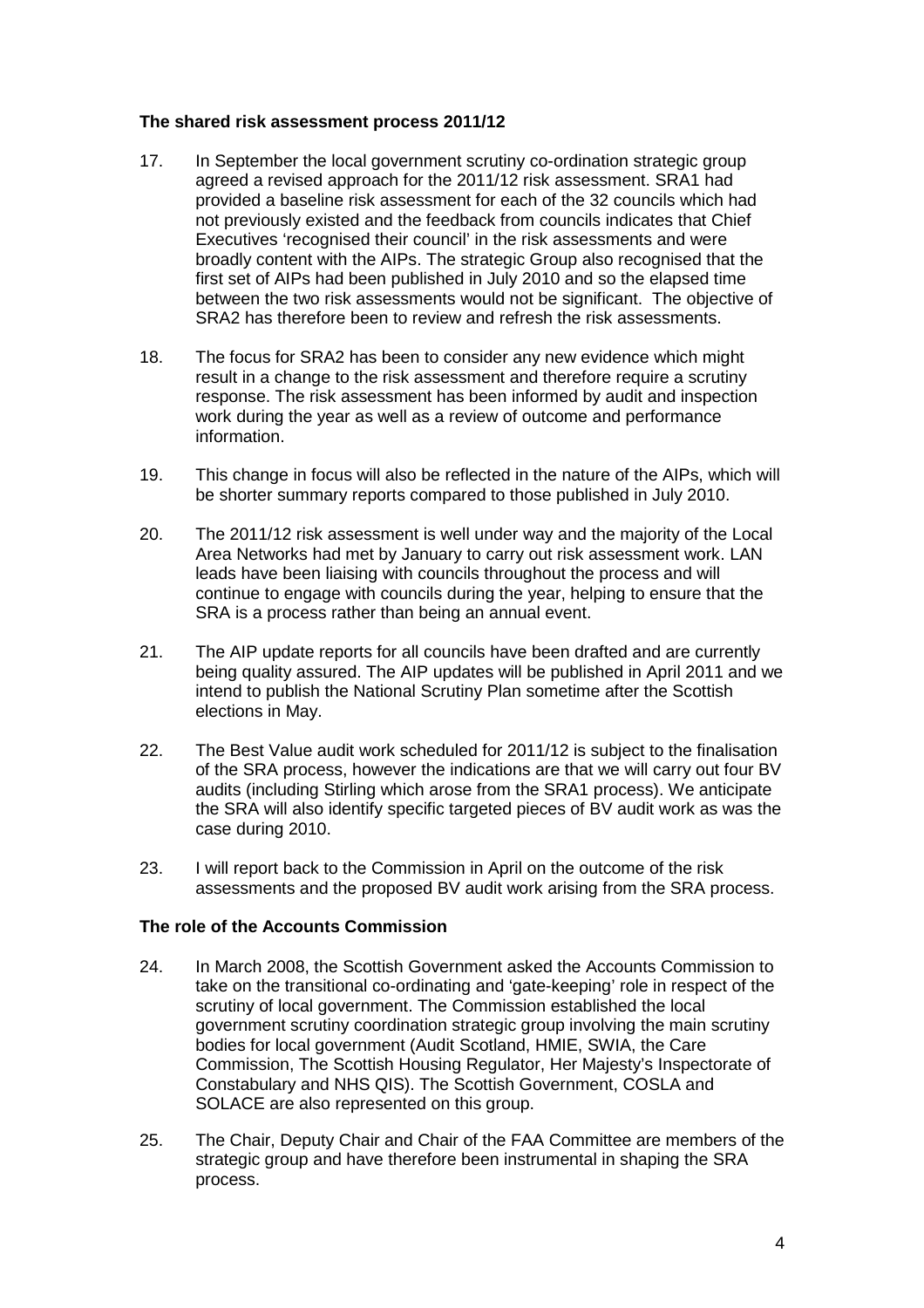- Commission to keep members advised of developments. 26. Minutes of the strategic group meetings are circulated to members of the
- 27. The Commission considers the National Scrutiny Plan which flows from the shared risk assessment process.
- in any detail. 28. In January 2010 the audit and inspection agencies published a joint Code of Practice which set out arrangements for cooperation between the Accounts Commission and Audit Scotland, and Her Majesty's Inspectorate of Education (HMIE), the Social Work Inspection Agency (SWIA), the Scottish Commission for the Regulation of Care (SCRC), the Scottish Housing Regulator (SHR), Her Majesty's Inspectorate of Constabulary Scotland (HMICS) and NHS Quality Improvement Scotland (NHS QIS). This code of practice focuses on the risk assessment process but does not set out the role of the Commission
- work flows from the risk assessment, rather than a pre-determined cycle covering all councils. In theory, these arrangements could mean that the 29. The move to proportionate and risk based scrutiny work means that audit Commission may never receive a Best Value Audit report on a particular council. It is therefore important that the Commission has assurance in the underlying risk assessment process and the other audit processes.
- Commission members receive a range of reports and products to inform their 30. In addition to the assurance offered to members by virtue of the SRA process oversight of local government. Examples of these are illustrated in Table 3 below.

| <b>Period</b> | <b>Report</b>                                       |  |
|---------------|-----------------------------------------------------|--|
| Annually      | <b>National Scrutiny Plan</b>                       |  |
|               | <b>Local Government Overview Report</b>             |  |
|               | <b>Statutory Performance Indicators</b>             |  |
| Quarterly     | FAA Committee Current Issues Report                 |  |
| At Commission | Controller of Audit update                          |  |
| Meetings      | Best Value/ S102 reports                            |  |
|               | National Performance Audit Reports                  |  |
|               | 'How Councils Work' reports                         |  |
|               | Joint BV audit/ inspection reports on Police Boards |  |
|               | and Forces                                          |  |

*Table 3: Information sources* 

- 31. In addition to reports issued directly to Commission Members information on councils is publicly available through the annual audit reports and the Assurance and Improvement Plans.
- 32. Where issues of significance are identified through the annual audit process the Controller of Audit reports to the Commission under S102 of the 1973 Act. The most recent examples of this relate of Shetland Islands Council and Caithness Heat and Power.
- 33. The Commission also has a range of powers including the power to require Commission has generally exercised this power in response to a report from the Controller of Audit to carry out specific audit work. To date the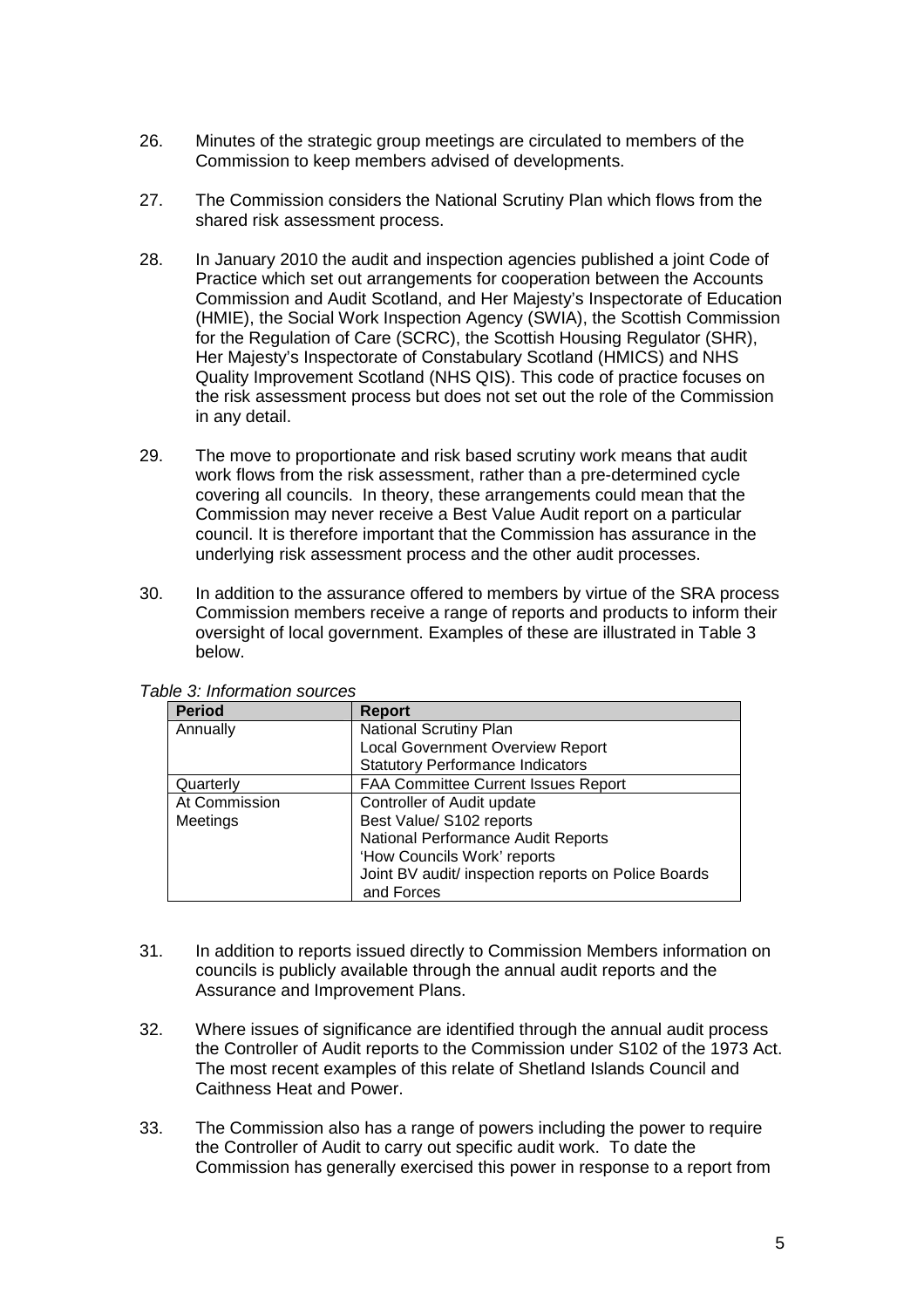the Controller of Audit. This has resulted in the Best Value Progress Reports (including Inverclyde, Moray, West Dunbartonshire, Aberdeen and South Ayrshire) and reports on specific issues (CHAPs and SPT.)

# **Recommendations**

- 34. The Commission is invited to:
	- note the contents of this report,
	- agree to receive a further paper on the proposed Best Value audit work arising from the risk assessment process,
	- appropriate assurance and information in order for the Commission to • consider whether the current arrangements are providing the fulfil its responsibilities.

**Fraser McKinlay 9 February 2011**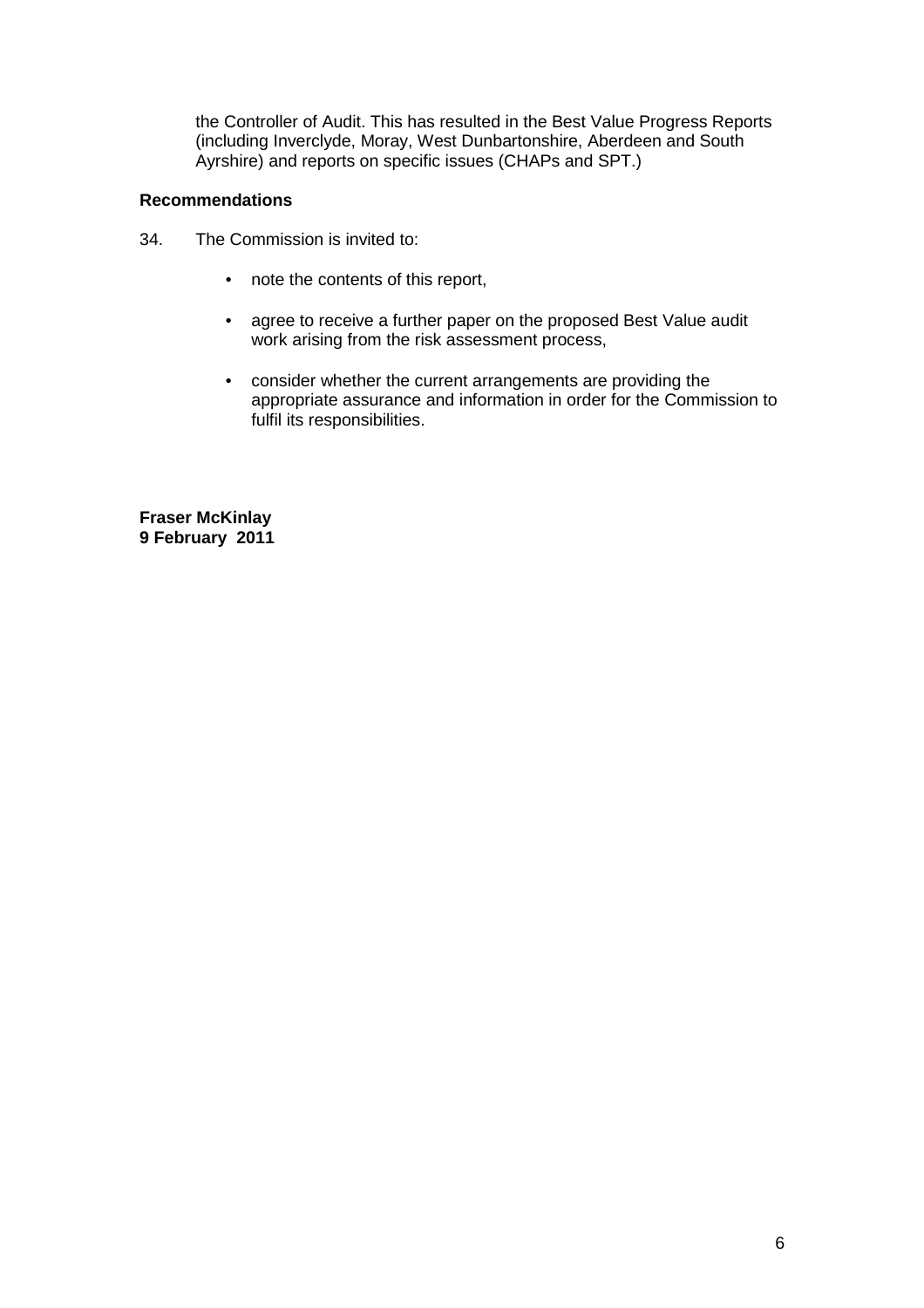# **Appendix A**

**Cabinet Secretary for Finance and Sustainable Growth**  John Swinney MSP

T: 0845 774 1741 E: scottish.ministers@scotland.gsi.gov.uk

Professor John Baillie Chair Accounts Commission 110 George Street Edinburgh EH2 4LH

20 March 2008

\_\_\_

As you will know, one of the recommendations in Professor Crerar's independent report into scrutiny and complaints handling was that an appropriate scrutiny body be appointed to oversee the delivery of scrutiny programmes in local government until longer term changes could be implemented.

 and is much better aligned and co-ordinated with other corporate audit and performance processes. I write to ask the Accounts Commission to take on this gate keeping role through Accounts Commission. In asking you to take on this role, I fully recognise the Commission's Our goal is to move to a position where Best Value is the key corporate level assessment tool the auspices of Audit Scotland. This role will operate while we consider how best to achieve a more permanent solution. In effect, this will mean that all scrutiny relating to the corporate and strategic role of local government will be required to be cleared by the independence from central and local Government.

 delivery inspections with a view to minimising compliance burdens. In addition, other service related scrutiny of local government functions, including multiagency inspections of service delivery, should be communicated to the Accounts Commission in advance. This will enable the Accounts Commission to co-ordinate service

 I have asked my officials to continue their liaison with the Accounts Commission and Audit Scotland to ensure there is clarity on what is required. The Accounts Commission and Audit Scotland will want to take the views of scrutiny bodies and local authority representatives on how this new role is delivered in practice.

In relation to scrutiny of service delivery, you will want to take account of the various requirements which may be placed by statute, Ministers and others upon the scrutiny bodies.